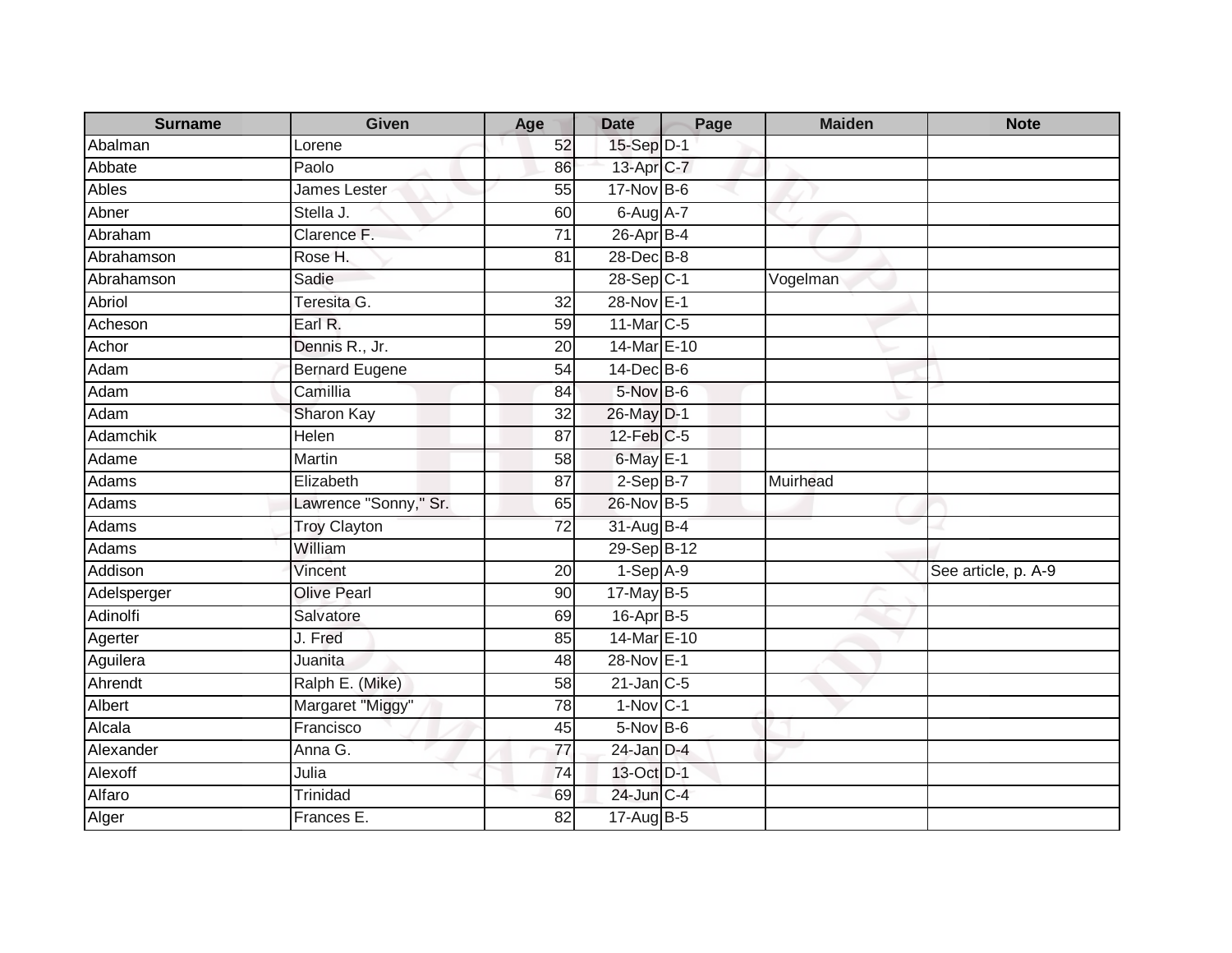| Alger      | Hughla             | 66              | 25-Apr B-12       |   |                                      |
|------------|--------------------|-----------------|-------------------|---|--------------------------------------|
| Allen      | Conrad             | 85              | 28-Oct B-8        |   |                                      |
| Allen      | George (St. Louis) | 76              | 24-Sep C-3        |   |                                      |
| Allen      | <b>Lillie May</b>  | 75              | $17$ -May B-5     |   |                                      |
| Alletto    | Ross S.            | 66              | 13-Oct D-1        |   |                                      |
| Allinder   | Elizabeth T.       | 76              | $7 - JanB - 8$    |   |                                      |
| Allison    | <b>Brady</b>       | 72              | $8-Aug$ D-1       |   |                                      |
| Almason    | <b>Steve</b>       | 83              | $8 - Jun$ $B - 6$ |   |                                      |
| Almodovar  | Santos             | 65              | 28-Nov E-1        |   |                                      |
| Alonzo     | Emilio H.          | $\overline{74}$ | $23-Sep$ C-6      |   |                                      |
| Alpert     | Margaret           | 78              | $1-Nov$ C-1       |   | See article, p. C-1                  |
| Altman     | Lucy O.            | 78              | $5$ -Jul $C-1$    |   |                                      |
| Amaya      | Benjamin A.        | 11              | 20-Jul D-1        |   |                                      |
| Ambord     | Joseph             | 91              | 14-Dec B-6        |   | See article, p. B-6                  |
| Ambos      | Marguerite J.      |                 | 17-May B-5        |   |                                      |
| Ammirato   | Esther             | 66              | 3-Jun             | 1 |                                      |
| Ammirato   | Ralph              | 68              | $3 - Jun$         | 1 |                                      |
| Amptmeyer  | Albert, Sr.        | 69              | $14$ -May B-6     |   |                                      |
| Amptmeyer  | Clara              | 87              | 25-Apr D-3        |   |                                      |
| Anastaplos | Mary E.            | 49              | $5$ -Jul $C-1$    |   | See also article July 4, p.<br>$C-6$ |
| Andasen    | <b>Tessie</b>      | 63              | $15$ -Feb $D-3$   |   |                                      |
| Anderson   | Anna               | 88              | $25$ -Jan $D-3$   |   |                                      |
| Anderson   | Caroline M.        | 83              | 24-Jun C-4        |   |                                      |
| Anderson   | Ernest G.          | 35              | $29-Apr$ B-8      |   |                                      |
| Anderson   | George             | $\overline{87}$ | $24-Sep$ C-3      |   |                                      |
| Anderson   | <b>Grace Marie</b> | 83              | 22-Aug C-8        |   |                                      |
| Anderson   | Harry E., Sr.      | 87              | 28-Jul B-5        |   |                                      |
| Anderson   | Hazel J.           | 67              | $5-Mar$ B-5       |   |                                      |
| Anderson   | Raymond H.         | 72              | $20$ -Jan $D-3$   |   |                                      |
| Andrade    | Moses              | 62              | 4-Mar C-3         |   |                                      |
| Angelidis  | Lemonea            | 87              | 16-Dec C-11       |   |                                      |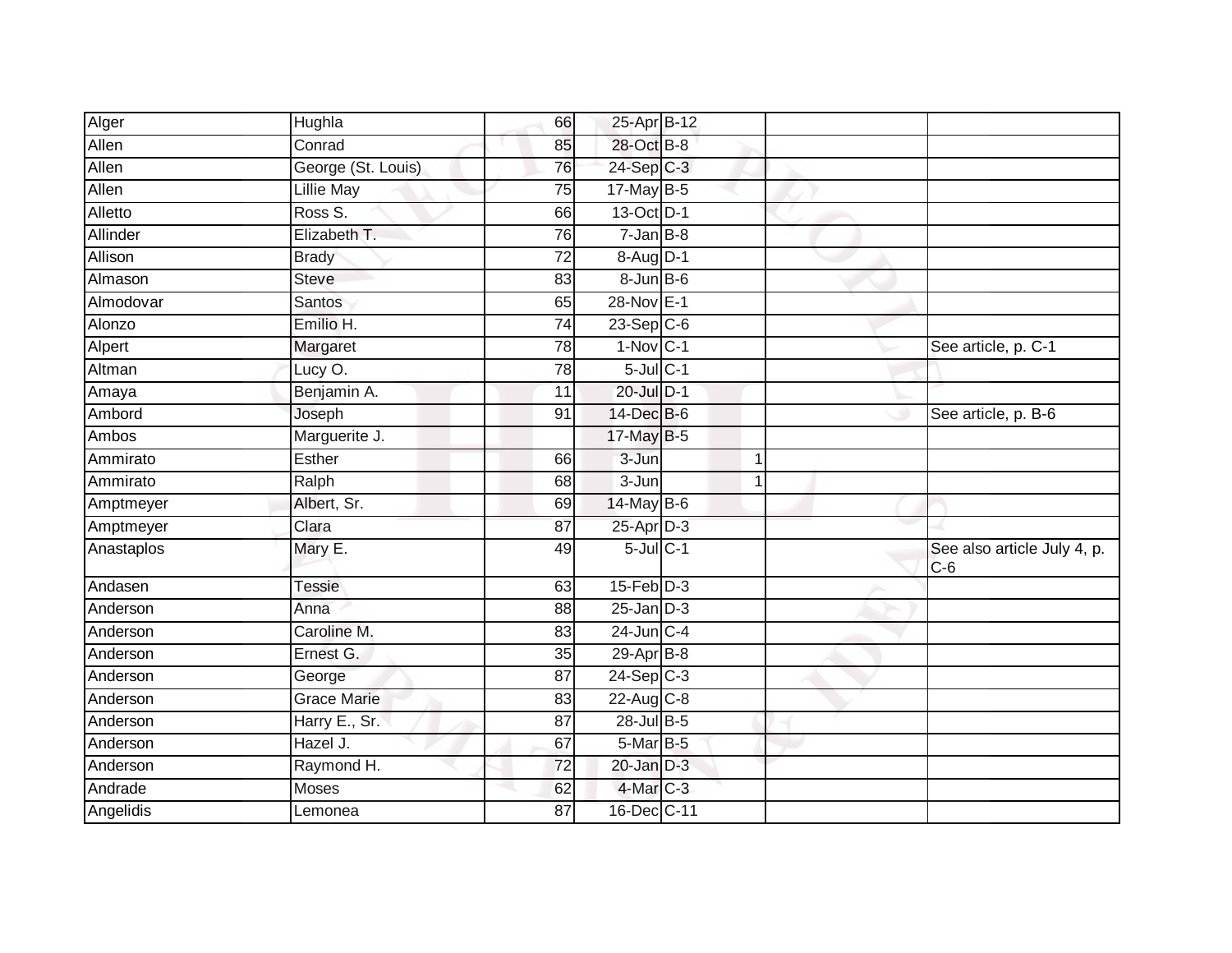| Anton         | Anthony "Mickey"      | 33              | 8-Aug D-1             |                          |
|---------------|-----------------------|-----------------|-----------------------|--------------------------|
| Anzak         | Steven R.             | 70              | $1-AugD-2$            |                          |
| Apostol       | Joseph                | 63              | $3$ -Dec $F-5$        |                          |
| Appel         | Inez R.               | 63              | 8-Oct B-5             |                          |
| Appleby       | Mabel E.              | 86              | $11-Feb$ D-2          |                          |
| Appleton      | Roy Edward            | 66              | 14-Jun A-11           |                          |
| Arbuckle      | Dorothy Fry           | $\overline{72}$ | 15-Nov C-2            | See also article, p. C-2 |
| Archbold      | Genevieve (Gennie)    | 60              | 10-Oct B-12           |                          |
| Arizmendi     | Reynaldo, Jr.         | 25              | 21-Sep A-11           |                          |
| Armstrong     | Eugene M.             | 79              | 7-Oct C-4             |                          |
| Armstrong     | Grace (Jerry) Walters | 56              | $24$ -Feb $C-9$       |                          |
| Armstrong     | Harry H.              | 94              | 15-Dec D-4            |                          |
| Armstrong     | Harry M.              | 62              | $5-Sep$ D-1           |                          |
| Armstrong     | John F., Sr.          |                 | 3-Oct C-7             |                          |
| Arndt         | Walter                | 68              | $6-SepB-8$            |                          |
| Arnold        | Marie                 | 73              | 17-Dec A-2            | See article, p. A-2      |
| Arp           | Eileen H.             | 65              | 25-Jul D-1            |                          |
| Arseneau      | Hattie L.             | 57              | $6 - Apr$ $C-2$       |                          |
| Arvay         | Joseph                | 81              | 3-Nov C-5             |                          |
| Askew         | Eddie, Sr.            | $\overline{57}$ | $24$ -Jun $C-4$       |                          |
| Atchinson     | Helen C.              | 80              | $2-SepB-7$            |                          |
| <b>Atkins</b> | <b>Willis Gene</b>    | 53              | 12-Aug C-5            |                          |
| Atkinson      | Alfred                | 50              | $25$ -Apr $D-3$       |                          |
| Atkinson      | Attie R.              | 88              | $21-Nov$ E-1          |                          |
| Aubrey        | Joseph R.             | 78              | 15-Mar <sub>D-1</sub> |                          |
| Aubry         | John V.               | 100             | 24-Aug A-15           |                          |
| Aurbach       | (Apathy) Anne         | 64              | 10-Oct B-12           |                          |
| Austgen       | Charles J.            | 79              | 27-Aug B-5            |                          |
| Austgen       | Raymond E.            | 59              | $1$ -Jan $C-3$        |                          |
| Austin        | Charles               | 70              | 5-Mar B-5             |                          |
| Avitia        | Jose                  | 79              | $21$ -Feb $C-8$       |                          |
| Ayala         | Manuel R.             | 49              | 9-Dec B-10            |                          |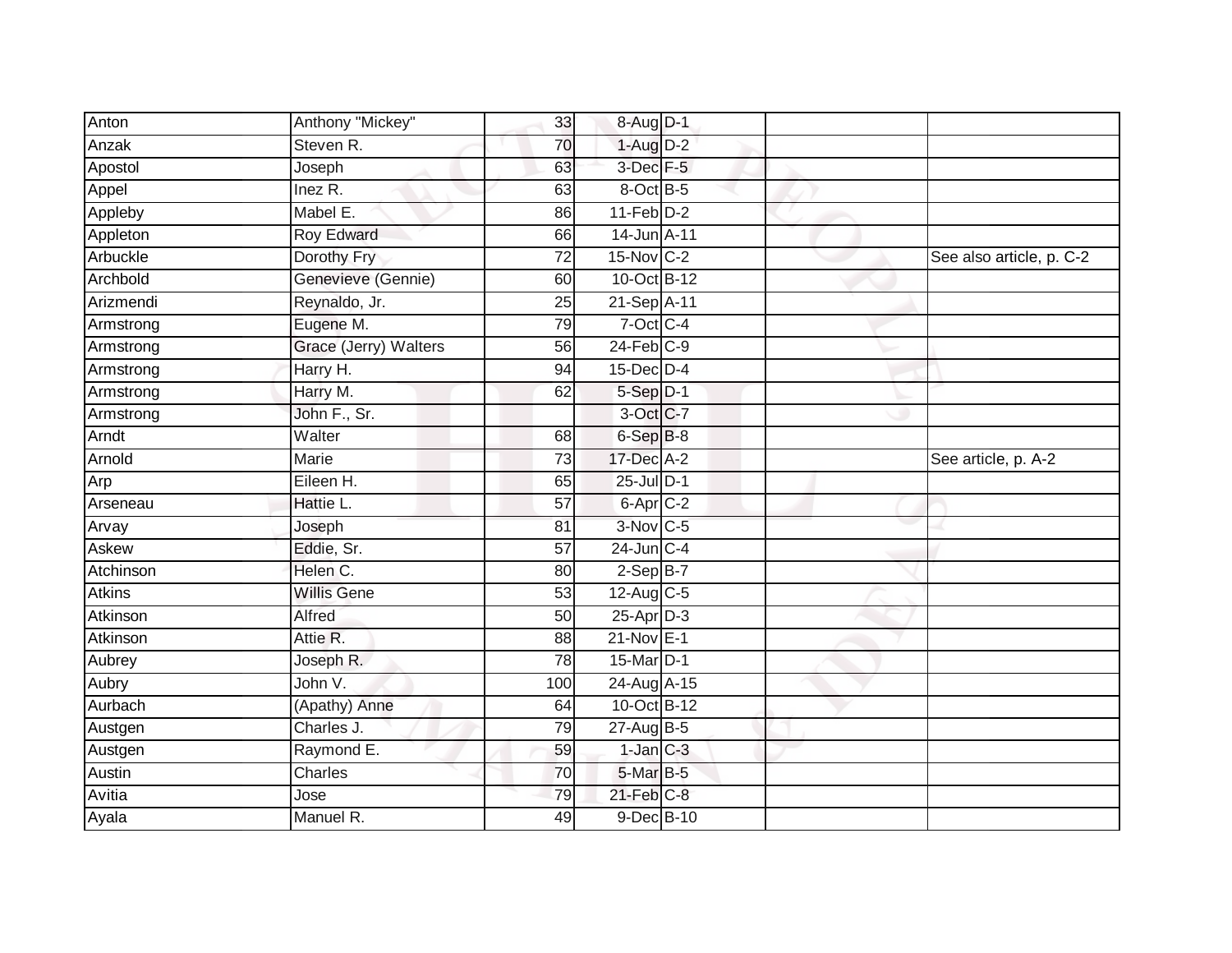| Azcona         | Rudolph                | 37              | 3-Dec F-5        |       |                          |
|----------------|------------------------|-----------------|------------------|-------|--------------------------|
| <b>Babb</b>    | Donna F.               | 41              | 3-Jan F-1        |       |                          |
| <b>Babb</b>    | Ora A.                 | 81              | $2-SepB-7$       |       |                          |
| <b>Babbitt</b> | Janie F.               | 88              | $25$ -Jun $B$ -5 |       |                          |
| <b>Babiak</b>  | Bertha C.              |                 | $22$ -Mar $B-2$  |       |                          |
| Babincsak      | <b>Irene Elizabeth</b> | $\overline{57}$ | $4-FebB-3$       | Vargo |                          |
| Bach           | John J.                | 68              | 19-Sep D-1       |       |                          |
| <b>Bachar</b>  | Edward A.              | 54              | $29$ -Jan $B-4$  |       |                          |
| Baczynski      | Antonette              | 87              | 15-Aug D-1       |       |                          |
| Baden          | Mae (Schilling)        | 87              | 12-Mar A-7       |       |                          |
| Baganz         | Leona M.               | 77              | $1-Nov$ C-1      |       |                          |
| Baginski       | Phillip M.             | 21              | $12-Apr$ B-4     |       |                          |
| <b>Bailey</b>  | Cynthia A.             | 34              | 22-Sep D-1       |       |                          |
| <b>Bailey</b>  | Peggy E.               |                 | 24-Sep C-3       |       |                          |
| <b>Baird</b>   | Helen B.               | 85              | $1$ -Jun $C-1$   |       |                          |
| Baisden        | Wayne Alan             | 26              | 28-Sep C-1       |       |                          |
| Bajac          | Joseph J.              | 57              | 28-Oct B-8       |       |                          |
| <b>Bakalar</b> | Marie E.               | 90              | 26-Aug C-4       |       |                          |
| <b>Baker</b>   | Collie                 | 93              | 29-Sep B-12      |       |                          |
| <b>Baker</b>   | <b>Nancy Sue</b>       | 20              | 31-May B-5       |       |                          |
| Balash         | Anna M.                | 75              | $3-Nov$ C-5      |       |                          |
| Balata         | <b>Dmitro</b>          |                 | 7-Oct C-4        |       |                          |
| <b>Balazs</b>  | Dennis                 |                 | 26-Apr B-4       |       |                          |
| <b>Baldea</b>  | Mary E.                | 64              | $3-Sep$ $D-1$    |       |                          |
| <b>Balder</b>  | Sylvia O.              | 65              | $3-May$ $C-1$    |       |                          |
| Balderama      | Salome                 | 80              | 30-Dec A-7       |       |                          |
| Baldeshwiler   | Robert S.              | 12              | $12 -$ Jul       | 1     | See also July 13, p. B-1 |
| <b>Baldwin</b> | Archie                 | 74              | 26-Apr B-4       |       |                          |
| <b>Baldwin</b> | Maudie                 | 69              | 29-Nov C-2       |       |                          |
| <b>Baldwin</b> | Wendell                | 41              | 13-Dec A-13      |       |                          |
| Balkema        | Hilda H.               | 71              | 22-Apr B-10      |       |                          |
| Balog          | Johanna                | $\overline{81}$ | $6$ -Jul $B$ -6  |       |                          |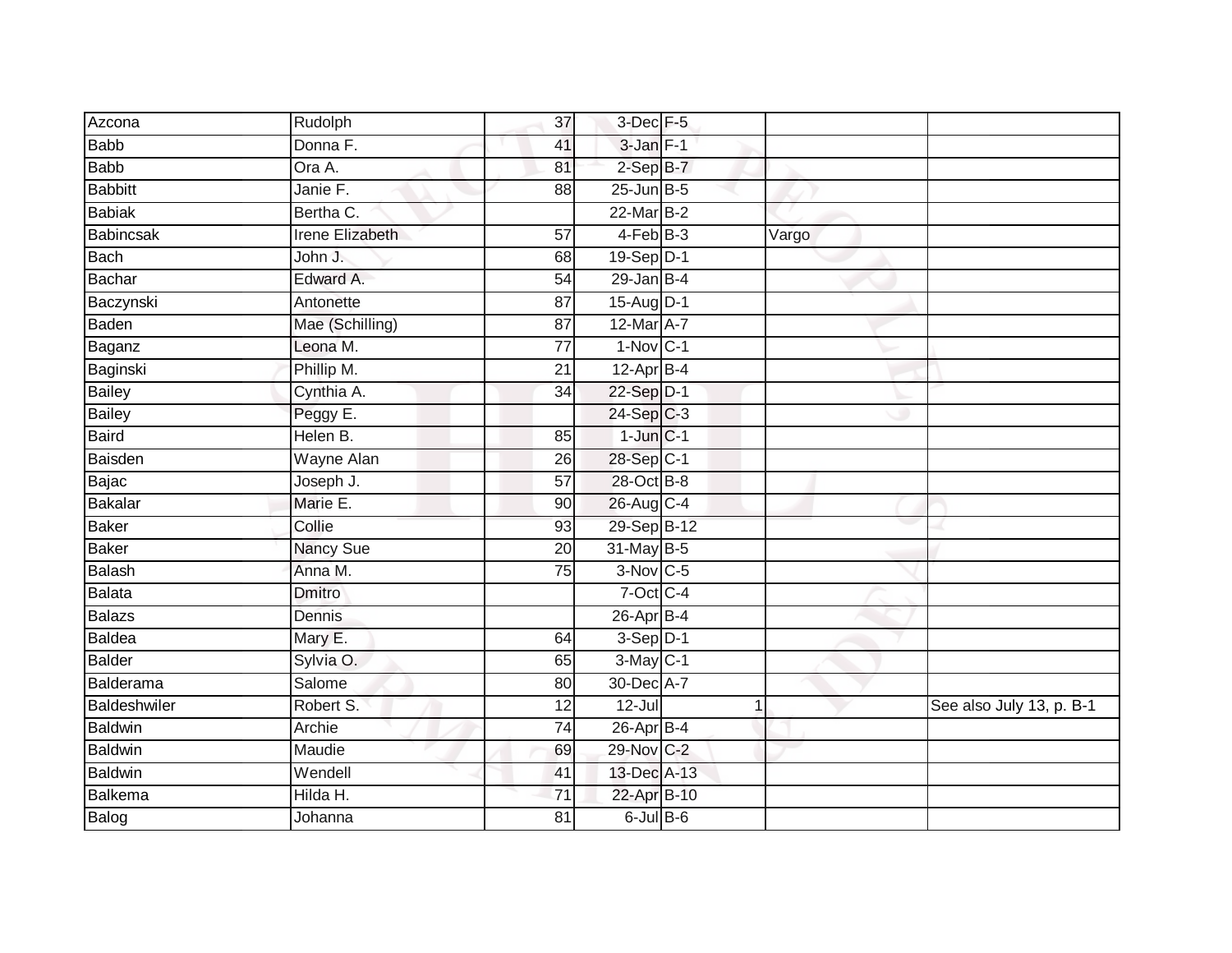| Balog           | Victoria                | $\overline{2}$  | 6-Apr C-2       |         |                                       |
|-----------------|-------------------------|-----------------|-----------------|---------|---------------------------------------|
| Balogh          | Sophie                  | 83              | 5-Apr B-7       |         |                                       |
| <b>Baltus</b>   | Uli M.                  | 28              | 31-Mar C-6      |         |                                       |
| Banach          | Stephanie M.            | 64              | $24$ -Jun $C-4$ | Lenckos |                                       |
| Banas           | John                    |                 | 16-Feb B-7      |         |                                       |
| Banas           | Mary                    | 87              | $3-May$ C-1     |         |                                       |
| Banas           | <b>Theresa Mary</b>     | 86              | 10-Dec A-11     |         |                                       |
| Banaszak        | Martha F.               | 67              | $7-Mar$ C-6     |         |                                       |
| Banek           | Milan                   | 79              | 25-Feb B-2      |         |                                       |
| <b>Banik</b>    | Michael J.              | 89              | $14$ -Jan $C-5$ |         |                                       |
| Banis           | Zelma                   | 70              | $9-Aug$ D-1     | Lamb    |                                       |
| Banister        | Joshua                  | 4 months        | $25$ -Feb $B-2$ |         |                                       |
| Banka           | Sophie                  |                 | 29-Aug B-10     |         |                                       |
| Banka           | <b>Steve</b>            |                 | 7-Nov B-10      |         |                                       |
| Banks           | Thomas A.               | 51              | 25-Oct C-1      |         |                                       |
| Banks           | Willie $\overline{M}$ . | 85              | $12$ -Feb $C-5$ |         |                                       |
| Bannon          | Mary R.                 | 50              | 10-Oct B-12     |         |                                       |
| Banter          | Raymond R.              | 74              | $23$ -Feb $C-3$ |         |                                       |
| Barajas         | Alfredo, Jr.            | 18              | 18-Aug D-1      |         | See also article August 19,<br>p. C-5 |
| Baranko         | Elizabeth (Betty)       | 79              | $7$ -Jun $C-2$  |         |                                       |
| <b>Barath</b>   | Irma E.                 | 73              | 14-Nov F-11     |         |                                       |
| Barauskas       | George A.               | 68              | 16-Mar B-7      |         |                                       |
| Barcus          | Ralph E.                |                 | $14$ -Jan C-5   |         |                                       |
| Bard            | Sabina                  | 96              | 10-Jan C-10     |         |                                       |
| <b>Barkwell</b> | Ronald C.               | $\overline{27}$ | $29$ -Jan B-4   |         |                                       |
| Barnes          | Artis                   | 52              | 8-Sep D-1       |         | See article, p. D-1                   |
| Barnes          | Violet H.               | 64              | $14$ -Feb $E-2$ |         |                                       |
| Barnett         | Andrew                  | 67              | 14-Oct E-7      |         |                                       |
| Barney          | Irma                    | 67              | 27-Dec B-5      |         |                                       |
| <b>Baron</b>    | Casimir M. "Casey"      | 55              | 25-Oct C-1      |         |                                       |
| Barrell         | Sydney                  | 72              | 11-Mar C-5      |         |                                       |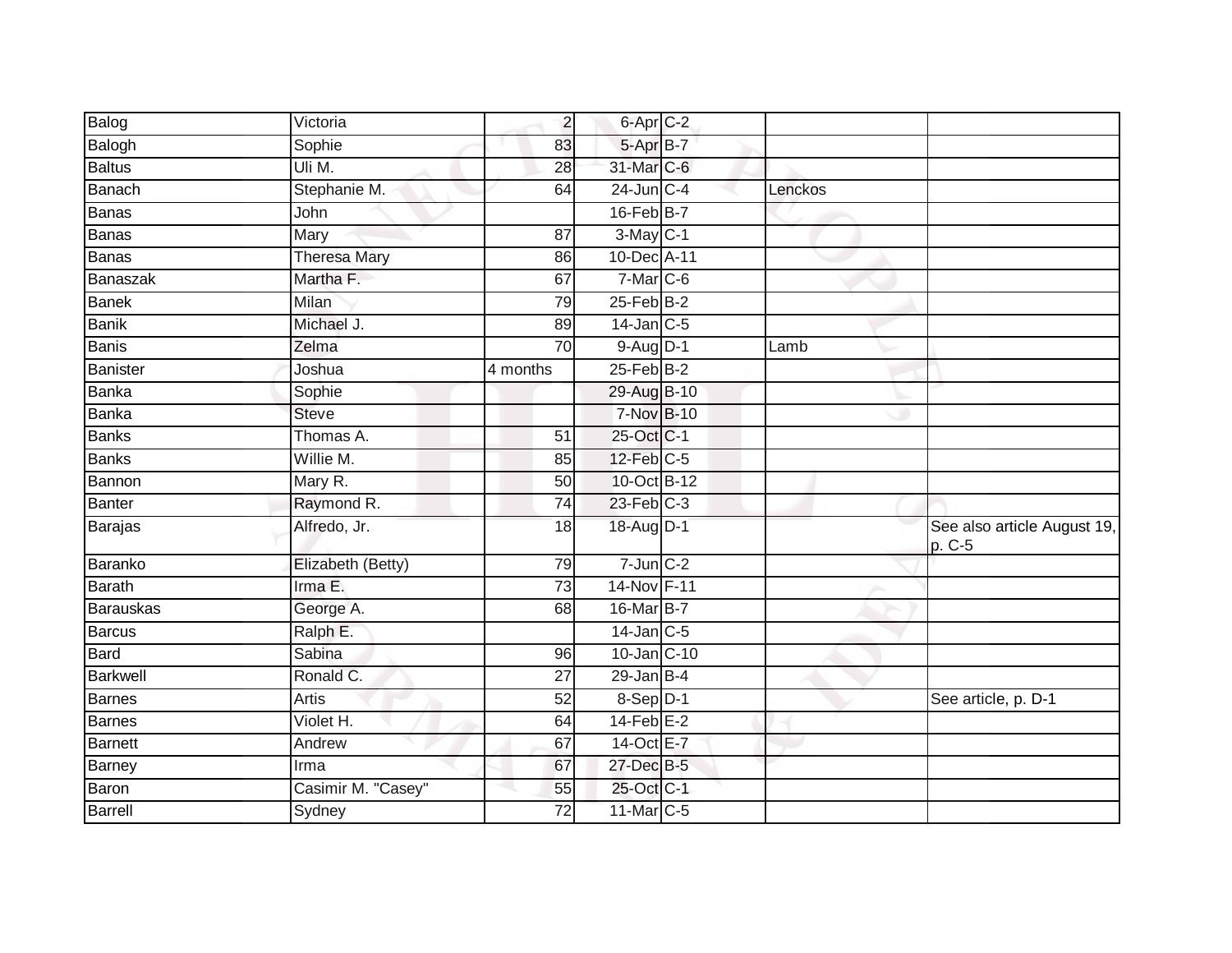| Barrera         | Lilly (Gonzalez)      | 45              | 15-Mar D-1                |           |                   |
|-----------------|-----------------------|-----------------|---------------------------|-----------|-------------------|
| Barron          | <b>Nellie</b>         | 63              | $1$ -Jul $C$ -8           | O'Neill   |                   |
| <b>Bartczak</b> | Wenceslaus F. "Wally" | 66              | 15-Nov C-2                |           |                   |
| Bartell         | Floy                  | 82              | 27-Jun C-7                |           |                   |
| <b>Barton</b>   | <b>George Ashley</b>  | 13 months       | $14$ -Jul $D-1$           |           |                   |
| Barton          | Mary                  | 82              | $6 - Apr$ <sub>C</sub> -2 |           |                   |
| Barton          | <b>Max</b>            | 83              | 8-Apr C-7                 |           |                   |
| Bartosz         | Ann C.                | 66              | $17 - Jan$ $D-6$          | Berkowicz |                   |
| Basetich        | John                  | 63              | 28-Dec B-8                |           |                   |
| Basham          | Ethel Imogene         | 66              | $14$ -Jul $D-1$           |           |                   |
| Basham          | Johnnie A.            | 79              | 10-Dec A-11               |           |                   |
| Basich          | Michael               | 43              | 16-May 1; D-1             |           | Picture included. |
| Basta           | Thomas N.             | 44              | 16-Jun B-7                |           |                   |
| Batcheller      | <b>Mary Gertrude</b>  | 72              | 6-Oct C-5                 |           |                   |
| <b>Bates</b>    | Robert                | 69              | 30-Aug C-1                |           |                   |
| <b>Batides</b>  | Mary Ellen            | 63              | 23-Dec D-2                |           |                   |
| <b>Batliner</b> | Josephine             | 76              | 13-Apr C-7                |           |                   |
| <b>Battle</b>   | Joseph A.             | 70              | $24-Sep C-3$              |           |                   |
| Baugh           | Ethel E.              |                 | 12-Oct B-5                |           |                   |
| Baum            | <b>Jack</b>           | 54              | $3-Sep$ $D-1$             |           |                   |
| Baumgart        | Raymond               | 55              | $26-Sep C-9$              |           |                   |
| <b>Bayless</b>  | Louis                 | $\overline{28}$ | 23-Mar B-5                |           |                   |
| Beach           | Kenneth W.            | 64              | 12-Mar A-7                |           |                   |
| Beal            | John C.               | 83              | $20$ -Jan $D-3$           |           |                   |
| Beard           | Harold C.             | 76              | $22$ -Dec $D-6$           |           |                   |
| Bearly          | <b>Bob</b>            | 61              | $19$ -Jan B-5             |           |                   |
| <b>Beck</b>     | Gertrude              | 93              | 8-Apr C-7                 | Goff      |                   |
| Beck            | <b>Miles</b>          | 82              | $23$ -Feb $C-3$           |           |                   |
| <b>Beck</b>     | Pauline               | 72              | 30-Apr <sub>C-5</sub>     |           |                   |
| Beckham         | Malachy D.            | 75              | 16-Sep E-4                |           |                   |
| Beckmann        | Leo                   | 76              | $7$ -Jul $C$ -6           |           |                   |
| Bednar          | Albert, Jr.           | 52              | $18$ -Jun $D-1$           |           |                   |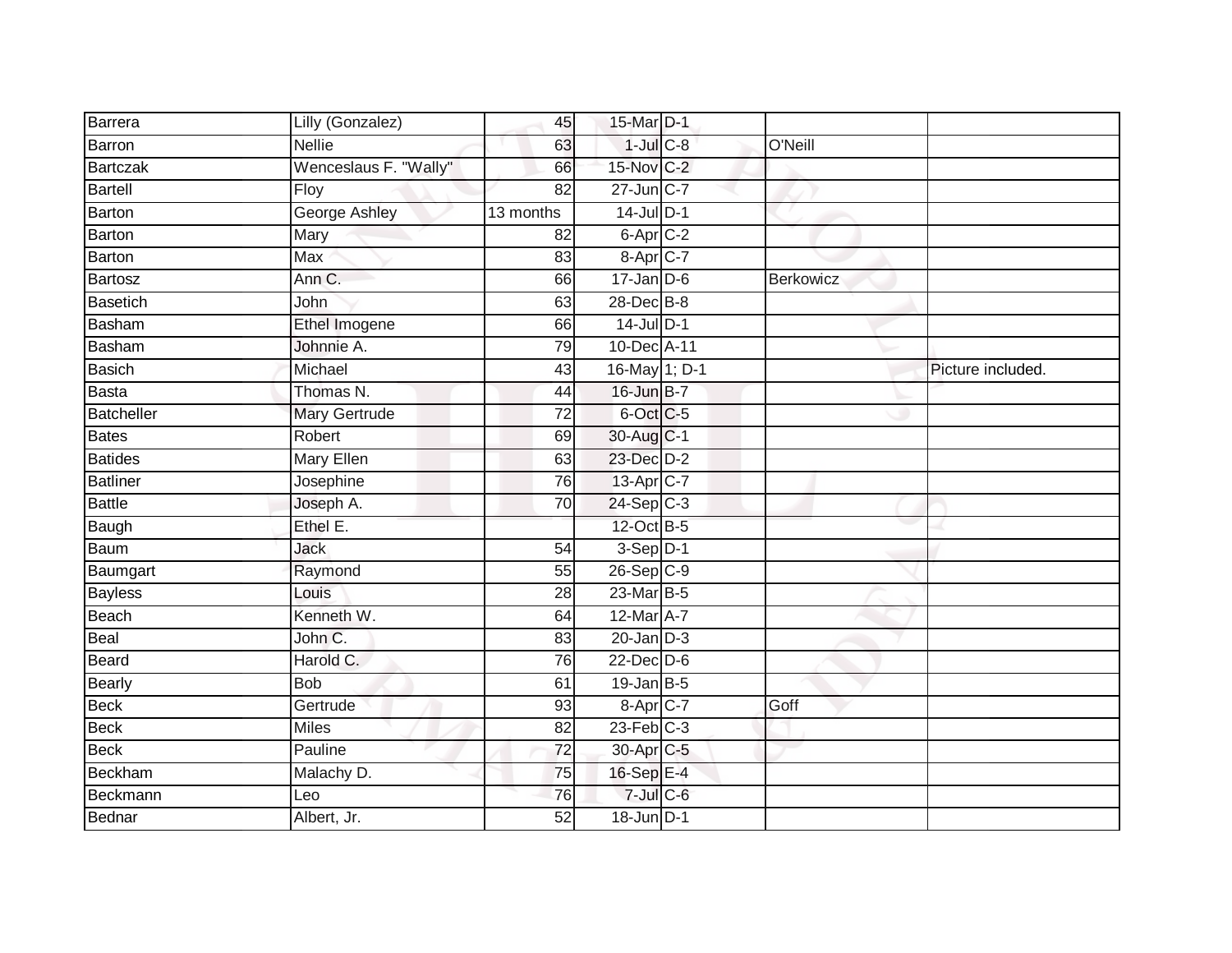| Beemsterboer   | Roland R.            | 52              | $21$ -Jul $D-1$          |              |                                             |
|----------------|----------------------|-----------------|--------------------------|--------------|---------------------------------------------|
| Begrowicz      | Alex, Sr.            | 80              | 26-Sep C-9               |              | Name also spelled<br>Bejgrowicz             |
| <b>Behrndt</b> | Bernice G.           | 72              | $8 - Apr$ <sub>C-7</sub> |              |                                             |
| Behrndt        | George F.            | 44              | $8-Sep$ D-1              |              |                                             |
| Beilby         | L. Jack              | 66              | 28-Nov E-1               |              |                                             |
| <b>Bein</b>    | Tony                 | $\overline{57}$ | $2-NovB-4$               |              |                                             |
| <b>Beird</b>   | Michael              |                 | 16-Apr                   | 1            | Pictures of incident<br>included.           |
| Bejgrowicz     | Alex, Sr.            | 80              | $26 - Sep$ C-9           |              | Name also spelled<br>Begrowicz              |
| Belford        | Diane P.             | 33              | 12-Jan A-11              |              |                                             |
| <b>Bell</b>    | Allen R., Sr.        | 87              | 26-Dec C-7               |              |                                             |
| <b>Bell</b>    | <b>Irene Lillian</b> | 81              | $3-Mar$ A-6              |              |                                             |
| Bellovich      | Anna                 | 76              | 13-Jun D-2               |              |                                             |
| <b>Belue</b>   | Esther C.            | 70              | $26$ -Aug C-4            |              |                                             |
| <b>Bement</b>  | David L.             | 82              | 20-Oct C-10              |              |                                             |
| Benda          | Henry L.             |                 | $4$ -May B-6             |              |                                             |
| Bender         | Paul M.              | 56              | 27-Jun C-7               |              |                                             |
| <b>Bendis</b>  | Steve J.             | 73              | $29$ -Jan B-4            |              |                                             |
| Benford        | Fannye J.            |                 | 3-Oct C-7                |              |                                             |
| Benjamin       | Adam, Jr.            | 47              | 7-Sep                    |              | Picture included; See also<br>Sept. 8, p. 1 |
| Benjamin       | Adam, Sr.            | 81              | $3-May$ C-1              |              | See article p. C-1.                         |
| <b>Benko</b>   | Yvonne A.            | 64              | 27-Dec B-5               |              |                                             |
| Bennett        | Alice                | 90              | 12-Dec E-11              | <b>Butts</b> |                                             |
| <b>Bennett</b> | Archie L.            | 58              | 26-Mar B-6               |              |                                             |
| Bennett        | Fern M. (Miller)     | 81              | $14$ -Jul $D-1$          |              |                                             |
| <b>Bennett</b> | Gene Gray            | 57              | $7$ -Jan $B-8$           |              |                                             |
| <b>Bennett</b> | Irene                | 69              | 28-Feb D-4               | Clayton      |                                             |
| Bennett        | Lawrence "Mike"      | 56              | 23-Sep C-6               |              |                                             |
| Bennot         | Norma                | 67              | 12-Aug C-5               |              |                                             |
| Benny          | Mary                 | 81              | 29-Oct D-1               |              |                                             |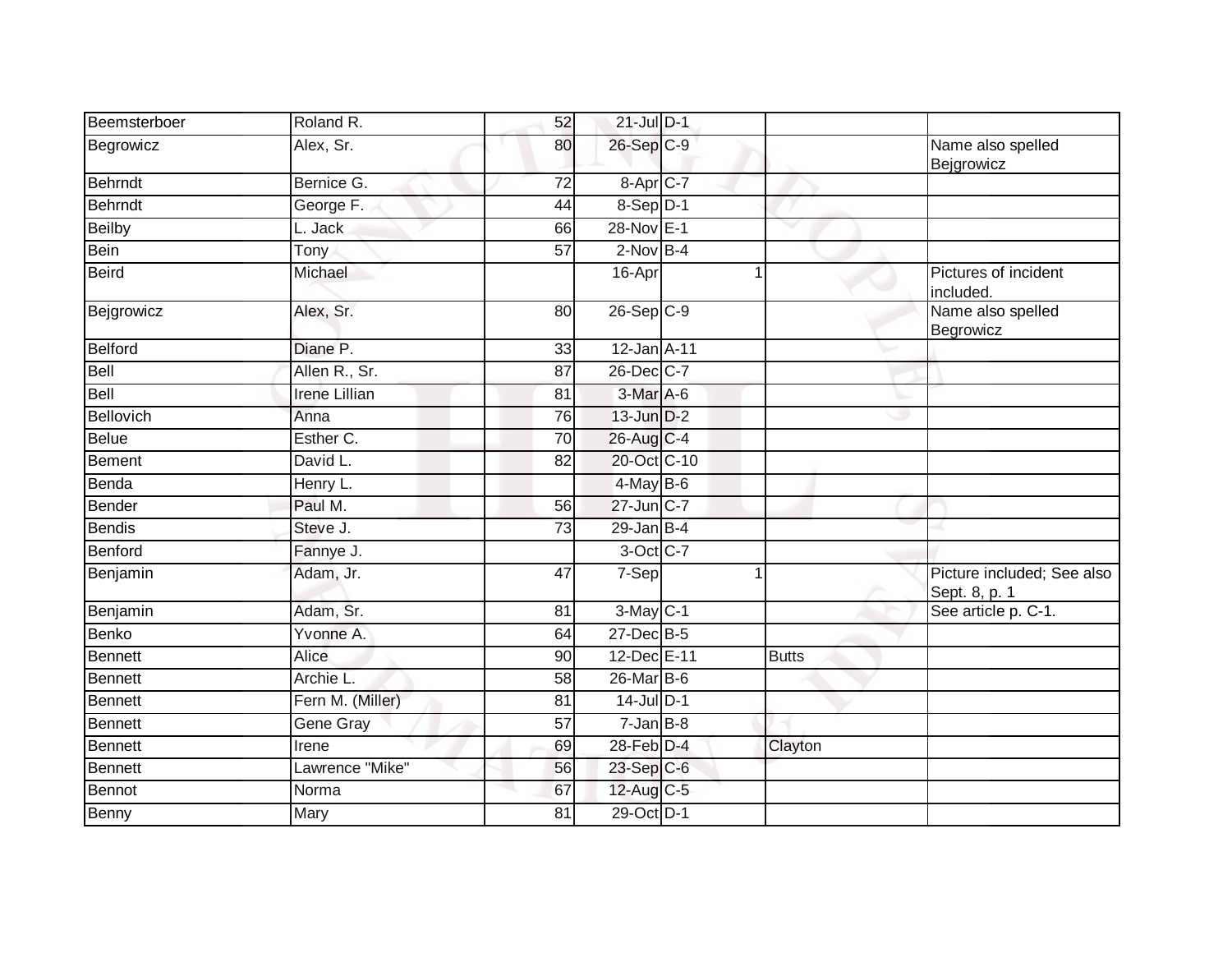| Beno          | <b>Michael Patrick</b> | 18 | 6-Jun                   | 1         | See also June 7, p. C-2  |
|---------------|------------------------|----|-------------------------|-----------|--------------------------|
| Benson        | Helen                  |    | $7$ -Jul $C$ -6         |           |                          |
| Benson        | Melvin S., Jr.         | 54 | 19-Apr A-11             |           |                          |
| Benyoun       | Loretta B.             | 38 | 29-Nov C-2              |           |                          |
| <b>Bercik</b> | Joseph J., Sr.         | 90 | $27$ -Dec $B-5$         |           |                          |
| Berdis        | Kathryn Ann            | 12 | 12-Aug C-5              |           |                          |
| Berendt       | Charles F.             | 68 | 12-Dec E-11             |           |                          |
| <b>Beric</b>  | Krstan                 | 63 | 17-Oct E-10             |           |                          |
| Berkau        | Paul                   | 79 | 17-Oct E-10             |           |                          |
| Bernard       | Edward R.              | 74 | $3$ -Jan $F-1$          |           |                          |
| Bernaski      | Beatrice M.            |    | $18$ -Feb $C-3$         |           |                          |
| Bertucci      | Marcia A.              | 38 | 21-Sep A-11             | Paganelli |                          |
| Berwanger     | Edward J.              | 78 | 13-Aug C-2              |           |                          |
| Berwanger     | Florence L.            | 74 | 30-Nov C-1              |           |                          |
| Berwanger     | Herbert M.             | 65 | $2$ -May $C$ -8         |           |                          |
| Beslich       | Julia                  | 79 | 18-Nov D-4              |           |                          |
| Bethman       | Clara W.B.             | 89 | 22-Aug C-8              |           |                          |
| Betustak      | Joseph E.              | 69 | $11-Aug$ <sub>C-5</sub> |           |                          |
| Bevan         | Holland                | 75 | 9-Sep C-4               |           |                          |
| Beverly       | Maxine B.              | 48 | $28-Sep$ C-1            |           |                          |
| <b>Bevier</b> | Warren A.              | 77 | $7$ -Oct C-4            |           |                          |
| Biederman     | Edward B.              | 79 | 6-Apr C-2               |           |                          |
| Biederstadt   | William H.             | 70 | 5-Dec C-11              |           |                          |
| Bieker        | Henry N.               | 80 | 15-Dec D-4              |           | See also article, p. D-4 |
| <b>Bieker</b> | Marion G.              |    | 3-Feb D-5               |           |                          |
| <b>Bieker</b> | Ruth H.                |    | 19-Dec D-6              | Hohman    |                          |
| Bielasko      | Ann (Gonsiorowski)     | 66 | $14$ -Jan $C-5$         | Fleming   |                          |
| <b>Bielat</b> | Bruno, Sr.             | 63 | $8-Aug$ D-1             |           |                          |
| Bierley       | Rex                    | 68 | $6$ -May $E-1$          |           |                          |
| <b>Bilik</b>  | <b>Steve</b>           | 64 | 25-Mar C-6              |           |                          |
| Billingheimer | Rosalier E.            | 72 | $7$ -Mar $C$ -6         |           |                          |
| <b>Bills</b>  | Robert N., M.D.        | 87 | $2$ -Dec $C$ -6         |           | See also article, p. C-6 |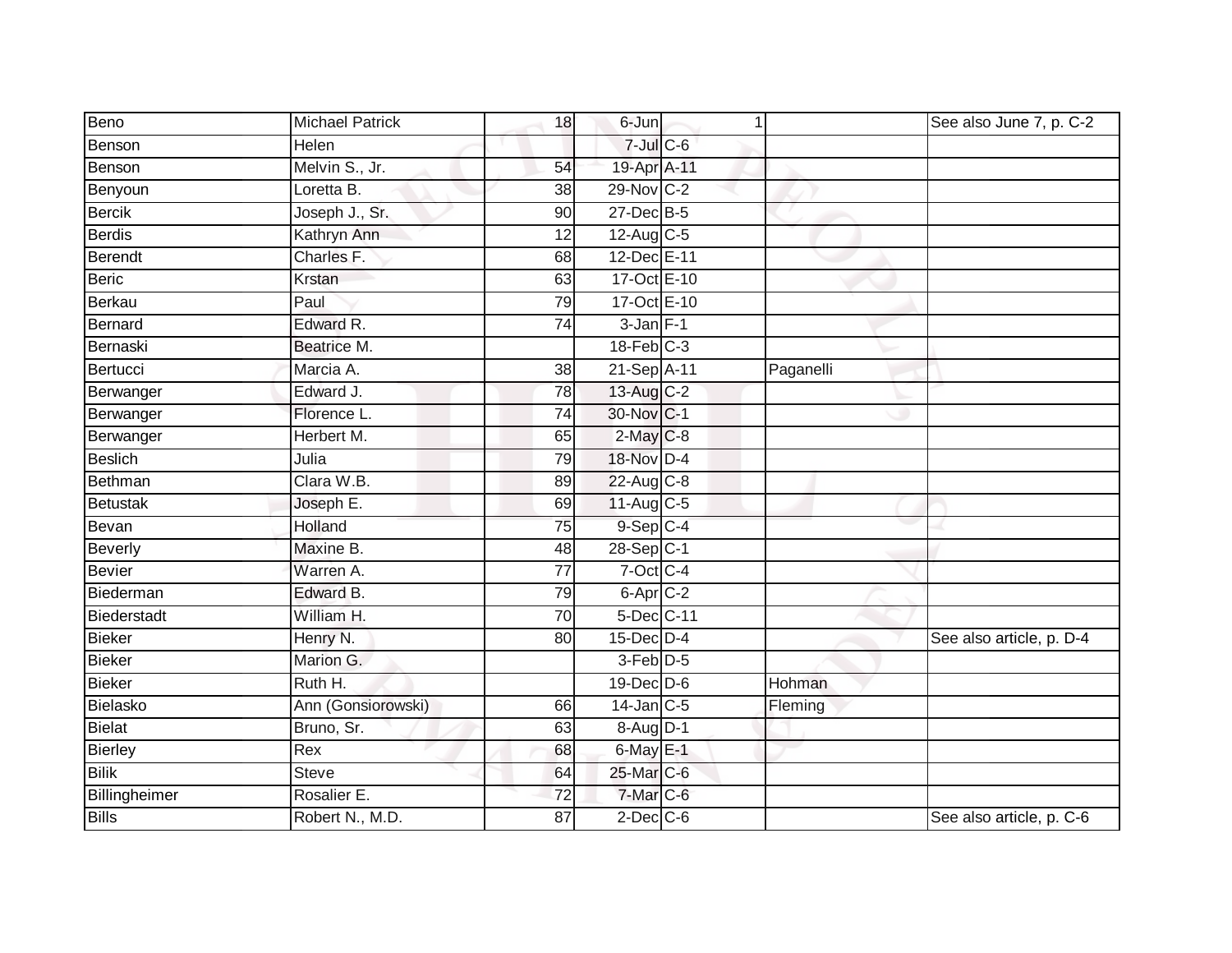| <b>Bird</b>    | Jacob              | 34              | 24-Mar                    | 1            | Picture included.                                     |
|----------------|--------------------|-----------------|---------------------------|--------------|-------------------------------------------------------|
| <b>Biros</b>   | John, Jr.          | 82              | $15$ -Feb $D-3$           |              |                                                       |
| <b>Bishop</b>  | <b>Oren Edward</b> | 69              | 26-Sep C-9                |              |                                                       |
| <b>Bishop</b>  | Pearl R.           | 69              | 21-Sep A-11               |              |                                                       |
| <b>Bishop</b>  | Sophie             | 89              | $18$ -Jan $C$ -5          |              |                                                       |
| <b>Bittik</b>  | Addie              | 75              | $5$ -Oct $B$ -5           |              |                                                       |
| <b>Bittner</b> | Kathryn M.         | 83              | 8-Jun B-6                 |              |                                                       |
| <b>Black</b>   | Elizabeth E.       |                 | $18$ -Jan $C$ -5          |              |                                                       |
| <b>Black</b>   | Irene              | $\overline{70}$ | $9$ -Jul $A$ -4           |              |                                                       |
| <b>Black</b>   | Lillian G.         | 81              | 18-Nov D-4                |              |                                                       |
| <b>Black</b>   | Theodore L. "Ted"  | 15              | 19-Apr 1, A-11            |              | See also article April 20,<br>p. 1. Picture included. |
| Blackford      | Paul J.            | 65              | 29-Nov C-2                |              |                                                       |
| <b>Blade</b>   | Gertrude           | 80              | 10-Oct B-12               |              |                                                       |
| Blaine         | Elizabeth C.       | 63              | 24-Oct E-12               |              |                                                       |
| <b>Blair</b>   | Helen              | 68              | 22-Aug C-8                |              |                                                       |
| <b>Blake</b>   | Frances            | 65              | 29-Mar C-4                | Maryianowski |                                                       |
| <b>Blanck</b>  | Lee E.             | 83              | $3$ -Jun $C$ -5           |              |                                                       |
| <b>Blanco</b>  | Eleuterio          | $\overline{77}$ | $1$ -Jul $C$ -8           |              |                                                       |
| Blaney         | Joseph E.          | 85              | 11-Oct C-1                |              |                                                       |
| Blanton        | Danny              | $\overline{25}$ | $12$ -Apr $B-4$           |              | See article, p. B-4.                                  |
| <b>Blasko</b>  | John J.            | 67              | $19$ -Jan B-5             |              |                                                       |
| Blatchford     | Earl               | 62              | 24-Aug A-15               |              |                                                       |
| <b>Blazek</b>  | Virginia "Ginni"   | 29              | 7-Dec A-13                | Repay        |                                                       |
| Blazetic       | Thomas (Tomo)      |                 | $8 - Apr$ <sub>C</sub> -7 |              |                                                       |
| <b>Blazic</b>  | <b>Barbara</b>     | 86              | $23$ -Feb $C-3$           | Horvatich    |                                                       |
| <b>Blevins</b> | Willie             | 51              | $4-Nov$ E-1               |              |                                                       |
| <b>Bline</b>   | Josophine D.       | $\overline{70}$ | $9$ -Jun $D-1$            |              |                                                       |
| <b>Block</b>   | Cornelius P.       | 59              | 10-Feb C-9                |              |                                                       |
| <b>Blocker</b> | Debra L.           | $\overline{21}$ | 10-Dec A-11               |              |                                                       |
| <b>Blocker</b> | Theodore           | 56              | $14$ -Feb $E-2$           |              |                                                       |
| <b>Blom</b>    | Elizabeth          | 83              | 15-Oct B-7                |              |                                                       |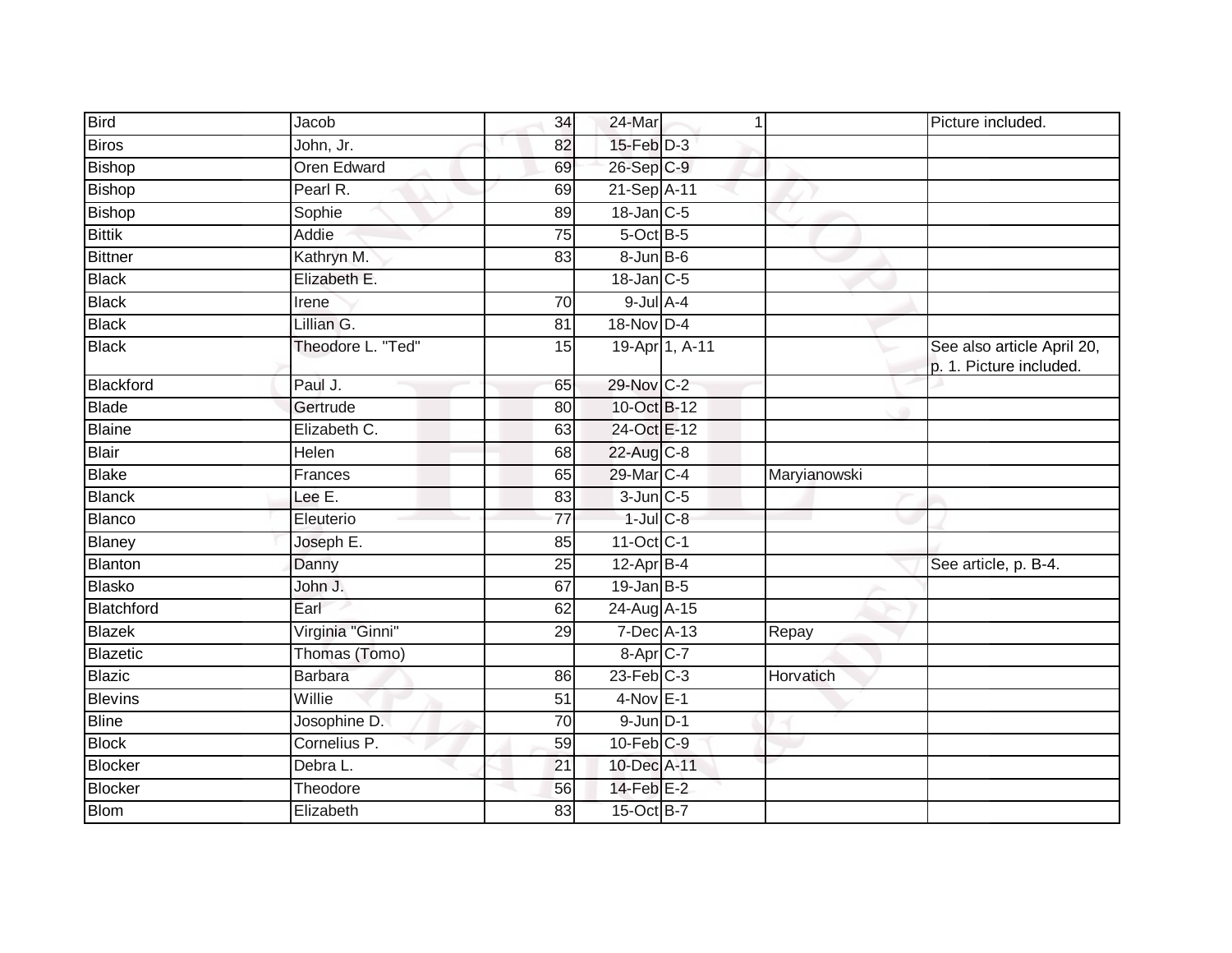| <b>Blozak</b> | Jean M.               | 75              | 7-Dec A-13       | Surowiec |                                                |
|---------------|-----------------------|-----------------|------------------|----------|------------------------------------------------|
| Blubaugh      | Verna                 | 82              | $6$ -Dec $B$ -5  |          |                                                |
| <b>Blue</b>   | <b>Betty Jo</b>       | 46              | 18-Mar B-2       |          |                                                |
| <b>Blue</b>   | Thurman "Bud"         | 65              | $7-Sep$ B-6      |          |                                                |
| Blumenthal    | Esther M.             | $\overline{82}$ | 12-Dec E-11      |          |                                                |
| <b>Boby</b>   | Anna (Waskelo)        | 89              | 16-Nov B-5       |          |                                                |
| <b>Bock</b>   | Ralph E.              | 88              | 8-Feb D-3        |          |                                                |
| Bodnar        | Julius, Jr.           | 45              | 10-Oct B-12      |          |                                                |
| Bodnar        | Susan L.              | 82              | $3$ -Dec $F-5$   |          |                                                |
| Boehl         | Helen H.              | 79              | 26-Dec C-7       |          |                                                |
| Boersema      | Vivian                | 77              | $4$ -Jun $B$ -6  |          |                                                |
| Boersma       | Egbert (Ed)           | 73              | $13-Sep C-1$     |          |                                                |
| Boersma       | Harriett L.           | 68              | 9-Aug D-1        |          |                                                |
| <b>Bogusz</b> | Mary                  | 90              | $18$ -Feb $C-3$  |          |                                                |
| <b>Bogusz</b> | Thad A.               |                 | 27-May C-8       |          | Also see article, p. C-8;<br>picture included. |
| Bohannon      | Clarence L. (Tootsie) | 46              | $11-Aug$ C-5     |          |                                                |
| Bohling       | Regina M.             | 90              | $1-Aug$ D-2      |          |                                                |
| Bojda         | Edward J., Sr.        | 68              | 27-Dec B-5       |          |                                                |
| <b>Bolek</b>  | Edward J.             | 65              | 16-Apr B-5       |          |                                                |
| <b>Bolek</b>  | John                  | 23              | $9-Nov1 A-2$     |          | See article, p. A-2                            |
| <b>Bolen</b>  | Clarence A.           | 79              | $17 - Jan$ $D-6$ |          |                                                |
| Boling        | Lillian Mae           | 61              | 9-Dec B-10       |          |                                                |
| <b>Bollis</b> | Anna M.               | 56              | $3$ -Jun $C$ -5  |          |                                                |
| <b>Bomp</b>   | Estelle K.            | 81              | $13-Sep$ C-1     |          |                                                |
| Boncela       | Stella F.             |                 | $15$ -Jul B-2    | Gorski   |                                                |
| Boner         | John                  | 74              | 8-Feb D-3        |          |                                                |
| <b>Bonko</b>  | Joseph O.             | 71              | 10-Mar B-8       |          |                                                |
| Bonnell       | Harry L.              | 63              | 13-Dec A-13      |          |                                                |
| Booten        | <b>Alvin</b>          | 78              | 30-Apr C-5       |          |                                                |
| Booten        | Marie                 | 78              | $1-Jan C-3$      |          |                                                |
| <b>Booth</b>  | Johanna L.            |                 | $17$ -Aug $B$ -5 |          |                                                |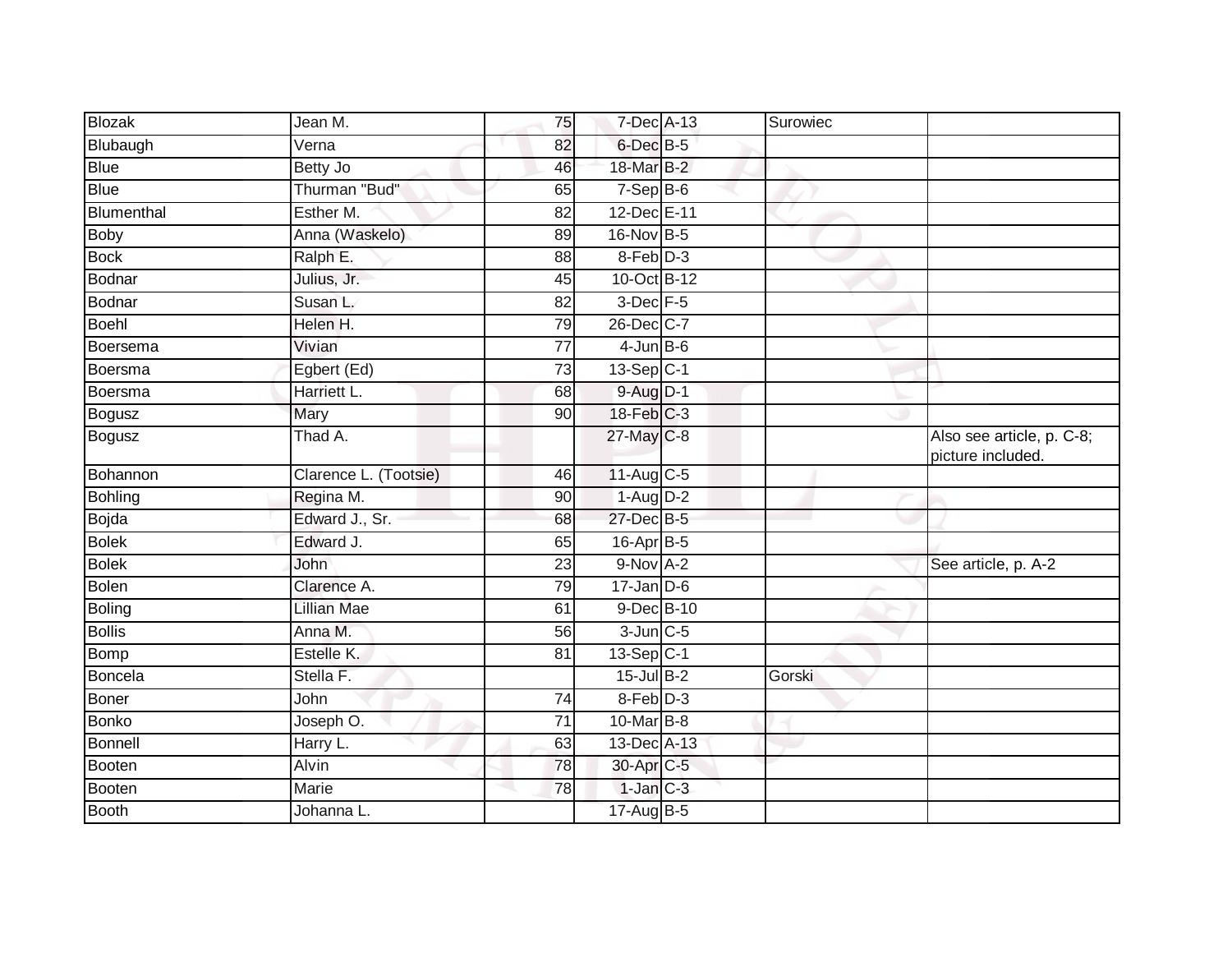| Boran           | Mary A.                 | 71              | 16-Nov B-5            |       |                                                         |
|-----------------|-------------------------|-----------------|-----------------------|-------|---------------------------------------------------------|
| Bordeaux        | William M., Jr.         | 46              | 19-May C-7            |       |                                                         |
| Borjan          | Michael D., Jr. (Spike) | 52              | 10-Nov D-2            |       |                                                         |
| <b>Borom</b>    | James E.                | 33              | 17-Oct E-10           |       |                                                         |
| <b>Boroughs</b> | Frank E.                | $\overline{59}$ | 26-Jul D-2            |       |                                                         |
| <b>Borroel</b>  | Shawn                   | 13 months       | 10-Jan C-10           |       |                                                         |
| Bort            | Tena (Kingma)           | 79              | 30-Nov C-1            |       |                                                         |
| <b>Bosard</b>   | <b>Burt</b>             | 75              | 19-May C-7            |       |                                                         |
| <b>Boston</b>   | Lucille                 | 69              | 18-Apr <sub>E-2</sub> |       |                                                         |
| <b>Bostwick</b> | Patricia E.             |                 | 18-Mar B-2            |       |                                                         |
| <b>Boswell</b>  | Caleb                   | 78              | 30-Apr <sub>C-5</sub> |       |                                                         |
| <b>Bothe</b>    | Ernest H.               | $\overline{53}$ | 13-Apr C-7            |       |                                                         |
| <b>Boucher</b>  | Ervin G.                | 65              | 14-Nov F-11           |       |                                                         |
| Boudreau        | Bessie G.               | 50              | 17-May B-5            | Maier |                                                         |
| Bowen           | Carolyn R.              | $\overline{37}$ | $22$ -Jan $C$ -6      |       |                                                         |
| Bowen           | Edward P.               | 87              | 5-Jan B-6             |       |                                                         |
| Bowman          | Theodore A.             | 49              | $4$ -Jun $B$ -6       |       | First name listed as Ted,<br>age 48; see June 4, p. F-6 |
| Boyd            | <b>Annie Pearl</b>      | 46              | $15-Sep$ D-1          |       |                                                         |
| <b>Boyd</b>     | Dorothy                 |                 | 29-Aug B-10           |       |                                                         |
| Boyd            | <b>Ethel</b>            | 77              | 14-Nov F-11           |       |                                                         |
| <b>Boyd</b>     | <b>Hattie</b>           | 66              | $5$ -Jul $C-1$        |       |                                                         |
| <b>Boyd</b>     | Lucille                 | 78              | $24$ -Feb $C-9$       |       |                                                         |
| <b>Boyer</b>    | Henry F.                | $\overline{98}$ | $9-Apr$ $C-3$         |       |                                                         |
| <b>Bozack</b>   | Sam, Sr.                | 68              | $9-Apr$ C-3           |       |                                                         |
| <b>Bradford</b> | Donna L.                | 13              | 25-Apr D-3            |       |                                                         |
| <b>Bradley</b>  | Columbus                | 74              | $24-Sep$ C-3          |       |                                                         |
| <b>Bradley</b>  | James A. (Jim)          | 29              | 24-Feb C-9            |       |                                                         |
| Brajkovich      | Joseph A.               | 20              | 25-Jul D-1            |       | See article, p. D-1                                     |
| <b>Brakley</b>  | Pauline A.              | 79              | 26-Mar B-6            |       |                                                         |
| <b>Bramer</b>   | Agnes                   | 88              | 27-Jan C-7            |       |                                                         |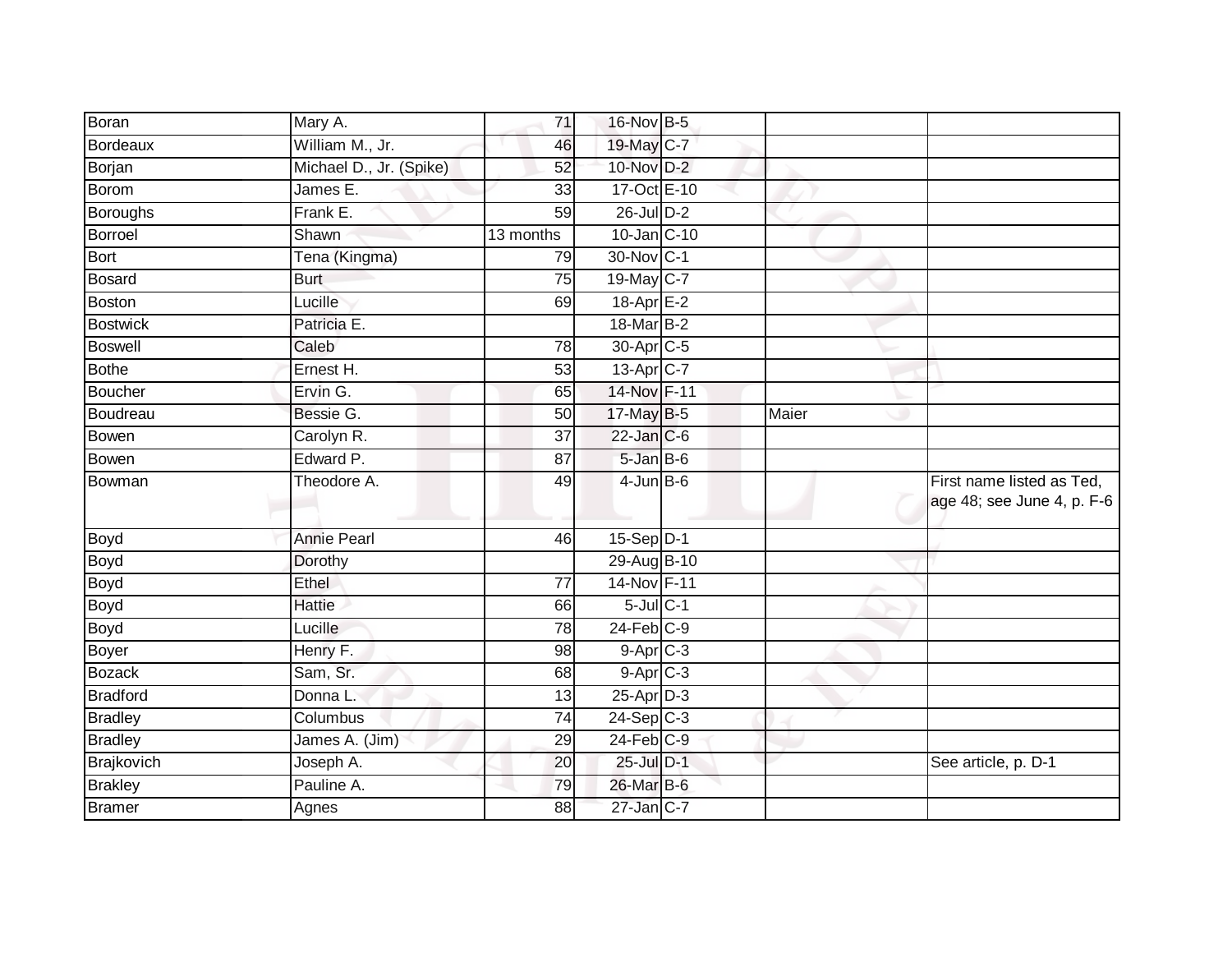| Branchaw         | Genevieve K.      | 77              | 7-Dec A-13      |               |                                   |
|------------------|-------------------|-----------------|-----------------|---------------|-----------------------------------|
| Brandenburg      | Pearl C. (Earl)   | 59              | 11-May B-5      |               |                                   |
| <b>Brasher</b>   | Lucille Annabelle | 80              | 23-Dec D-2      |               |                                   |
| <b>Brauer</b>    | Abraham A., Dr.   | 79              | $20-Sep$ $C-2$  |               |                                   |
| Braund           | Dorothy           | 79              | $8-Sep$ D-1     | <b>Jacobs</b> |                                   |
| <b>Bray</b>      | Kenneth W.        | 54              | 29-Sep B-12     |               |                                   |
| <b>Breed</b>     | James Dwight      | 57              | $2$ -Aug B-6    |               |                                   |
| Breitigam        | Jennie M.         | 64              | 26-Jul D-2      | Engle         |                                   |
| <b>Brennan</b>   | Harry M.          | 59              | 30-Nov C-1      |               |                                   |
| <b>Brewer</b>    | Gordon "Bilbo"    |                 | $3-Mar$ A-6     |               |                                   |
| <b>Brexa</b>     | Andrew G.         | 67              | $27$ -Apr $C-2$ |               |                                   |
| Brezovich        | Ann               | $\overline{70}$ | 10-Aug B-5      |               |                                   |
| <b>Bricker</b>   | <b>Billy</b>      |                 | 16-Apr          | 1             | Pictures of incident<br>included. |
| Bridgeman        | Yvonne            | 43              | $28-Sep C-1$    |               |                                   |
| <b>Briggs</b>    | Jewel S.          | 86              | 27-Jul B-7      |               |                                   |
| <b>Bright</b>    | Ernest L.         | 43              | 21-Nov E-1      |               |                                   |
| <b>Bright</b>    | Rose P.           | 83              | $10$ -Feb $C-9$ |               |                                   |
| <b>Britt</b>     | Thelma            | 50              | 24-Sep C-3      |               |                                   |
| <b>Brizzi</b>    | Dominic           | 58              | 25-Nov F-6      |               |                                   |
| <b>Brock</b>     | Nora M.           | 81              | $10$ -Feb $C-9$ |               |                                   |
| <b>Broderick</b> | John (Bud)        | 82              | 3-Oct C-7       |               |                                   |
| <b>Brodner</b>   | Joseph            | 27              | $28-Sep C-1$    |               |                                   |
| <b>Broezel</b>   | Emily A.          | 85              | $5-AprB-7$      |               |                                   |
| Brogan           | John A.           | 70              | $10-SepB-5$     |               |                                   |
| <b>Brooker</b>   | Effie J.          | 64              | $4$ -Mar $C-3$  |               |                                   |
| <b>Brooks</b>    | Curtis E.         | 24              | $24-Sep$ C-3    |               |                                   |
| <b>Broschart</b> | Carl W.           | 87              | 28-Apr D-5      |               |                                   |
| <b>Brouhard</b>  | Winslow F.        | $\overline{75}$ | 10-Sep B-5      |               |                                   |
| <b>Brown</b>     | Alexander S., Jr. | 57              | 25-Mar C-6      |               |                                   |
| <b>Brown</b>     | <b>Billy</b>      | 51              | 30-Jun D-1      |               |                                   |
| Brown            | Burnham "Bud"     | 76              | 29-Oct D-1      |               |                                   |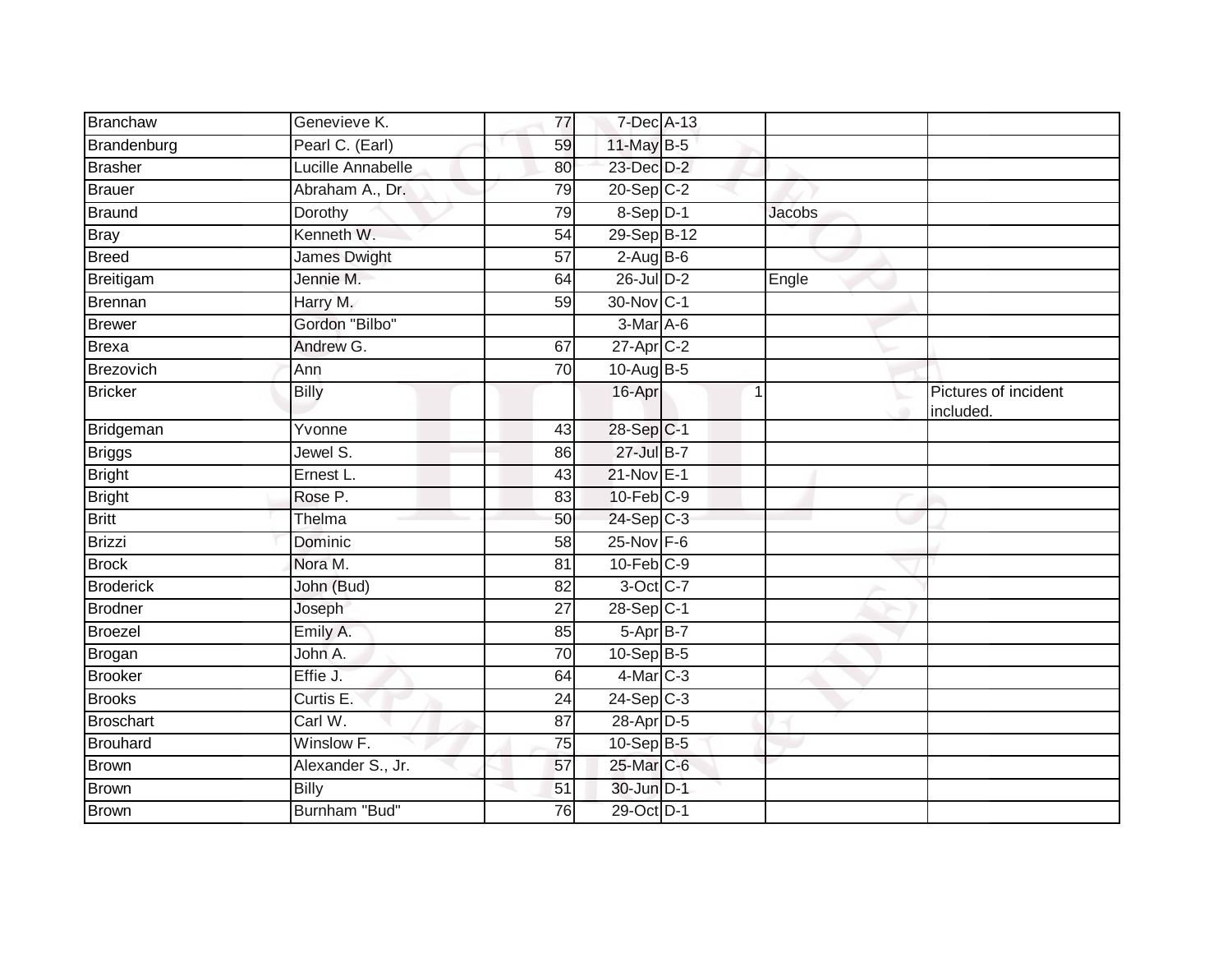| Brown          | Clara V.              |                 | 12-Mar A-7             |  |                           |
|----------------|-----------------------|-----------------|------------------------|--|---------------------------|
| <b>Brown</b>   | Dora Lee              |                 | 8-Apr C-7              |  |                           |
| Brown          | Edward W.             | 82              | $15$ -Jul $B-2$        |  |                           |
| <b>Brown</b>   | Eraina D.             | 36              | 22-Apr B-10            |  |                           |
| Brown          | Evelyn                | $\overline{54}$ | 9-Mar C-1              |  |                           |
| <b>Brown</b>   | Glenn H.              | 81              | 16-Dec C-11            |  |                           |
| Brown          | Homer W.              | 86              | 9-May E-11             |  |                           |
| <b>Brown</b>   | James D. II (Jughead) | 57              | 19-May C-7             |  |                           |
| <b>Brown</b>   | John B. (Brownie)     | 79              | 16-Aug C-1             |  |                           |
| Brown          | Mildred S.            | 76              | 23-May D-2             |  |                           |
| Brown          | <b>Richard Allen</b>  | $\overline{32}$ | $11-Feb$ D-2           |  |                           |
| <b>Brown</b>   | Richard D.            | 67              | $26$ -Apr $B-4$        |  |                           |
| Brown          | Robert                | 56              | 14-Jan C-5             |  |                           |
| Brown          | Virgil A.             | 4               | 3-Nov C-5              |  |                           |
| Brown          | Willie (Bud)          | $\overline{74}$ | 17-Jun C-5             |  |                           |
| Brownfield     | Winfred O.            | 66              | 8-Mar B-3              |  |                           |
| Browning       | James L.              |                 | $5 - Jan$ $B - 6$      |  |                           |
| Browning       | Robert O.             | 18              | 27-Oct D-1             |  |                           |
| <b>Brtko</b>   | Frank                 | 83              | 29-Jul B-7             |  |                           |
| <b>Bruce</b>   | Pauline               | 61              | 12-Dec E-11            |  |                           |
| Bruno          | Joseph C.             | 64              | 28-May A-6             |  |                           |
| <b>Bryant</b>  | Hurlie H.             | $\overline{72}$ | $3-Nov$ C-5            |  |                           |
| <b>Bubala</b>  | Louis M.              | 68              | $1$ -Jan $C-3$         |  |                           |
| <b>Bubash</b>  | Darryl Joseph         | 16              | $3$ -Dec $F-5$         |  |                           |
| Bucha          | Barney A.             | 66              | $3$ -Jun $C$ -5        |  | See also article, p. C-5. |
| <b>Buchler</b> | Ted J.                | 49              | 30-Aug C-1             |  |                           |
| Bucholz        | Frances X.            | 79              | $4-Aug$ <sub>C-1</sub> |  |                           |
| <b>Buckler</b> | Ralph A.              | 51              | $21-Oct$ $C-5$         |  |                           |
| <b>Buckley</b> | Kaye                  | 40              | 4-Feb B-3              |  |                           |
| <b>Buckner</b> | Frank V.              | 82              | 27-Jan C-7             |  |                           |
| Buckner        | William R. "Bill"     | 93              | 16-Aug C-1             |  |                           |
| Buczynski      | Edmond J. (Buzz)      | 69              | $5-May$ $C-6$          |  |                           |
|                |                       |                 |                        |  |                           |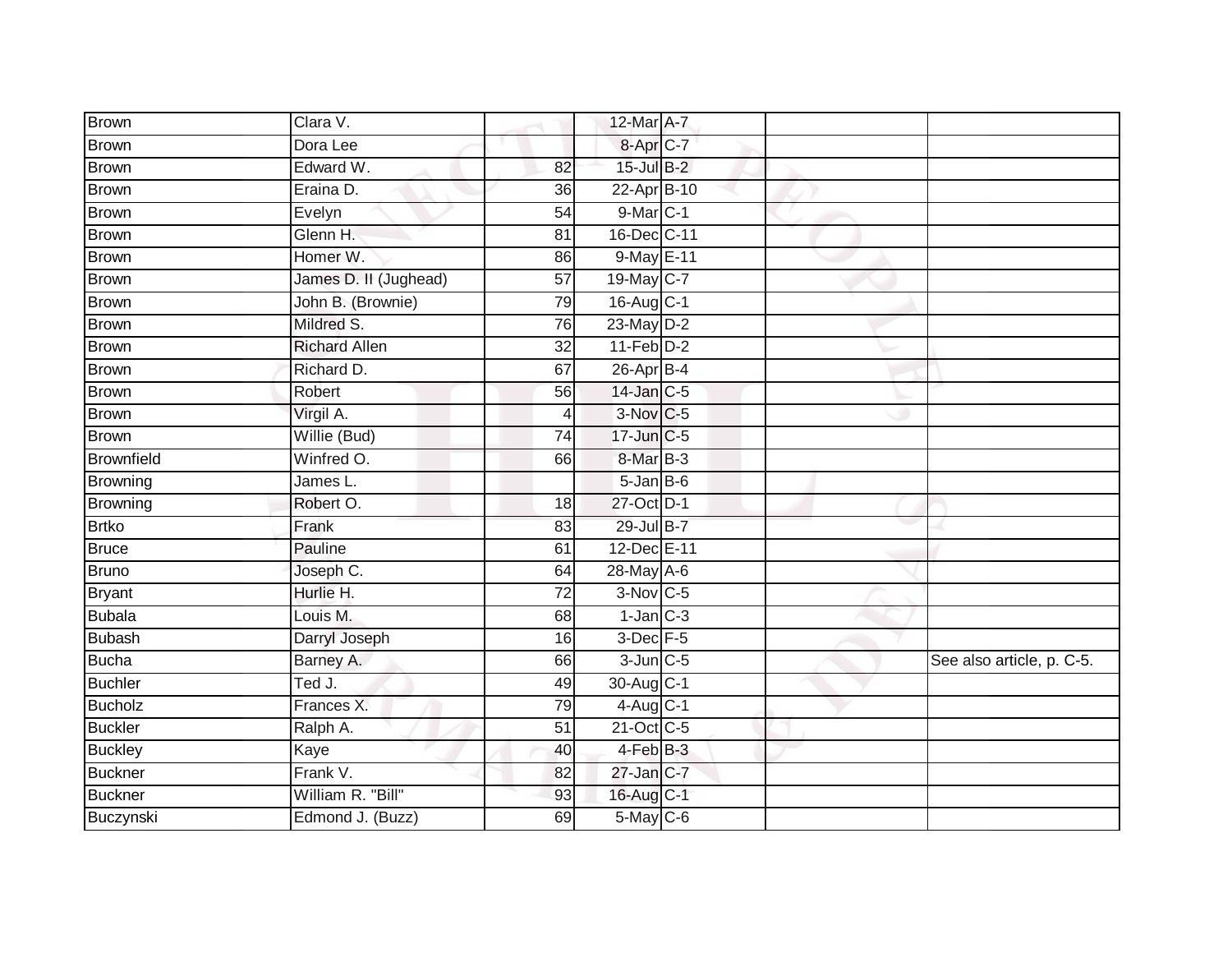| Budric          | Helen              | 86              | 5-Feb A-9        |           |                                     |
|-----------------|--------------------|-----------------|------------------|-----------|-------------------------------------|
| <b>Budzius</b>  | <b>Stella</b>      | 65              | 1-Nov C-1        | Pavilanis |                                     |
| Budzowski       | Magdalena "Maggie" | 84              | 8-Sep D-1        |           |                                     |
| Buffenbarger    | Wilbur M.          | 71              | 10-Aug $B-5$     |           |                                     |
| <b>Bujwit</b>   | <b>Mary Ann</b>    | $\overline{74}$ | 11-Oct C-1       |           |                                     |
| Bukowski        | Frank T.           | 63              | $5-Feb$ $A-9$    |           |                                     |
| <b>Bukowski</b> | Peter G.           | 18              | 5-Apr B-7        |           |                                     |
| <b>Bull</b>     | Noel J., Sr.       | 72              | $17$ -Jun $C$ -5 |           |                                     |
| Burczak         | Isadore            | 91              | 8-Feb D-3        |           |                                     |
| Burdeau         | George B.          | $\overline{71}$ | $23$ -Aug B-3    |           |                                     |
| <b>Burfield</b> | Frank J.           | 55              | 8-Aug D-1        |           | See article, p. D-1                 |
| <b>Burg</b>     | Charles J.         | 55              | 7-Dec A-13       |           |                                     |
| Burgess         | Charles R.         | 85              | 5-Aug C-10       |           |                                     |
| Burgess         | Gainer W.          | 69              | 15-Aug D-1       |           |                                     |
| <b>Burke</b>    | Charles F.         | $\overline{77}$ | 22-Dec D-6       |           |                                     |
| <b>Burke</b>    | Clarence H.        | 60              | 5-Apr B-7        |           |                                     |
| <b>Burke</b>    | Joseph M. "Shorty" | 81              | $6-$ Sep $B-8$   |           |                                     |
| <b>Burke</b>    | Mary               | 89              | $9$ -Jun $D-1$   |           |                                     |
| <b>Burnett</b>  | Yvonne "Frenchy"   |                 | $25$ -Jun $B-5$  |           | See also article, p. B-5.           |
| Burney          | Wayne              | $\overline{37}$ | $1-Apr$ B-10     |           |                                     |
| Burnside        | Berlin D.          | 84              | $26$ -Apr $B$ -4 |           |                                     |
| Burnside        | Leonard J.         | $\overline{57}$ | $4-FebB-3$       |           |                                     |
| <b>Burr</b>     | Eddie A.           |                 | 10-Oct B-12      |           |                                     |
| Burroughs       | Rhoda L.           | 69              | $14$ -Feb $E-2$  |           |                                     |
| <b>Bursac</b>   | Jennifer L.        | 4               | $24$ -Dec $B$ -6 |           | See also article Dec. 23,<br>p. A-2 |
| Burts           | Charlene (Wright)  | 25              | $15$ -Jul B-2    |           |                                     |
| Burts           | Joe Lee            | $\overline{27}$ | $18$ -Jul $D-2$  |           |                                     |
| Burzynski       | Alfreda            | 62              | 30-May B-6       |           |                                     |
| Bush            | Albert             |                 | 15-Mar           |           |                                     |
| <b>Bush</b>     | Bob W., Jr.        | 46              | 16-Mar B-7       |           |                                     |
| Bushman         | James Devin        | 16              | 5-Dec C-11       |           |                                     |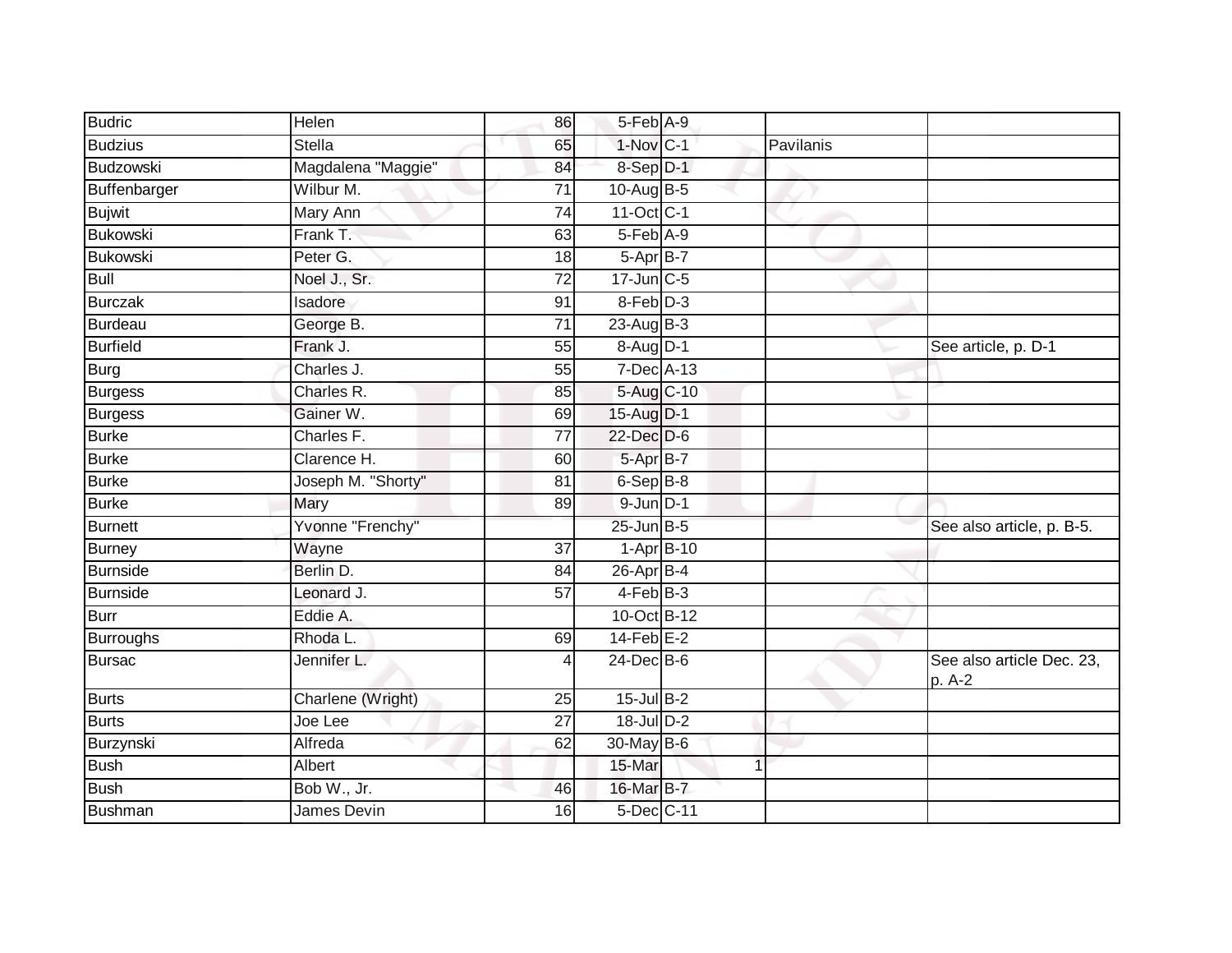| <b>Bushor</b>              | Kathryn P.           | 69              | 17-Mar B-2       |           |                                 |
|----------------------------|----------------------|-----------------|------------------|-----------|---------------------------------|
| <b>Busse</b>               | <b>Hattie</b>        | $\overline{77}$ | 27-Apr C-2       |           |                                 |
| <b>Bussell</b>             | <b>Hattie</b>        | 81              | 12-Jan A-11      |           |                                 |
| <b>Butcher</b>             | Lina Deborah         | 84              | 16-Dec C-11      |           |                                 |
| Butiste                    | <b>Isolina M.</b>    | 76              | $17$ -May B-5    |           |                                 |
| Butkovich                  | Carolyn E.           |                 | $20$ -Jun $D-1$  |           |                                 |
| Butkovich                  | <b>Tracy Marie</b>   | infant          | $20$ -Jun $D-1$  |           |                                 |
| Butler                     | Fred J.              |                 | 28-Oct B-8       |           |                                 |
| Buzea                      | George D.            | 64              | 26-Apr B-4       |           |                                 |
| <b>Buzinski</b>            | Stanley R.           | 76              | 29-Jun B-5       |           |                                 |
| Buzzell                    | <b>Francis Allen</b> | $\overline{77}$ | $3-May$ C-1      |           |                                 |
| <b>Byer</b>                | Julie Elizabeth      | 17              | $15$ -Apr $C$ -4 |           |                                 |
| <b>Byrd</b>                | William J.           | 71              | 11-May 1, B-5    |           |                                 |
| Caban                      | Steven A.            | 45              | 28-Mar B-10      |           |                                 |
| $\overline{\mathrm{Cain}}$ | Elden, Sr. (Eddie)   |                 | 3-Aug A-11       |           |                                 |
| Cak                        | Joseph S.            | 64              | 7-Apr C-8        |           |                                 |
| Calinski                   | Emma A.              | 66              | 27-Dec B-5       | Shernisky |                                 |
| Calinski                   | Frank E., Sr.        | 65              | $2-AugBB-6$      |           |                                 |
| Call                       | George W.            | 62              | 28-Apr D-5       |           |                                 |
| Callahan                   | Bernard R.           | 67              | $5-Nov$ B-6      |           |                                 |
| Callahan                   | Catherine            |                 | 28-Mar B-10      |           |                                 |
| Callahan                   | John L. III          | $\overline{25}$ | 20-May C-5       |           |                                 |
| Callahan                   | Neal E.              | 49              | $13$ -Jul B-1    |           |                                 |
| Calligan                   | Mildred F.           | 74              | $2$ -Jun $D-1$   |           |                                 |
| Calvillo                   | Ernestine            | 24              | 29-Mar C-4       |           | See also March 30, p. A-<br> 11 |
| Camp                       | Allen B.             | 58              | $8$ -Jan $B$ -5  |           |                                 |
| $\overline{\text{Camp}}$   | Edward W.            | 86              | $22$ -Jan $C-6$  |           |                                 |
| Camp                       | Tillie L.            | 76              | $21$ -May B-6    |           |                                 |
| Campbell                   | Donald L.            | 52              | 15-Jul B-2       |           |                                 |
| Campbell                   | Isaac                | 65              | 18-Nov D-4       |           |                                 |
| Campbell                   | Sherman              | 35              | 20-May C-5       |           |                                 |
|                            |                      |                 |                  |           |                                 |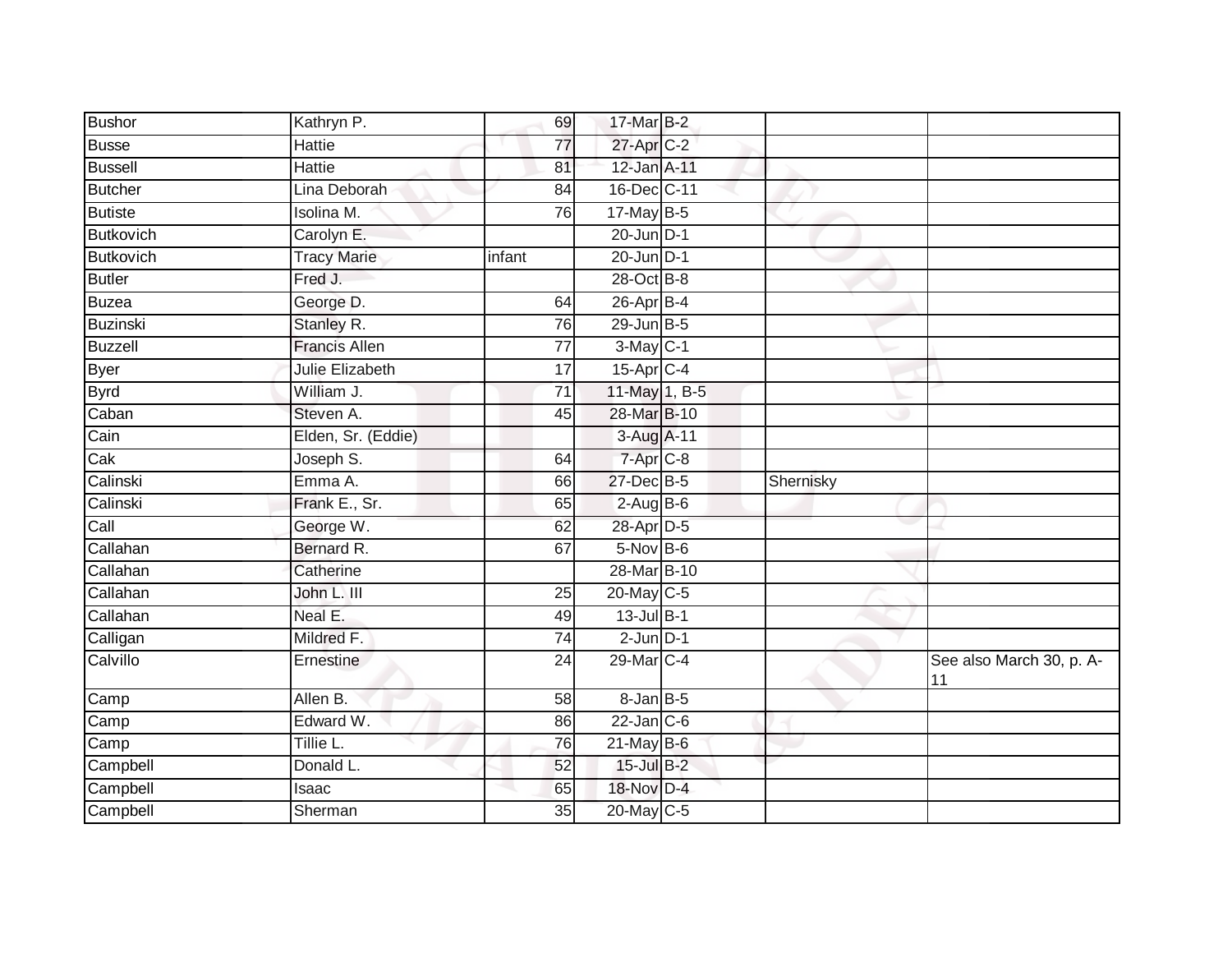| Campbell   | <b>Willie Mae</b>     | 42              | 14-Apr C-4       |             |                                                                 |
|------------|-----------------------|-----------------|------------------|-------------|-----------------------------------------------------------------|
| Campos     | Miranda Ann           | 1 day           | 30-Mar A-11      |             |                                                                 |
| Candlin    | Estelle J.            | 67              | 26-May D-1       |             |                                                                 |
| Canisia    | Sister Mary, O.S.F.   | 72              | 5-Oct B-5        |             | Also called Niemiec,<br>Kathryn                                 |
| Canner     | Terrence              |                 | $27$ -Jan $C-7$  |             |                                                                 |
| Cantu      | Dorothy               | 51              | $18$ -Feb $C-3$  | Quintanilla |                                                                 |
| Capich     | Sam                   | 87              | $4-FebB-3$       |             |                                                                 |
| Caposey    | Toni Lynn             | 23              | 24-Mar           |             | Picture included; see also<br>March 25, p. C-6                  |
| Carden     | Nancy                 | 39              | 10-Dec A-11      | Wiggins     |                                                                 |
| Carlotta   | Josephine             | 73              | $28$ -Dec $B$ -8 |             |                                                                 |
| Carlson    | Celia                 | 86              | 27-Sep C-1       |             |                                                                 |
| Carlson    | Dorothy V.            | 66              | 8-Oct B-5        |             |                                                                 |
| Carlson    | Elizabeth "Lee"       | 56              | 8-Dec B-4        | Moriarty    |                                                                 |
| Carlson    | Frances <sub>C.</sub> | 54              | $3-Nov$ C-5      |             |                                                                 |
| Carlson    | Harold, Jr.           | 49              | 16-Apr           |             | Pictures of incident<br>included. See also April<br>18, p. E-2. |
| Carlson    | Harold, Jr.           | 49              | 18-Apr E-2       |             |                                                                 |
| Carlson    | Irving N.             | 83              | $22$ -Aug C-8    |             |                                                                 |
| Carlson    | Lewis R.              | 64              | 16-May D-1       |             |                                                                 |
| Carlson    | Lucy W.               | 79              | $2$ -May $C$ -8  |             |                                                                 |
| Carlson    | Margaret              | 70              | 21-Nov E-1       |             |                                                                 |
| Carman     | William R.            | 47              | 6-Jan C-9        |             |                                                                 |
| Carnahan   | Carl                  | 72              | 27-Dec A-2       |             | See article, p. A-2                                             |
| Carpenter  | George III            |                 | $25$ -May B-5    |             |                                                                 |
| Carpenter  | Willis L.             | $\overline{58}$ | 5-Dec C-11       |             |                                                                 |
| Carrigan   | Henrietta A.          | 94              | $23$ -Apr $B$ -5 |             |                                                                 |
| Carroll    | Donna J.              | 51              | 3-Jan F-1        | McLaughlin  |                                                                 |
| Carroll    | Elsa M.               | 54              | 31-Mar C-6       |             | See also article, p. C-6                                        |
| Carrothers | Donald                | 79              | 29-Oct D-1       |             |                                                                 |
| Carrothers | Helen V.              | 75              | $1-Sep$ A-9      |             |                                                                 |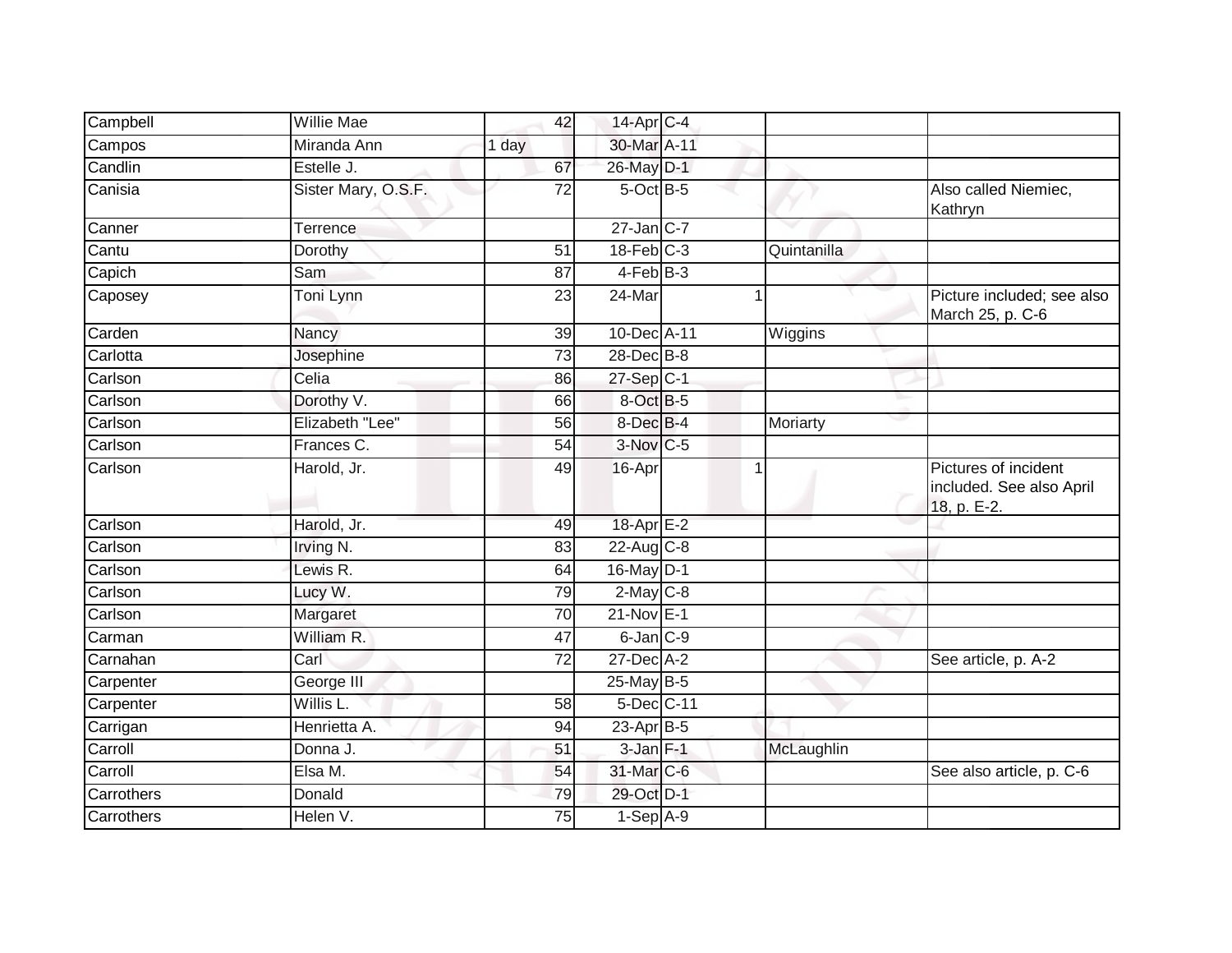| Carson      | Henry             | 64 | 3-Oct C-7         |       |                         |
|-------------|-------------------|----|-------------------|-------|-------------------------|
| Carstens    | <b>Bernard II</b> | 63 | $5-AprB-7$        |       |                         |
| Carter      | Charles E.        | 69 | 4-Jan D-3         |       |                         |
| Carter      | Minnie            | 81 | 31-Oct E-1        |       |                         |
| Carter      | William           | 64 | 10-Oct B-12       |       |                         |
| Cartwright  | Adelbert B.       | 93 | 19-Nov F-1        |       |                         |
| Caruthers   | Dorsey L.         | 52 | 16-Dec C-11       |       |                         |
| Carver      | Naomi (Randolph)  | 59 | $2$ -May $C$ -8   |       |                         |
| Cassoday    | <b>Dolores</b>    | 49 | $14$ -Feb $E-2$   | Rose  |                         |
| Castaneda   | Aniceto, Sr.      | 79 | $7$ -May $D-1$    |       |                         |
| Castillo    | Perla             | 35 | $4$ -Jul $C$ -6   |       | See also July 5, p. C-1 |
| Catania     | Philip J.         | 49 | $22$ -Jun $B$ -6  |       |                         |
| Catt        | Fred              | 66 | $5 - Jan$ $B - 6$ |       |                         |
| Cavanas     | Angela            | 75 | 16-Jun B-7        |       |                         |
| Cavin       | Patricia J.       | 46 | 20-Aug C-1        | Mount |                         |
| Cengel      | Mary "Kate"       | 67 | 28-Apr D-5        |       |                         |
| Cepolski    | Jeff J.           | 9  | 8-Aug D-1         |       |                         |
| Cernia      | John              | 84 | 29-Aug B-10       |       |                         |
| Ceroni      | Maria             | 83 | 12-Aug C-5        |       |                         |
| Cerros      | Francisco         | 54 | $1$ -Jun $C-1$    |       |                         |
| Cerven      | <b>Teresa</b>     | 83 | $23$ -May $D-2$   |       |                         |
| Chadwick    | Sibyl             | 65 | $17 - Jan$ $D-6$  |       |                         |
| Chamberlain | Mary (Aunt Mary)  | 70 | $21-Nov$ E-1      |       |                         |
| Champ       | <b>Ivan</b>       | 64 | 19-Nov A-2        |       | See article, p. A-2     |
| Chance      | <b>Karen Sue</b>  | 26 | $22-Sep$ D-1      |       |                         |
| Chapman     | Edward W. "Ted"   | 71 | 9-Dec B-10        |       |                         |
| Charbonneau | Alexander T.      | 70 | $3$ -Jan $F-1$    |       |                         |
| Chastain    | Lottie            | 74 | $28$ -Jan $ C-7 $ |       |                         |
| Chavarria   | Justo E.          | 67 | $3$ -Jun $C$ -5   |       |                         |
| Chernek     | George P.         | 23 | 12-Dec E-11       |       |                         |
| Cherry      | Jamal             | 6  | 22-Aug A-2        |       |                         |
| Chervenyak  | John              | 70 | 8-Mar B-3         |       |                         |
|             |                   |    |                   |       |                         |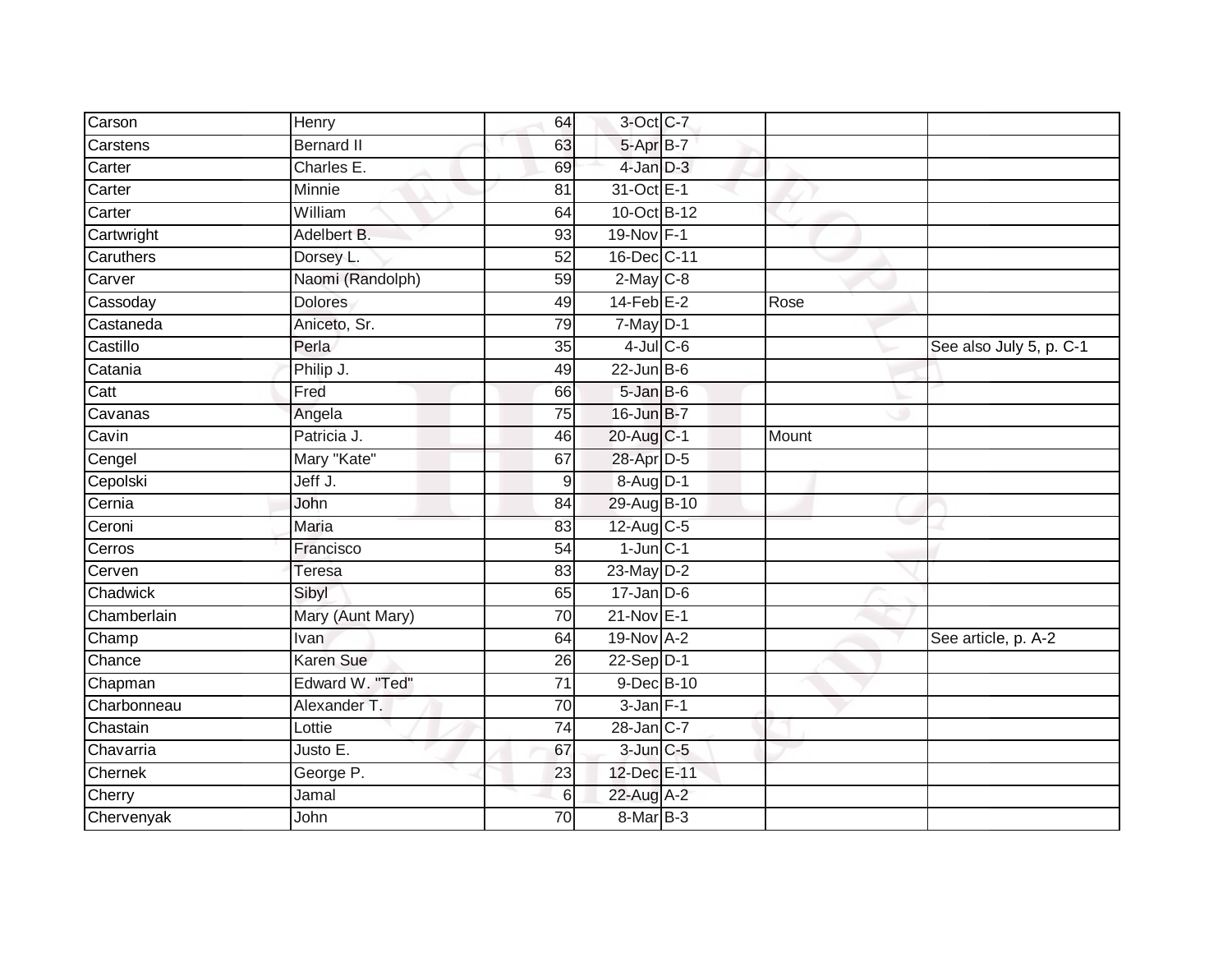| Chesser     | Rickey L.           | 22              | $26$ -Feb $B$ -6  |             |       |                                                            |
|-------------|---------------------|-----------------|-------------------|-------------|-------|------------------------------------------------------------|
| Chester     | Frances (Schuberth) |                 | 28-Sep C-1        |             |       |                                                            |
| Chester     | John                |                 | 16-Apr            | $\mathbf 1$ |       | Pictures of incident<br>included.                          |
| Chiarelli   | William F.          | 66              | $6$ -Jun $F-6$    |             |       |                                                            |
| Chiattello  | Edith L.            | 72              | 24-Oct E-12       |             |       |                                                            |
| Chin        | Anthony             |                 | $24$ -Nov $ C-2 $ |             |       | See article, p. C-2                                        |
| Chodecki    | Karol               | 59              | $9$ -Mar $C-1$    |             |       |                                                            |
| Christakis  | <b>Stella</b>       | 90              | $10$ -Jun $C - 6$ |             |       |                                                            |
| Christensen | Frank M.            | 81              | 28-Jun C-1        |             |       |                                                            |
| Christensen | Morna Hope          | 90              | 25-Mar C-6        |             |       |                                                            |
| Christenson | Roy W.              | 64              | 20-Oct C-10       |             |       |                                                            |
| Chromchik   | Ann                 | 70              | $31$ -Jan D-5     |             | Vajda |                                                            |
| Chustak     | Benjamin L.         | 59              | 16-Mar B-7        |             |       |                                                            |
| Chyzy       | George J.           | 54              | 29-Apr B-8        |             |       |                                                            |
| Ciakas      | Amtanas             | $\overline{90}$ | 8-Feb D-3         |             |       | First name also spelled<br>Antanas, see Feb. 9, p. B-<br>3 |
| Ciakas      | Antanas             | $\overline{90}$ | $9$ -Feb $B-3$    |             |       | First name also spelled<br>Amtanas, see Feb. 8, p. D-      |
| Cidylo      | Katherine           | 92              | 6-Oct C-5         |             |       |                                                            |
| Ciesco      | John A.             | 75              | $23$ -Jun $D-1$   |             |       |                                                            |
| Ciez        | Ronald Joseph       |                 | 26-Dec C-7        |             |       |                                                            |
| Cintron     | Manuel              | 16              | $6$ -May $E-1$    |             |       |                                                            |
| Clanton     | Eddie Lou           | 72              | $9$ -Feb $B$ -3   |             |       |                                                            |
| Clanton     | Eugene "Gennie"     | $\overline{50}$ | $1-Dec$ B-7       |             |       |                                                            |
| Clark       | Donald              | 59              | $23$ -Dec $D-2$   |             |       |                                                            |
| Clark       | Margaret M.         | 82              | 13-Dec A-13       |             |       |                                                            |
| Clark       | Nelson R.           | 64              | 13-Oct B-5        |             |       | See also articles, p. D-1<br>and October 12, p. B-5        |
| Clark       | Olive (Jackie)      | 86              | 12-Apr B-4        |             |       |                                                            |
| Clark       | Paul J.             | 49              | 10-Oct B-12       |             |       |                                                            |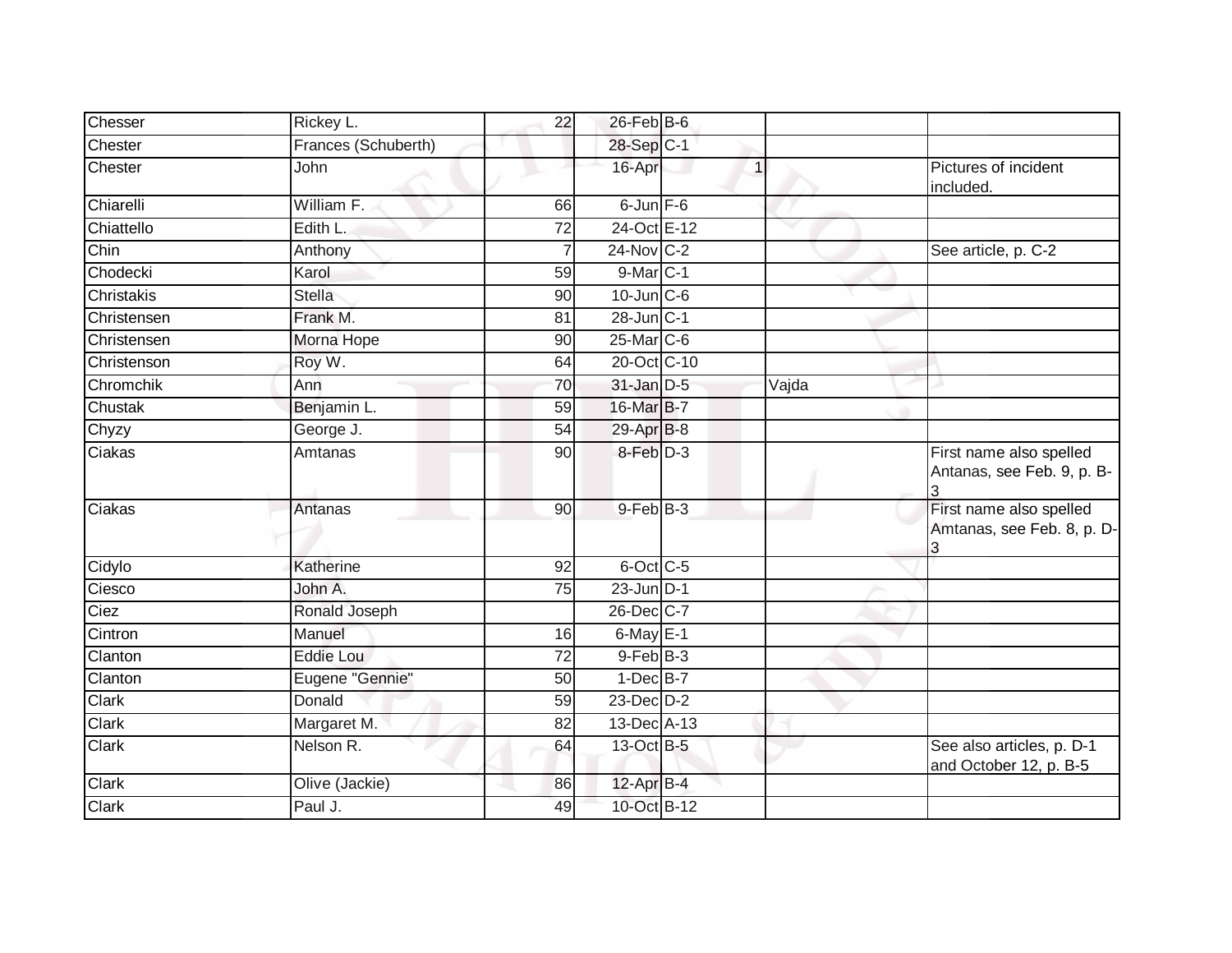| Clayton         | Clarice                 | 74       | 27-Jun C-7                        |        |                                       |
|-----------------|-------------------------|----------|-----------------------------------|--------|---------------------------------------|
| Clayton         | <b>Jimmy Lee</b>        | 65       | 10-Aug B-5                        |        |                                       |
| Clayton         | Thomas D.               | 65       | 16-Mar B-7                        |        |                                       |
| Clement         | Dorothy Mae             | 46       | $31$ -Jan D-5                     | Franks |                                       |
| <b>Clements</b> | Charles M., Sr.         | 86       | $9$ -Feb $B$ -3                   |        |                                       |
| Clements        | Margaret                | 83       | $13$ -Jan B-2                     | Rwed   |                                       |
| Clinton         | DeWitt W.               | 68       | $9-AprC-3$                        |        |                                       |
| Clinton         | Mabel M.                | 84       | 18-Mar B-2                        |        |                                       |
| Cloonan         | Richard B.              | 55       | 14-Mar E-10                       |        |                                       |
| Cobb            | John F.                 | 83       | $1 - \text{Aug} \cdot \text{D-2}$ |        |                                       |
| Cochran         | Dwight                  | 66       | $20$ -Jun $D-1$                   |        |                                       |
| Coduti          | Antonio (Tony)          | 88       | $4$ -Jun $B$ -6                   |        |                                       |
| Cody            | Yakima                  | 2 weeks  | 18-Apr E-2                        |        |                                       |
| Coe             | Dee O.                  | 68       | 16-Mar B-7                        |        |                                       |
| Coffing         | <b>Kennith Margaret</b> | 78       | 5-Feb A-9                         |        |                                       |
| Colby           | Roscoe H.               | 87       | 17-Dec C-9                        |        |                                       |
| Cole            | Fern A.                 |          | 71 Februray 9 B-3                 |        |                                       |
| Cole            | Johnny R.               | 43       | $22$ -Aug C-8                     |        |                                       |
| Cole            | Theresa                 | 68       | 8-Dec B-4                         |        |                                       |
| College         | Glen W. (Red)           |          | 24-Dec B-6                        |        |                                       |
| <b>Collins</b>  | Cornell                 | 45       | 26-Apr B-4                        |        |                                       |
| Collins         | <b>Evans Darnell</b>    | 6 months | $16$ -Jun $B-7$                   |        |                                       |
| Condes          | Peter D.                | 61       | 25-Jul D-1                        |        | See also article July 26, p.<br>$A-2$ |
| Congdon         | Earl W.                 | 59       | $7-Mar$ C-6                       |        |                                       |
| Conger          | George C.               | 68       | 13-May E-5                        |        |                                       |
| Conklin         | Julia A.                |          | $1-Nov C-1$                       | Otto   |                                       |
| Conklin         | Ralph S.                | 69       | 22-Oct B-6                        |        |                                       |
| Conley          | Lloyd                   | 61       | $4$ -Jul $C$ -6                   |        |                                       |
| Conlin          | Robert T.               | 51       | $7$ -Jun $C-2$                    |        |                                       |
| Conn            | Gary                    | 35       | $11$ -Jul E-1                     |        |                                       |
| Conn            | Mary                    | 65       | 20-Apr B-7                        | Quint  |                                       |
|                 |                         |          |                                   |        |                                       |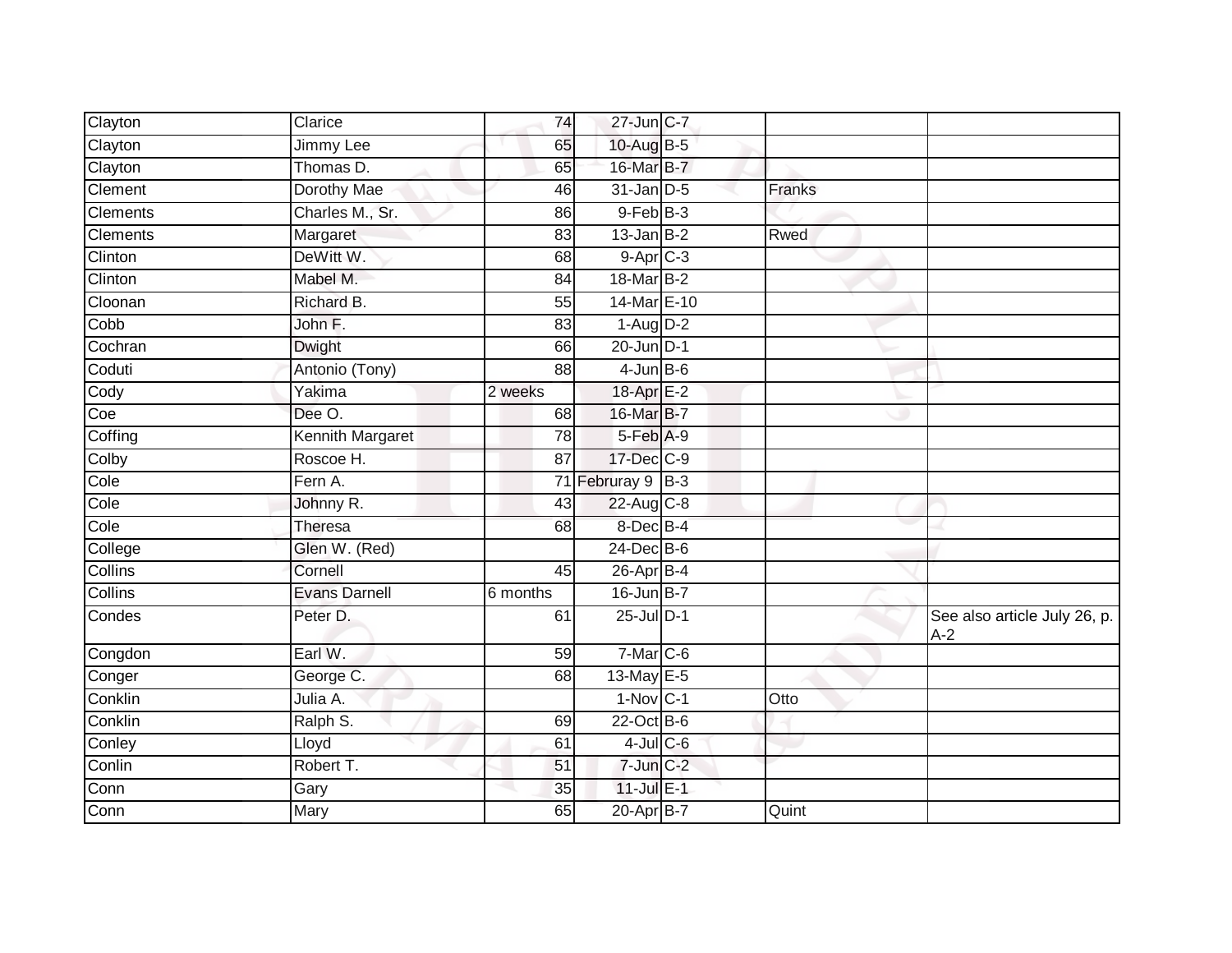| Connell   | Jamie Mike             | 23              | 9-Aug D-1               |        |                      |
|-----------|------------------------|-----------------|-------------------------|--------|----------------------|
| Connelly  | Cornelius M.           | 55              | 28-Feb D-5              |        |                      |
| Conner    | Gregory                | 29              | 3-Oct C-7               |        |                      |
| Connerly  | Ebba                   | 84              | $22$ -Jun B-6           |        | See article, p. B-6. |
| Connor    | Jean F.                | 79              | $17$ -Mar $B-2$         |        |                      |
| Conover   | Marion                 |                 | $3$ -Jan $F-1$          | Carson |                      |
| Conroy    | Daniel M.              | 69              | $8$ -Jul $D-1$          |        |                      |
| Conroy    | Denise R.              | 22              | $21-Apr$ <sub>C-3</sub> |        |                      |
| Contri    | Hugo                   | $\overline{71}$ | $7 - Jan$ $B-8$         |        |                      |
| Conway    | Ralph, Rev.            | 78              | $21-Nov$ E-1            |        |                      |
| Cook      | Floyd W.               | 69              | 31-Dec C-5              |        |                      |
| Cook      | Frederick              | 32              | 20-Dec B-6              |        | See article, p. B-6  |
| Cook      | <b>Mary Elizabeth</b>  | $\overline{72}$ | 31-Oct E-1              |        |                      |
| Cooley    | Mildred J.             | 75              | 18-Nov D-4              |        |                      |
| Coombs    | <b>Harlin</b>          | 76              | 10-Jun C-6              |        |                      |
| Coons     | Harry "Ted"            | 73              | $1-Nov$ C-1             |        |                      |
| Copeland  | Paula                  | 45              | 8-Oct A-2               |        |                      |
| Coppage   | Mildred I.             | 87              | 11-Oct C-1              |        |                      |
| Copsy     | Scott L.               | 17              | 15-Oct B-7              |        |                      |
| Corley    | <b>Christine Marie</b> | $\overline{37}$ | 8-Dec B-4               |        |                      |
| Corman    | Amanda                 | 86              | $22$ -Dec $D-6$         | Meseck |                      |
| Cornelius | Fred W.                | 74              | 16-Dec C-11             |        |                      |
| Corpus    | Abraham                | 57              | 3-Oct C-7               |        |                      |
| Corten    | Lee Roy                | 80              | 10-Dec A-11             |        |                      |
| Cortez    | Adolph                 | 34              | 29-Nov C-2              |        |                      |
| Cortez    | Jose Z.                | 62              | 16-May D-1              |        |                      |
| Cory      | Nora                   | $\overline{81}$ | 17-May B-5              |        |                      |
| Cosor     | Helen                  | 86              | $25$ -May B-5           |        |                      |
| Cotner    | Clarence D. "Blackie"  | 78              | 4-Aug C-1               |        |                      |
| Cotner    | Kenneth E.             | 70              | 28-Sep C-1              |        |                      |
| Cotner    | Roy Edward             | 69              | 18-Feb C-3              |        |                      |
| Cotter    | Thomas F.              | 75              | $4$ -May B-6            |        |                      |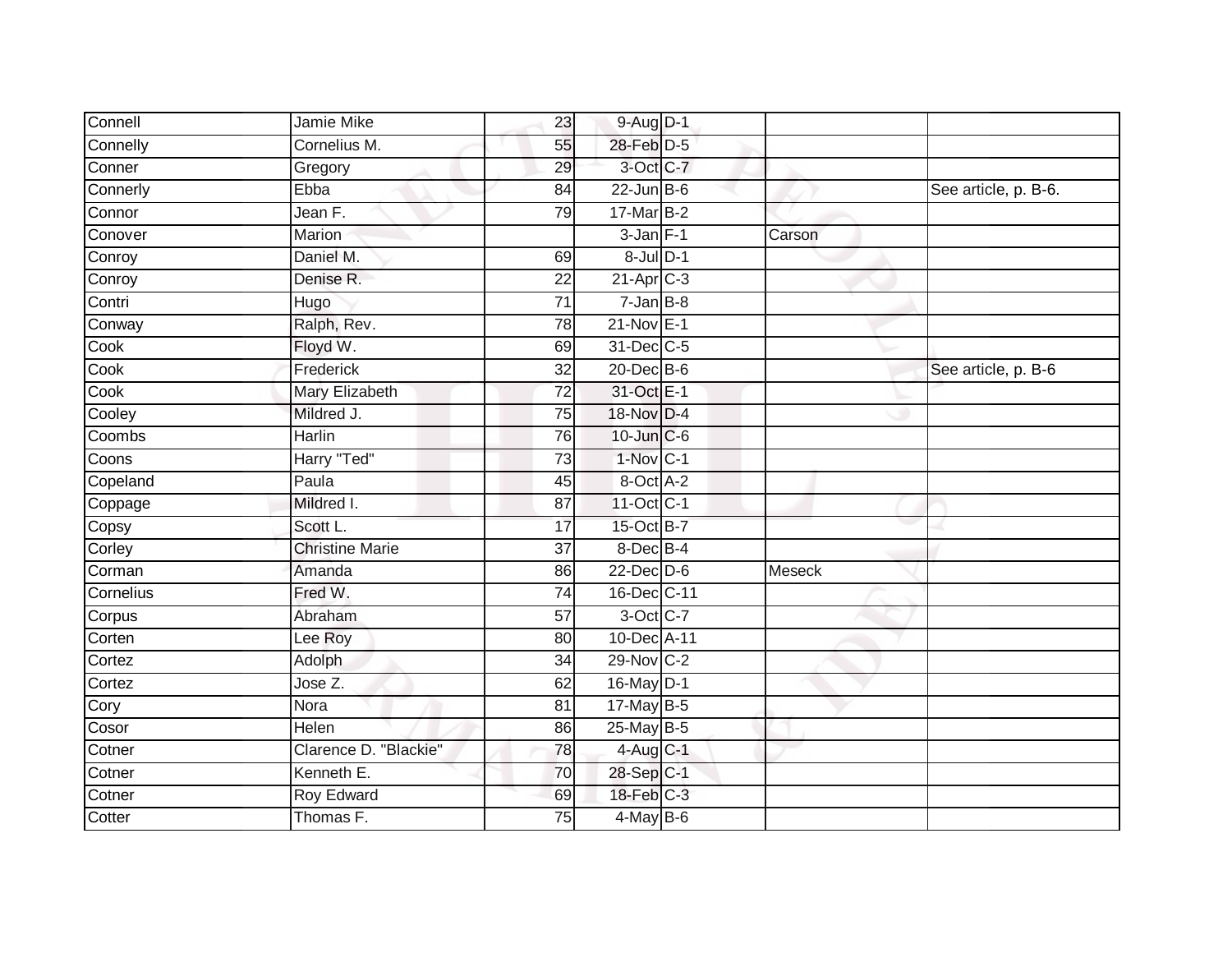| Cottrell   | Samuel E., Jr.          | 72              | 31-Oct E-1       |              |  |
|------------|-------------------------|-----------------|------------------|--------------|--|
| Coulter    | James E.                | 42              | $1$ -Jun $C-1$   |              |  |
| Counihan   | Charles P.              | 64              | 28-Oct B-8       |              |  |
| Courtis    | John J.                 | 61              | $14$ -Jul $D-1$  |              |  |
| Covait     | Eastwood Bernice        | 85              | $13$ -Jun $D-2$  |              |  |
| Cox        | Arnold N.               | 70              | 19-Sep D-1       |              |  |
| Cox        | LaVerne R.              | 63              | $18$ -Apr $E-2$  | Konow        |  |
| Coyle      | Edward J.               | 73              | $14$ -Feb $E-2$  |              |  |
| Coyle      | Harold "Joe"            | 64              | 30-Dec A-7       |              |  |
| Craven     | Forest (Jack)           | 69              | $4$ -Jul $C$ -6  |              |  |
| Crayne     | Douglas                 | 24              | 21-Oct C-5       |              |  |
| Creech     | Grace                   | 72              | 19-Dec D-6       |              |  |
| Creekmore  | Cummy H.                | 77              | $7$ -Jun $C-2$   |              |  |
| Criswell   | Homer                   | 77              | 13-Jun D-2       |              |  |
| Crockett   | Daisy                   | 24              | 11-Feb           | $\mathbf{1}$ |  |
| Crohn      | <b>Ethel Rhea</b>       |                 | 10-Oct B-12      | Shapira      |  |
| Crompton   | William H.              | $\overline{90}$ | 19-Sep D-1       |              |  |
| Cross      | Claude                  | 76              | 26-Mar B-6       |              |  |
| Crouch     | Garold D. "Shorty" Tiny | 46              | 28-Sep C-1       |              |  |
| Crowder    | <b>Charles Mark</b>     | $\overline{23}$ | 26-Aug C-4       |              |  |
| Crumrin    | Rachel                  |                 | $29$ -Apr $B$ -8 |              |  |
| Csonka     | Elizabeth B.            | 73              | 31-May B-5       |              |  |
| Csonka     | Joseph                  | 61              | 30-Jun D-1       |              |  |
| Cuevas     | Rosendo R. "Prieto"     | 50              | $17$ -Jan D-6    |              |  |
| Cummings   | Brian D.                | 18              | 10-Nov D-2       |              |  |
| Cunningham | Harry R.                | 77              | $20$ -Jun $D-1$  |              |  |
| Cunningham | Ray                     | 49              | $28$ -Feb $D-4$  |              |  |
| Currier    | Shirley R.              | 55              | $14$ -Dec $B$ -6 | Armstrong    |  |
| Curtis     | Esther E.               | 59              | $11$ -Jan D-1    |              |  |
| Curtis     | Harley                  | 81              | 3-Nov C-5        |              |  |
| Curtis     | Roy G., Sr.             | $\overline{74}$ | 28-Apr D-5       |              |  |
| Cusick     | Jessie                  | 95              | 28-Jul B-5       |              |  |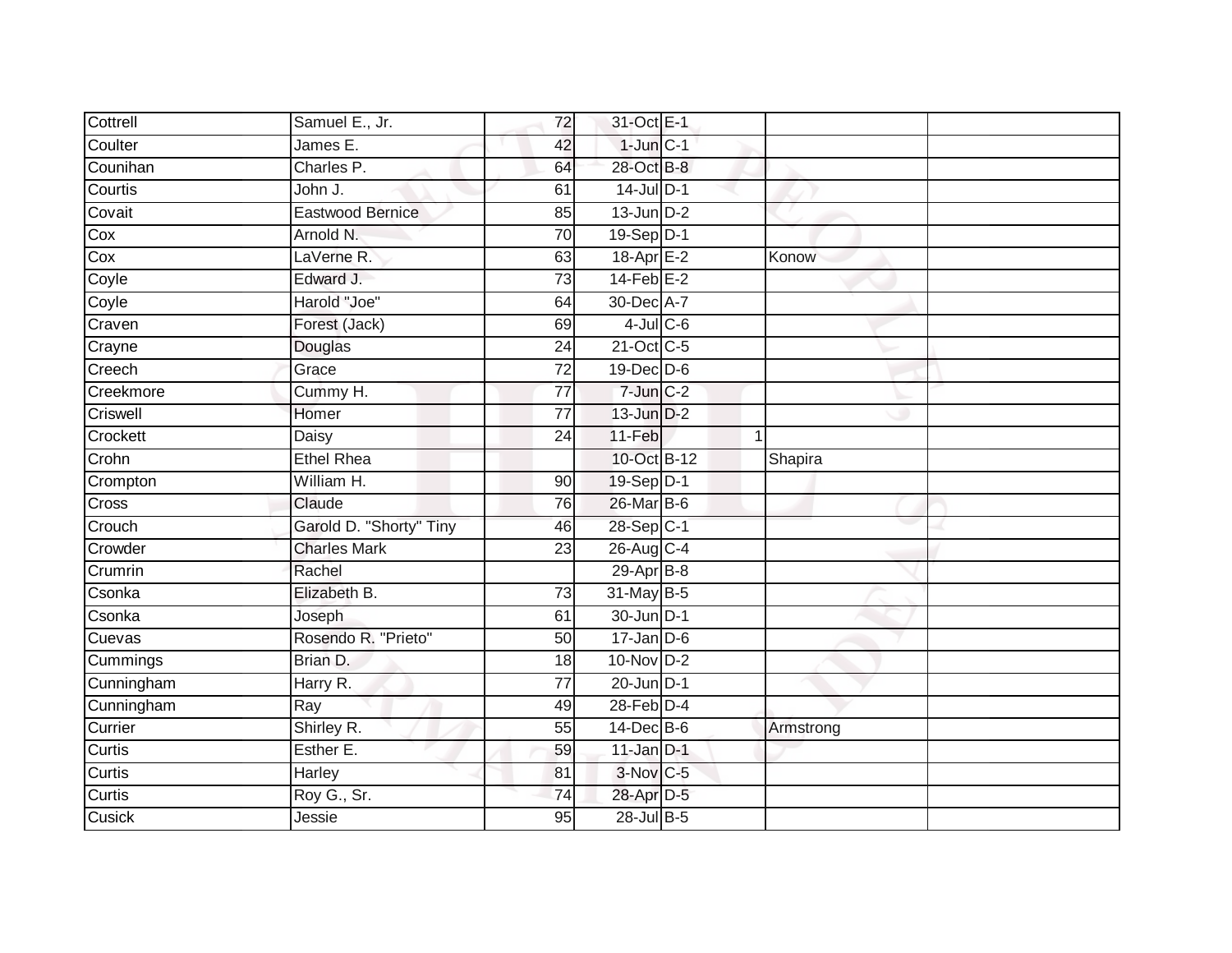| Cutaia         | Lucy             | 83              | 14-Nov F-11           |          |                                            |
|----------------|------------------|-----------------|-----------------------|----------|--------------------------------------------|
| Cwetna         | Raymond J.       | 62              | 8-Apr <sub>C-7</sub>  |          |                                            |
| Czerwinski     | Jozefa           | 86              | 28-Sep C-1            |          |                                            |
| Czub           | Walentyna        | 88              | $11$ -Jul $E-1$       |          |                                            |
| Czura          | Roman P. (Pete)  | 68              | $17$ -Jun $C$ -5      |          |                                            |
| Czyszczon      | Stanley          | 63              | $23$ -Feb $C-3$       |          |                                            |
| Daczkowski     | Cecelia          | 89              | 31-Mar C-6            |          |                                            |
| D'Agostino     | Doris L.         | 82              | $21$ -Jan C-5         |          |                                            |
| Daily          | Mary A.          | 88              | 14-Sep B-6            |          |                                            |
| Danburg        | Lucy (Shearon)   | 78              | 28-Oct B-8            |          |                                            |
| Daniel         | Delma Jean       | 34              | 15-Aug D-1            |          |                                            |
| Daniels        | Charity          | 68              | 17-Oct E-10           |          |                                            |
| <b>Daniels</b> | Myenell          |                 | 28-Jul B-5            |          |                                            |
| <b>Daniels</b> | Thomas K.        | 82              | 14-Feb <sup>E-2</sup> |          |                                            |
| Danielson      | <b>Betty</b>     | $\overline{71}$ | 17-Oct E-10           |          |                                            |
| Danko          | John J.          | 66              | 18-Apr E-2            |          |                                            |
| Danneman       | Bonnie E.        | 49              | $9$ -Feb $B$ -3       |          |                                            |
| Dare           | Sophie F.        | 96              | $14$ -Jul $D-1$       |          |                                            |
| Darin          | Lynn E.          | 70              | 24-Oct E-12           |          | See also article Oct. 26, p.<br><b>B-5</b> |
| Darnell        | Edith M.         |                 | 30-May B-6            | Hoolehan |                                            |
| Darr           | Paul R.          |                 | 22-Jul C-4            |          | See article, p. C-4                        |
| Darrough       | Charity (Marsh)  | 76              | $3$ -Jan $F-1$        |          |                                            |
| Davidovich     | Christina        | 7 months        | 12-Mar A-7            |          |                                            |
| Davidson       | Anthony          | 73              | $3-Nov$ C-5           |          |                                            |
| Davidson       | James            | $\overline{87}$ | 16-Mar B-7            |          |                                            |
| Davis          | Ann C.           | 74              | 30-Mar A-11           |          |                                            |
| <b>Davis</b>   | Anna J.          | 69              | 15-Mar D-1            |          |                                            |
| Davis          | Edward L., Sr.   | 65              | $4$ -Jan $D-3$        |          |                                            |
| Davis          | Frances E. (Red) | 72              | 20-Aug C-1            |          |                                            |
| Davis          | Homer E.         | 82              | 29-Dec D-2            |          |                                            |
| Davis          | Lucinda          | 69              | 18-Apr E-2            |          |                                            |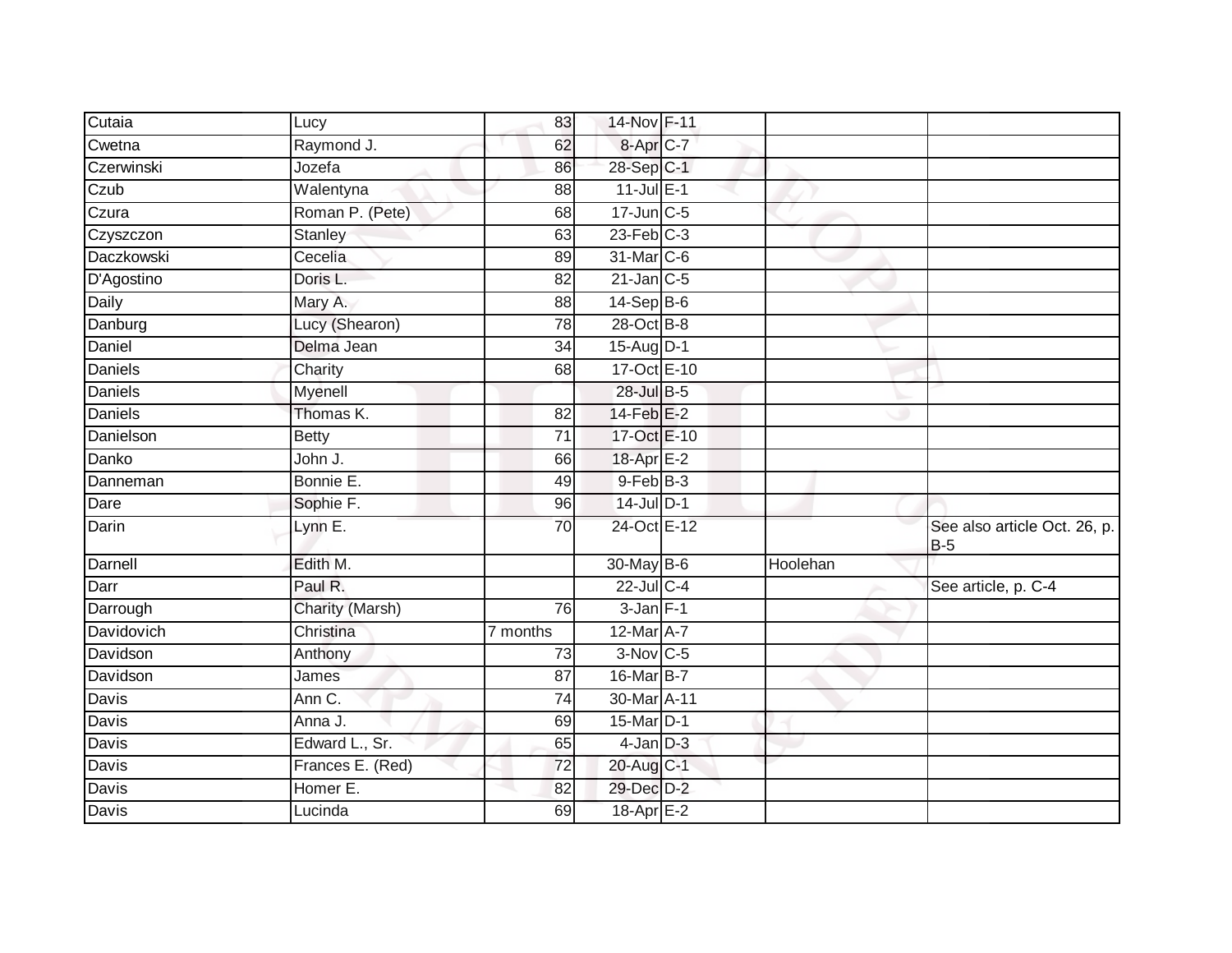| <b>Davis</b>     | Mark A., Staff Sgt.         | 28              | 28-Nov E-1              |   |         |                         |
|------------------|-----------------------------|-----------------|-------------------------|---|---------|-------------------------|
| Davis            | Pearl F.                    | 86              | $19$ -Jul $D-3$         |   |         |                         |
| Davis            | Ralph E.                    | $\overline{71}$ | $1$ -Jan $C-3$          |   |         |                         |
| Davis            | Roger                       | 19              | $22-Sep D-1$            |   |         |                         |
| Davis            | William F.                  | 68              | $17$ -May B-5           |   |         |                         |
| Day              | Hoover S.                   | 82              | $1-AprB-10$             |   |         |                         |
| De Mik           | Henrietta S.                | 97              | 29-Dec D-2              |   |         |                         |
| De Mik           | Margaret                    | 70              | 18-Nov D-4              |   |         |                         |
| De Young         | Robert                      | 55              | $11$ -Jul $E-1$         |   |         |                         |
| Dea              | <b>Bernice Esther Kloch</b> | 76              | 25-Nov F-6              |   |         |                         |
| Dean             | Eugene R.                   | 55              | $18$ -Jul $D-2$         |   |         |                         |
| DeAngelo         | Lora L. (Darnold)           | 77              | $1$ -Jun $C-1$          |   |         |                         |
| DeBoer           | Jacob H. "Jake"             | 68              | 11-Mar C-5              |   |         |                         |
| <b>DeBoer</b>    | Robert J., Sr., Pastor      | 71              | $21$ -Jul $D-1$         |   |         |                         |
| <b>DeBold</b>    | Christina                   | 83              | 29-Apr B-8              |   |         |                         |
| DeBold           | Joseph T.                   | 45              | 18-Feb C-3              |   |         |                         |
| DeBruyn          | Roy C.                      | $\overline{76}$ | $22$ -Jan $C-6$         |   |         |                         |
| Debus            | Theodore                    |                 | $6$ -Jun $F-6$          |   |         |                         |
| <b>DeCamp</b>    | Lela                        | 82              | 25-May B-5              |   |         |                         |
| Decker           | <b>Birdie</b>               | $\overline{91}$ | 17-Oct E-10             |   |         |                         |
| Deckert          | <b>William Charles</b>      | 85              | $17 - Sep$ C-1          |   |         |                         |
| <b>DeGollado</b> | Paula S.                    | 62              | $1-Aug$ $D-2$           |   |         |                         |
| <b>DeGraff</b>   | Sophie (Slager)             |                 | 22-Apr B-10             |   |         |                         |
| DeLaney          | Grace H.                    | 85              | 22-Oct B-6              |   |         |                         |
| Delaney          | Henry                       | 89              | 10-Jan C-10             |   |         |                         |
| Delehanty        | Thomas                      | 49              | $21-Nov$ E-1            |   |         |                         |
| Delisimunovic    | Anna V.                     | $\overline{73}$ | 3-Dec F-5               |   | Oberman |                         |
| Dellinger        | Jessie J.                   | 65              | $\overline{4}$ -May B-6 |   |         |                         |
| <b>DeMaris</b>   | Douglas                     | 38              | $2 -$ Jul               | 1 |         | See also July 4, p. C-6 |
| Dembosky         | Osa B.                      | 93              | 12-Oct B-5              |   |         |                         |
| Deming           | Ross                        | 57              | 9-Aug D-1               |   |         |                         |
| Denecho          | John P.                     | 66              | 8-Nov C-2               |   |         |                         |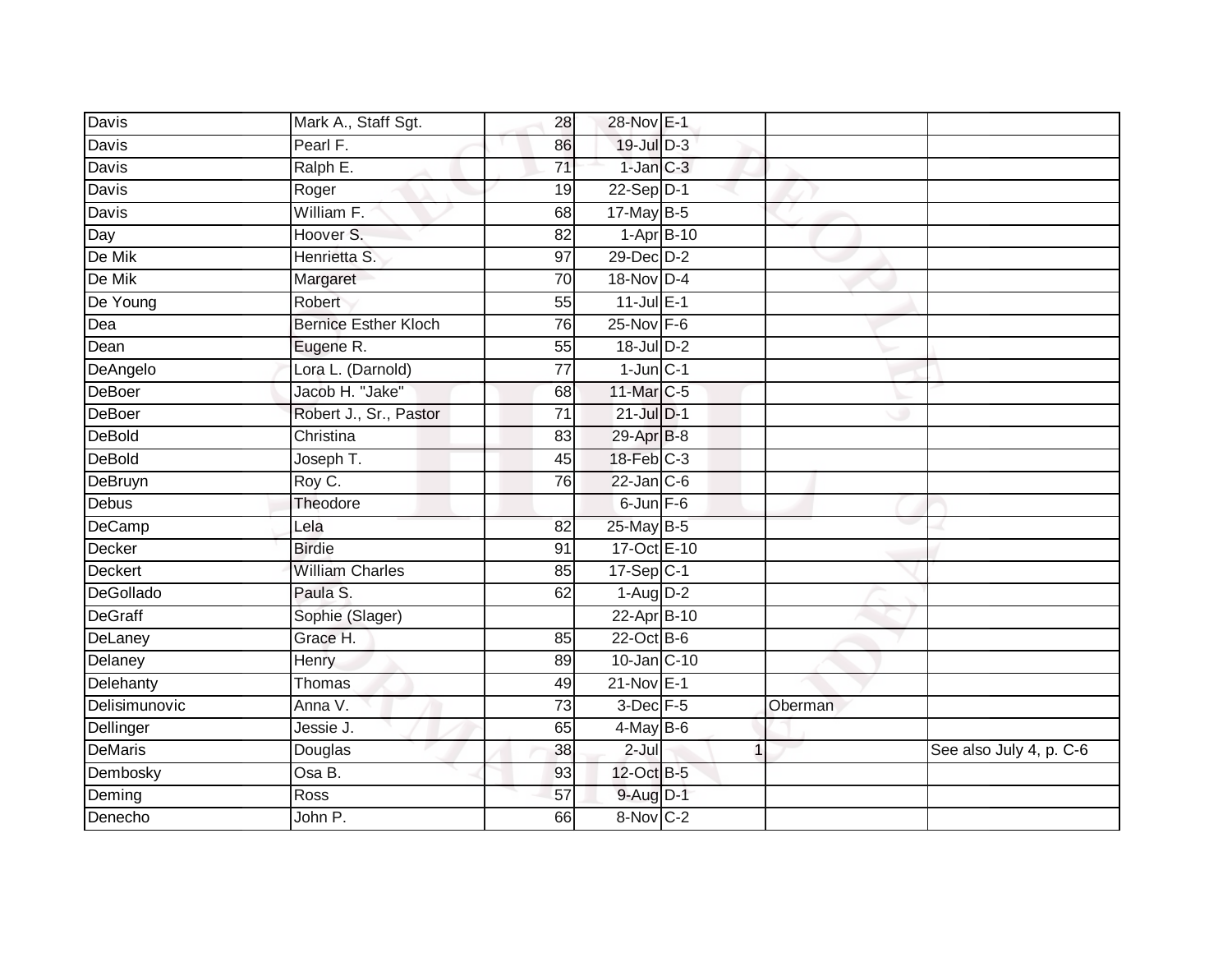| Dennis          | James                | $\overline{27}$ | $4$ -Jun $B$ -6         |              |                                        |
|-----------------|----------------------|-----------------|-------------------------|--------------|----------------------------------------|
| Dennis          | Norman O.            | 74              | 31-Aug B-4              |              |                                        |
| Dennison        | Sue                  | 45              | $16$ -Jul $C$ -5        |              | Name is also Rita Owens                |
| Denys           | Mychajlo "Mike"      | 67              | $1$ -Jul $C$ -8         |              |                                        |
| Derkacy         | Joe                  |                 | 13-Apr <sub>C-7</sub>   | $\checkmark$ |                                        |
| <b>D'Errico</b> | Thelma R.            | 86              | 16-May D-1              |              | See also June 11, p. B-5               |
| Dervall         | <b>Thaddeus</b>      | 64              | $6$ -Aug $A$ -7         |              | Last name also spelled<br>Drwal, Drual |
| Des Camp        | <b>Mary Agnes</b>    | 69              | $1-Aug$ $D-2$           |              |                                        |
| Desatnick       | Michael R.           | 76              | $14$ -Jul $D-1$         |              |                                        |
| <b>DeSutter</b> | Marcella             | 73              | 3-Oct C-7               |              |                                        |
| Detchon         | Charles H.           | 62              | $9$ -Jun $D-1$          |              |                                        |
| Detvay          | Barbara F.           | 65              | 29-Jul B-7              | Korba        |                                        |
| Devashir        | Lula                 | 72              | $11-Apr1$               |              |                                        |
| <b>DeVries</b>  | Martha               | 69              | $2$ -Nov B-4            | Adema        |                                        |
| <b>DeWitt</b>   | Lula P.              | 92              | $9$ -Feb $B$ -3         |              |                                        |
| DeYoung         | <b>Jeffrey Scott</b> | 12              | $11-Apr$ D-2            |              |                                        |
| Diamond         | <b>Bertha</b>        |                 | $7$ -Jul $C$ -6         |              |                                        |
| <b>Dibblee</b>  | Lillian H.           | 78              | 5-Dec C-11              |              |                                        |
| <b>Dick</b>     | James K. (Red)       | 57              | 15-Sep D-1              |              |                                        |
| <b>Dickey</b>   | Clarence I.          | 84              | $1-Aug$ $D-2$           |              |                                        |
| <b>Dickey</b>   | Thomas B.            | 65              | 8-Dec B-4               |              |                                        |
| Diehl           | Frederick G.         | 82              | $2$ -Jun $D-1$          |              |                                        |
| Dignin          | Michael C. III       | 27              | 26-Aug C-4              |              |                                        |
| <b>Dikun</b>    | George               |                 | 19-Sep D-1              |              |                                        |
| <b>Dillner</b>  | Isabel               | 95              | $21$ -May B-6           |              |                                        |
| Dinkelman       | <b>Hazel Helen</b>   |                 | 22-Dec D-6              |              |                                        |
| <b>Dionne</b>   | Madonna              | 61              | $21-Apr$ <sub>C-3</sub> |              |                                        |
| <b>Disney</b>   | Earl H.              | 86              | $2$ -Mar $A-9$          |              |                                        |
| Dix             | Dose                 | 78              | $3$ -Jan $F-1$          |              |                                        |
| Dixon           | Glenn                | $\overline{74}$ | 31-Jan D-5              |              |                                        |
| Djerf           | Ellen C.             | 85              | $20$ -Jan $D-3$         | Aldrin       |                                        |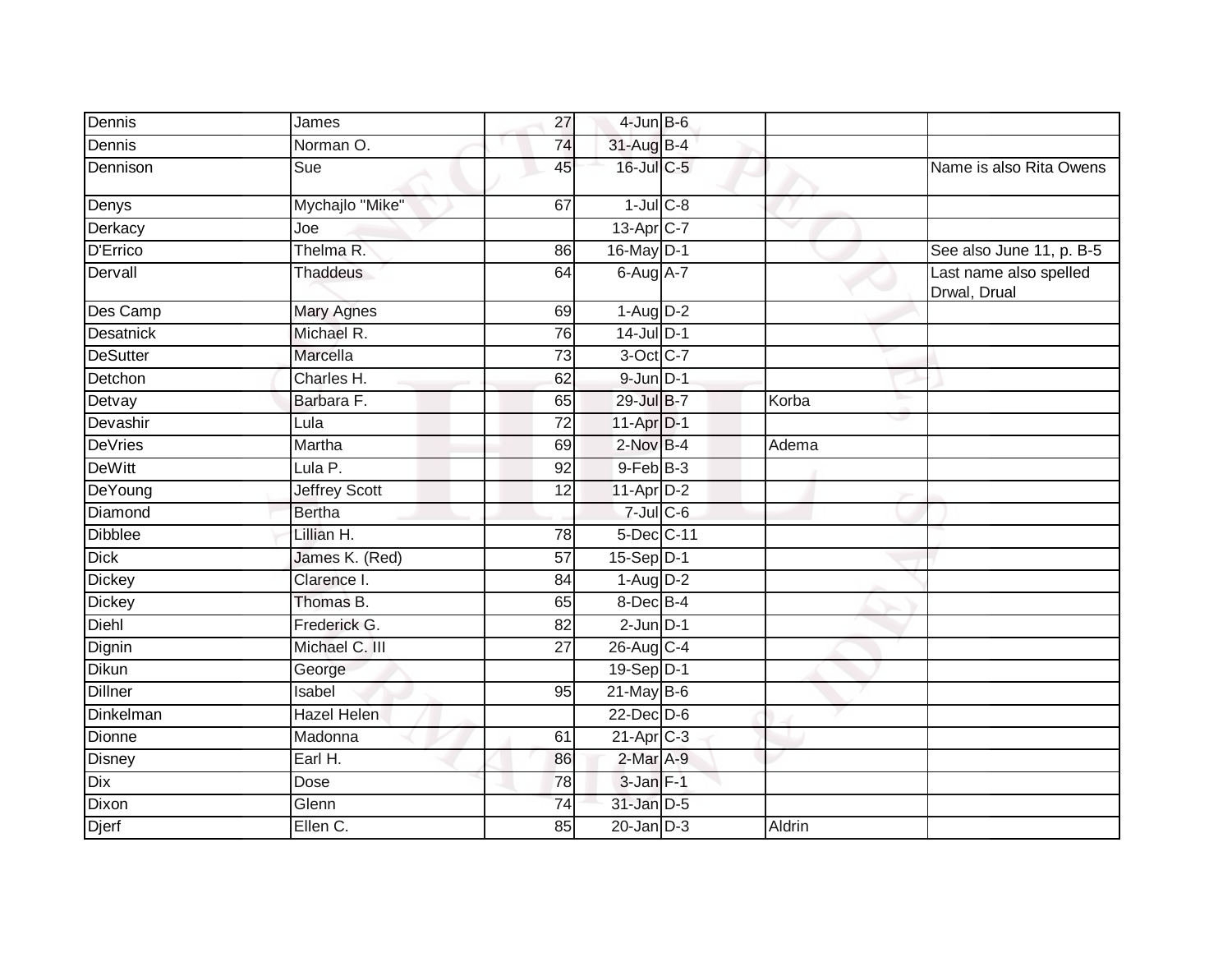| Djuraskovic       | Novak                 | 69              | 19-Mar B-2              |              |  |
|-------------------|-----------------------|-----------------|-------------------------|--------------|--|
| <b>Dobbs</b>      | <b>Wanda Anne</b>     | 67              | 15-Nov C-2              | Hapak        |  |
| <b>Dobyns</b>     | John C.               |                 | 16-Sep E-4              |              |  |
| Doell             | Robert E.             | 60              | $11-Oct$ <sub>C-1</sub> |              |  |
| Doepping          | Mildred H.            | 66              | 10-Oct B-12             |              |  |
| Doherty           | James                 | 30              | 24-Jan                  | 1            |  |
| <b>Dollins</b>    | <b>Michael Edward</b> | 3 months        | 16-Jul C-5              |              |  |
| Dombrowski        | Walter J.             | 61              | 12-Sep A-13             |              |  |
| Dombrowski        | Walter T.             | 62              | 12-Jan A-11             |              |  |
| <b>Dominiak</b>   | Walter J.             |                 | $5 - Jan$ $B - 6$       |              |  |
| Domke             | Paul C.               | 74              | 31-Aug B-4              |              |  |
| Dondajewski       | Helen                 | $\overline{77}$ | $11$ -Jul $E-1$         |              |  |
| Dondajewski       | Marcell J.            | 83              | 16-Mar B-7              |              |  |
| Donley            | William E.            | 58              | 28-Jul B-5              |              |  |
| Donohue           | Margaret M.           | 66              | 26-Jan C-3              |              |  |
| Doriot            | Robert R.             | 72              | 5-Nov B-6               |              |  |
| Doris             | Martin J.             | $\overline{23}$ | 22-Oct B-6              |              |  |
| Doss              | George E.             |                 | 31-Mar C-6              |              |  |
| Dotson            | Daisy                 | $\overline{77}$ | 19-Dec D-6              | <b>Brown</b> |  |
| Dougherty         | Helen (Slattery)      | 79              | 29-Oct D-1              |              |  |
| Douglas           | <b>Bernice</b>        | 61              | 28-Apr D-5              |              |  |
| Douglas           | Harold W.             | 62              | 29-Aug B-10             |              |  |
| Dowdy             | Thetus S.             | $\overline{73}$ | $6$ -Oct $C$ -5         |              |  |
| Downey            | Richard G.            | 82              | 30-May B-6              |              |  |
| Doyle             | Allen M.              | 25              | 19-Dec D-6              |              |  |
| <b>Drake</b>      | Ann                   | 75              | 17-Oct E-10             |              |  |
| Drangmeister      | Marie E.              | 78              | 24-Oct E-12             |              |  |
| <b>Draper</b>     | Virgie J.             | 59              | 28-Sep C-1              |              |  |
| Drewanz           | Martha A.             | 81              | $14$ -Feb $E-2$         |              |  |
| Drexler           | Frank C.              | 69              | 29-Jun B-5              |              |  |
| <b>Drey</b>       | Gertrude B.           |                 | 23-Feb C-3              |              |  |
| <b>Drivelbiss</b> | Edith C.              | 91              | $7$ -Jun $C-2$          |              |  |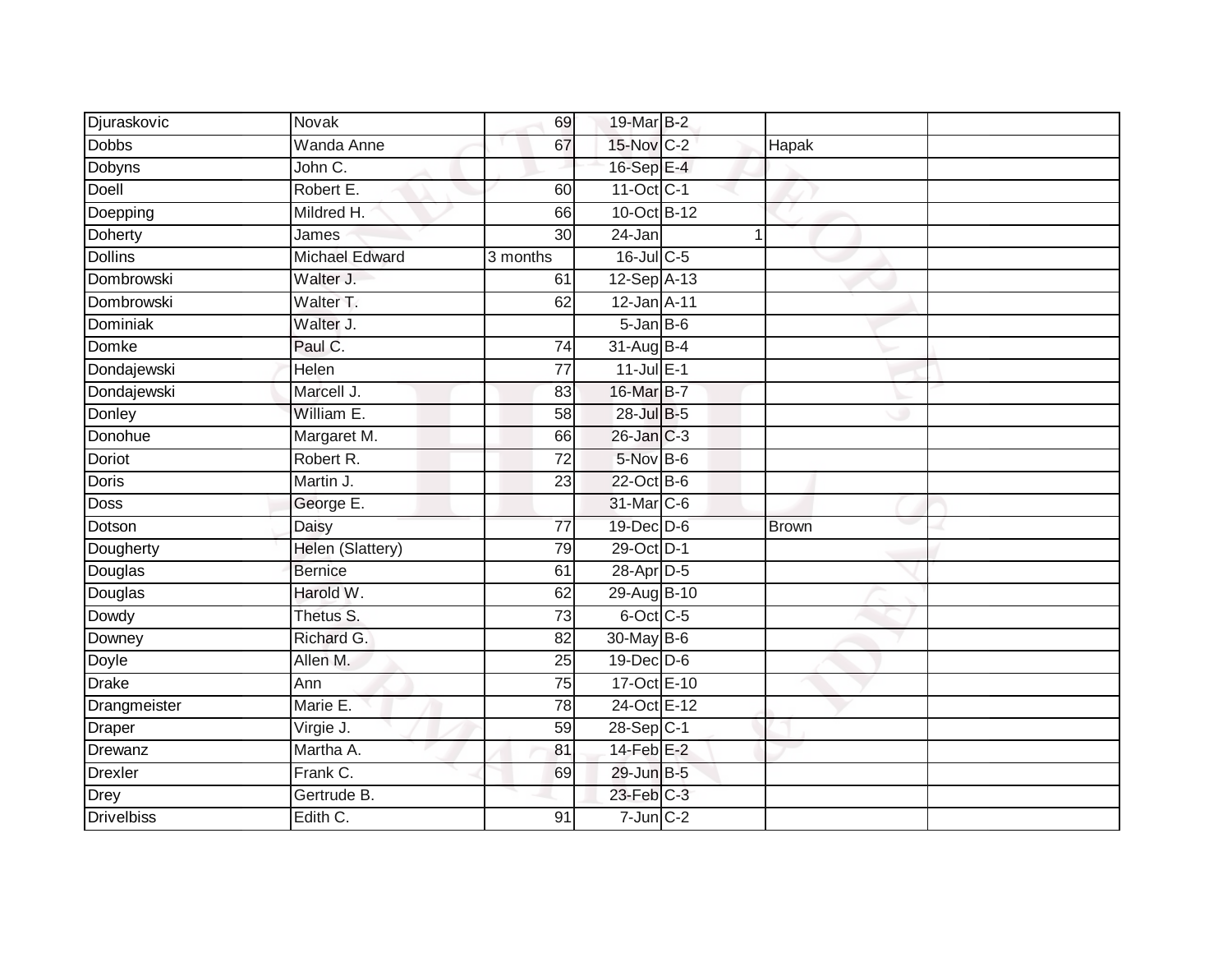| <b>Drozd</b>      | Walter (Wally)       | 61              | 24-Dec B-6        |            |                                          |
|-------------------|----------------------|-----------------|-------------------|------------|------------------------------------------|
| <b>Drozdz</b>     | Chester              | 58              | $25$ -Jan $D-3$   |            |                                          |
| <b>Drual</b>      | <b>Thaddeus</b>      | 64              | 6-Aug A-7         |            | Last name also spelled<br>Drwal, Dervall |
| Drudge            | Helen                | 71              | 5-Aug C-10        |            |                                          |
| <b>Drunecke</b>   | Frank                | 77              | 14-May B-6        | v          |                                          |
| <b>Drwal</b>      | <b>Thaddeus</b>      | 64              | $6$ -Aug $A$ -7   |            | Last name also spelled<br>Drual, Dervall |
| <b>Drzewiecki</b> | Joseph               | 95              | $2$ -Feb B-5      |            |                                          |
| <b>Drzewiecki</b> | Teofil               | 94              | $2$ -May C-8      |            |                                          |
| <b>Dubeck</b>     | Anthony J.           | 78              | $11$ -Nov $C-6$   |            |                                          |
| <b>Dubeck</b>     | <b>Bernard James</b> | 52              | 12-Dec E-11       |            |                                          |
| <b>Dubeck</b>     | Timothy I.           | 31              | $6$ -Jul $B$ -6   |            |                                          |
| Dubrovich         | Rose                 | 54              | 3-Nov C-5         |            |                                          |
| <b>Duda</b>       | <b>Bernice</b>       | 62              | 15-Apr C-4        | Jurczewski |                                          |
| <b>Dudzik</b>     | Sophie               | 93              | $19$ -Aug C-5     |            |                                          |
| Duff              | Charles H.           | 84              | $9$ -Jul A-4      |            |                                          |
| Duff              | Lucinda E.           | $\overline{72}$ | $5-Nov$ B-6       |            |                                          |
| Dugan             | Robert L.            | 61              | 4-Feb B-3         |            |                                          |
| Duggan            | <b>Miss Helen</b>    |                 | 22-Nov C-1        |            |                                          |
| Duggan            | Timmus L.            | 82              | 24-Aug A-15       |            |                                          |
| Dugger            | Joe M.               | 81              | $11$ -Jun $B - 5$ |            |                                          |
| Dull              | Stephen P.           | 65              | $22$ -Aug C-8     |            |                                          |
| Dumbsky           | Lucille M.           | $\overline{74}$ | 31-Mar C-6        |            |                                          |
| <b>Dumich</b>     | <b>Dan</b>           | 94              | $4$ -Aug C-1      |            |                                          |
| Dunajski          | Edmund               | 67              | 21-Sep A-11       |            |                                          |
| Dunbar            | Beatrice C.          | 79              | 3-Mar A-6         |            |                                          |
| <b>Dunfee</b>     | Fred                 | 92              | $27$ -Jan C-7     |            |                                          |
| Dunigan           | James Lee            | 25              | 6-Oct C-5         |            |                                          |
| Dunlap            | Mary E.              | 65              | 8-Jan B-5         | Smith      |                                          |
| Dunn              | <b>Alice Guild</b>   | 85              | 3-Oct C-7         |            |                                          |
| Duque             | Joseph               | $\overline{71}$ | 21-Sep A-11       |            |                                          |
| Duran             | John                 | 48              | 12-Oct B-5        |            |                                          |
|                   |                      |                 |                   |            |                                          |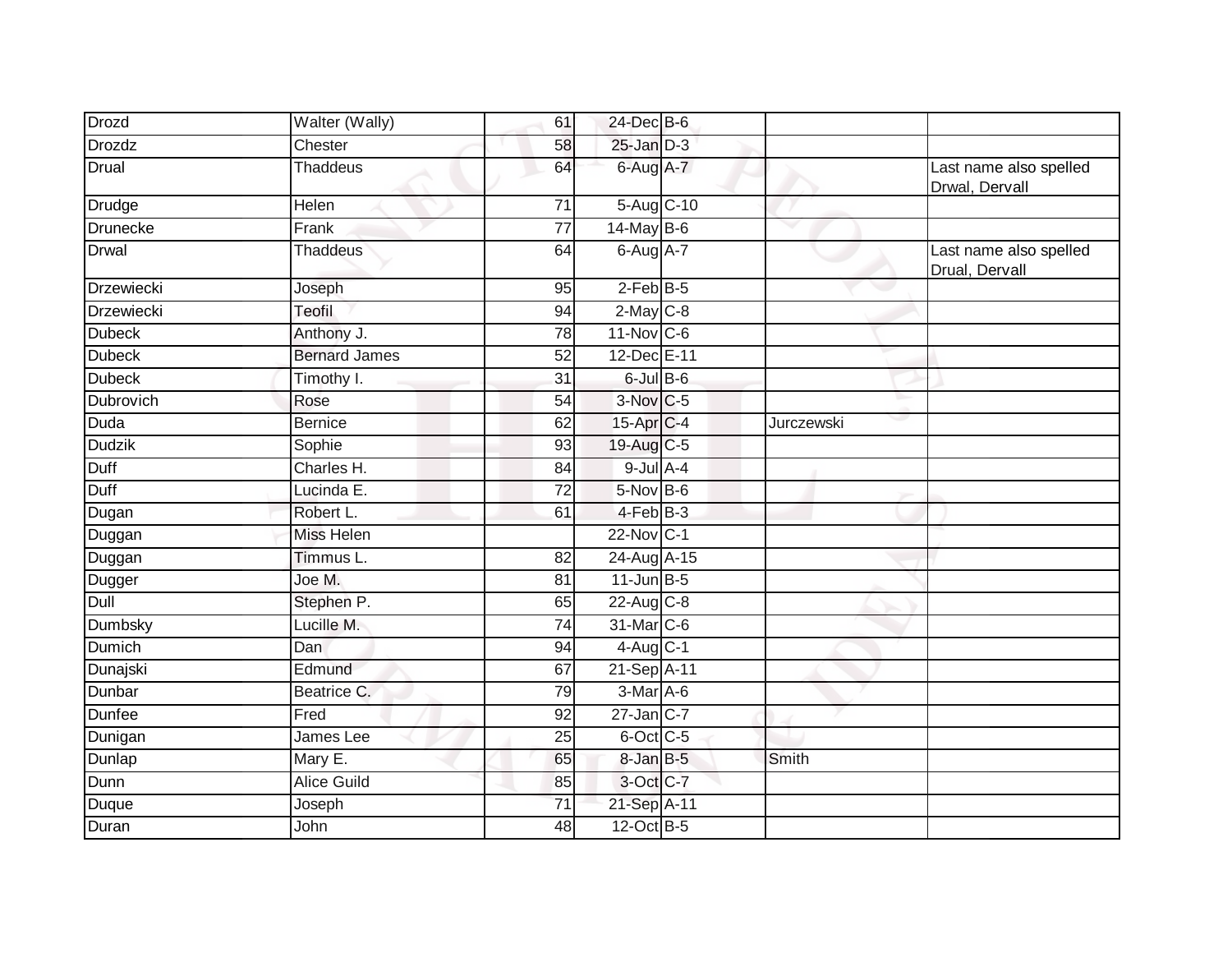| Durbin           | <b>Doris</b>         | 42              | 12-Dec E-11      |       |                                 |
|------------------|----------------------|-----------------|------------------|-------|---------------------------------|
| Durkovich        | John, Sr.            | 82              | 17-Jun C-5       |       |                                 |
| <b>Dutko</b>     | John A., Jr.         | 46              | $7$ -Jul $C$ -6  |       |                                 |
| Dutro            | Eugene               | 62              | $17$ -Nov B-6    |       |                                 |
| Duvall           | Frank E.             | $\overline{77}$ | 26-Aug C-4       |       |                                 |
| Dvojack          | Edward               | $\overline{75}$ | $23$ -Aug B-3    |       |                                 |
| Dvojacki         | Mary A.              | 68              | $27$ -Apr $C-2$  |       |                                 |
| Dvorscak         | Clara L.             | 65              | $5$ -May $C$ -6  | Sinal |                                 |
| <b>Dvorscak</b>  | Stephen C. (Crusher) | 76              | 28-Jul B-5       |       |                                 |
| <b>Dvorscak</b>  | Valentine J.         | 61              | 4-Mar C-3        |       |                                 |
| <b>Dybel</b>     | Catherine S.         | 89              | 20-Aug C-1       |       |                                 |
| Dyer             | Helen E. (Suto)      | 63              | $23$ -Jul $D-1$  |       |                                 |
| Dyer             | Robert Allan         | $\overline{21}$ | 10-Oct A-2       |       | See also October 12, p. B-<br>5 |
| Dykema           | Robert               | 61              | 12-Dec E-11      |       | See article, p. E-11            |
| Dykstra          | Grace                | 87              | 4-Aug C-1        |       |                                 |
| Dykstra          | Ruth                 | 68              | $21$ -Dec $D-2$  |       |                                 |
| Dziadon          | Emily A.             | 73              | 25-Oct C-1       |       |                                 |
| Dziczkowski      | Gary                 | 28              | 6-Sep B-8        |       | See article, p. B-8             |
| <b>Dziedziak</b> | Walter               | 69              | 30-Sep F-7       |       | Name also spelled Jayjack       |
| Eads             | Selma E.             | 68              | $7$ -Jun $C-2$   |       |                                 |
| Easterling       | Queenie              |                 | 30-May B-6       |       |                                 |
| Eaton            | Lillian              |                 | $11$ -May B-5    |       |                                 |
| Eaton            | Mary Angela          | 66              | $13-Aug$ $C-2$   |       |                                 |
| Ebbens           | Harold H.            | 60              | $4$ -Oct $A$ -15 |       |                                 |
| Eberle           | A. Nonene            | 68              | $2$ -Jun $D-1$   |       |                                 |
| Echterling       | Osa                  | 85              | 27-Jun C-7       |       |                                 |
| Eckhoff          | Rodney               | 37              | $19-Oct$ B-6     |       | See article, p. B-6             |
| Edelman          | John C. "Red"        |                 | 25-Jul D-1       |       |                                 |
| Edwards          | Jessie B.            | 69              | $2$ -Feb $B$ -5  |       |                                 |
| Edwards          | Leonard              | 76              | 12-Sep A-13      |       |                                 |
| Edwards          | Richard L.           | 43              | $6$ -Jul $B$ -6  |       | See also article, p. B-6        |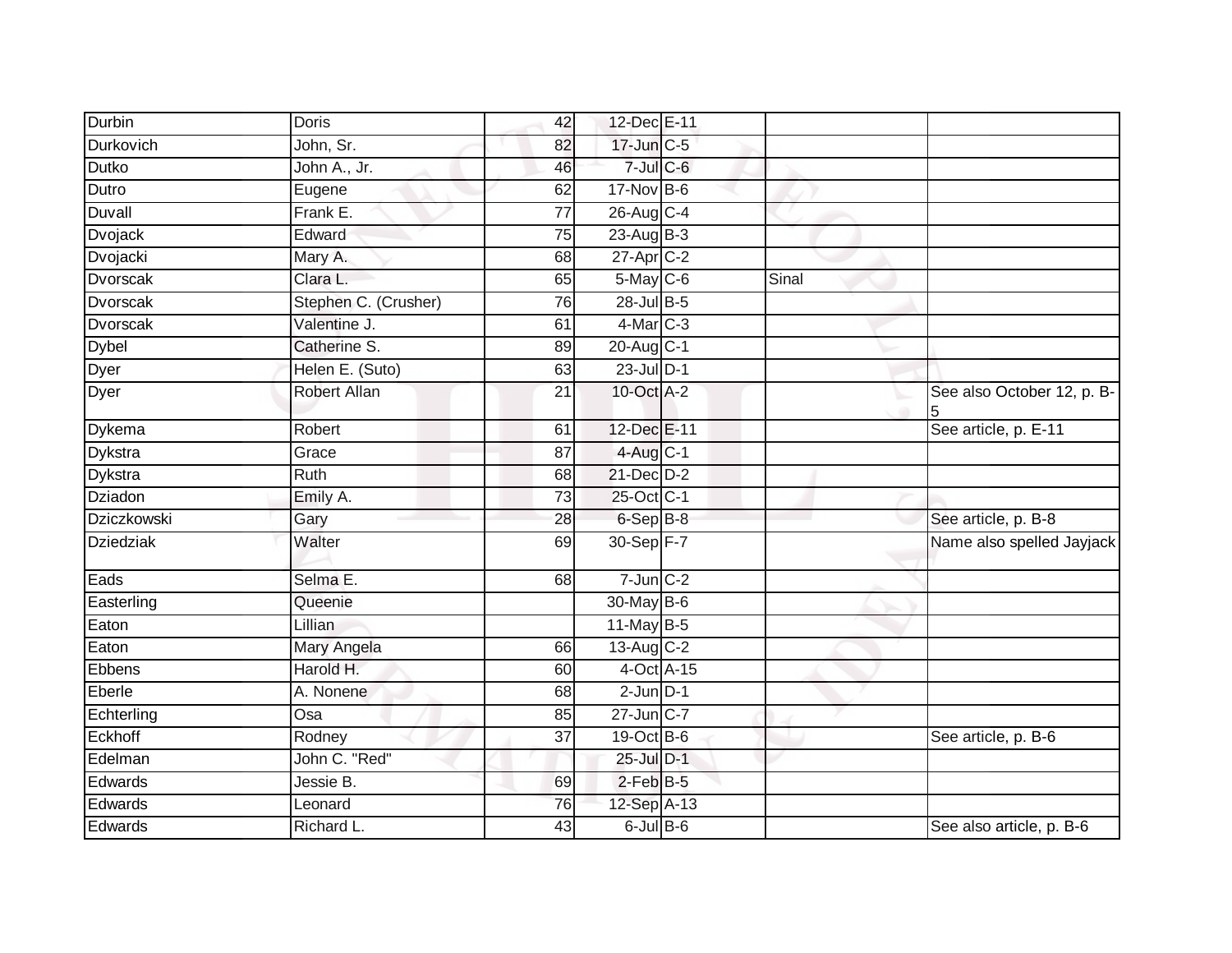| Edwards       | Vicki                   | 3               | 28-May A-2              |   |                |                                   |
|---------------|-------------------------|-----------------|-------------------------|---|----------------|-----------------------------------|
| Effinger      | Agnes                   | 57              | 26-Sep C-9              |   |                |                                   |
| Egan          | <b>Helen</b>            | 74              | 13-Sep C-1              |   |                |                                   |
| Egan          | Thomas J.               | 59              | 7-Oct C-4               |   |                |                                   |
| Eggebrecht    | Maude D.                | 76              | $29$ -Dec $D-2$         |   |                |                                   |
| Eggebrecht    | Willis                  | 59              | $21$ -May B-6           |   |                |                                   |
| Eggers        | Ellene (Pat)            | 63              | $22$ -Jan $C-6$         |   |                |                                   |
| Eggleston     | <b>Chad Michael</b>     | infant          | 5-Feb A-9               |   |                |                                   |
| Eich          | Cora                    | 85              | $1$ -Jul $C$ -8         |   |                |                                   |
| Eichensehr    | William H.              | $\overline{73}$ | $19$ -Jan B-5           |   |                |                                   |
| Eidner        | Gertrude I.             | 80              | 25-May B-5              |   |                |                                   |
| Eilenfeldt    | <b>Thaddeus Francis</b> |                 | 30-Nov C-1              |   |                |                                   |
| Einikis       | <b>Stella</b>           | 85              | 23-Dec D-2              |   |                |                                   |
| Eismin        | Joseph N., Sr.          |                 | 23-Jul D-1              |   |                |                                   |
| Ekholm        | Daniel J.               | 27              | 26-Mar B-6              |   |                |                                   |
| Eland         | Glenn D.                | 16              | 23-Aug B-3              |   |                |                                   |
| Elder         | Elmer T.                | 64              | 21-Sep A-11             |   |                |                                   |
| Elion         | Minnie E.               | 87              | 29-Dec D-2              |   | Lilly          |                                   |
| <b>Elkins</b> | Arthur H.               | 73              | $22$ -Jun B-6           |   |                |                                   |
| Elkins        | Harold                  |                 | 16-Apr                  | 1 |                | Pictures of incident<br>included. |
| Eller         | Albert, Jr.             | 4               | $6$ -May $E-1$          |   |                | See article, p. E-1               |
| Eller         | Elizabeth F.            | 80              | $4$ -Jan $D-3$          |   |                |                                   |
| Ellerman      | Alethea Gay             | 16              | $11-Aug$ <sub>C-5</sub> |   |                |                                   |
| Ellis         | Alexander               | 79              | 3-Oct C-7               |   |                |                                   |
| <b>Ellis</b>  | Edgar L.                | $\overline{57}$ | $28$ -Jun $C-1$         |   |                |                                   |
| <b>Ellis</b>  | Isabell                 | 55              | 16-Jul C-5              |   |                |                                   |
| Ellis         | Margaret "Midge"        | 52              | 11-Oct C-1              |   | <b>Burgess</b> |                                   |
| <b>Ellis</b>  | Rose A.                 | 88              | $29$ -Jan B-4           |   |                |                                   |
| Ellison       | James P.                | $\overline{22}$ | 8-Nov C-2               |   |                | See also article, p. C-2          |
| Elo           | Michael                 | 86              | 5-Apr B-7               |   |                |                                   |
| Elo           | Vera                    |                 | 22-Sep D-1              |   |                |                                   |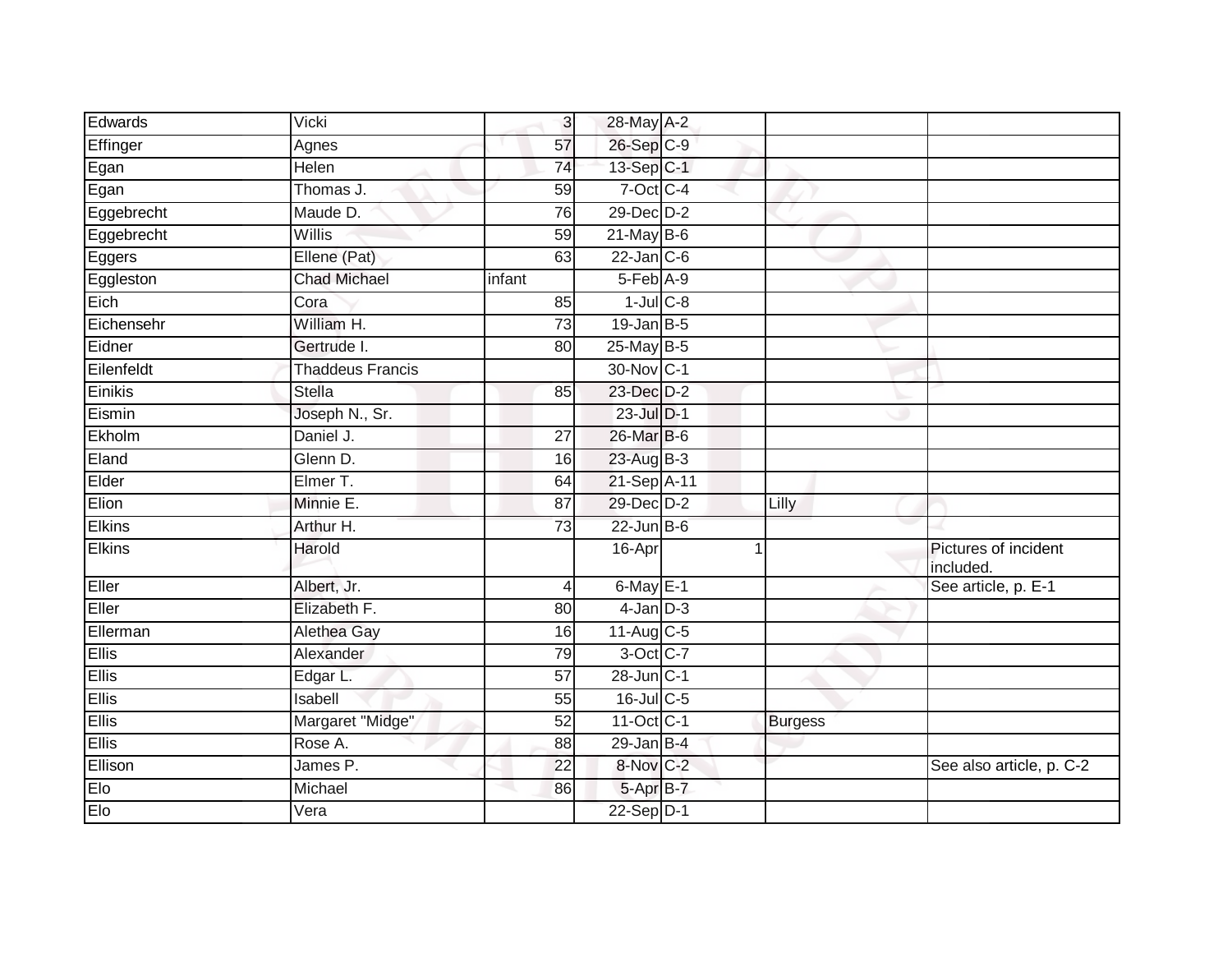| Elsner    | Anna                     | 86              | 23-Jun D-1        |       |       |                                                  |
|-----------|--------------------------|-----------------|-------------------|-------|-------|--------------------------------------------------|
| Emerson   | JillE.                   | 31              | 12-Oct B-5        |       |       |                                                  |
| Emerson   | Warren A.                | 75              | 29-Jan B-4        |       |       |                                                  |
| Engbrecht | Emma A.                  | 82              | 12-Aug C-5        |       |       |                                                  |
| English   | Ethel G.                 | $\overline{92}$ | 12-Mar A-7        |       |       |                                                  |
| English   | Maxine H.                |                 | 20-Aug C-1        |       | Haney |                                                  |
| English   | Vendetta M.              | 77              | $4-Nov$ E-1       |       |       |                                                  |
| Ennis     | Viola F.                 | 82              | 27-Oct D-1        |       |       |                                                  |
| Enochs    | Hugh W.                  | 69              | $20-Sep$ C-2      |       |       |                                                  |
| Erickson  | T.D.(David) P.A.         | $\overline{32}$ | $7-Feb$ E-1       |       |       |                                                  |
| Eriks     | Suzanna M.               |                 | 83 Augsut 20      | $C-1$ |       |                                                  |
| Erler     | Esther E. "Rump"         | 74              | 13-Dec A-13       |       |       |                                                  |
| Ernst     | Joan                     | 55              | 14-Oct E-7        |       |       |                                                  |
| Escobedo  | Juan Y, Jr.              | 18              | $11$ -Jun $B-5$   |       | ◡     | See article, p. B-5; also<br>see June 13, p. D-2 |
| Eshelman  | Roy                      | $\overline{73}$ | 27-Apr C-2        |       |       |                                                  |
| Espinosa  | Pedro M.                 | 61              | $22-Sep D-1$      |       |       |                                                  |
| Espitia   | Vincente G.              | 86              | $9$ -Dec B-10     |       |       |                                                  |
| Essary    | James                    | 61              | 18-Nov D-4        |       |       |                                                  |
| Estrada   | Carmelo                  | 77              | 6-Oct C-5         |       |       |                                                  |
| Estrada   | Esmeralda                | $\overline{70}$ | 11-Oct C-1        |       |       |                                                  |
| Estrada   | Pedro (Torres)           | 81              | 12-Jan A-11       |       |       |                                                  |
| Etchison  | Daniel K.                | 37              | 3-Aug A-11        |       |       |                                                  |
| Evacko    | Robert E.                | 66              | $2$ -Jun $D-1$    |       |       |                                                  |
| Evancho   | Julia                    | 81              | $1-Feb$ $D-3$     |       |       |                                                  |
| Evanoff   | <b>Alexander Florian</b> | 88              | $4$ -May $B$ -6   |       |       |                                                  |
| Evans     | <b>Bessie</b>            |                 | $20$ -Jan $D-3$   |       |       |                                                  |
| Evans     | Clifford B.              | 64              | $19$ -Feb $ B-3 $ |       |       |                                                  |
| Evans     | <b>Jesse Pearl</b>       | 81              | 30-May B-6        |       |       |                                                  |
| Evans     | John T.                  | 80              | 29-Sep B-12       |       |       |                                                  |
| Evans     | Marion R.                | 75              | 15-Oct B-7        |       |       |                                                  |
| Evans     | Martha                   | 84              | 8-Apr C-7         |       |       |                                                  |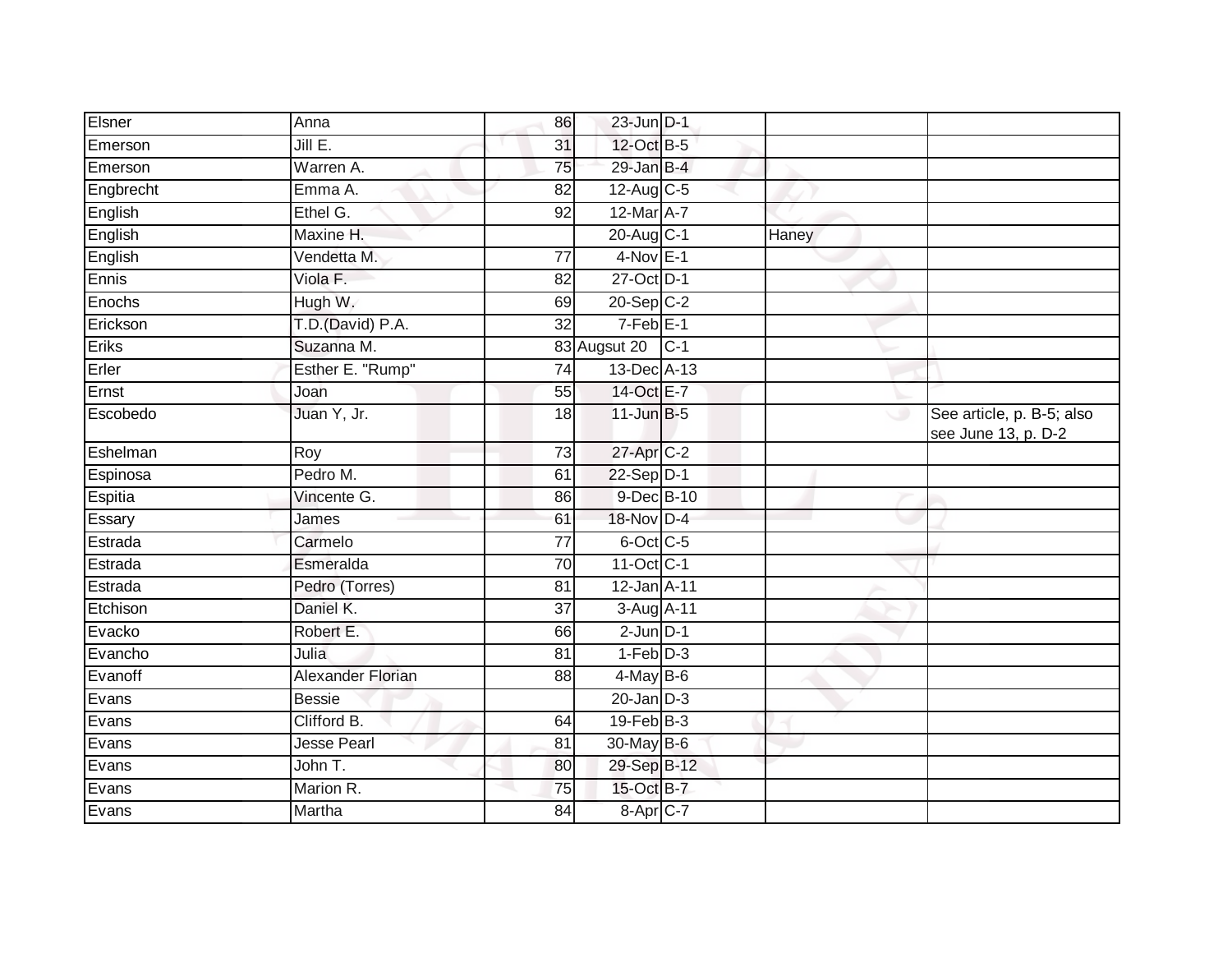| Everly     | Nellie G.               | 93              | 18-Jan C-5       |           |                                               |
|------------|-------------------------|-----------------|------------------|-----------|-----------------------------------------------|
| Evers      | Katie (Bulm)            | 86              | 19-Mar B-2       |           |                                               |
| Evett      | <b>Carolyn Gail</b>     | 30              | 17-Nov B-6       |           |                                               |
| Fabian     | Julia                   | 76              | 29-Nov C-2       |           |                                               |
| Fabian     | Sister M., O.S.F.       |                 | 8-Apr C-7        | Owczarzak |                                               |
| Fabris     | <b>Russell Allan</b>    | 23              | $1-Mar$ C-5      |           |                                               |
| Fair       | Katie E.                |                 | 14-Oct E-7       |           |                                               |
| Fair       | Otto                    | 84              | 26-Mar B-6       |           |                                               |
| Falbisaner | Phyllis E.              | 50              | $2-Aug$ B-6      |           |                                               |
| Falcioni   | John R.                 | $\overline{71}$ | $22$ -Dec $D-6$  |           |                                               |
| Falica     | John                    |                 | 28-May A-6       |           |                                               |
| Falls      | LeVerne                 | 53              | 15-Mar           | 1         |                                               |
| Fangras    | <b>Blanche</b>          | 84              | 3-Dec F-5        |           |                                               |
| Farber     | Henry                   | 65              | 19-Aug C-5       |           |                                               |
| Farcik     | $\overline{T}$ ony      | 59              | 10-May B-5       |           |                                               |
| Farina     | Rose C.                 | 66              | 18-Apr E-2       |           |                                               |
| Farnsworth | Thomas E.               | $\overline{51}$ | $11$ -Jul $E-1$  |           |                                               |
| Faron      | Frank Sr.               | 69              | $22$ -Jan $ C-6$ |           |                                               |
| Farrell    | Verna A.                | 75              | 28-Sep C-1       |           |                                               |
| Fedak      | Andrew                  | 70              | 12-Jan A-11      |           |                                               |
| Fehlberg   | Jennie Leota            | 66              | $26$ -Jan $C-3$  |           |                                               |
| Fekete     | <b>Mary Margaret</b>    | 81              | 31-Oct E-1       | Nemeth    |                                               |
| Fennessy   | William J., Sr.         | 73              | $6$ -Jan $C-9$   |           |                                               |
| Ference    | Joseph                  | 68              | 28-Jun C-1       |           |                                               |
| Ferenci    | Paul J.                 | 65              | 8-Aug D-1        |           |                                               |
| Ferguson   | Francis Carson (Fergie) | 64              | 16-May D-1       |           |                                               |
| Ferguson   | Walter D.               | 80              | $20$ -Jan $D-3$  |           |                                               |
| Ferl       | James B.                | 49              | 28-May A-6       |           |                                               |
| Ferrini    | Raymond A.              | 56              | $22$ -Feb $C$ -6 |           |                                               |
| Ferry      | Ida $E$ .               | 79              | 24-Sep C-3       |           |                                               |
| Ferry      | John L., Dr.            | $\overline{71}$ | 29-Nov C-2       |           | See also article, p. C-2;<br>picture included |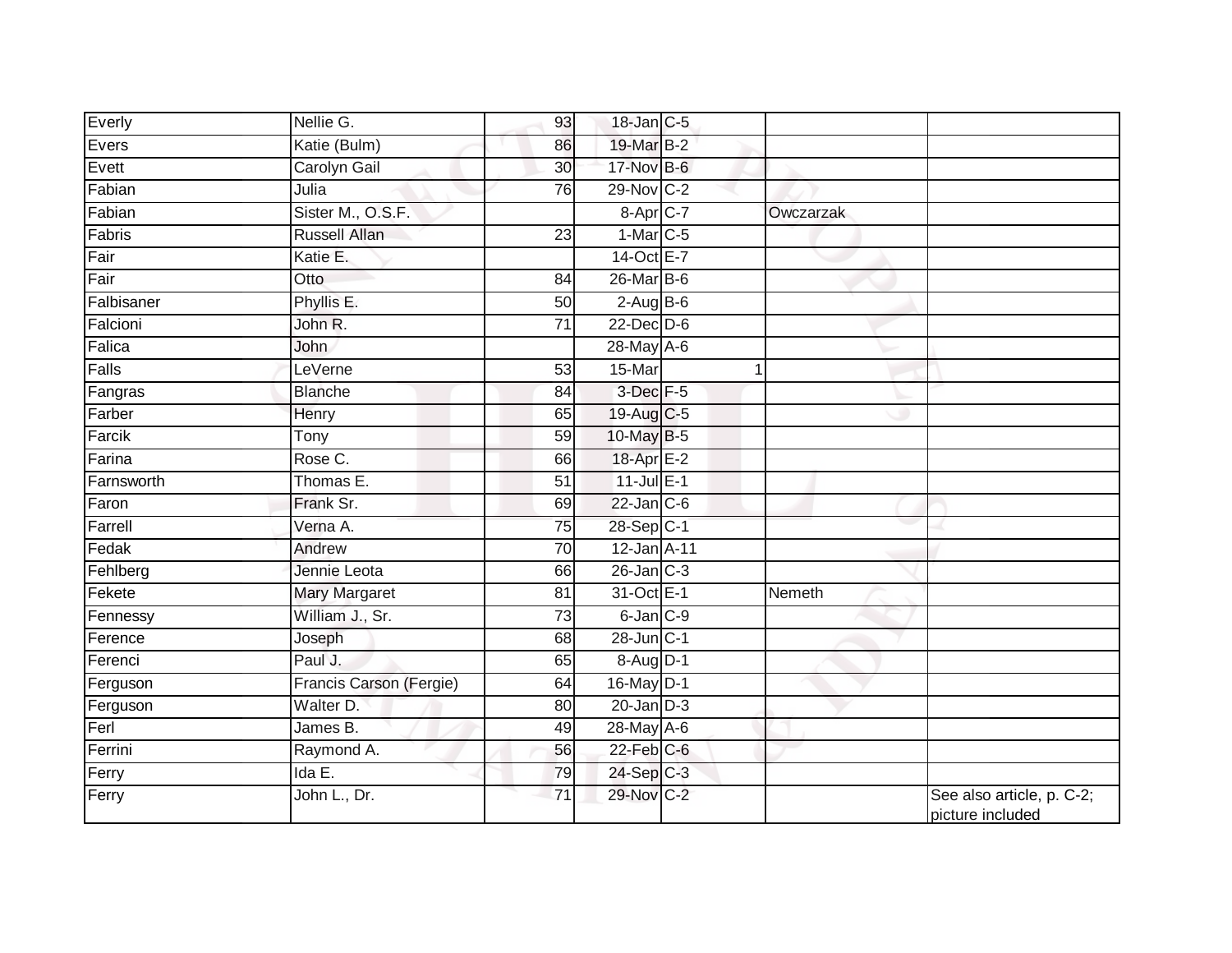| Fess          | Kerdelia E.          | 98              | 9-Nov A-7       |          |                     |
|---------------|----------------------|-----------------|-----------------|----------|---------------------|
| Fetzko        | <b>Paul Gerard</b>   | 18              | 10-Jun C-6      |          |                     |
| Fetzko        | Susana               |                 | 19-Feb B-3      |          |                     |
| Fezekas       | Anne E.              | 64              | $25$ -Jul $D-1$ |          |                     |
| Fherrick      | Alton                | 78              | 11-Oct C-1      |          | See article, p. C-1 |
| Ficht         | Stanley F.           | 79              | $10$ -Feb $C-9$ |          |                     |
| Ficko         | Anton                | 87              | $24$ -Feb $C-9$ |          |                     |
| Fields        | Elizabeth J.         | 55              | $13$ -Jan B-2   |          |                     |
| Fields        | Lawrence James       | 78              | 10-Aug B-5      |          |                     |
| Figge         | <b>Herschel Lee</b>  | 75              | $7$ -Oct C-4    |          |                     |
| Figiel        | <b>Betty Ann</b>     | 56              | 5-Oct B-5       | Schaffer |                     |
| Fijut         | James Philip         | 37              | 15-Jul B-2      |          |                     |
| Filkowski     | Valerie              | $\overline{77}$ | $11-Feb$ D-2    |          |                     |
| Fink          | Jane                 | 95              | $11$ -Jul $E-1$ |          |                     |
| Fink          | <b>McDaniel Lee</b>  | infant          | 10-Nov D-2      |          |                     |
| Finkelstein   | Flora                | 93              | 16-May D-1      |          |                     |
| Fiori         | Edward A., Jr.       | 47              | $7-Feb$ E-1     |          |                     |
| Firme         | Glenn L.             |                 | $4$ -Jul $C$ -6 |          |                     |
| Fisher        | Ethel M.             | 75              | 6-Jan C-9       |          |                     |
| Fitzgerald    | Ann O'Connor         | 76              | $23$ -Jun $D-1$ |          |                     |
| Fitzgerald    | Dorothy I.           | 70              | $21$ -Jul $D-1$ |          |                     |
| Fitzpatrick   | <b>Mildred Crist</b> | 62              | $3-May$ C-1     |          |                     |
| Fitzwater     | Donald E.            |                 | 28-Dec B-8      |          |                     |
| Flack         | Maryon T.            | $\overline{58}$ | $11$ -May B-5   |          |                     |
| Fleck         | Harold               | 87              | 14-Nov F-11     |          |                     |
| Fleener       | Walter V. (Bud)      | 71              | $11-Feb$ D-2    |          |                     |
| Fleming       | <b>Edna Edith</b>    | 89              | 26-Mar B-6      |          |                     |
| Fleming       | Margaret L.          | 74              | 31-Oct E-1      |          |                     |
| Flom          | Sara L.              | 91              | 28-Jul B-5      |          |                     |
| Flood         | Michael C.           | 59              | 24-Aug A-15     |          |                     |
| <b>Flores</b> | Abel                 | 18              | 30-Mar A-11     |          |                     |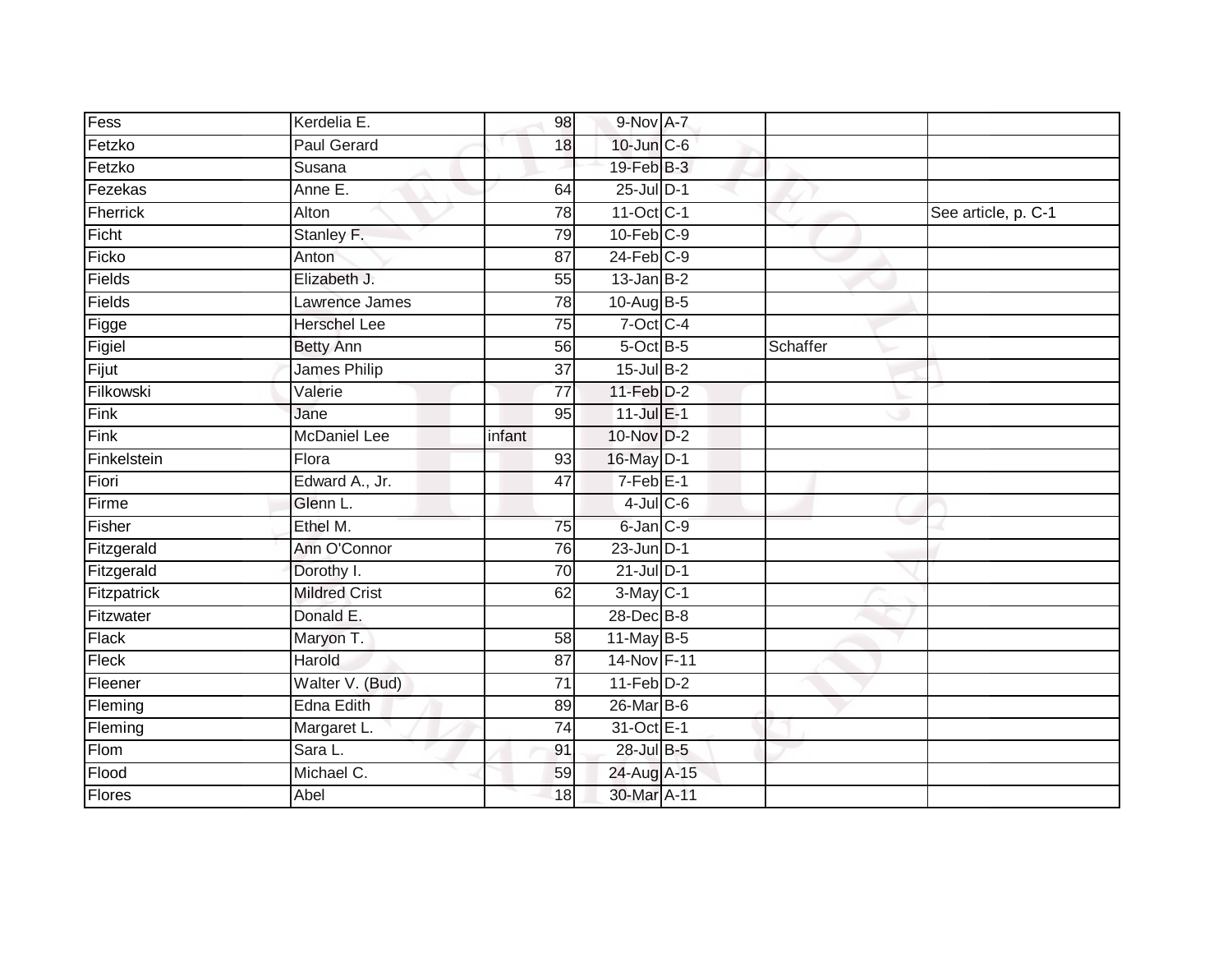| <b>Flores</b> | Anna                 | 82              | 18-Mar B-2             |        | Last name also spelled<br>Florez, age given as 80,<br>see March 19, p. B-2 |
|---------------|----------------------|-----------------|------------------------|--------|----------------------------------------------------------------------------|
| Flores        | John L.              | 68              | 6-Jun F-6              |        |                                                                            |
| Flores        | Julia (Lopez)        | 72              | $23$ -Jun $ D-1 $      |        |                                                                            |
| <b>Flores</b> | Manuel J.            | $\overline{37}$ | 7-Nov B-10             |        |                                                                            |
| <b>Flores</b> | Tom                  | 19              | 23-Dec D-2             |        | See also article Dec.22, p.<br>$D-6$                                       |
| Florez        | Anna                 | 80              | 19-Mar B-2             |        | Last name also spelled<br>Flores, age given as 82,<br>see March 18, p. B-2 |
| Flynn         | Catherine W.         | 79              | 14-Oct E-7             |        |                                                                            |
| Flynn         | Sharon Kay           | 40              | $1$ -Dec $B$ -7        |        |                                                                            |
| Foard         | Gladys Jean          | 56              | 11-Jul E-1             |        |                                                                            |
| Fodor         | Ernest Sr.           | 54              | $2$ -Feb $B-5$         |        |                                                                            |
| Foley         | Evelyn M. (Bell)     | 69              | $11$ -Jan D-1          |        |                                                                            |
| Follmer       | Claude L.            | 63              | 23-Nov B-4             |        |                                                                            |
| Fontanes      | Ruben                | 41              | $7-Sep$ B-6            |        | See article, p. B-6                                                        |
| Ford          | Harry T.             | 83              | 16-Feb B-7             |        |                                                                            |
| Ford          | Helen W.             | 79              | $1-Sep$ A-9            |        |                                                                            |
| Ford          | Raliegh              | 71              | 16-Mar B-7             |        |                                                                            |
| Ford          | Roy                  | 77              | $12$ -Oct B-5          |        |                                                                            |
| Foreman       | Lina                 | 59              | 5-Feb A-9              |        |                                                                            |
| Fork          | Flint M.             | 76              | $24$ -Mar $C-4$        |        |                                                                            |
| Forsberg      | <b>Berniece</b>      | 75              | $27-Sep C-1$           |        |                                                                            |
| Forsythe      | Anna                 | 49              | 11-May B-5             |        |                                                                            |
| Forsythe      | William B.           | 59              | $23$ -Feb $C-3$        |        |                                                                            |
| Fortner       | Walter (Doug)        | 42              | $13$ -Jun $D-2$        |        |                                                                            |
| Fortuna       | Florence (Wieczorek) | 64              | 22-Apr B-10            |        |                                                                            |
| Fortuna       | Joan                 |                 | 18-Apr A-10            | Pienta |                                                                            |
| Foster        | Berniece A.          | 61              | $1-Nov$ <sub>C-1</sub> | Rautis | See also article, p. C-1                                                   |
| Foster        | Clifford W.          | 52              | 26-Mar B-6             |        |                                                                            |
| Foster        | Ernest E.            | 47              | $22$ -Nov C-1          |        |                                                                            |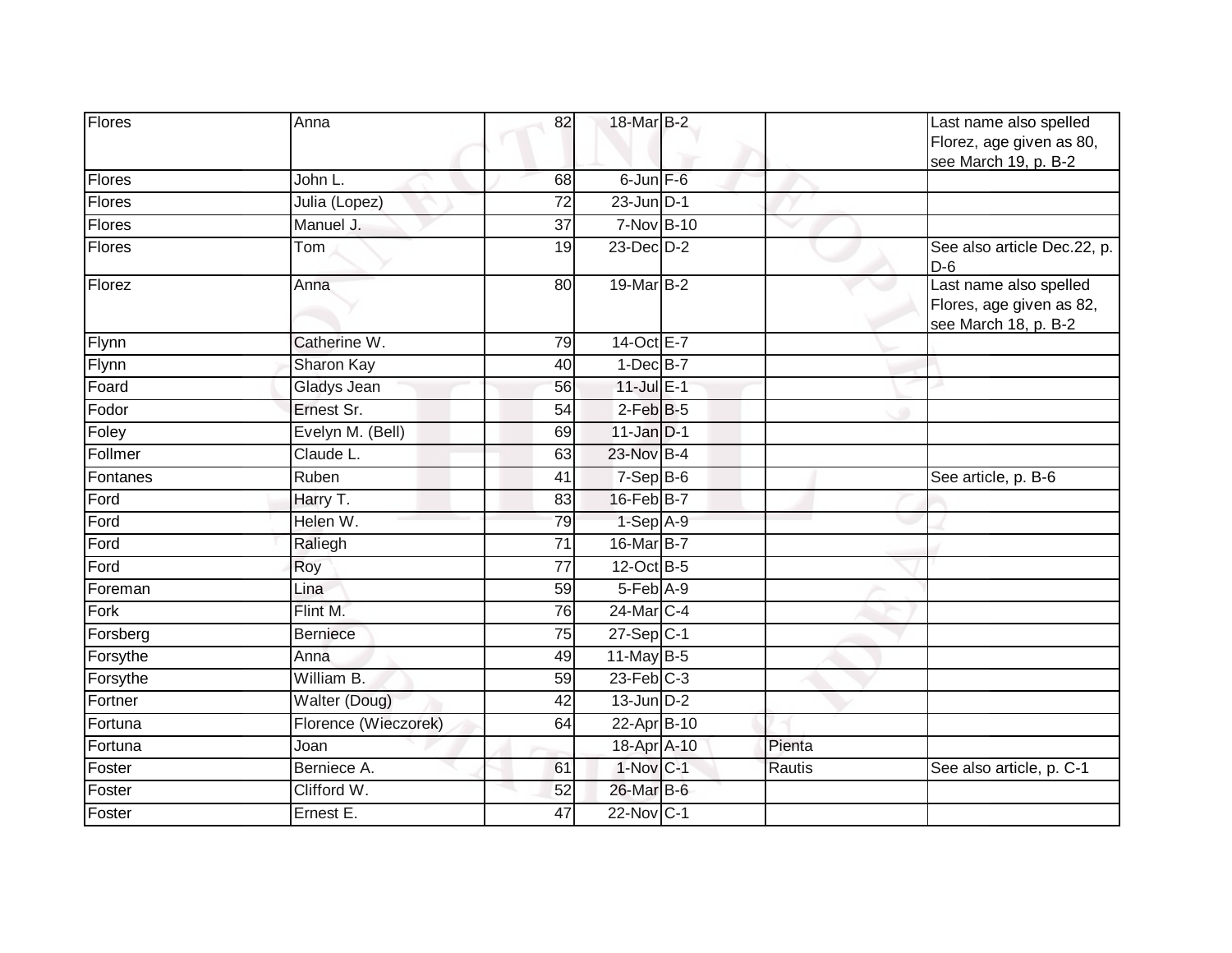| Foster      | Kathryn M.          | $\overline{4}$  | 17-May B-5       |               |                     |
|-------------|---------------------|-----------------|------------------|---------------|---------------------|
| Foster      | Leslie "Pete"       | 80              | 18-Apr E-2       |               |                     |
| Foster      | Robert E. "Gene"    | 68              | 12-Jul B-8       |               |                     |
| Foust       | Charles             |                 | $17 - Jan$ $D-6$ |               |                     |
| Foust       | Charles H., Sr.     | 65              | $18$ -Jan $C-5$  |               |                     |
| Fox         | Dorothea C.         | 66              | 27-Apr C-2       |               |                     |
| Fox         | <b>James Wakley</b> | 35              | 17-Oct E-10      |               |                     |
| Fox         | Mary M.             |                 | 4-Mar C-3        | Repay         |                     |
| Foy         | John M.             | 46              | $27-Sep C-1$     |               |                     |
| Frakes      | Walter              | 83              | 31-Jan D-5       |               |                     |
| Francis     | Joseph C.           | 75              | $5$ -Jul $C-1$   |               |                     |
| Francis     | L. Ray              | $\overline{77}$ | $5-Sep$ $D-1$    |               |                     |
| Francis     | Paul R.             | 60              | 10-Mar B-8       |               |                     |
| Franciski   | Chester J.          | 64              | 10-Oct B-12      |               |                     |
| Francone    | Virginia M.         | 68              | 4-Mar C-3        |               |                     |
| Francouer   | Archie              | 82              | 22-Oct B-6       |               |                     |
| Frank       | Florence H.         | 79              | $16$ -Jul C-5    |               |                     |
| Frankie     | Mary E.             | 76              | $18$ -Jul $D-2$  |               |                     |
| Frankiewicz | Dorothy J.          | 54              | 24-May B-5       | Tekiela       |                     |
| Franklin    | Jimmie, Jr.         | $\overline{27}$ | 18-Jul D-1       |               |                     |
| Franklin    | Robert              |                 | 14-Oct E-7       |               |                     |
| Franks      | Rosetta             | 63              | 22-Oct B-6       |               |                     |
| Fray        | Peter C.            | 73              | 8-Mar B-3        |               |                     |
| Frederick   | Evelyn              | 80              | $14$ -Dec $B$ -6 |               |                     |
| Fredericks  | Thomas J.           |                 | 31-Oct E-1       |               | See article, p. E-1 |
| Frederisy   | Magdalene A.        | 84              | $7$ -Jul C-6     | <b>Bellot</b> |                     |
| Freeman     | Frank C.            | 89              | $18$ -Feb $C-3$  |               |                     |
| French      | James A.            |                 | $13$ -Jul B-1    |               |                     |
| Frey        | Lyman L.            | 56              | 18-Jun D-1       |               |                     |
| Friend      | Margaret L.         | 83              | $19$ -Jan B-5    |               |                     |
| Frisinger   | Anna M.             | 77              | 6-Oct C-5        |               |                     |
| Frisk       | Mauritz Y.          | 84              | 29-Jul B-7       |               |                     |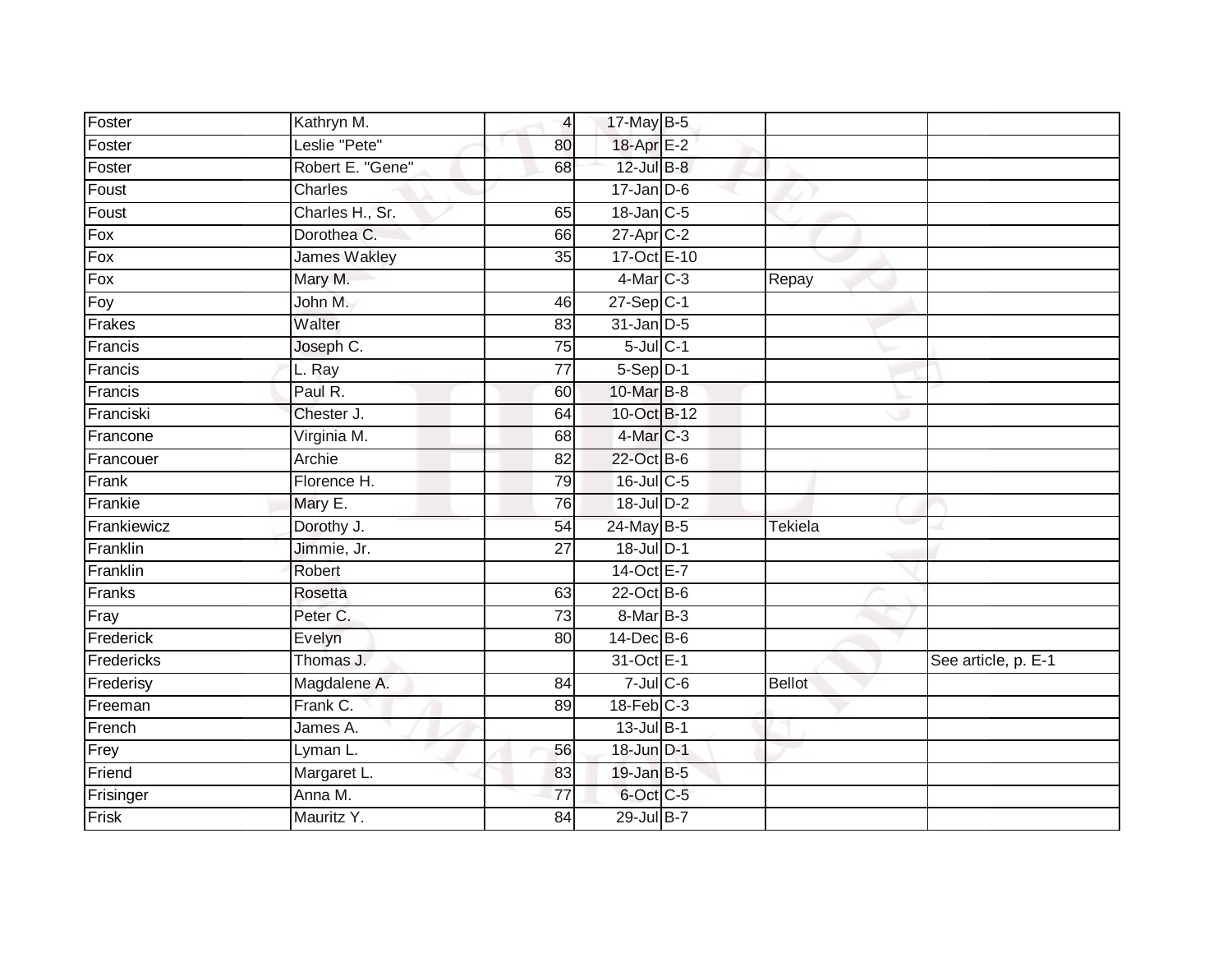| Fritts     | Carl L.        | 77              | 24-Aug A-15      |      |  |
|------------|----------------|-----------------|------------------|------|--|
| Fritz      | Walter C.      | 79              | $2-SepB-7$       |      |  |
| Froehlich  | Geneva H.      | 79              | 19-Apr A-11      |      |  |
| Frohnapple | Geraldine      | $\overline{57}$ | $13$ -Jan B-2    |      |  |
| Fronek     | Arthur R.      | 65              | $17$ -Jun $C$ -5 |      |  |
| Fruehling  | Theodore E.    | 78              | $3-Sep$ $D-1$    |      |  |
| Fryar      | Vernon F., Sr. | 76              | $4$ -Jul $C$ -6  |      |  |
| Fryar      | Veron          | 76              | 14-Jun A-11      |      |  |
| Fryman     | Sharon D.      | 40              | 29-Sep B-12      |      |  |
| Frysztak   | Peter J.       | 83              | $14$ -Jan C-5    |      |  |
| Fugate     | Opal V.        | 78              | 19-Dec D-6       |      |  |
| Fulka      | Theresa        | 89              | 22-Nov C-1       |      |  |
| Fuller     | Richard J.     | 20              | 10-Nov D-2       |      |  |
| Fulton     | Jennie Lee     | 8 weeks         | 12-Dec E-11      |      |  |
| Furman     | Antoinette     | $\overline{88}$ | 5-Jan B-6        |      |  |
| Furman     | Loretta M.     | 56              | 10-Aug B-5       |      |  |
| Fus        | Chester        |                 | 15-Sep D-1       |      |  |
| Fusko      | <b>Bessie</b>  | 77              | 19-Apr A-11      |      |  |
| Fuson      | James A.       | 47              | 5-Feb A-9        |      |  |
| Gabor      | Andrew E.      | 46              | 19-Sep D-1       |      |  |
| Gadzala    | Anna           | 89              | 21-Mar D-1       |      |  |
| Gadzala    | Eugene M.      | 46              | 12-Mar A-7       |      |  |
| Galbreath  | Lissie M.      | 70              | 29-Sep B-12      | Hunt |  |
| Galia      | Stanley G.     | 66              | 22-Jul C-4       |      |  |
| Galloway   | Agnes M.       | 85              | $22$ -Jun B-6    |      |  |
| Galloway   | Albert C.      | 89              | 10-Oct B-12      |      |  |
| Galster    | Margery E.     | 60              | $5$ -Jul $C-1$   |      |  |
| Galvez     | Juanita        | 71              | 10-Jan C-10      |      |  |
| Galvin     | Catherine      | 84              | 14-Mar E-10      |      |  |
| Gamble     | Lucille L.     | 40              | 28-May A-6       |      |  |
| Gammie     | Gertrude L.    | 60              | $2$ -Feb B-5     |      |  |
| Gandy      | Rudolph F.     | 58              | $1-Sep$ A-9      |      |  |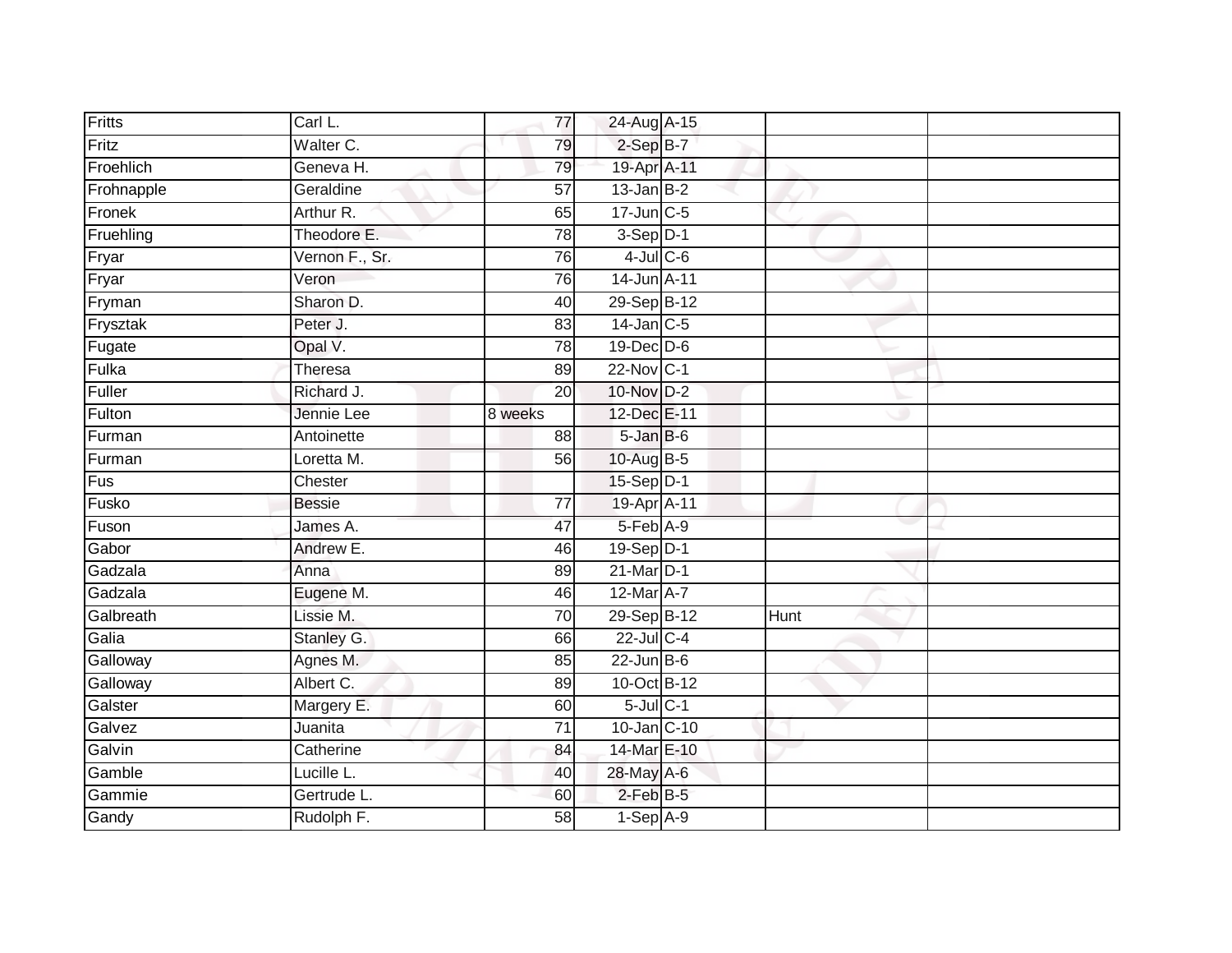| Gangloff   | Elizabeth            | 2 1/2 mths.     | 23-May D-2       |       |                     |
|------------|----------------------|-----------------|------------------|-------|---------------------|
| Garcia     | Carlos               | 84              | 26-Jan C-3       |       |                     |
| Garcia     | Carmen               | 31              | 23-Jun D-1       |       |                     |
| Garcia     | Eloise               | 42              | 18-Jun D-1       |       |                     |
| Garcia     | Isidro               | 67              | $22$ -Jul C-4    |       |                     |
| Garcia     | Jesus R.             | 22              | $15$ -Feb $D-3$  |       |                     |
| Gardiner   | John Glenn           | $\overline{76}$ | 10-Dec A-11      |       |                     |
| Gardiner   | Pearl M.             | 73              | 9-Mar C-1        |       |                     |
| Gardmer    | Myrtle E.            | 85              | $1-Oct$ $C-2$    |       |                     |
| Gardner    | Josephine            | 53              | $17 - Dec$ $C-9$ |       |                     |
| Gargas     | Jean A.              | 49              | 18-Nov D-4       |       |                     |
| Garland    | <b>Bertha</b>        | 85              | 15-Aug D-1       |       |                     |
| Garrard    | Harry P.             | 67              | $9$ -Aug $D-1$   |       |                     |
| Garrett    | Jesse J.             | 51              | 7-Sep A-2        |       | See article, p. A-2 |
| Garth      | James S.             |                 | 14-Oct E-7       |       |                     |
| Gary       | John Yorke           | 23              | 19-Apr A-11      |       |                     |
| Garza      | Ana N.               | 82              | $8 - Jun$ B-6    |       |                     |
| Garza      | Daniel               | 23              | 19-Sep D-1       |       | See article, p. D-1 |
| Gaskey     | Alvira M.            | 57              | $6$ -Dec $B$ -5  |       |                     |
| Gaspadarek | Joann E.             | 47              | 16-Nov B-5       |       |                     |
| Gass       | Mildred L.           | 70              | $25 - Jan$ $D-3$ |       |                     |
| Gates      | Gerald O.            | $\overline{83}$ | $7-Feb$ E-1      |       |                     |
| Gaura      | Victoria             | 98              | $7-FebE-1$       |       |                     |
| Gawrysiak  | Josephine            | 89              | $6$ -Oct C-5     |       |                     |
| Gaydos     | <b>Frances Rose</b>  | 77              | $2$ -May $C-8$   |       |                     |
| Gayer      | Marie H. (Miksich)   | 75              | $2$ -Dec $C$ -6  |       |                     |
| Gaynor     | Leo J.               | 50              | $27$ -May C-8    |       |                     |
| Gazda      | Sophie               | 65              | 26-Jul D-2       | Igras |                     |
| Gearring   | Louis H.             | 57              | 23-Aug B-3       |       |                     |
| Geening    | Herman R.            | 93              | 11-Aug C-5       |       | See article, p. C-5 |
| Gehring    | Sister Loretta Clare | 91              | 8-Oct B-5        |       |                     |
| Gehrke     | Ellsworth J.         | 65              | $11-Nov$ C-6     |       |                     |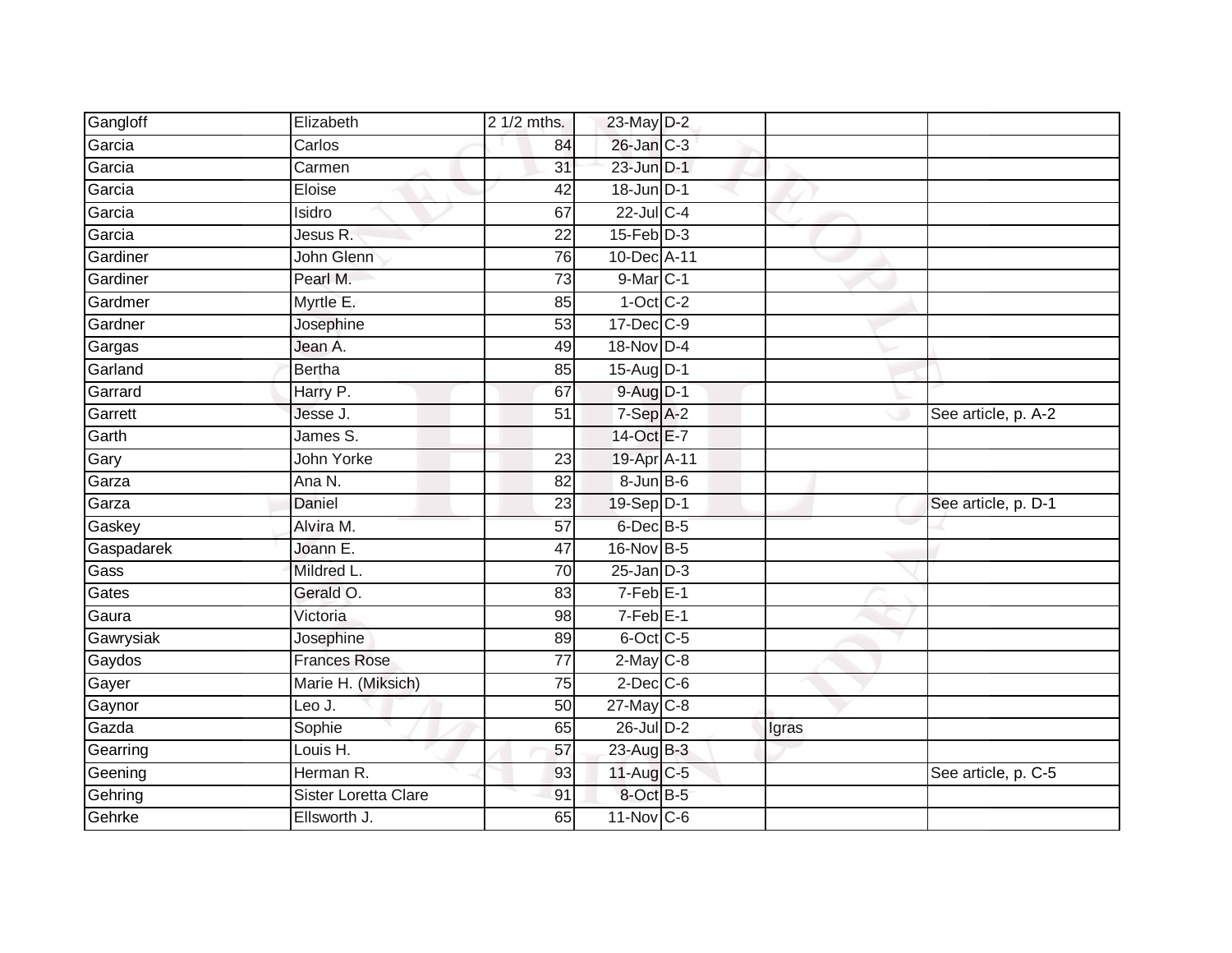| Gehrt          | Adeline             | 82              | 26-Oct B-5        |                           |
|----------------|---------------------|-----------------|-------------------|---------------------------|
| Geiken         | Forrest W.          | 49              | 28-Mar B-10       |                           |
| Geisen         | Edna J.             | $\overline{77}$ | $3-Sep$ $D-1$     |                           |
| Geissler       | Wilhelmina (Minnie) | 73              | $15$ -Jul $B-2$   |                           |
| Gelin          | Albert Sr.          | $\overline{87}$ | $5 - Jan$ $B - 6$ |                           |
| Genovese       | Leonard             | 73              | $19$ -Feb $B-3$   |                           |
| Genrich        | Raymond C.          | 20              | $6$ -Jan $C-9$    |                           |
| Gentry         | H. A., Sr.          | 64              | 22-Apr B-10       |                           |
| Georgakopoulos | George              | 24              | 16-Jun            |                           |
| Georgas        | John S.             | 86              | $11$ -Jul $E-1$   |                           |
| George         | Harold              | 52              | 7-Oct C-4         |                           |
| Georgic        | Jenny "Jan"         | 91              | $8-Aug$ D-1       |                           |
| Gerlich        | Adele J.            | 62              | 18-Nov D-4        |                           |
| Germek         | Michael J., Sr.     | 85              | 31-Oct E-1        |                           |
| Gey            | Norma               |                 | 23-Apr B-5        |                           |
| Geyer          | Walter G.           | 72              | 10-Aug B-5        |                           |
| Ghant          | Anna                |                 | 26-May D-1        |                           |
| Gibbs          | Lanie M.            |                 | 5-Dec C-11        |                           |
| Gibbs          | Ronald D.           | 18              | 25-Mar            | See also March 26, p. B-6 |
| Gibson         | George W.           | $\overline{77}$ | 23-Dec D-2        |                           |
| Gibson         | Willie              | 58              | 14-Oct E-7        |                           |
| Giedemann      | Adolph J.           | 77              | 20-Apr B-7        |                           |
| Giewartowski   | Joseph A.           | 80              | $4$ -May $B$ -6   |                           |
| Gifford        | Kayle O.            | 66              | $26-Sep$ C-9      |                           |
| Gigac          | Mary                | $\overline{55}$ | $4$ -Jun $B$ -6   |                           |
| Gile           | Joyce M.            | 64              | 19-Oct B-6        |                           |
| Gilham         | Clifford E., III    | $\overline{9}$  | 11-Oct C-1        |                           |
| Gilham         | Jennifer C.         | 7               | 11-Oct C-1        | Name also spelled Gilhim  |
| Gilhim         | Jennifer C.         | 7               | 11-Oct C-1        | Name also spelled Gilham  |
| Gillham        | Charles H. (Chuck)  | 46              | $1-Feb$ $D-3$     |                           |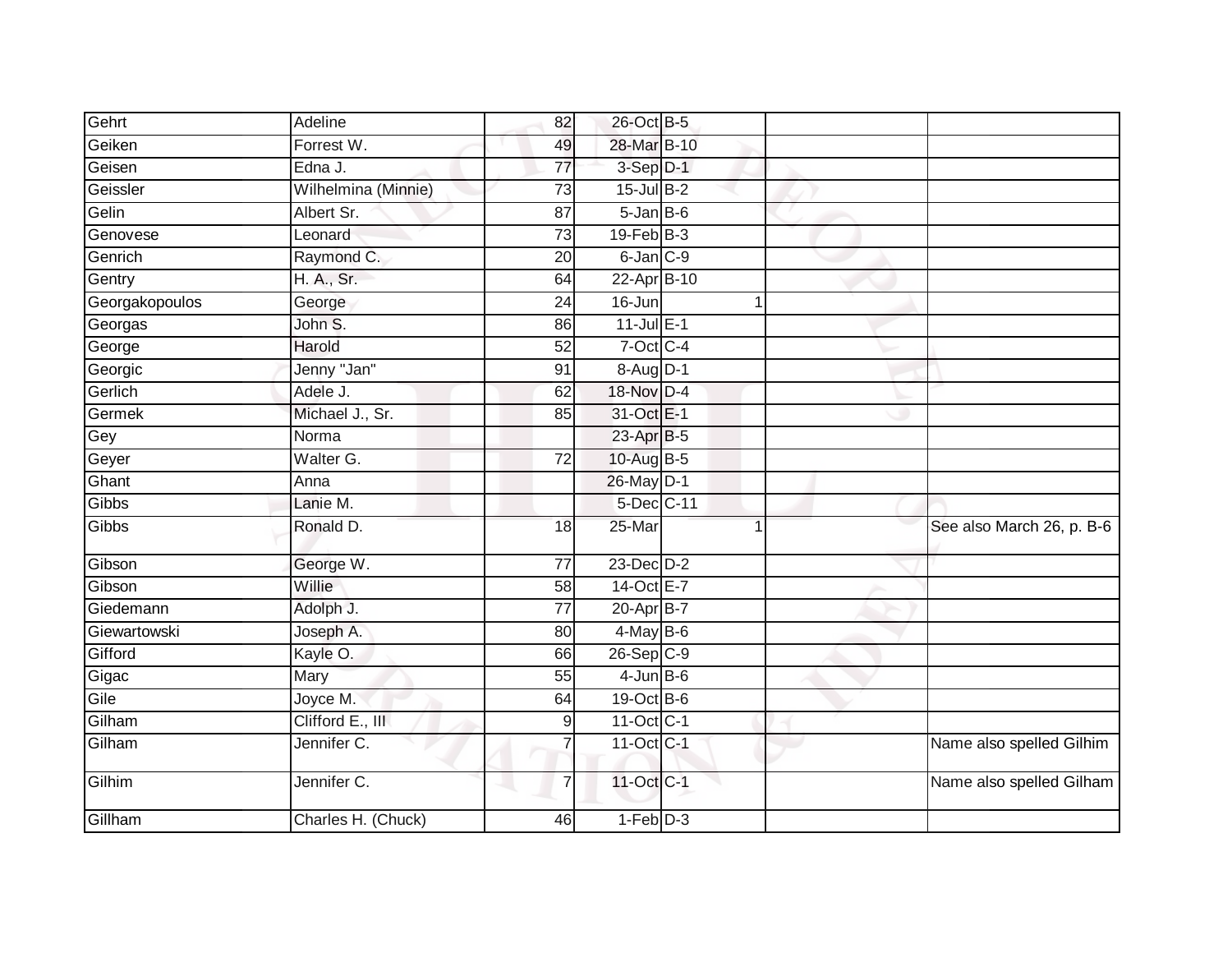| Gilliam      | W. Orville            | 70              | 19-Sep D-1       |  |                                                |
|--------------|-----------------------|-----------------|------------------|--|------------------------------------------------|
| Gilman       | Ralph J.              | 73              | 14-Oct E-7       |  | See article, p. E-7                            |
| Gilmore      | Wyatt "Pop"           | 89              | 13-Oct D-1       |  |                                                |
| Gilroy       | John E. (Jack), Jr.   | 64              | 10-Aug $B-5$     |  |                                                |
| Giron        | Marcella B.           | $\overline{77}$ | $23$ -Dec $D-2$  |  |                                                |
| Gish         | Erika                 | 46              | 11-Oct C-1       |  |                                                |
| Glair        | Hortense (Shorty)     |                 | 19-Apr A-11      |  | See also article, p. A-11.                     |
| Glass        | Jack                  | 50              | 28-Oct B-8       |  |                                                |
| Glavurtich   | Peter P., Sr.         | 60              | $3 - Jan$ $F-1$  |  |                                                |
| Glendening   | Wilbur J.             | 75              | $14$ -May B-6    |  | See also article, p. B-6;<br>picture included. |
| Glendenning  | William               | 55              | 15-Aug D-1       |  |                                                |
| Glowczewski  | Ben (Glow)            | 66              | 28-Jun C-1       |  |                                                |
| Gluth        | L. Betty              | 82              | 24-Oct E-12      |  |                                                |
| Glynn        | Charles W.            | 61              | 19-Dec D-6       |  |                                                |
| Gocal        | Walter                | 49              | 30-May B-6       |  |                                                |
| Godfrey      | Hugh A.               | 76              | 29-Nov C-2       |  |                                                |
| Godzich      | Walter J.             | 68              | $5-Sep$ D-1      |  |                                                |
| Godzinski    | Eleanor               | 66              | 4-Aug C-1        |  |                                                |
| Goebel       | Herman H.             | 58              | $16$ -Feb $B$ -7 |  |                                                |
| Goff         | Anna S.               | 81              | $9-Sep$ C-4      |  |                                                |
| Gogolak      | Anna                  |                 | $15$ -Feb $D-3$  |  |                                                |
| Goin         | Walter L.             | 80              | $1-Sep$ A-9      |  | See article, p. A-9                            |
| Golab        | Catherine (Katarzyna) | 92              | $19$ -Dec $D$ -6 |  |                                                |
| Golding      | Robert F., Dr., M.D.  | 73              | 7-Nov B-10       |  |                                                |
| Goldstone    | Adolph, Dr.           | 72              | 17-Aug B-5       |  |                                                |
| Golgart      | Walter G.             | 80              | $16$ -JulC-5     |  |                                                |
| Golumbeck    | Ralph C.              | 70              | 19-May C-7       |  |                                                |
| Gomez        | Herlinda              | 59              | 19-Apr A-11      |  |                                                |
| Gonda        | Michael J.            | 70              | $11$ -Aug $C$ -5 |  |                                                |
| Gonsiorowski | Stanley C. "Percy"    | 75              | $12$ -Jul B-8    |  | Last name also spelled<br>Granger              |
| Gonsiorowski | Thomas T.             | 41              | 28-May A-6       |  |                                                |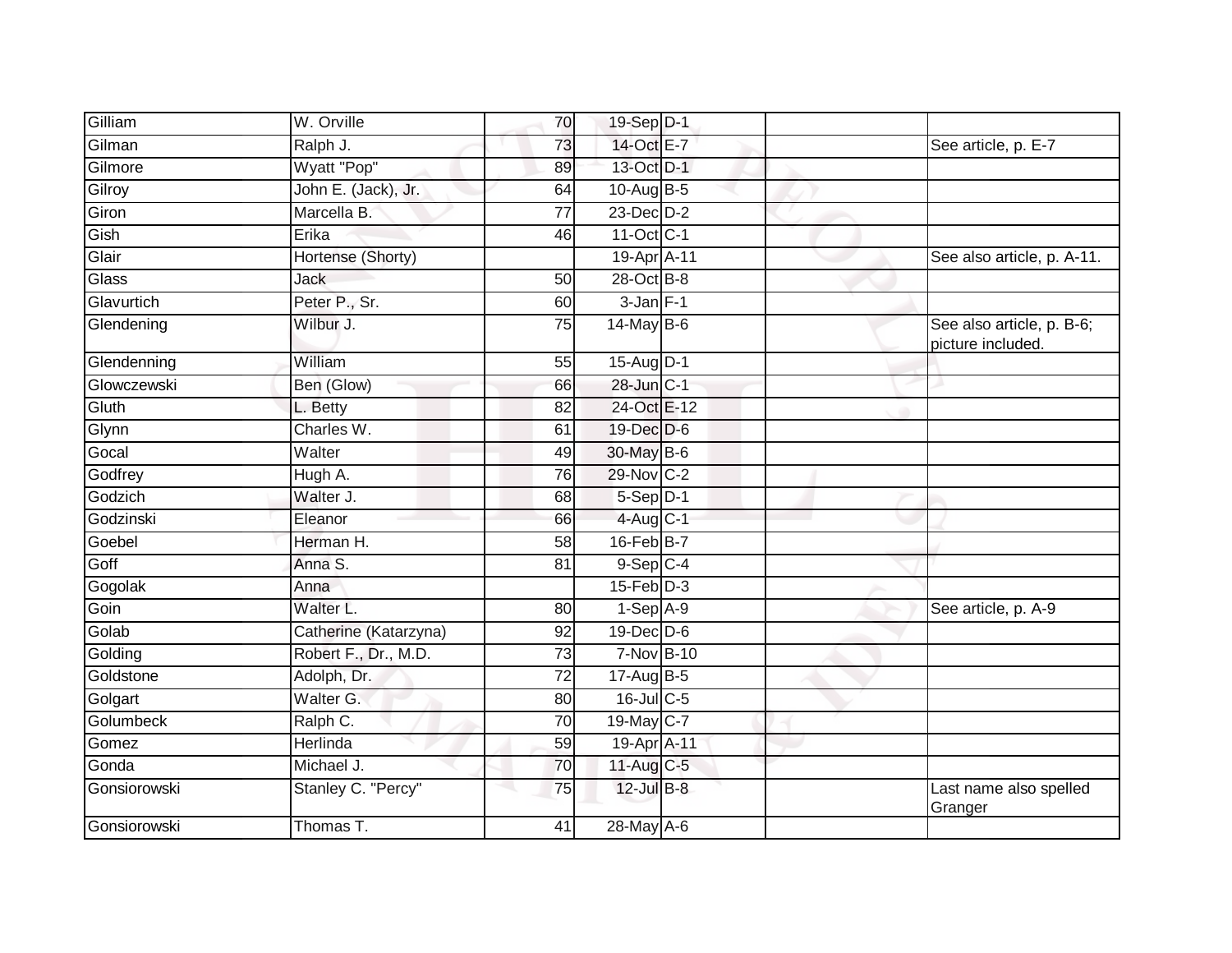| Gonzales   | Julia            | 69              | 19-Oct B-6      |   |          |                                  |
|------------|------------------|-----------------|-----------------|---|----------|----------------------------------|
| Gonzalez   | Bernardino       | 77              | 3-Jan F-1       |   |          |                                  |
| Gonzalez   | Conception       | 82              | 27-Jun C-7      |   |          |                                  |
| Gonzalez   | Juanita          | 86              | $24$ -Feb $C-9$ |   |          |                                  |
| Gonzalez   | Lydia Rose       | $\overline{23}$ | $2-SepB-7$      |   |          |                                  |
| Gonzalez   | Nicholas David   | infant          | 11-Mar C-5      |   |          |                                  |
| Gonzalez   | Vincenta         | 58              | $6$ -Jun $F$ -6 |   |          |                                  |
| Good       | William          | 52              | $23$ -Jun $D-1$ |   |          |                                  |
| Goode      | William A.       | 62              | $21-Apr$ $C-3$  |   |          |                                  |
| Goodland   | <b>Carol Rae</b> | 56              | 21-Sep A-11     |   |          | See article, p. A-11             |
| Goodlander | Carol R.         | $\overline{57}$ | $22-Sep D-1$    |   |          |                                  |
| Goodman    | Robert L.        | 64              | 24-Jun C-4      |   |          |                                  |
| Goodpaster | Esther L.        | 69              | 25-Feb B-2      |   |          |                                  |
| Gootee     | Durward          | 57              | 19-Mar B-2      |   |          |                                  |
| Gorley     | Floyd R.         | 63              | $5-Nov$ B-6     |   |          |                                  |
| Gorman     | Helen            | 97              | 13-Aug C-2      |   |          |                                  |
| Goss       | Chester          | 65              | $2$ -Feb $B$ -5 |   |          |                                  |
| Gottfried  | Alva D.          | $\overline{77}$ | 12-Sep A-13     |   |          |                                  |
| Goudey     | Elizabeth B.     |                 | $23$ -Feb $C-3$ |   |          |                                  |
| Gourley    | Roy              |                 | $16 - Apr$      | 1 |          | Pictures of incident<br>included |
| Gouwens    | Mabel            | 69              | $23$ -Jul $D-1$ |   |          |                                  |
| Gouwens    | Tracy            | 84              | $22$ -Mar $B-2$ |   |          |                                  |
| Govert     | Maurice, Sr.     | 70              | $2-Mar$ A-9     |   |          |                                  |
| Govorchin  | Mary             | 83              | $14$ -Jan $C-5$ |   | Marelich |                                  |
| Grabczak   | Frances          | 79              | $7-Sep$ B-6     |   |          |                                  |
| Grabill    | Edwin            | 54              | 22-Nov C-1      |   |          |                                  |
| Grabill    | Jean             | 75              | $16-Sep$ E-4    |   |          |                                  |
| Grace      | Louise V.        | 95              | $11$ -Jul E-1   |   |          |                                  |
| Grady      | Clara H.         | 91              | 26-Dec C-7      |   |          |                                  |
| Graefen    | Arnold H.        | 67              | 27-Oct D-1      |   |          |                                  |
| Graf       | Ellen H.         |                 | $4-Nov$ E-1     |   |          |                                  |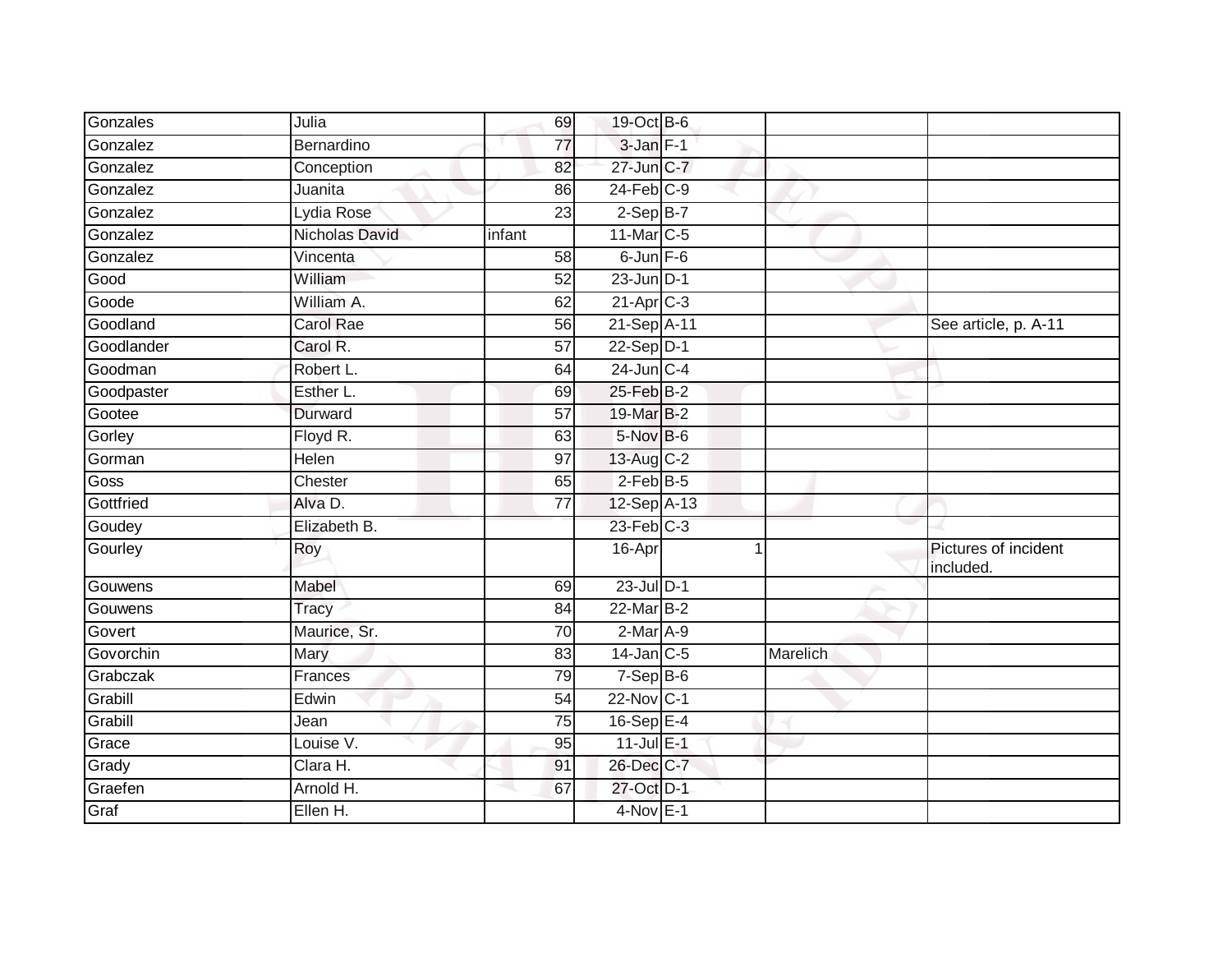| Graham     | Crystal M.            | 54     | $22$ -Feb $C$ -6 |      |                                                            |
|------------|-----------------------|--------|------------------|------|------------------------------------------------------------|
| Graham     | Dennis N., Sr.        | 78     | 5-Jan B-6        |      |                                                            |
| Graham     | Gloria B.             | 55     | 18-Oct C-1       |      |                                                            |
| Graham     | Joseph H.             | 94     | $3-Nov$ C-5      |      |                                                            |
| Graham     | Joseph H.             | 94     | $4-Nov$ E-1      |      |                                                            |
| Grand      | Adam                  | 86     | $14$ -Jul $D-1$  |      |                                                            |
| Granger    | Stanley C. "Percy"    | 75     | $12$ -Jul B-8    |      | Last name also spelled<br>Gonsiorowski                     |
| Grankowski | <b>Theodore "Ted"</b> | 67     | 8-Oct B-5        |      |                                                            |
| Graske     | John J.               | 74     | 31-Aug B-4       |      |                                                            |
| Graves     | Edward T.             | 60     | 19-Nov F-1       |      |                                                            |
| Gray       | Ann                   | 36     | $5$ -May $C$ -6  |      |                                                            |
| Gray       | Charles D.            | 79     | 12-Nov B-6       |      |                                                            |
| Gray       | Sylvia                | 50     | 13-Oct D-1       |      |                                                            |
| Grayson    | Alvin                 | 68     | $24-Sep$ C-3     |      |                                                            |
| Graziani   | <b>Robert Anthony</b> | 32     | 21-Nov E-1       |      |                                                            |
| Greatrix   | Robert "Bert"         | 82     | 20-May C-5       |      |                                                            |
| Greco      | Mary                  | 94     | 19-Oct B-6       |      |                                                            |
| Green      | Clarence W.           | 67     | 29-Apr B-8       |      |                                                            |
| Green      | Effie T.              | 88     | $9-Nov$ B-6      |      |                                                            |
| Greene     | Richard D.            | 69     | 21-Mar D-1       |      |                                                            |
| Greenis    | Julie                 | 64     | 13-Oct D-1       |      |                                                            |
| Gregory    | Johnathan             | infant | 20-Dec B-6       |      |                                                            |
| Gresham    | Florence R.           | 59     | 29-Aug B-10      |      |                                                            |
| Gresiak    | Joseph                | 79     | $6$ -Apr $C$ -2  |      | Last name also spelled<br>Grisiak, See April 6, p. C-      |
| Griffin    | Katie B.              |        | 26-Dec C-7       |      |                                                            |
| Grinstead  | James B.              | 55     | $1$ -Jan $C-3$   |      |                                                            |
| Grisiak    | Joseph                | 79     | 6-Apr C-2        |      | Last name also spelled<br>Gresiak, See April 7, p. C-<br>8 |
| Gronek     | Marie V.              | 79     | $12-Aug$ C-5     | Mroz |                                                            |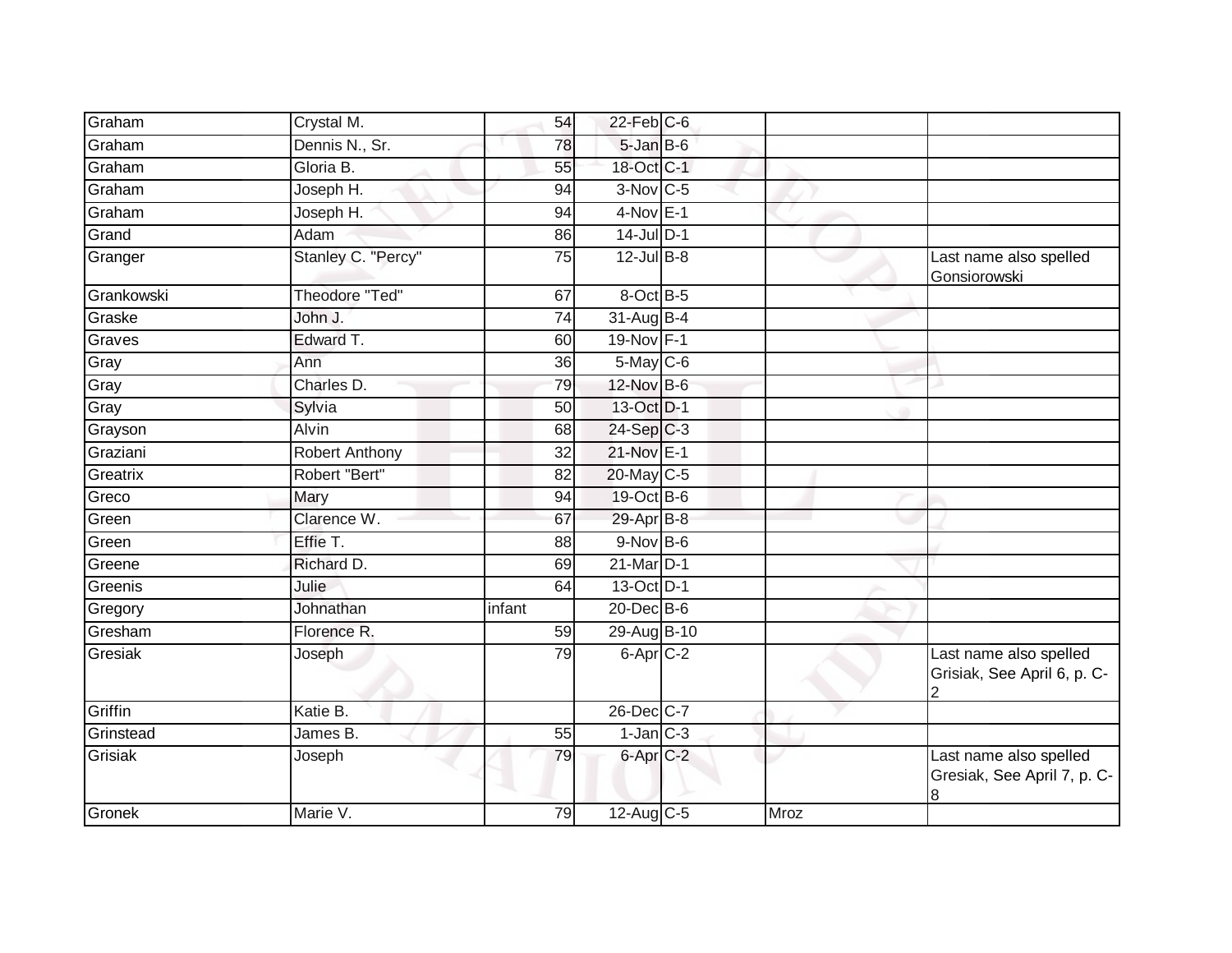| Grose           | Anna Katherine       | 61              | 8-Nov C-2             |        |  |
|-----------------|----------------------|-----------------|-----------------------|--------|--|
| Gross           | Carolyn E.           | 78              | $2$ -Aug B-6          |        |  |
| Gross           | Clairlee             | 60              | 18-Aug D-1            |        |  |
| Gross           | Harriett C.          |                 | 10-Jan C-10           |        |  |
| Grothaus        | Joseph L.            | 69              | $7-Oct$ $C-4$         |        |  |
| Grovich         | Nickolas M.          | 68              | $21$ -May B-6         |        |  |
| Grubb           | Portia Glen          | 90              | $2$ -Nov $B-4$        |        |  |
| Gruetzmacher    | Charlotte            | 52              | 10-Mar B-8            | Hominy |  |
| Gruoner         | Minerva              | 88              | $17$ -Feb $C-5$       |        |  |
| Grzebielucha    | <b>Matthew</b>       | 61              | 16-Dec C-11           |        |  |
| Grzybowski      | Josephine            | 92              | $24$ -Nov $ C-2 $     |        |  |
| Grzywana        | Anne Agnes           | 63              | $15 - Feb$ $D-3$      | Chruby |  |
| Guetzloff       | Katherine            | 89              | 30-Apr <sub>C-5</sub> |        |  |
| Gulban          | Julia H.             | 81              | 6-Oct C-5             |        |  |
| Gulick          | John                 | 55              | 1-Apr B-10            |        |  |
| Gulley          | Kenneth W.           | 47              | 20-Jul D-1            |        |  |
| <b>Gullicks</b> | Ann D.               | 69              | $29$ -Apr $B$ -8      |        |  |
| Gunn            | Evelyn               | 68              | 28-Dec B-9            |        |  |
| Gunnerson       | Duane G.             | 86              | 12-Oct B-5            |        |  |
| Gurtatowski     | Regina (Grace)       | $\overline{72}$ | $25 - Jan$ $D-3$      |        |  |
| Guse            | <b>Clara Frances</b> | $\overline{72}$ | $21$ -Feb $C-8$       |        |  |
| Gutierrez       | Jose R. (Mr. G.)     | 71              | $21$ -May B-6         |        |  |
| Guy             | Joseph C.            | 75              | $24$ -Jan D-4         |        |  |
| Guy             | Marie                | 81              | $22$ -Dec $D-6$       |        |  |
| Guy             | Wayne C.             | 58              | 23-Jul D-1            |        |  |
| Guzis           | Edward B.            | 64              | 19-Sep D-1            |        |  |
| Guzman          | <b>Teofilo</b>       | $\overline{57}$ | 16-Apr B-5            |        |  |
| Guzzo           | Lillian B.           | 67              | 30-Aug C-1            |        |  |
| Gyure           | Margaret             | 75              | 20-Aug C-1            |        |  |
| Gyure           | Susan E.             | 75              | 18-Oct C-1            |        |  |
| Haager          | Clifford P.          | 80              | 22-Apr B-10           |        |  |
| <b>Haak</b>     | Ella                 | 89              | 13-Aug C-2            |        |  |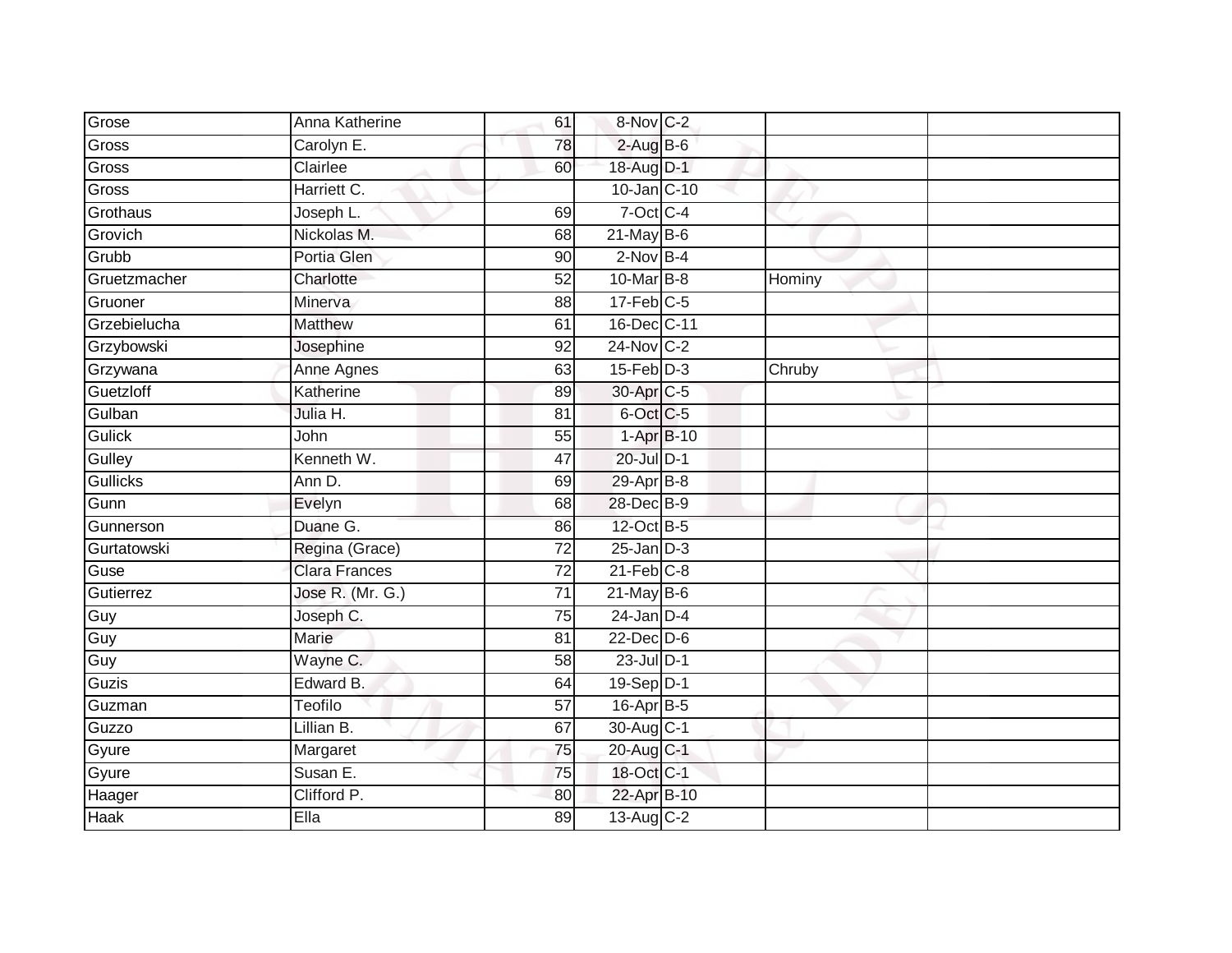| <b>Haak</b>     | Jacob                  | 67              | $1$ -Jul $C$ -8          |  |                          |
|-----------------|------------------------|-----------------|--------------------------|--|--------------------------|
| Haan            | Maurice                | 67              | 25-Nov F-6               |  |                          |
| Haas            | Joseph A.              | 61              | 28-Mar B-10              |  | See also article, p. B-6 |
| Hackbart        | Hattie (Christiansen)  | 73              | 28-Mar B-10              |  |                          |
| Haehnel         | Carl G., Sr.           | $\overline{58}$ | 8-Mar B-3                |  |                          |
| <b>Hafstrom</b> | Ray S.                 | 82              | 20-May C-5               |  |                          |
| Hagar           | Arden                  | 81              | $14$ -Apr $C-4$          |  |                          |
| Hagberg         | Janith L.              | 63              | $7$ -Jun $C-2$           |  |                          |
| Hagerman        | John                   | 76              | $8 - Apr$ <sub>C-7</sub> |  |                          |
| <b>Haines</b>   | Carolyn A.             | 86              | 3-Feb D-5                |  |                          |
| Halcarz         | Louise                 | 56              | 30-May B-6               |  |                          |
| Halcarz         | Mary                   | 58              | 22-Jul C-4               |  |                          |
| Hale            | Florence M.            | 85              | 15-Nov C-2               |  |                          |
| Haley           | Ellsworth W.           | 66              | 30-Aug C-1               |  |                          |
| Halfacre        | <b>William Delbert</b> | $\overline{87}$ | 10-Dec A-11              |  |                          |
| Hall            | <b>Bessie</b>          | 73              | 24-May B-5               |  |                          |
| Hall            | James V.               | $\overline{71}$ | $11$ -Jan D-1            |  |                          |
| Hall            | John E.                | 78              | 22-Aug C-8               |  |                          |
| Hall            | Ora E."Granny"         | 82              | 27-Apr C-2               |  |                          |
| Hall            | Roy, Sr.               | 96              | $27$ -Apr $C-2$          |  |                          |
| Hall            | Vera E.                | 68              | 28-Mar B-10              |  |                          |
| Hall            | William (Billy), Jr.   | $\overline{31}$ | 17-Oct E-10              |  |                          |
| Hall            | William, Jr.           | 31              | 14-Oct E-7               |  |                          |
| Hallberg        | Edwin W.               | 65              | 21-Sep A-11              |  |                          |
| <b>Hallock</b>  | Andrew Jackson, Jr.    | 43              | 23-Mar B-5               |  |                          |
| <b>Hallum</b>   | Jean M.                | 61              | $21$ -Jun $B-8$          |  |                          |
| Halsey          | Lyman (Bud)            | 59              | $1-Mar$ <sub>C-5</sub>   |  |                          |
| Hamacher        | Wilfred C.             | 75              | $5$ -Jan B-6             |  |                          |
| Hamel           | Goldman P.             | 71              | $4$ -Jan $D-3$           |  |                          |
| Hamilton        | Jodie Ann              | 40              | 16-Dec C-11              |  |                          |
| Hamilton        | Louis $E$ .            | 56              | 12-Apr B-4               |  |                          |
| Hamilton        | Todd C.                | 19              | 29-Jul B-7               |  |                          |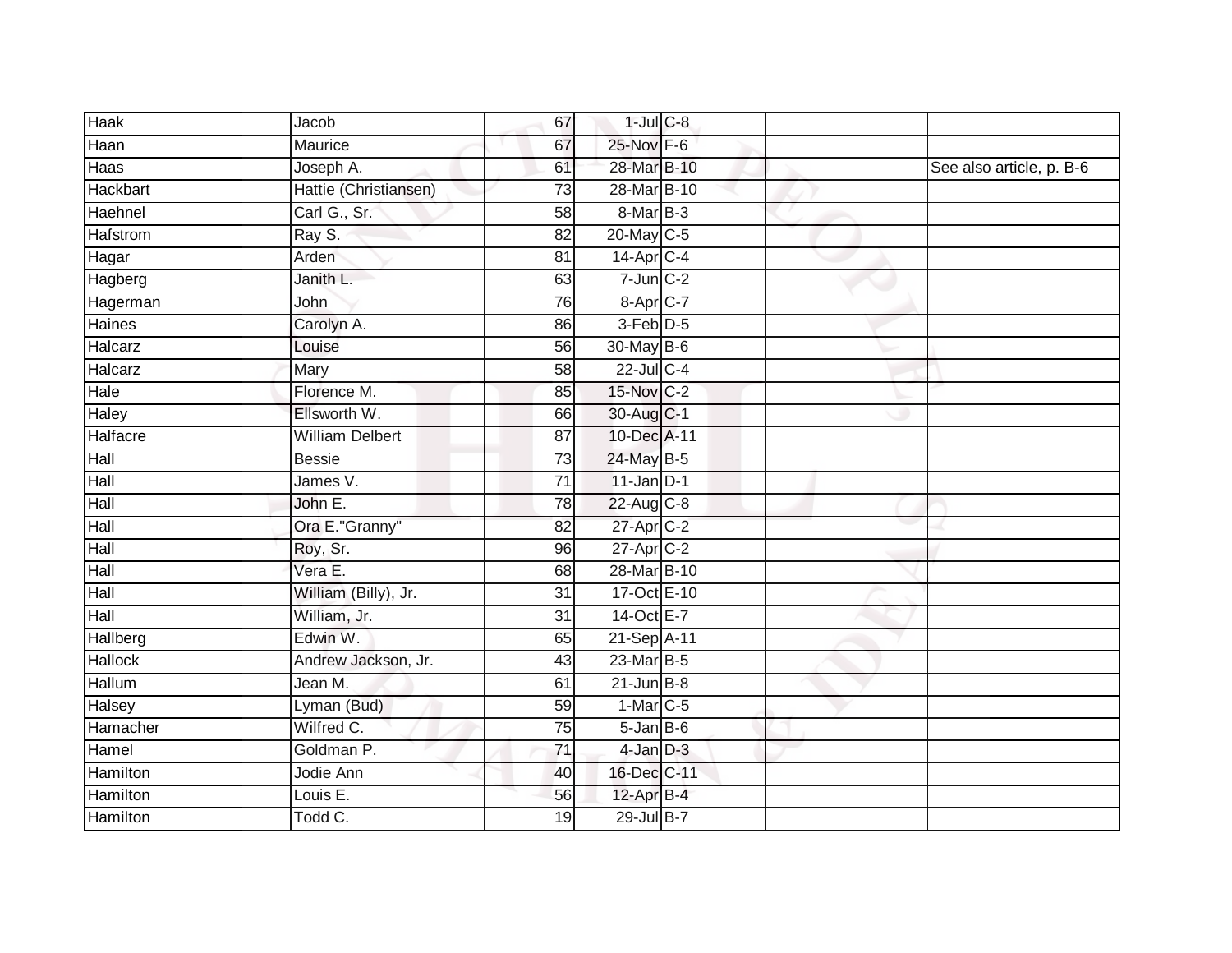| Hamilton        | Winton R.                | 73              | 27-Jun C-7             |          |                     |
|-----------------|--------------------------|-----------------|------------------------|----------|---------------------|
| Hamm            | Herman A.                | 78              | 28-Mar B-10            |          |                     |
| Hamstra         | Freda                    | 77              | 4-Oct A-15             |          |                     |
| Hanchar         | Edward J.                | 61              | $10$ -Jun $C$ -6       |          |                     |
| Hancock         | Leo "Buck"               | 69              | 8-Sep D-1              |          |                     |
| Hand            | Clyde A.                 | 80              | $21$ -Jun $B-8$        |          |                     |
| Hand            | Gerald W.                | 66              | $2$ -Jul $D-1$         |          |                     |
| Handley         | Raymond E.               | 79              | $7$ -Dec $A-13$        |          |                     |
| Hands           | Ethyl M.                 | 86              | 26-Jul D-2             |          |                     |
| Haney           | Henrietta                | $\overline{71}$ | $15$ -Feb $D-3$        |          |                     |
| Hanft           | Amanda                   | 80              | 22-Apr B-10            |          |                     |
| Haniford        | Orville O.               | 75              | $3-Nov$ C-5            |          |                     |
| Hanish          | Carl L.                  | 70              | 5-Aug C-10             |          |                     |
| Hannagan        | Herbert G.               | 78              | 31-Jan D-5             |          |                     |
| Hansen          | Edna C.                  | 87              | 5-May C-6              | Johnston |                     |
| Hansen          | Ella Mary                | 81              | 25-Feb B-2             |          |                     |
| Hansen          | Leslie T.                | $\overline{76}$ | 18-Jul D-1             |          |                     |
| Hansen          | Linda L.                 | 42              | $23$ -Apr $B$ -5       |          |                     |
| Hanson          | Alma G.                  | 87              | 3-Oct C-7              |          |                     |
| Hapke           | Alice P.                 | $\overline{51}$ | $4$ -Jul C-6           |          |                     |
| Harbin          | Margaret E.              | $\overline{77}$ | $7-Feb$ E-1            |          |                     |
| <b>Harbison</b> | Kenneth K.               | $\overline{75}$ | $7-Apr$ <sub>C-8</sub> |          |                     |
| Harding         | Gladys M.                | 77              | 18-Mar B-2             |          |                     |
| <b>Hardrick</b> | John, Sr.                | $\overline{73}$ | 10-Mar B-8             |          |                     |
| Hargis          | Andrea Yvonne            | 18              | $9-Nov A-2$            |          | See article, p. A-2 |
| Harkema         | Grace                    | 79              | 24-Mar C-4             |          |                     |
| Harkin          | E. Daniel                | 67              | $6$ -Oct $C$ -5        |          |                     |
| Harmon          | Daphne "Dee" (Gawlinski) | 58              | $20$ -May C-5          |          |                     |
| Harney          | William F.               | $\overline{72}$ | 19-Oct B-6             |          |                     |
| Harper          | Alice V. (Stonebraker)   | 69              | 29-Aug B-10            |          |                     |
| Harper          | William                  | 59              | 3-Feb D-5              |          |                     |
|                 |                          |                 |                        |          |                     |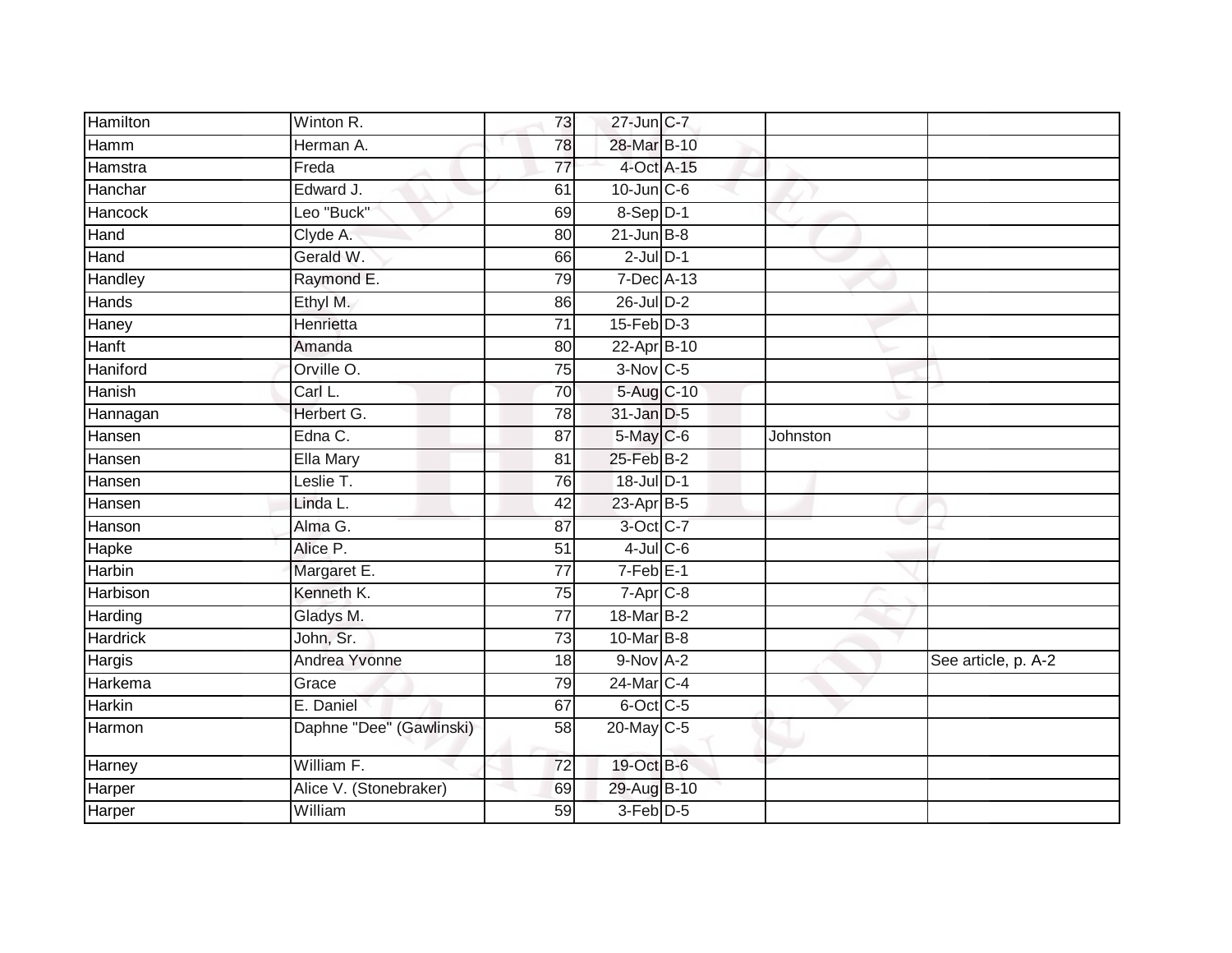| 10-Jun C-6<br>William J.<br>80<br><b>Sherry Denise</b><br>20-Apr B-7<br>Harrington<br>Noojin<br>21<br>$\overline{32}$<br>22-Sep D-1<br>Brenda Joyce<br>Harris<br>Jean C.<br>$\overline{71}$<br>$21$ -Jan $C-5$<br>Harris<br>Cordia Myrl<br>$13$ -Jul B-1<br>63<br>Harrison<br>$23$ -Dec $D-2$<br>Harrison<br>Tilda<br>72<br>$22$ -Feb $C-6$<br>Walter<br>77<br>$1$ -Jun $C-1$<br>88<br>Hartman<br>Albert<br>Arthur J.<br>$26$ -Apr $B-4$<br>Hartman<br>81<br>25-Oct C-1<br>Mary S.<br>68<br>Lukaczyk<br>$21$ -Feb $C-8$<br>Ruby Mae<br>$\overline{\text{Williams}}$<br>60<br>Harvey<br>$21$ -Jul $D-1$<br>Troy Lee, Sr.<br>See article, p. D-1<br>33<br>Harvey<br>$5-Sep$ $D-1$<br>Alberta<br>$22$ -Feb $ C$ -6<br><b>Haskins</b><br>George W.<br>$\overline{73}$<br>Hassellof<br>Donald E.<br>4-Jun B-6<br>55<br>Eldon E.<br>17-Dec C-9<br>Hastings<br>76<br>$2-Sep B-7$<br>George (Hank)<br>Hastings<br>42<br>10-Oct B-12<br>Douglas, Sr.<br>Havens<br>61<br>12-Jan A-11<br>George<br>92<br>$21$ -Jan $C-5$<br>21<br>Phyllis Ann<br>James F.<br>30-Sep F-7<br>68<br>11-Aug C-5<br>Mary Louise<br>p. C-5<br>$21-Oct$ C-5<br>Winfred T.<br>62<br>$15$ -Feb $D-3$<br>Leonard (Bobo)<br>52<br>Shirley V.<br>28-Sep C-1<br>59<br>$25$ -Jan $D-3$<br>Hazen<br>Margaret A.<br>61<br>Martha E.<br>Heckel<br>18-Apr E-2<br>84<br>William F.<br>7-May D-1<br>83<br><b>Hedrick</b><br>H. M. (Merle), Rev.<br>$21$ -Jun $B-8$<br>81<br>$l$ van $C$ .<br>$15$ -Jun $B$ -5<br>81 | Harrigan          | William J. | 20-Jun E-11 |                             |
|----------------------------------------------------------------------------------------------------------------------------------------------------------------------------------------------------------------------------------------------------------------------------------------------------------------------------------------------------------------------------------------------------------------------------------------------------------------------------------------------------------------------------------------------------------------------------------------------------------------------------------------------------------------------------------------------------------------------------------------------------------------------------------------------------------------------------------------------------------------------------------------------------------------------------------------------------------------------------------------------------------------------------------------------------------------------------------------------------------------------------------------------------------------------------------------------------------------------------------------------------------------------------------------------------------------------------------------------------------------------------------------------------------------------------------------------------------------------|-------------------|------------|-------------|-----------------------------|
|                                                                                                                                                                                                                                                                                                                                                                                                                                                                                                                                                                                                                                                                                                                                                                                                                                                                                                                                                                                                                                                                                                                                                                                                                                                                                                                                                                                                                                                                      | Harrigan          |            |             |                             |
|                                                                                                                                                                                                                                                                                                                                                                                                                                                                                                                                                                                                                                                                                                                                                                                                                                                                                                                                                                                                                                                                                                                                                                                                                                                                                                                                                                                                                                                                      |                   |            |             |                             |
|                                                                                                                                                                                                                                                                                                                                                                                                                                                                                                                                                                                                                                                                                                                                                                                                                                                                                                                                                                                                                                                                                                                                                                                                                                                                                                                                                                                                                                                                      |                   |            |             |                             |
|                                                                                                                                                                                                                                                                                                                                                                                                                                                                                                                                                                                                                                                                                                                                                                                                                                                                                                                                                                                                                                                                                                                                                                                                                                                                                                                                                                                                                                                                      |                   |            |             |                             |
|                                                                                                                                                                                                                                                                                                                                                                                                                                                                                                                                                                                                                                                                                                                                                                                                                                                                                                                                                                                                                                                                                                                                                                                                                                                                                                                                                                                                                                                                      |                   |            |             |                             |
|                                                                                                                                                                                                                                                                                                                                                                                                                                                                                                                                                                                                                                                                                                                                                                                                                                                                                                                                                                                                                                                                                                                                                                                                                                                                                                                                                                                                                                                                      |                   |            |             |                             |
|                                                                                                                                                                                                                                                                                                                                                                                                                                                                                                                                                                                                                                                                                                                                                                                                                                                                                                                                                                                                                                                                                                                                                                                                                                                                                                                                                                                                                                                                      | Hartlerode        |            |             |                             |
|                                                                                                                                                                                                                                                                                                                                                                                                                                                                                                                                                                                                                                                                                                                                                                                                                                                                                                                                                                                                                                                                                                                                                                                                                                                                                                                                                                                                                                                                      |                   |            |             |                             |
|                                                                                                                                                                                                                                                                                                                                                                                                                                                                                                                                                                                                                                                                                                                                                                                                                                                                                                                                                                                                                                                                                                                                                                                                                                                                                                                                                                                                                                                                      |                   |            |             |                             |
|                                                                                                                                                                                                                                                                                                                                                                                                                                                                                                                                                                                                                                                                                                                                                                                                                                                                                                                                                                                                                                                                                                                                                                                                                                                                                                                                                                                                                                                                      | Harvey            |            |             |                             |
|                                                                                                                                                                                                                                                                                                                                                                                                                                                                                                                                                                                                                                                                                                                                                                                                                                                                                                                                                                                                                                                                                                                                                                                                                                                                                                                                                                                                                                                                      |                   |            |             |                             |
|                                                                                                                                                                                                                                                                                                                                                                                                                                                                                                                                                                                                                                                                                                                                                                                                                                                                                                                                                                                                                                                                                                                                                                                                                                                                                                                                                                                                                                                                      |                   |            |             |                             |
|                                                                                                                                                                                                                                                                                                                                                                                                                                                                                                                                                                                                                                                                                                                                                                                                                                                                                                                                                                                                                                                                                                                                                                                                                                                                                                                                                                                                                                                                      | Haskins           |            |             |                             |
|                                                                                                                                                                                                                                                                                                                                                                                                                                                                                                                                                                                                                                                                                                                                                                                                                                                                                                                                                                                                                                                                                                                                                                                                                                                                                                                                                                                                                                                                      |                   |            |             |                             |
|                                                                                                                                                                                                                                                                                                                                                                                                                                                                                                                                                                                                                                                                                                                                                                                                                                                                                                                                                                                                                                                                                                                                                                                                                                                                                                                                                                                                                                                                      |                   |            |             |                             |
|                                                                                                                                                                                                                                                                                                                                                                                                                                                                                                                                                                                                                                                                                                                                                                                                                                                                                                                                                                                                                                                                                                                                                                                                                                                                                                                                                                                                                                                                      |                   |            |             |                             |
|                                                                                                                                                                                                                                                                                                                                                                                                                                                                                                                                                                                                                                                                                                                                                                                                                                                                                                                                                                                                                                                                                                                                                                                                                                                                                                                                                                                                                                                                      |                   |            |             |                             |
|                                                                                                                                                                                                                                                                                                                                                                                                                                                                                                                                                                                                                                                                                                                                                                                                                                                                                                                                                                                                                                                                                                                                                                                                                                                                                                                                                                                                                                                                      |                   |            |             |                             |
|                                                                                                                                                                                                                                                                                                                                                                                                                                                                                                                                                                                                                                                                                                                                                                                                                                                                                                                                                                                                                                                                                                                                                                                                                                                                                                                                                                                                                                                                      | $\overline{H}$ ay |            |             |                             |
|                                                                                                                                                                                                                                                                                                                                                                                                                                                                                                                                                                                                                                                                                                                                                                                                                                                                                                                                                                                                                                                                                                                                                                                                                                                                                                                                                                                                                                                                      | Hayduk            |            |             |                             |
|                                                                                                                                                                                                                                                                                                                                                                                                                                                                                                                                                                                                                                                                                                                                                                                                                                                                                                                                                                                                                                                                                                                                                                                                                                                                                                                                                                                                                                                                      | Hayes             |            |             |                             |
|                                                                                                                                                                                                                                                                                                                                                                                                                                                                                                                                                                                                                                                                                                                                                                                                                                                                                                                                                                                                                                                                                                                                                                                                                                                                                                                                                                                                                                                                      | Hayes             |            |             | See also article August 12, |
|                                                                                                                                                                                                                                                                                                                                                                                                                                                                                                                                                                                                                                                                                                                                                                                                                                                                                                                                                                                                                                                                                                                                                                                                                                                                                                                                                                                                                                                                      | Hayes             |            |             |                             |
|                                                                                                                                                                                                                                                                                                                                                                                                                                                                                                                                                                                                                                                                                                                                                                                                                                                                                                                                                                                                                                                                                                                                                                                                                                                                                                                                                                                                                                                                      | <b>Hays</b>       |            |             |                             |
|                                                                                                                                                                                                                                                                                                                                                                                                                                                                                                                                                                                                                                                                                                                                                                                                                                                                                                                                                                                                                                                                                                                                                                                                                                                                                                                                                                                                                                                                      | Hayslip           |            |             |                             |
|                                                                                                                                                                                                                                                                                                                                                                                                                                                                                                                                                                                                                                                                                                                                                                                                                                                                                                                                                                                                                                                                                                                                                                                                                                                                                                                                                                                                                                                                      |                   |            |             |                             |
|                                                                                                                                                                                                                                                                                                                                                                                                                                                                                                                                                                                                                                                                                                                                                                                                                                                                                                                                                                                                                                                                                                                                                                                                                                                                                                                                                                                                                                                                      |                   |            |             |                             |
|                                                                                                                                                                                                                                                                                                                                                                                                                                                                                                                                                                                                                                                                                                                                                                                                                                                                                                                                                                                                                                                                                                                                                                                                                                                                                                                                                                                                                                                                      | Heckelman         |            |             |                             |
|                                                                                                                                                                                                                                                                                                                                                                                                                                                                                                                                                                                                                                                                                                                                                                                                                                                                                                                                                                                                                                                                                                                                                                                                                                                                                                                                                                                                                                                                      |                   |            |             |                             |
|                                                                                                                                                                                                                                                                                                                                                                                                                                                                                                                                                                                                                                                                                                                                                                                                                                                                                                                                                                                                                                                                                                                                                                                                                                                                                                                                                                                                                                                                      | <b>Hedrick</b>    |            |             |                             |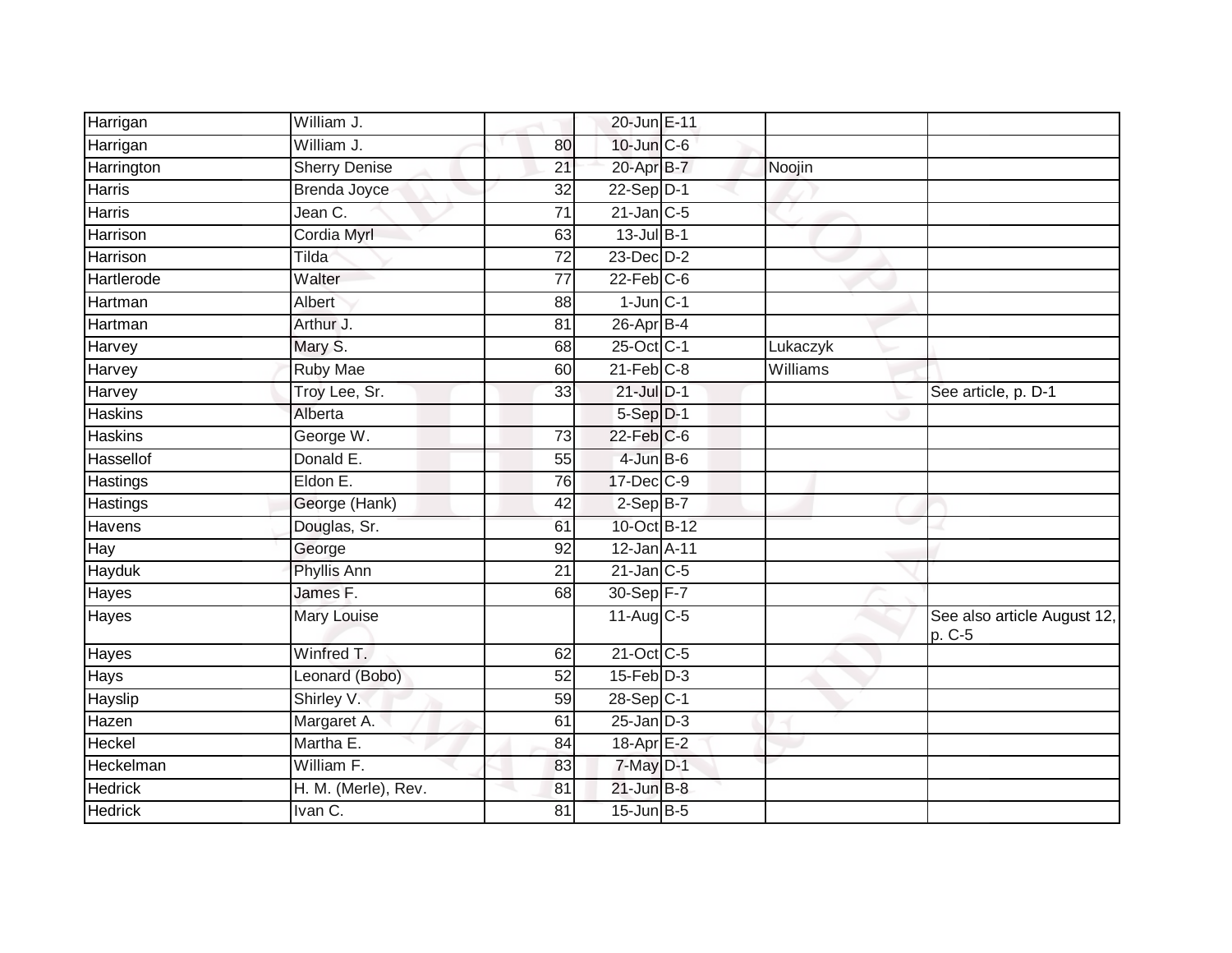| Hefferman        | Jerry F.           | 84              | 8-Mar B-3                |           |                                                                         |
|------------------|--------------------|-----------------|--------------------------|-----------|-------------------------------------------------------------------------|
| Heggi            | Joe                | 48              | $9-$ Sep $C-4$           |           |                                                                         |
| Heigl            | Hazel              | 86              | $25$ -Apr $D-3$          |           |                                                                         |
| Heinze           | Robert V.          | 89              | $7-Feb$ E-1              |           |                                                                         |
| Heitman          | William H.         | 73              | $14$ -Jul $D-1$          |           |                                                                         |
| Hekkema          | Andrew             | 86              | $21$ -Jul $D-1$          |           |                                                                         |
| Helfer           | Jean               | 79              | 29-Nov C-2               | Lem       |                                                                         |
| <b>Hellums</b>   | Olga H.            | 73              | 31-May B-5               |           |                                                                         |
| Helm             | Lester (Doc) M.    | 88              | $4 - \overline{Apr}$ F-1 |           |                                                                         |
| Henderson        | Bessie P.          | 67              | 16-May D-1               |           |                                                                         |
| Henderson        | Lillie             | 81              | 23-Mar B-5               |           |                                                                         |
| Henderson        | Russell S.         | $\overline{75}$ | 29-Sep B-12              |           |                                                                         |
| Hendren          | Rhea W.            | 56              | 4-Oct A-15               |           |                                                                         |
| <b>Hendricks</b> | Ella Sarah "Sally" |                 | 20-Sep C-2               |           |                                                                         |
| <b>Hendricks</b> | Jewell R.          | $\overline{51}$ | 23-Nov B-4               |           |                                                                         |
| Hengal           | Zoltan             | 57              | 27-Jan C-7               |           |                                                                         |
| Henger           | Lucille M.         | 56              | 24-Aug A-15              |           |                                                                         |
| Henkel           | Lillian A.         | $\overline{79}$ | 12-Jan A-11              |           |                                                                         |
| Hennes           | John               | 86              | $14$ -Apr $C-4$          |           | Last name also spelled                                                  |
|                  |                    |                 |                          |           | Henyecz, see April 13, p.<br>$C-7$                                      |
| Henry            | Dolton (Dutch)     | 74              | 7-Nov B-10               |           |                                                                         |
| Henry            | Edward E.          | 64              | $20 - Sep$ C-2           |           |                                                                         |
| Henry            | Lena               | 84              | $2$ -Nov $B-4$           |           |                                                                         |
| Henry            | Lena               | 84              | $3-Nov$ C-5              |           |                                                                         |
| Henry            | Will               | 73              | 10-Oct B-12              |           |                                                                         |
| Hensley          | Gladys             | 84              | $20$ -Jul $D-1$          | Eblon     |                                                                         |
| Hensley          | Richard C.         |                 | 30-Apr C-5               |           |                                                                         |
| Henson           | Deborah Ann        | 29              | 18-Aug D-1               | Palkovich |                                                                         |
| Henson           | Henry C.           | 79              | 29-Apr B-8               |           |                                                                         |
| Henyecz          | John               | 86              | 13-Apr <sub>IC-7</sub>   |           | Last name also spelled<br>Hennes, see April 14, p. C-<br>$\overline{4}$ |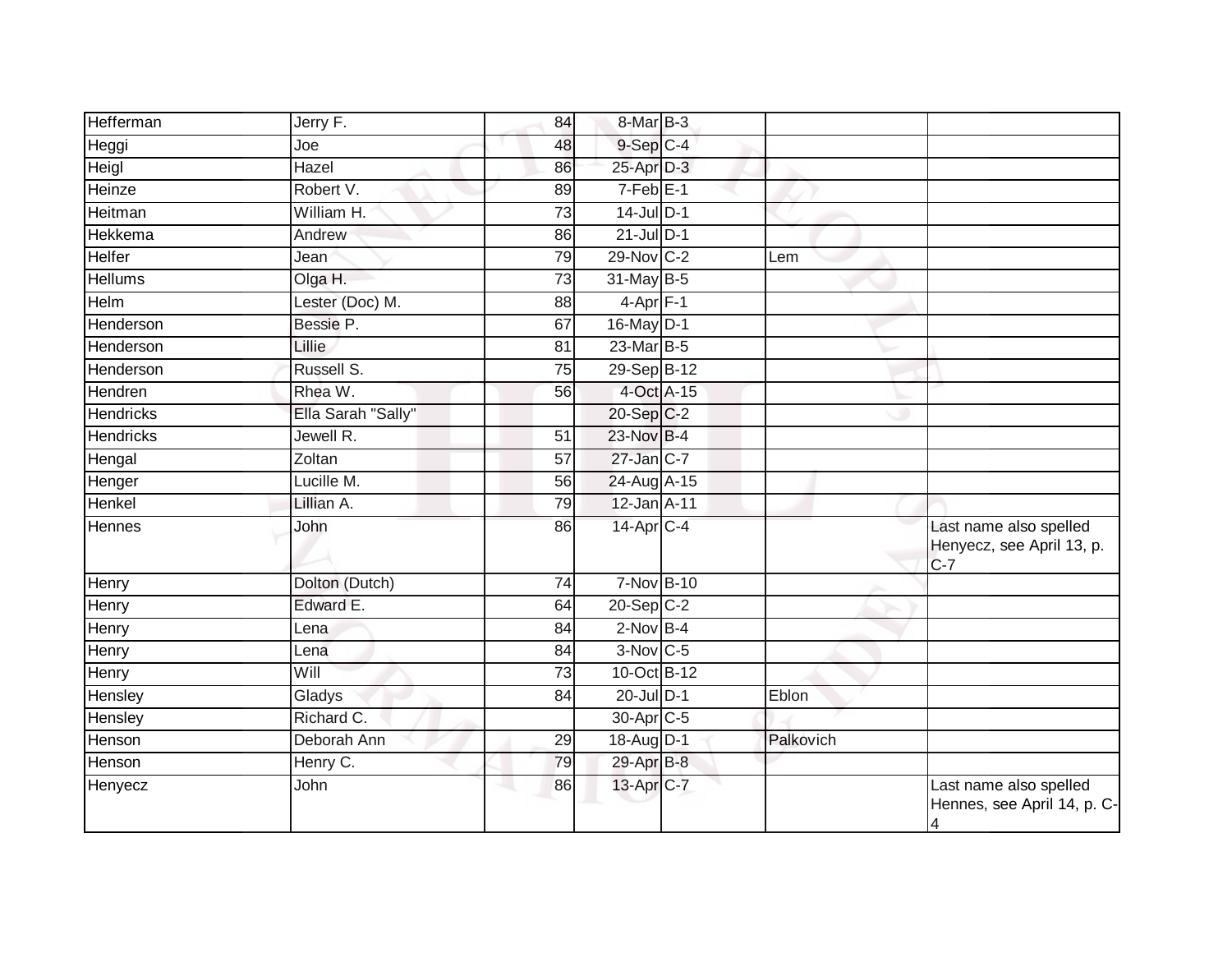| Hepler        | Jeffrey          | 25              | 26-Nov B-5             |              |          | See article, p. B-5       |
|---------------|------------------|-----------------|------------------------|--------------|----------|---------------------------|
| Hepner        | Harold J.        | 67              | 30-Dec A-7             |              |          |                           |
| Hepp          | Bessie C.        | 92              | 21-Nov E-1             |              |          |                           |
| Hepp          | Ethel E.         | 75              | $13-Sep C-1$           |              |          |                           |
| Herbst        | Henry            | 86              | $7-Oct$ C-4            |              |          |                           |
| Herman        | Fred B.          | 61              | 16-Aug C-1             |              |          |                           |
| Herman        | Marion S.        | 62              | $1-Nov$ C-1            |              | Schuit   |                           |
| Herman        | Roberta J.       | 44              | 20-Oct C-10            |              |          | See also article, p. C-10 |
| Hermanowski   | Walter J.        | 65              | 3-Nov C-5              |              |          |                           |
| Hernandez     | Salvador A.      | $\overline{81}$ | 7-Apr C-8              |              |          |                           |
| Herr          | Harold W.        | 76              | 3-Dec F-5              |              |          |                           |
| Herrera       | Esther           | 49              | 24-Jun C-4             |              |          |                           |
| Herring       | Willard          | 75              | 22-Sep D-1             |              |          |                           |
| Herron        | Mary Ann         | 49              | 4-Oct A-15             |              |          |                           |
| Hertzer       | Joseph W., Sgt.  | 66              | 8-Jan B-5              |              |          |                           |
| Hesch         | Steven E.        | 21              | 6-Jun F-6              |              |          |                           |
| <b>Hess</b>   | Milford W. (Bud) | 67              | 25-Mar C-6             |              |          |                           |
| Hess          | Samuel S.        | 87              | 28-Nov E-1             |              |          |                           |
| <b>Hess</b>   | Viola E.         | 84              |                        | $1-Apr$ B-10 |          |                           |
| <b>Hewitt</b> | Alyce            | $\overline{57}$ | 23-Apr <sub>B-5</sub>  |              | Lightcap |                           |
| Hewson        | Harry J.         | 61              | 15-Jul B-2             |              |          |                           |
| <b>Hickey</b> | Tonya            | $\overline{21}$ | 19-Oct B-6             |              |          | See also article, p. B-6  |
| <b>Hickle</b> | Alta M.          | 70              | $11-Apr\overline{D-1}$ |              |          |                           |
| Hickman       | Antona "Tony"    | 89              | $5$ -Jul $C-1$         |              |          |                           |
| <b>Hicks</b>  | Anne Maude       | 64              | $18$ -Feb $C-3$        |              |          |                           |
| <b>Hicks</b>  | Ethel            | 77              | $12-Apr\overline{B-4}$ |              |          |                           |
| Higgins       | James P.         | $\overline{22}$ | $11$ -Jul $E-1$        |              |          |                           |
| Higgins       | Susan M.         | 49              | 15-Apr C-4             |              | Rhode    |                           |
| Highsmith     | Charles E.       | 85              | $10$ -Jun $C$ -6       |              |          |                           |
| Highsmith     | John R., Sr.     | 76              | $3$ -Jan $F-1$         |              |          |                           |
| Hightower     | Clinton H.       | 66              | 28-Sep C-1             |              |          |                           |
| <b>Hill</b>   | Gussie M.        | 69              | $10$ -Nov $D-2$        |              |          |                           |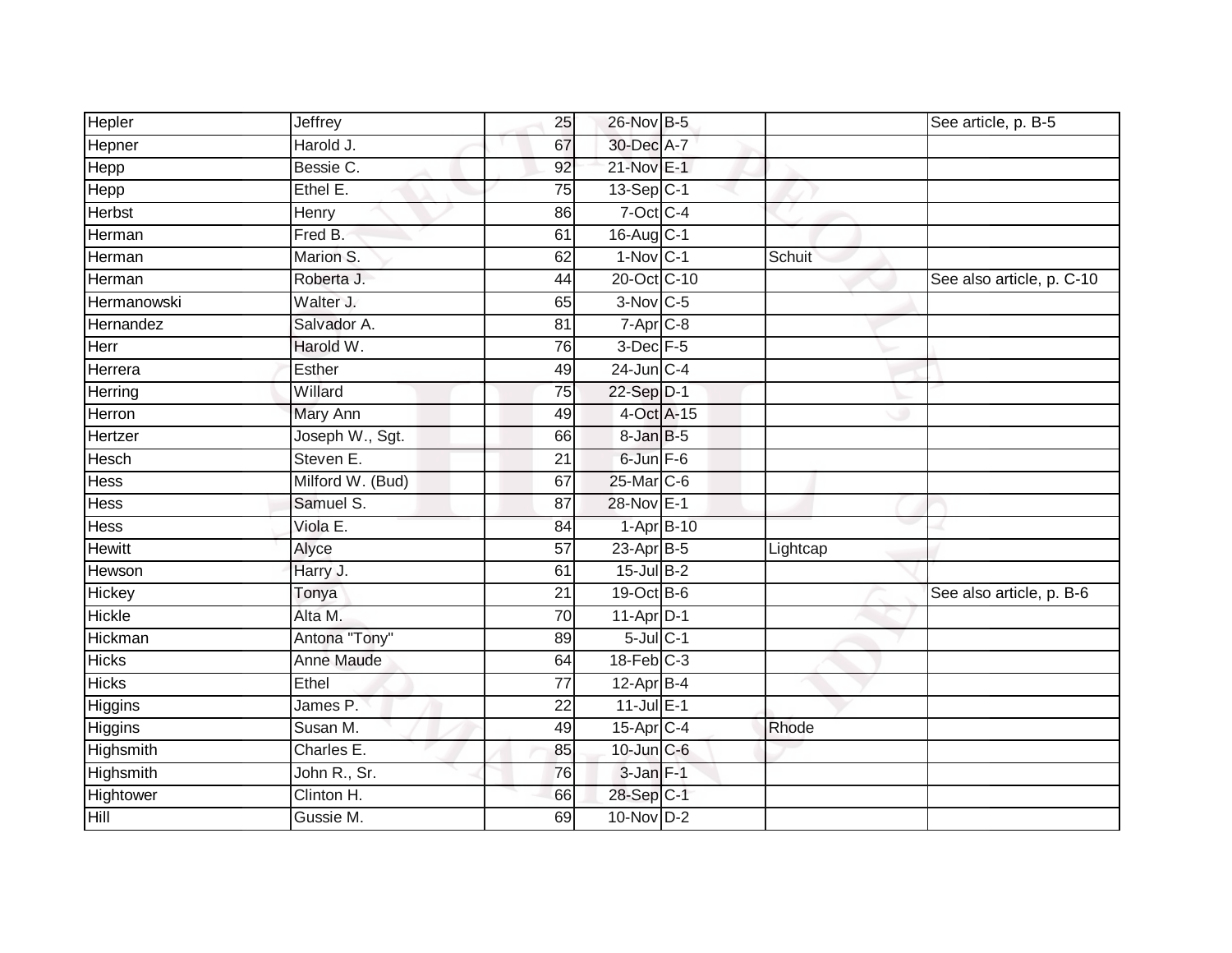| Hill          | Jerry W., Sr.          | 24              |                       | 20-Aug A-2, C-1 |                           |
|---------------|------------------------|-----------------|-----------------------|-----------------|---------------------------|
| Hill          | LeRoy                  | 60              | 11-Mar C-5            |                 |                           |
| Hill          | Robert                 | 57              | 27-Dec A-2            |                 | See article, p. A-2       |
| Hines         | Jasper, Jr.            | 37              | 23-Dec D-2            |                 |                           |
| <b>Hines</b>  | Oscar A.               | $\overline{88}$ | 12-Dec E-11           |                 |                           |
| <b>Hines</b>  | Willie "Bill"          |                 | 27-Dec B-5            |                 |                           |
| Hinton        | Elmer                  | 79              | 29-Sep B-12           |                 |                           |
| Hintz         | James P.               | 53              | 12-Jan A-11           |                 |                           |
| <b>Hipp</b>   | Albert A.              | 66              | $7$ -Oct C-4          |                 |                           |
| <b>Hittle</b> | Lawrence               | $\overline{74}$ | $21$ -Jan C-5         |                 |                           |
| Hlatko        | Emil                   | 75              | $26$ -Feb $B$ -6      |                 |                           |
| Hoagfelt      | <b>Paul Ernest</b>     | 81              | 14-Nov F-11           |                 |                           |
| Hobbs         | Dorothy M.             | 64              | 18-Apr <sub>E-2</sub> |                 |                           |
| Hoblitzel     | Florence               |                 | $1$ -Jul $C$ -8       |                 |                           |
| Hobson        | Mike E.                | 98              | 30-Sep F-7            |                 |                           |
| Hodgson       | Nance                  | 91              | 21-Nov E-1            |                 |                           |
| Hoeksema      | Agnes                  | 94              | $19$ -Jul $D-3$       |                 |                           |
| Hoekstra      | Grace                  | 67              | 9-Aug D-1             |                 |                           |
| Hoekstra      | Lester J.              | 57              | 10-Mar B-8            |                 |                           |
| Hoeltje       | Naomi Frevert          | 60              | $11-Apr2$             |                 |                           |
| Hoernig       | Martin F.              | 85              | 18-Mar B-2            |                 |                           |
| Hoffman       | Irene                  | 69              | 27-May C-8            |                 |                           |
| Hoffman       | Mary L.                | 85              | $25$ -Jul $D-1$       |                 |                           |
| Hoffman       | Wilbert A. (Bud)       | 59              | 18-May A-11           |                 |                           |
| Hogan         | Anna K.                | 79              | 22-Nov C-1            |                 |                           |
| Hogan         | <b>Faith Marlene</b>   | 45              | 5-May C-6             |                 |                           |
| Hogan         | Sim, Jr.               | 49              | $17$ -Feb $C-5$       |                 |                           |
| Hogdahl       | John O.                | 70              | $16$ -Jun $B$ -7      |                 |                           |
| Hohas         | Steve, Jr.             | 62              | 16-Apr B-5            |                 |                           |
| Hohman        | <b>Caroline Sibley</b> | $\overline{77}$ | 14-Nov F-11           |                 | See also article, p. F-11 |
| Holaway       | Cecil O.               | 56              | $21$ -Feb $C-8$       |                 |                           |
| Holban        | Josephine              | 89              | 28-Apr D-5            |                 |                           |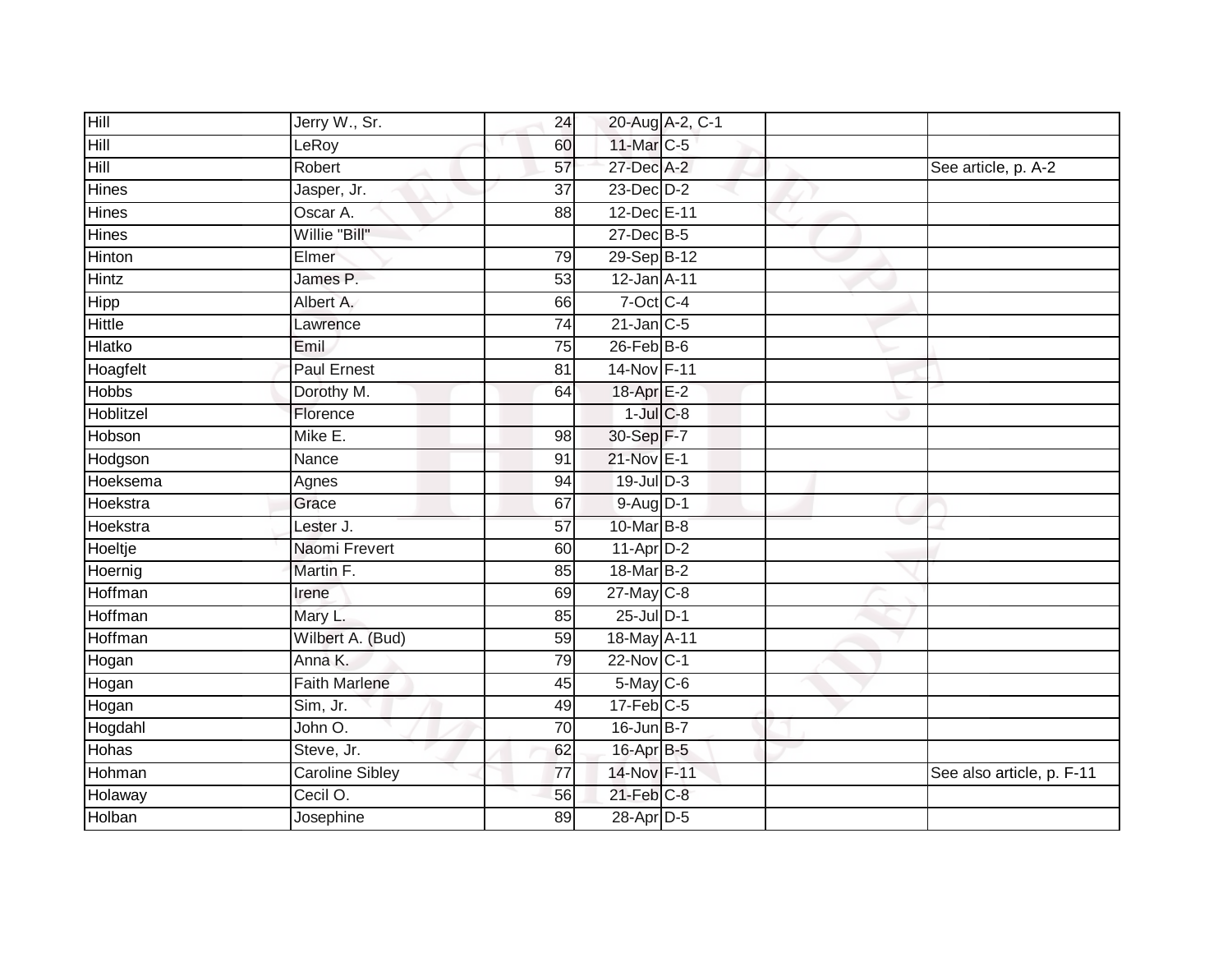| Holiat         | <b>Frances Marie</b> | 47              | $22$ -Feb $C$ -6 |             |                                               |
|----------------|----------------------|-----------------|------------------|-------------|-----------------------------------------------|
| Holinga        | Anna K.              | 83              | 25-Oct C-1       |             |                                               |
| Holland        | Raymond              | 59              | 16-Aug C-1       |             |                                               |
| <b>Hollins</b> | <b>Bernard</b>       | 53              | 21-Sep A-11      |             |                                               |
| <b>Hollis</b>  | Debra K.             | 18              | 28-Feb           | 1           | Article included; See also<br>March 1, p. C-5 |
| <b>Hollis</b>  | $Ocie$ L.            | 61              | $2$ -May $C$ -8  |             |                                               |
| Holloway       | Jeffrey B., Sr.      | 34              | $10$ -Nov $D-2$  |             |                                               |
| Holm           | <b>Bruce Alan</b>    | $\overline{19}$ | 19-Oct B-6       |             |                                               |
| Holm           | Walter J.            | 65              | 18-Jul D-1       |             |                                               |
| Holman         | Joseph P.            | 76              | $19$ -Jan B-5    |             |                                               |
| Holmes         | Bert C., Sr.         | 90              | 26-Jul D-2       |             |                                               |
| Holmquist      | Hilding (Bill)       | 60              | 25-Mar C-6       |             |                                               |
| Holmstrom      | Gerda                | 88              | 10-Jan C-10      |             |                                               |
| Holt           | Claude               | 62              | $8-Sep$ D-1      |             |                                               |
| Holt           | William              | 60              | 26-Jan C-3       |             |                                               |
| Holth          | Harry H.             | 46              | 23-Apr B-5       |             |                                               |
| <b>Holtz</b>   | Tim W.               | $\overline{20}$ | $13 -$ Jul       | $\mathbf 1$ | See also July 14, p. D-1                      |
| Homan          | Alfred               | 75              | 4-Mar C-3        |             |                                               |
| Hoogewerf      | Gerrit               | $\overline{76}$ | 21-Oct C-5       |             |                                               |
| <b>Hook</b>    | Marguerite E.        | $\overline{82}$ | 30-Jun D-1       |             |                                               |
| <b>Hooks</b>   | Elsie L.             | 64              | $3-Sep$ $D-1$    |             |                                               |
| Hoos           | <b>Betty</b>         | 74              | 25-Aug D-1       |             |                                               |
| Hoover         | Harold D.            | 50              | $26$ -Feb $B$ -6 |             | Middle initial E. on Feb.<br>25, p. B-2       |
| Hoover         | Harold E.            | 50              | $25$ -Feb $B$ -2 |             | Middle initial D. on Feb.<br>26, p. B-6       |
| Hoover         | Hermine              | 76              | $1-Feb$ $D-3$    |             |                                               |
| Hoover         | Pam                  | 27              | 4-Oct A-15       |             | See article, p. A-15                          |
| Hoover         | Pamela J.            | 27              | 4-Oct A-15       |             | See article, p. A-15                          |
| Hopf           | Norman H.            | 61              | $7 - Apr$ $C-8$  |             |                                               |
| Hopper         | Craig                | 8               | 12-Oct B-5       |             |                                               |
| Horbach        | John P.              | 64              | $22$ -Jun B-6    |             |                                               |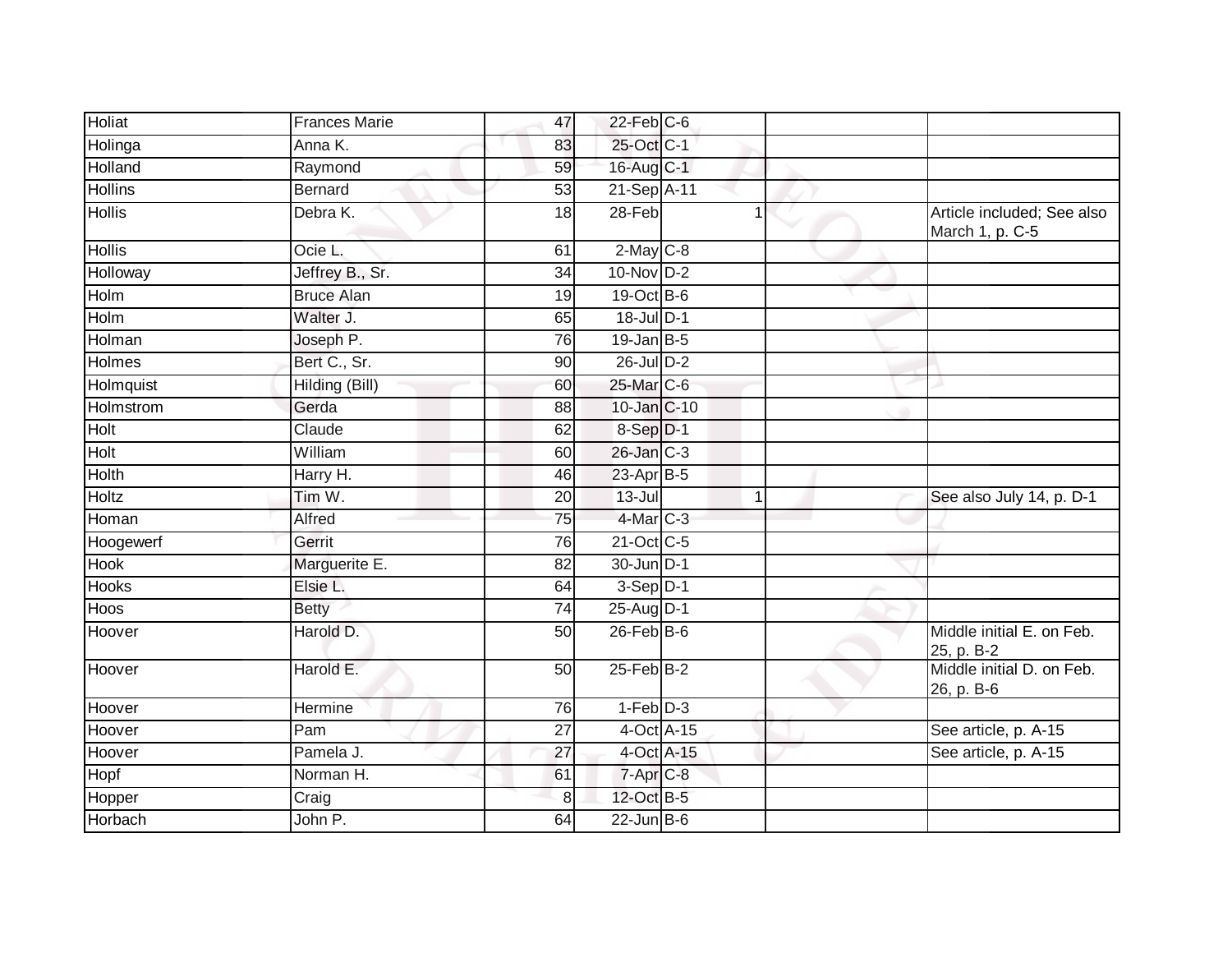| Horgash       | Phillip              | 2 weeks         | $2$ -Apr $B-4$        |            |                                                             |
|---------------|----------------------|-----------------|-----------------------|------------|-------------------------------------------------------------|
| Horn          | Bernice M.           | 86              | 20-Apr B-7            |            |                                                             |
| Horn          | Lucille T.           | 69              | $26$ -Feb $B$ -6      |            |                                                             |
| Horn          | Michael C.           | 33              | 16-Apr                |            | Pictures of incident<br>included. See also April<br>18, E-2 |
| Horsley       | Margaret L.          | 50              | $4$ -Jan $D-3$        |            |                                                             |
| Horvath       | Lidvina              | 87              | 18-Jan C-5            |            |                                                             |
| Horvath       | William C.           | 68              | 14-Jun A-11           |            |                                                             |
| Horvatich     | Anthony P. (Tony)    | 56              | 24-May B-5            |            |                                                             |
| Horvatich     | Elizabeth P.         | 61              | $10$ -Jun $C - 6$     | Rusnak     |                                                             |
| Horwitz       | Gerald L.            | 50              | $19$ -Jan B-5         |            |                                                             |
| Hosferd       | Lola Clark           | 79              | 22-Apr B-10           |            |                                                             |
| Hoshaw        | Vernon W.            | 64              | 4-Mar C-3             |            |                                                             |
| Hoster        | Beatrice M.          | 73              | $1-Mar$ C-5           |            |                                                             |
| <b>Houk</b>   | Gilman Harry         | 39              | 14-Nov F-11           |            | See article, p. F-11                                        |
| Houstrup      | Ann Marie (Campbell) | 53              | 27-Apr <sub>C-2</sub> |            |                                                             |
| Hovanec       | Joseph T.            | 63              | 9-Mar C-1             |            |                                                             |
| Howard        | Ernest               | $\overline{72}$ | 30-Dec A-7            |            |                                                             |
| Howarth       | Albert E.            | $\overline{74}$ | 19-Apr A-11           |            |                                                             |
| Howarth       | <b>Estelle</b>       | 84              | 28-Oct B-8            |            |                                                             |
| Hruska        | Cynthia (Sindi)      | 27              | $26$ -Jul $D-2$       |            |                                                             |
| Hruskoci      | Zuzana "Susan"       | 89              | 15-Oct B-7            |            |                                                             |
| Hruskocy      | Mary                 | 95              | 30-May B-6            |            |                                                             |
| Hudson        | Francis K.           | 62              | 28-Nov E-1            |            |                                                             |
| Hudson        | Helen J.             | 73              | $26$ -Dec $C$ -7      | Bainbridge |                                                             |
| Hudspeth      | Paul                 | 74              | 17-Oct E-10           |            |                                                             |
| Hueston       | Bessie H.            | 91              | $6-SepIB-8$           |            |                                                             |
| Huffman       | Marie A.             | 40              | 29-Sep B-12           |            |                                                             |
| Hug           | George H.            | 68              | $1$ -Dec $B-7$        |            |                                                             |
| <b>Hughes</b> | Lottie               | 87              | 29-Apr B-8            | Evans      |                                                             |
| Huizenga      | Jennifer             | 8               | 22-Aug C-8            |            |                                                             |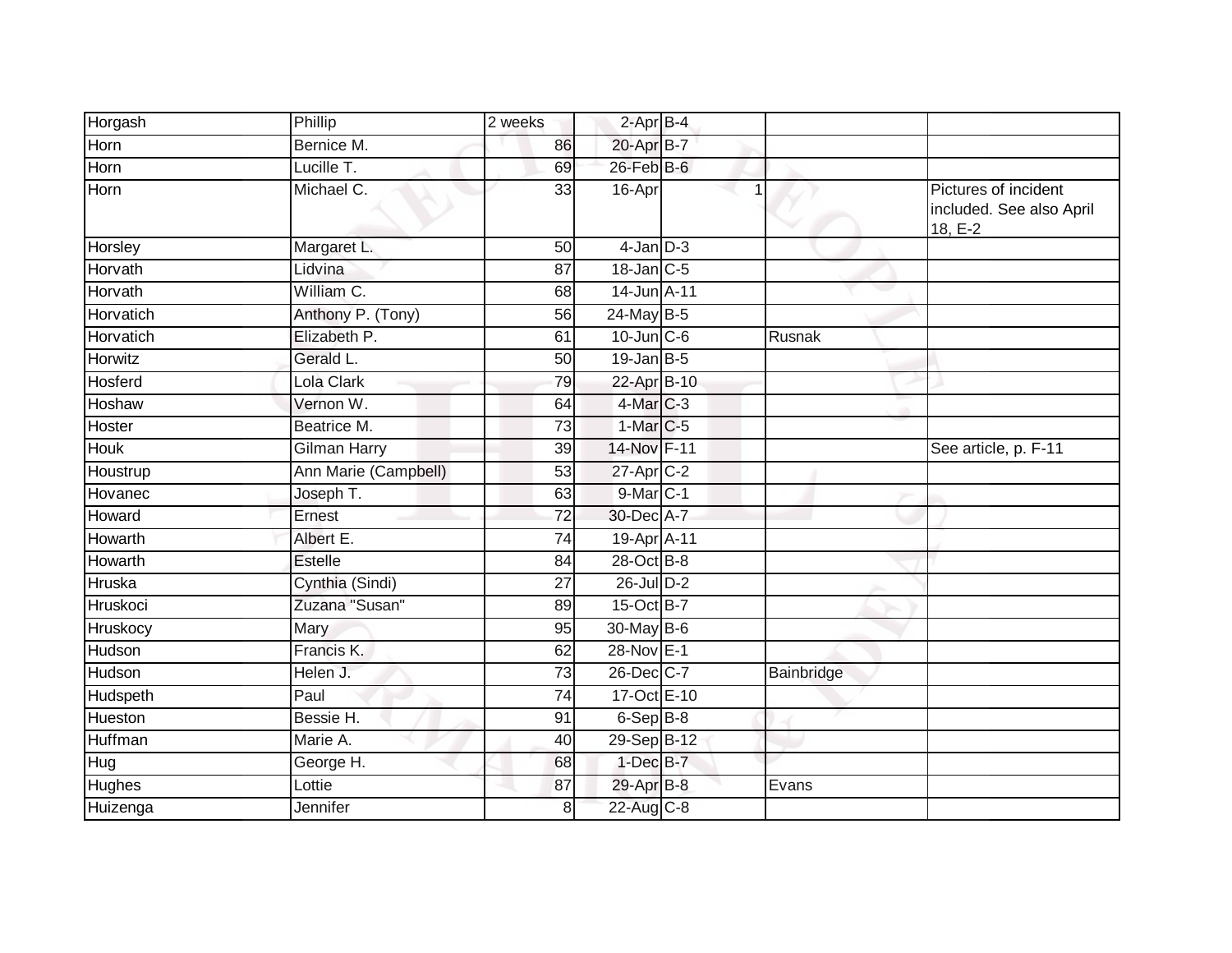| Huizenga                   | Thomas              | 40              | $5$ -Jul $C-1$        |             |                                                           |
|----------------------------|---------------------|-----------------|-----------------------|-------------|-----------------------------------------------------------|
| <b>Hulbert</b>             | George W.           | 87              | 6-Oct C-5             |             |                                                           |
| <b>Hulsey</b>              | Marcia J.           | 47              | $4$ -Jun $B$ -6       |             |                                                           |
| Huminsky                   | Donna Mae           | 47              | $23$ -Aug B-3         | Berwanger   |                                                           |
| <b>Hunt</b>                | Donnabelle E.       | 60              | $24-Sep$ C-3          |             |                                                           |
| Huntley                    | Homer C.            | 62              | $17$ -Jun $C$ -5      |             |                                                           |
| <b>Hupke</b>               | Joseph M.           | 22              | 19-Oct B-6            |             |                                                           |
| Huppenthal                 | Leona Ann           | 64              | 20-Apr B-7            |             |                                                           |
| <b>Hurst</b>               | Alan F.             | 45              | $31$ -Jan $D-5$       |             | See also Feb. 7, p. E-1                                   |
| Hussey                     | Thomas J.           | $\overline{52}$ | 15-Mar D-1            |             |                                                           |
| Hutchinson                 | Dorrine F.          | 52              | 13-Apr <sub>C-7</sub> |             |                                                           |
| Hutzler                    | <b>Thomas</b>       | 56              | 25-May B-5            |             |                                                           |
| Hyde                       | Fred D.             | 87              | 14-Oct E-7            |             |                                                           |
| Iglesias                   | Joseph "Pepe"       | 65              | 31-Oct E-1            |             |                                                           |
| $\overline{\mathsf{IIlo}}$ | Joseph              | 58              | 30-Jul B-5            |             |                                                           |
| Immerfall                  | Julius J.           | 58              | 10-Nov D-2            |             |                                                           |
| Imre                       | Ann M.              | 43              | $5$ -Jul $C-1$        |             |                                                           |
| Ingebretsen                | Lillian M.          | 78              | 28-Jul B-5            | Eisenbrandt |                                                           |
| Ingraghm                   | Alice L.            | 79              | 14-Jan C-5            |             | Last name also spelled<br>Ingraham                        |
| Ingraham                   | Alice L.            | 79              | $14$ -Jan C-5         |             | Last name also spelled<br>Ingraghm                        |
| Ingram                     | Oliver H.           | 90              | 14-Oct E-7            |             |                                                           |
| <b>Irizarry</b>            | Johnny, Jr.         | 2 months        | $15$ -Dec $D-4$       |             |                                                           |
| Irvin                      | Robert Bell "Bobby" | 20              | 26-May D-1            |             | Last name also spelled<br>Irving - See May 25, p. B-<br>5 |
| Irving                     | Norman A.           | 22 months       | 15-Apr C-4            |             |                                                           |
| Irving                     | Robert Bell "Bobby" | 20<br><b>A</b>  | $25$ -May B-5         |             | Last name also spelled<br>Irvin - See May 26, p. D-1      |
| Isaacson                   | Pearl               |                 | 9-Aug D-1             |             |                                                           |
| Isley                      | Glenn Rall          | 84              | 26-Jul D-2            |             |                                                           |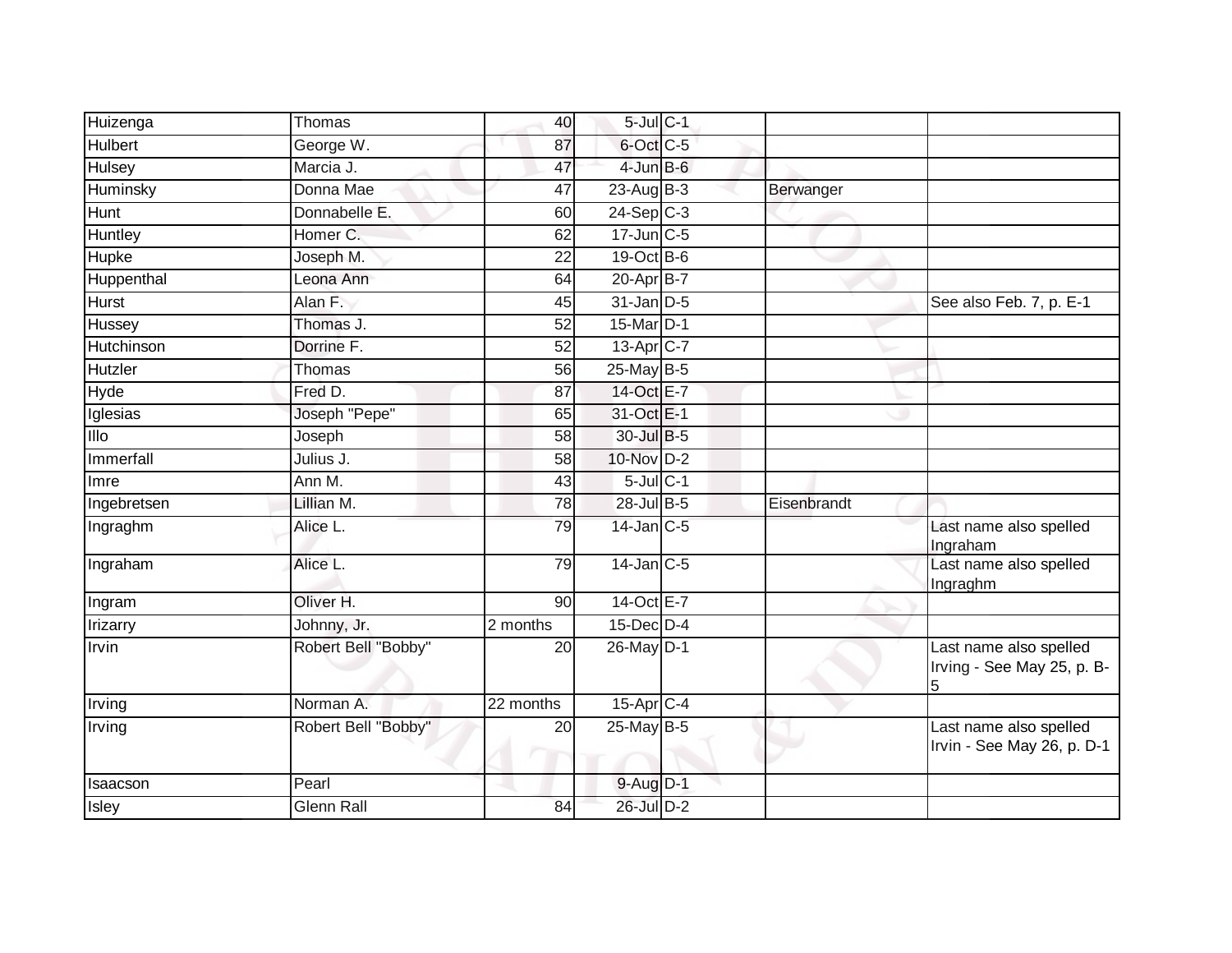| Jabaay           | Robert            | 52              | 7-Dec A-13      |        |                                  |
|------------------|-------------------|-----------------|-----------------|--------|----------------------------------|
| Jabaay           | Theresa           | 63              | $26$ -Jul $D-2$ |        |                                  |
| Jabaay           | William           | 91              | 24-Oct E-12     |        |                                  |
| Jacewicz         | Marie D.          | 57              | $27 -$ Jul B-7  | Avinon |                                  |
| <b>Jackowski</b> | Kenneth P.        | $\overline{19}$ | 17-Oct E-10     |        |                                  |
| Jackowski        | Mary              | 86              | $8$ -Jul $D-1$  |        |                                  |
| Jackson          | Hubert A.         | 62              | 3-Oct C-7       |        |                                  |
| Jackson          | Ida               | 78              | $1-Nov$ C-1     |        |                                  |
| Jackson          | Irene             |                 | 6-Jan C-9       |        |                                  |
| Jackson          | Ralph E., Cpl.    | 22              | $14$ -Feb $E-2$ |        |                                  |
| Jackson          | Theodore          | 35              | 14-Mar          | 1      | Article and pictures<br>included |
| Jacquez          | Juan              | 55              | 8-Aug D-1       |        |                                  |
| Jadrnak          | Mary S.           | 75              | 10-Oct B-12     |        |                                  |
| Jaeger           | Edward W.         | 85              | 15-Nov C-2      |        |                                  |
| Jager            | Helen F.          | $\overline{74}$ | 9-May E-11      |        |                                  |
| Jakab            | Vencel, Dr.       | 82              | 30-Jul B-5      |        |                                  |
| Jaloka           | Loretta P.        | 74              | $24$ -Feb $C-9$ |        |                                  |
| James            | Emmit C.          | 82              | 21-Nov E-1      |        |                                  |
| James            | Grace             | 77              | $4$ -Jan $D-3$  |        |                                  |
| James            | <b>Ricky</b>      | $\overline{27}$ | 13-Sep C-1      |        | See article, p. C-1              |
| James            | <b>Susie Kate</b> | 31              | $7$ -Jun $C-2$  |        |                                  |
| Jamrock          | Raymond J., Sr.   | 60              | 26-May D-1      |        |                                  |
| Janda            | John (Jack)       | $\overline{78}$ | $21$ -Jun B-8   |        |                                  |
| Janes            | Florine F.        | 74              | 14-Nov F-11     |        |                                  |
| Janik            | George            | 59              | 29-Aug B-10     |        |                                  |
| Janik            | Rosella           | 51              | $1-Apr$ B-10    |        |                                  |
| Janiszewski      | Betty D.          | 58              | $9-Nov$ B-6     |        |                                  |
| Janosov          | Mary (Durik)      | 91              | 10-Aug B-5      |        |                                  |
| Jansen           | Bernard (Benny)   | 79              | 26-Jul D-2      |        |                                  |
| Jansen           | Mayme A.          | 90              | 28-Jun C-1      |        |                                  |
| Jansing          | Martha F.         | 90              | $3-Jan$ F-1     |        |                                  |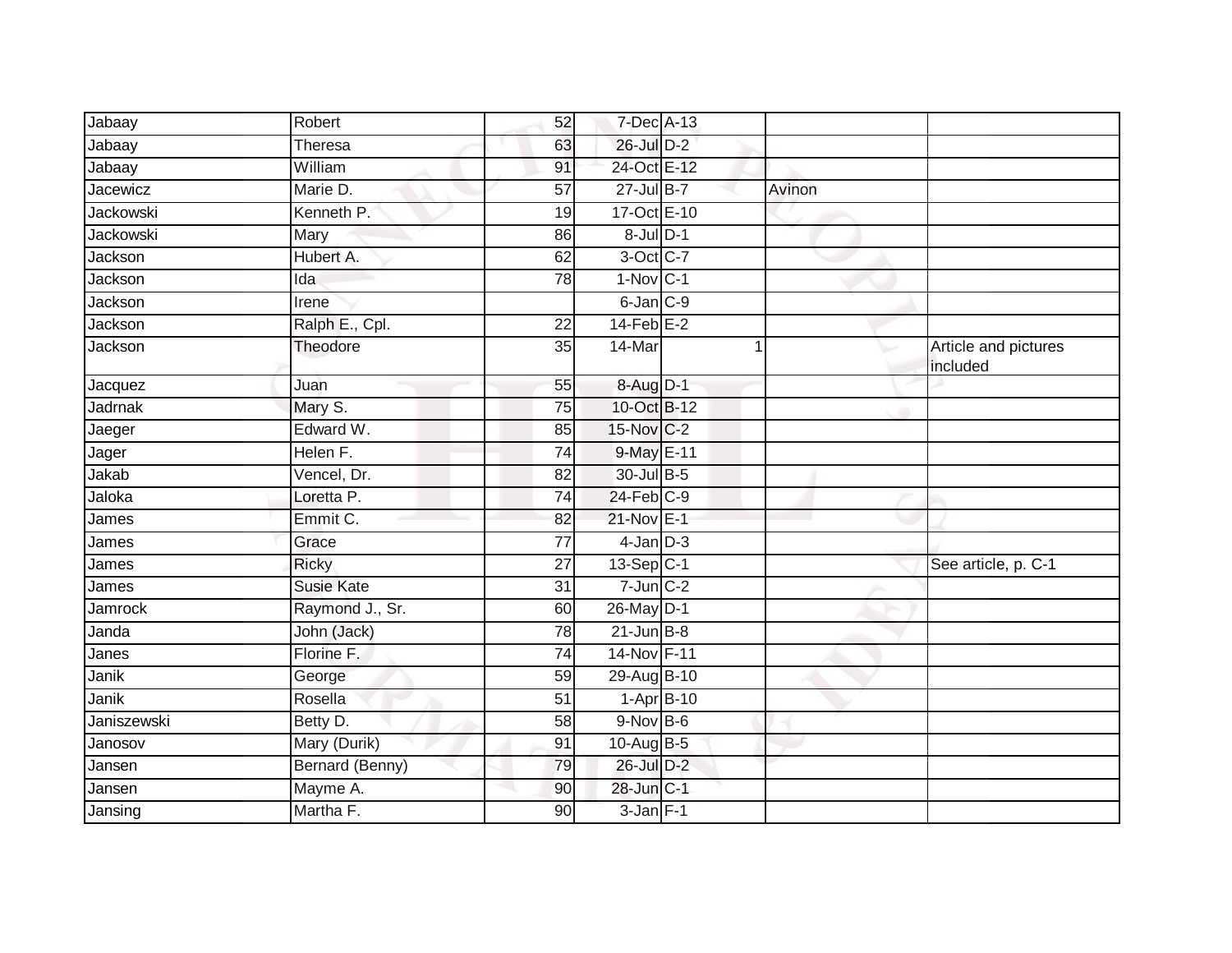| Janulis         | Edward L., Sr.                | 58              | $9-Aug$ D-1       |        |                                       |
|-----------------|-------------------------------|-----------------|-------------------|--------|---------------------------------------|
| Janus           | Anne C.                       | 70              | 10-Nov D-2        |        |                                       |
| Japrowski       | Leo $\overline{\mathsf{R}}$ . | 72              | 8-Nov C-2         |        |                                       |
| Jarchow         | Mary Jane                     | 91              | $28$ -Feb $D-5$   |        |                                       |
| Jarchow         | Matthew O.                    | 60              | $10-Sep$ B-5      |        |                                       |
| Jaroscak        | Martha E.                     | $\overline{73}$ | 10-Oct B-12       |        |                                       |
| Jarosz          | Mayreen T.                    | 68              | $19$ -Jan B-5     |        |                                       |
| Jarzombek       | Anna S.                       |                 | 71 Februray 4 B-3 | Pazdon |                                       |
| Jasin           | John V.                       |                 | 10-Aug B-5        |        |                                       |
| Jasin           | Joseph L.                     | 67              | 12-Jan A-11       |        |                                       |
| Jastrzab        | John J.                       | 69              | 25-Oct C-1        |        |                                       |
| Jayjack         | Walter                        | 69              | 30-Sep F-7        |        | Name also spelled<br><b>Dziedziak</b> |
| Jedlicka        | Frank C.                      | 78              | 26-Jan C-3        |        |                                       |
| Jefferson       | Goldie                        | 55              | 31-May B-5        |        |                                       |
| Jeffery         | Albert                        | 78              | 14-Jan C-5        |        |                                       |
| Jencopale       | Anna                          | 79              | $4$ -Mar $C-3$    |        |                                       |
| Jenkins         | <b>Blanche Alice</b>          | 78              | 28-Sep C-1        |        |                                       |
| Jenkins         | George W.                     | 55              | 3-Oct C-7         |        |                                       |
| Jenkins         | Gertrude                      | 68              | $18$ -Jan $ C-5 $ |        |                                       |
| Jenkins         | William H.                    | 64              | 16-Nov B-5        |        |                                       |
| Jenkins         | Willie Lee                    | 71              | 9-May E-11        |        |                                       |
| Jensen          | Leo A.                        | 84              | $8-Nov$ C-2       |        | See article, p. C-2                   |
| Jensen          | Leslie                        | 66              | 14-Nov F-11       |        |                                       |
| Jensen          | Mathilde F.                   | 63              | 14-Oct E-7        |        |                                       |
| Jergovich       | Andrew                        | 87              | 21-Sep A-11       |        |                                       |
| Jerrell         | Delmar H.                     | 68              | 18-Nov D-4        |        |                                       |
| Jerrell         | Edna                          | 68              | $22$ -Feb $C$ -6  |        |                                       |
| <b>Jesionek</b> | Mary (Zurawski)               | 92              | $15$ -Jan $ C-3 $ |        |                                       |
| Jestes          | Rosie Lee                     | 82              | 14-Oct E-7        |        |                                       |
| Jewell          | William H.                    | 88              | 2-Nov C-8         |        |                                       |
| Jinkerson       | Robert C.                     | 32              | 12-Oct B-5        |        | Also see article, p. B-5              |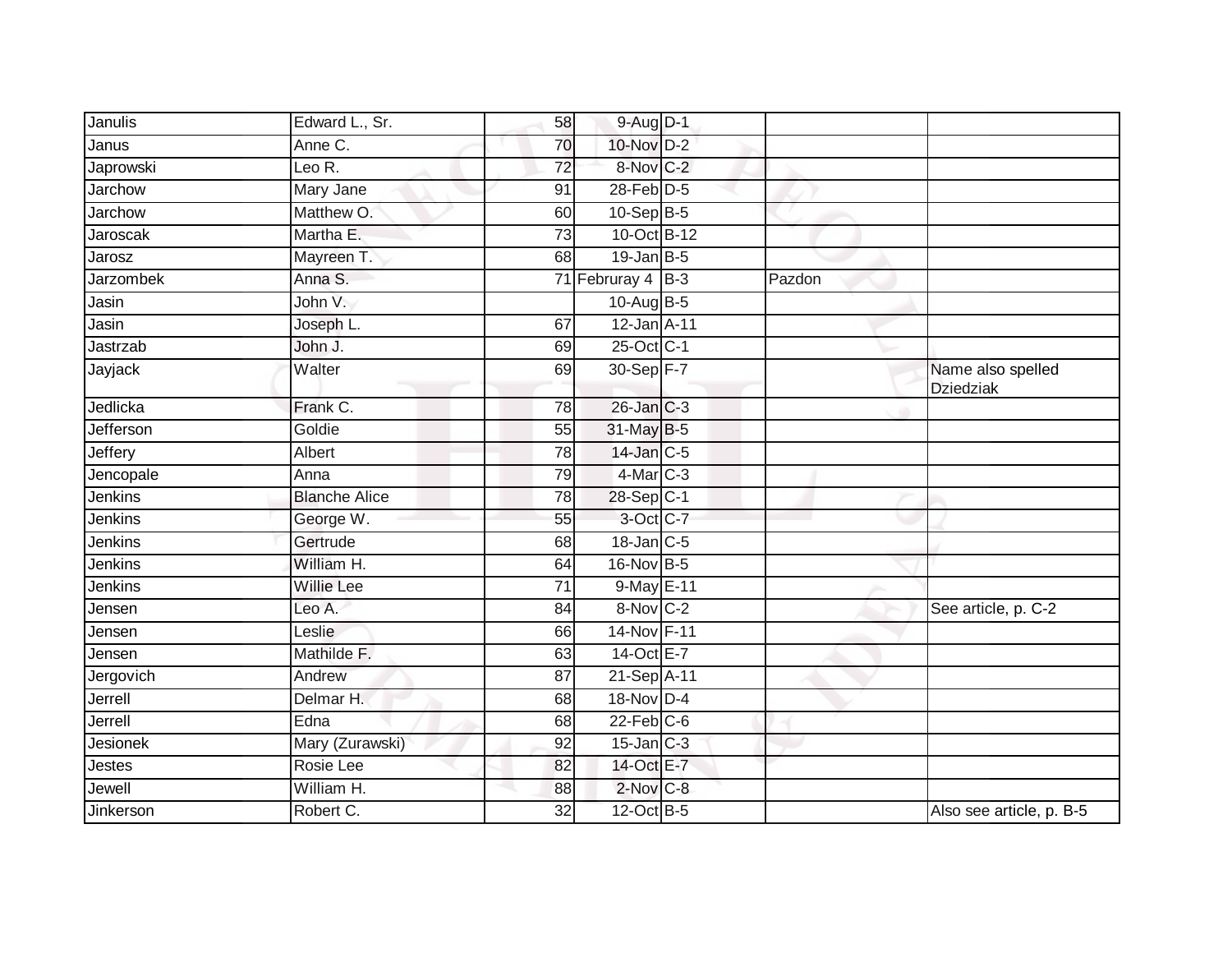| Johns    | Helen M.             | 86              | 4-Apr F-1       |           |                           |
|----------|----------------------|-----------------|-----------------|-----------|---------------------------|
| Johnson  | Charles J., Sr.      | 75              | 21-Dec D-2      |           |                           |
| Johnson  | <b>Charles Jason</b> | 15 months       | $11-Apr$ D-2    |           |                           |
| Johnson  | Emil                 | 74              | $24-Sep$ C-3    |           |                           |
| Johnson  | Ernest M.            | 94              | $14$ -Jan $C-5$ |           |                           |
| Johnson  | Gladys               | 73              | $27-Sep C-1$    |           |                           |
| Johnson  | Jesse T., Jr.        | $\overline{72}$ | $3-Nov$ C-5     |           |                           |
| Johnson  | Lela Rose            | 63              | 26-Nov B-5      |           |                           |
| Johnson  | Lizzie Mae           | 69              | $11-Nov$ C-6    |           |                           |
| Johnson  | Margaret             | 61              | $22$ -Aug C-8   |           |                           |
| Johnson  | Martha J.            | 62              | $26$ -Jan $C-3$ | Oklobjia  |                           |
| Johnson  | <b>Mildred Carr</b>  | 68              | $23$ -Aug $B-3$ |           |                           |
| Johnson  | Sammie               | 76              | 9-Apr C-3       |           |                           |
| Johnson  | Sharrell S.          | 8               | 8-Jul D-1       |           | See also article, p. D-1  |
| Johnson  | Shirley L.           | 56              | 23-Sep C-6      |           |                           |
| Johnson  | Theresa M.           | 68              | 6-Jan C-9       | Petrasich |                           |
| Johnson  | Willard H.           | 67              | $2-AprB-4$      |           |                           |
| Johnson  | William A., Rev.     | 65              | 17-Dec C-9      |           |                           |
| Johnson  | Willie Sylvester     | 76              | 8-Sep D-1       |           |                           |
| Johnston | George E.            | 45              | 15-Mar D-1      |           |                           |
| Johnston | Lynn R.              | 47              | $2$ -Dec $C$ -6 |           |                           |
| Johnston | Ross G.              | 62              | 5-Dec C-11      |           | See also article, p. C-11 |
| Johnston | Thomas J.            | 66              | $1$ -Jun $C-1$  |           |                           |
| Jones    | Burl D.              | 53              | 3-Oct C-7       |           |                           |
| Jones    | Dewey D.             | 61              | 29-Dec D-2      |           |                           |
| Jones    | Dorothy Anne         | 48              | 22-Nov C-1      | Grzywana  |                           |
| Jones    | Florence B.          | 85              | 19-May C-7      |           |                           |
| Jones    | Grace                | 84              | 16-Mar B-7      |           |                           |
| Jones    | Joseph L.            | 78              | 15-Jun B-5      |           |                           |
| Jones    | Judith A.            | 48              | 9-Feb B-3       |           |                           |
| Jones    | Marie                | 36              | 14-Dec A-14     |           |                           |
| Jones    | Mattie B.            | $\overline{56}$ | $17-Sep C-1$    |           |                           |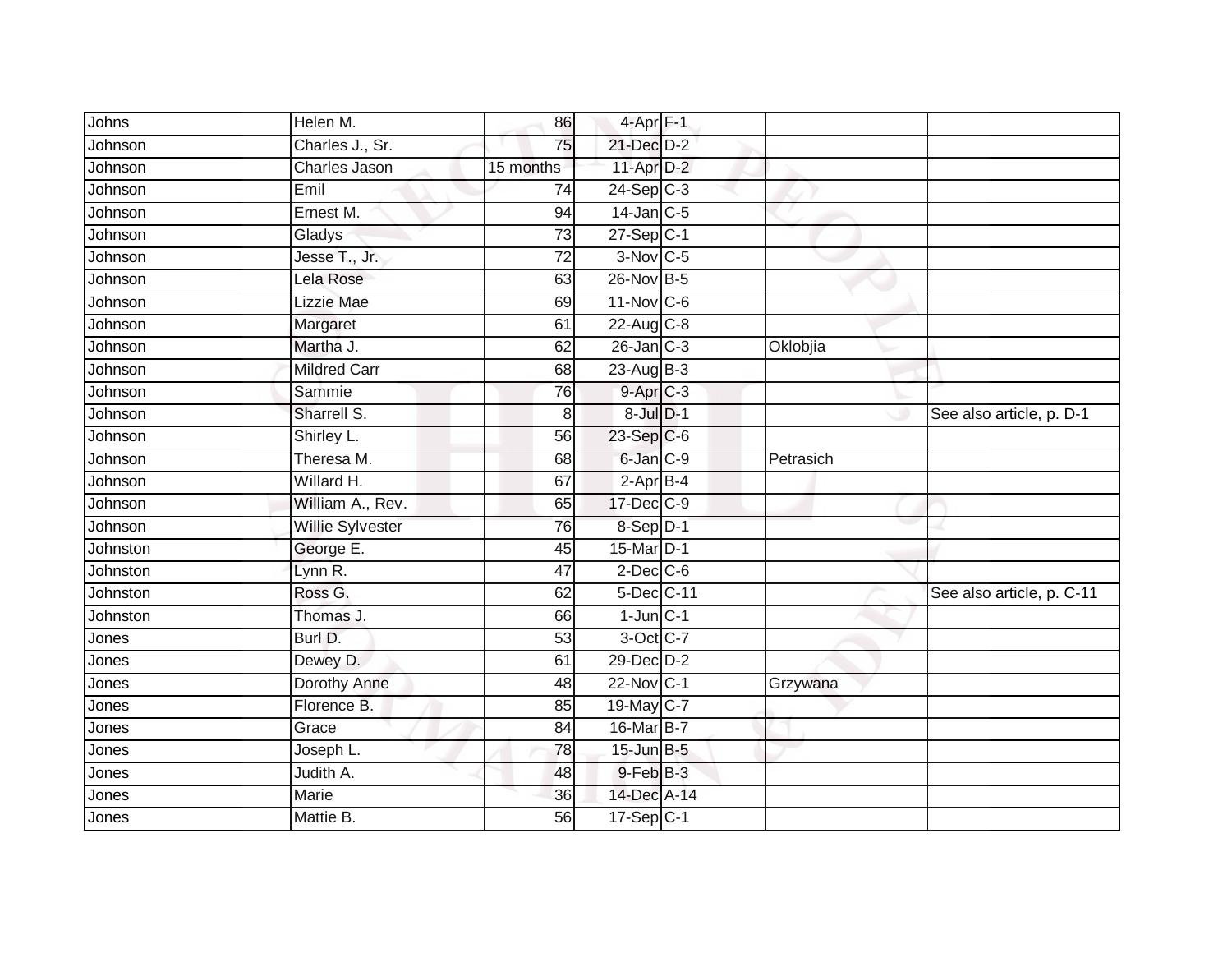| Jones      | Prince, Sr.                    | 69              | 23-Aug B-3       |        |                     |
|------------|--------------------------------|-----------------|------------------|--------|---------------------|
| Jones      | Robert E.                      | 48              | 14-Dec B-6       |        |                     |
| Jones      | William K.                     | 86              | 18-Oct C-1       |        |                     |
| Jones      | Willie A.                      | 64              | 4-Feb B-3        |        |                     |
| Jordan     | Mattie M.                      | 79              | $20$ -Jan $D-3$  |        |                     |
| Jorgensen  | J. Harold                      | 72              | 14-Oct E-7       |        |                     |
| Joseph     | LaVerne C.                     | 54              | 20-Apr B-7       |        |                     |
| Joseph     | Robert W.                      | 59              | 29-Nov C-2       |        |                     |
| Jostes     | Grace M.                       | 76              | $4$ -Mar $C-3$   |        |                     |
| Joy        | Joseph S.                      | $\overline{74}$ | $9-Nov$ B-6      |        |                     |
| Joyce      | Jeanne R.                      | 62              | 16-May D-1       |        |                     |
| Juarez     | <b>Dellia Marie</b>            | 7 weeks         | 13-Dec A-13      |        |                     |
| Jung       | Joseph J.                      | 79              | $17$ -May B-5    |        |                     |
| Jurasevich | Mary                           | 68              | 29-Jul B-7       | Caltea |                     |
| Jurbala    | Thomas F.                      | 55              | 31-Jan D-5       |        |                     |
| Jurca      | John Leslie                    | 23              | 22-Apr B-10      |        |                     |
| Jurczak    | Sophie (Miecznikowski)         | 78              | $8$ -Jul $D-1$   |        |                     |
| Juri       | Helen                          | 78              | $17 - Jan$ $D-6$ |        |                     |
| Jurka      | Anna G.                        | $\overline{77}$ | $2$ -Apr $B-4$   |        |                     |
| Kacmar     | Paul J.                        | 56              | 23-Apr B-5       |        |                     |
| Kaczka     | Chester                        | 57              | $1-Nov$ C-1      |        |                     |
| Kaczmarek  | John J.                        | 69              | 20-Dec B-6       |        |                     |
| Kaczmarz   | <b>Stanley Michael (Ducks)</b> | 67              | $23$ -Jun $D-1$  |        |                     |
| Kaeff      | Howard C.                      | 80              | 13-Oct D-1       |        | See article, p. D-1 |
| Kaeser     | Earl A. (Casey)                | $\overline{78}$ | $2$ -Jun $D-1$   |        |                     |
| Kagy       | Ralph E.                       | 73              | $28$ -Jun $C-1$  |        |                     |
| Kahl       | Hubert C.                      | 52              | $24$ -Jan $D-4$  |        |                     |
| Kaiser     | Emma H.                        | 88              | 14-Nov F-11      |        |                     |
| Kalcicek   | Lillian (Luksich)              | 82              | 2-Feb B-5        |        |                     |
| Kaleta     | John A.                        | 55              | 28-Jul B-5       |        |                     |
| Kalina     | Mary                           |                 | 14-Jan C-5       |        |                     |
| Kalinowski | Anelia                         | 89              | 8-Oct B-5        |        |                     |
|            |                                |                 |                  |        |                     |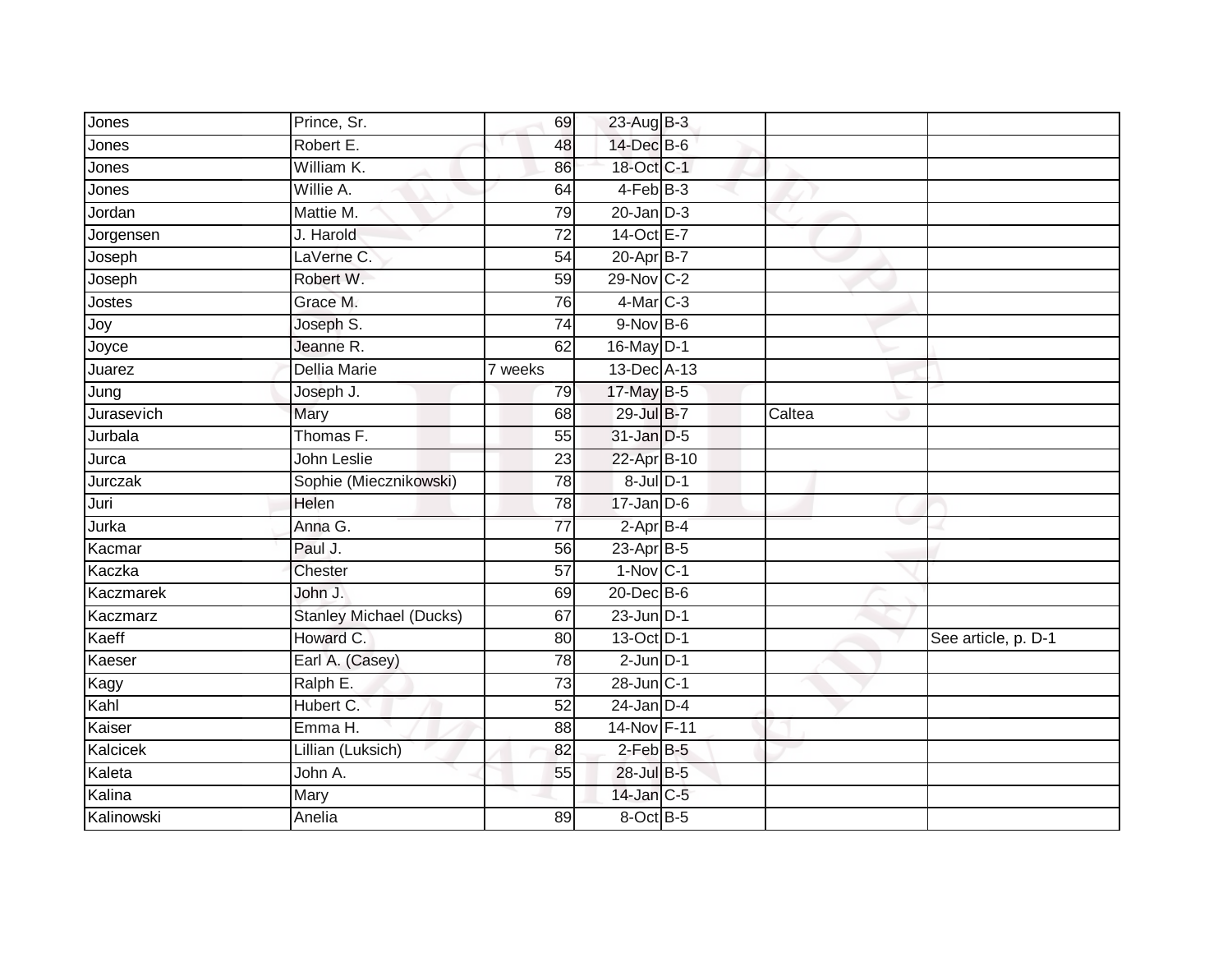| Kalinowski | Victor T.         | 63              | 12-Dec E-11       |           |                                   |
|------------|-------------------|-----------------|-------------------|-----------|-----------------------------------|
| Kallas     | Audrey (Aud) G.   | 56              | $21$ -Feb $C-8$   |           |                                   |
| Kallen     | Phillys J.        | 62              | 19-Apr A-11       | Haight    |                                   |
| Kallok     | Joseph            | 68              | $15$ -Aug $D-1$   |           |                                   |
| Kalvatis   | Kazimiera         | $\overline{91}$ | 31-Oct E-1        |           |                                   |
| Kamedula   | William C.        | 62              | $21$ -Oct $C-5$   |           |                                   |
| Kaminski   | Albert J.         | 75              | $16$ -Jun $B-7$   |           |                                   |
| Kaminski   | Ann Marie         | 26              | 18-May A-11       | Serapin   |                                   |
| Kaminski   | Joseph A.         | 56              | 11-Nov C-6        |           |                                   |
| Kaminsky   | Edward M.         | $\overline{71}$ | $5-Sep$ D-1       |           | See also article, p. D-1          |
| Kaminsky   | Joseph John       | 81              | 13-Apr C-7        |           |                                   |
| Kampo      | Charles W.        | 63              | $11$ -Jun $B - 5$ |           |                                   |
| Kandalec   | Mary A.           | 78              | 29-Nov C-2        | Macharney |                                   |
| Kandalic   | George A.         | 75              | 31-Oct E-1        |           |                                   |
| Kania      | Walter R., Sr.    | 68              | 15-Oct B-7        |           |                                   |
| Kaniuk     | Joe A.            | 63              | 8-Sep D-1         |           |                                   |
| Kapral     | Teresa            | 92              | $2$ -Nov $B-4$    |           |                                   |
| Kaptur     | Thaddeus (Ted)    | 71              | $13$ -Aug C-2     |           |                                   |
| Karas      | Sophie            | 85              | 27-Dec B-5        |           |                                   |
| Karcz      | Valerian S., Rev. | 82              | $31-AugB-4$       |           |                                   |
| Karczewski | Jessie E.         | 58              | $3$ -Jan $F-1$    |           |                                   |
| Karetka    | Andrew            | $\overline{76}$ | 8-Aug D-1         |           |                                   |
| Karl       | Wilford L.        | 75              | $3-May$ C-1       |           |                                   |
| Karountzos | Demetra G.        | 71              | 24-Oct E-12       |           |                                   |
| Karr       | John C.           | 81              | $2-AprB-4$        |           |                                   |
| Kartz      | John              | 66              | 16-Dec C-11       |           | See article, p. C-11              |
| Kasalo     | Andy              | $\overline{57}$ | $19$ -Dec $D$ -6  |           |                                   |
| Kasarda    | George G.         | 58              | 30-May $B-6$      |           |                                   |
| Kasbaum    | <b>Mary Ellen</b> | 60              | 19-Jul D-3        |           |                                   |
| Kasee      | Sherry E.         | 41              | 25-Mar            | 1         | See also March 26, p. B-6         |
| Kaser      | Robert A.         | 35              | 16-Apr 1, B-5     |           | Pictures of incident<br>included. |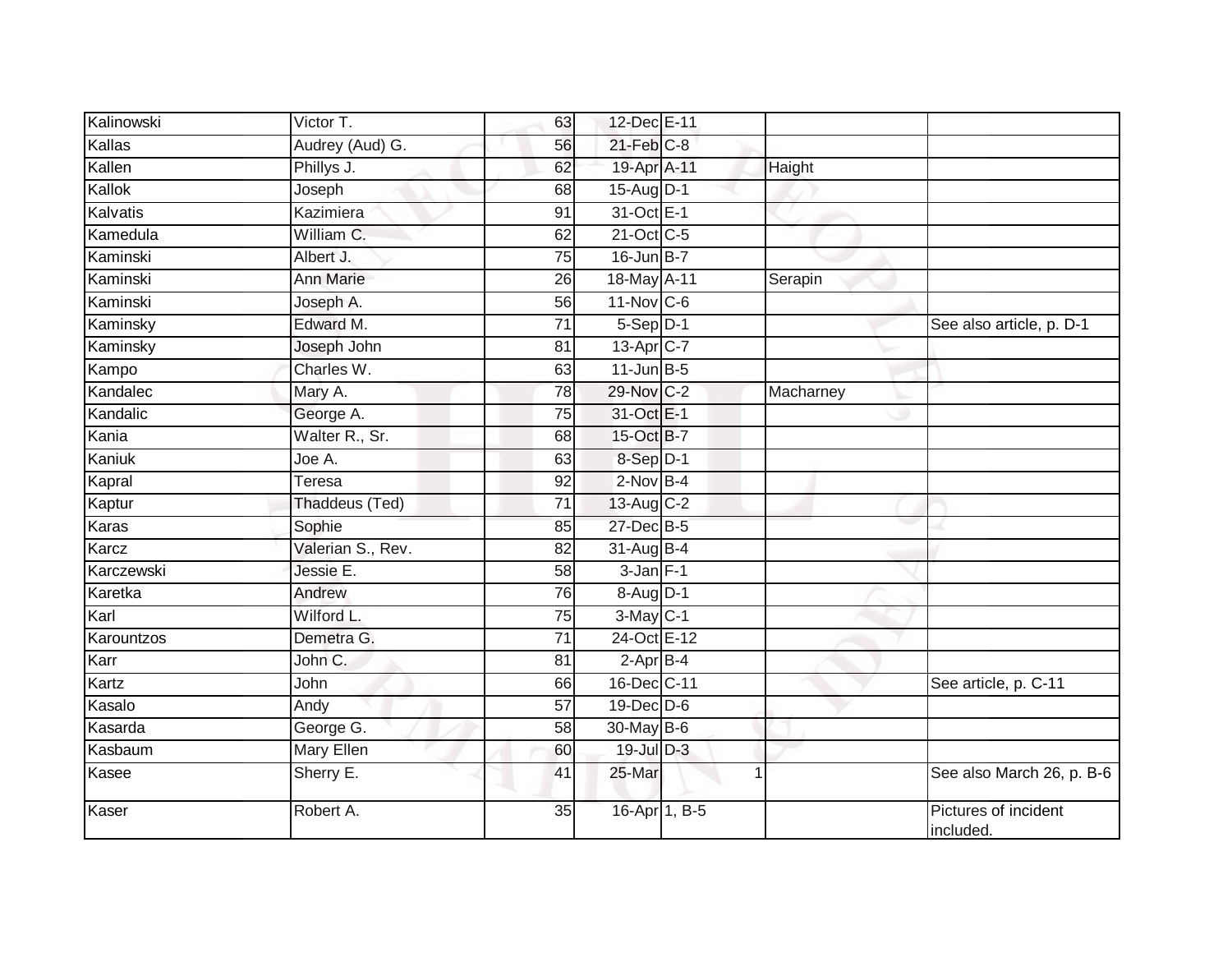| Kasper        | Michael R.           | 83              | 26-Jul D-2                  |            |                     |
|---------------|----------------------|-----------------|-----------------------------|------------|---------------------|
| Kasperan      | Margaret "Maggie" A. | 90              | 25-Oct C-1                  |            |                     |
| Kasprzak      | Paul A.              | 41              | 3-Mar A-6                   |            |                     |
| Kasprzyk      | Josephine            | 68              | $31$ -Jan $D-5$             |            |                     |
| Kawalski      | John B.              | 64              | 12-Nov B-6                  |            |                     |
| Kayes         | Theodore             | 66              | $20$ -Jun $\overline{D}$ -1 |            |                     |
| Kazic         | <b>Barbara</b>       | 98              | $10$ -Nov D-2               |            |                     |
| Kazmirski     | Leonard C.           | 56              | $21$ -Jun $B-8$             |            |                     |
| Kaznak        | Mary Evelyn          | 60              | 10-Jan C-10                 |            |                     |
| Keaton        | Virginia M.          | 59              | 12-Dec E-11                 |            |                     |
| Keatts        | <b>Howard Malcom</b> | 75              | 26-Aug C-4                  |            |                     |
| Keefe         | Robert L.            | 81              | $2$ -Jul $D-1$              |            |                     |
| Keefer        | Paul                 | 74              | 3-Dec F-5                   |            |                     |
| Keeler        | Joe M.               | 74              | $6$ -May $E-1$              |            | See article, p. E-1 |
| Keil          | Caroline             | 89              | 27-Oct D-1                  |            |                     |
| Keilbach      | Helen C.             |                 | 22-Apr B-10                 |            |                     |
| Keilman       | Leo F.               | $\overline{81}$ | 15-Mar D-1                  |            |                     |
| Keilman       | Victor John          | 64              | 10-Jun C-6                  |            |                     |
| Kekelik       | Victoria             | 83              | 21-Dec D-2                  | Ratajczak  |                     |
| <b>Kekich</b> | Paul J.              | 81              | $19$ -Feb $ B-3 $           |            |                     |
| Kelderhouse   | Kathern (Kay)        | 63              | 14-Jun A-11                 |            |                     |
| Kellar        | Magdalen (Maggie)    | 83              | 27-Apr C-2                  |            |                     |
| Kelleher      | <b>Hildred Wray</b>  | 73              | 12-Jan A-11                 |            |                     |
| Kelleman      | Florence E.          | 66              | 7-Nov B-10                  | Boudi      |                     |
| Keller        | George P.            | $\overline{71}$ | 5-Mar B-5                   |            |                     |
| Keller        | John Joseph          | 65              | 10-Oct B-12                 |            |                     |
| Keller        | Joseph R.            |                 | $5$ -Mar $B$ -5             |            |                     |
| Kelley        | Evelyn               | 72              | 24-Aug A-15                 |            |                     |
| Kelley        | <b>Millie</b>        |                 | 4-Oct A-15                  | Ciovica    |                     |
| Kelly         | Robert J.            | 73              | 28-May A-6                  |            |                     |
| Kendrick      | Julia L.             | 71              | 10-Jun C-6                  | Holupkovic |                     |
| Kennedy       | Allan G.             | $\overline{36}$ | 17-Jun C-5                  |            |                     |
|               |                      |                 |                             |            |                     |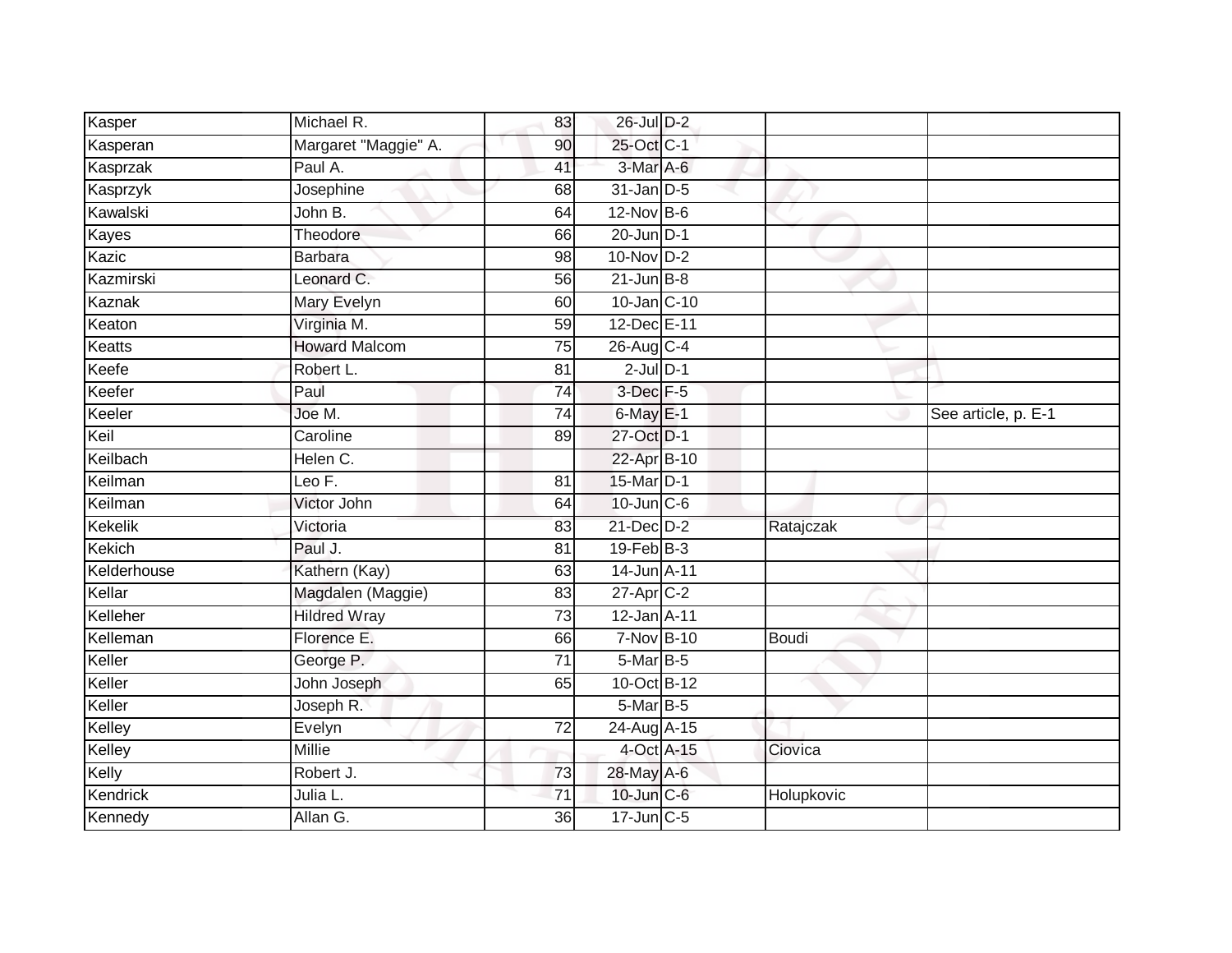| Kennedy    | <b>Robert Fred</b> | 65              | 23-Dec D-2      |  |                     |
|------------|--------------------|-----------------|-----------------|--|---------------------|
| Kennell    | Marie              |                 | 3-Mar A-6       |  |                     |
| Keown      | James              | 26              | 16-Aug C-1      |  |                     |
| Kepperling | Ray H.             | 85              | $12$ -Apr $B-4$ |  |                     |
| Kern       | Betty L.           |                 | $11$ -Jul $E-1$ |  |                     |
| Kesic      | Joka               | 79              | 28-Jul B-5      |  |                     |
| Kessler    | <b>John Albert</b> | 62              | $22$ -Oct B-6   |  | See article, p. B-6 |
| Kessler    | Olive T.           | 64              | $4$ -Jul C-6    |  |                     |
| Kettler    | Luella M.          | 67              | 28-Nov E-1      |  |                     |
| Key        | Sylvestor          | 53              | 10-Aug $B-5$    |  |                     |
| Keyes      | Anne M.            | 59              | 14-May B-6      |  |                     |
| Kibler     | Anthony            | 16              | 19-Apr A-11     |  |                     |
| Kief       | Charles E.         | 79              | 7-Oct C-4       |  |                     |
| Kiekenapp  | Florence L.        | 72              | 20-Jul D-1      |  |                     |
| Kijurina   | Mabel M. "Butch"   | 58              | 8-Aug D-1       |  |                     |
| Kimberly   | Robert             | 64              | 19-Dec D-6      |  | See article, p. D-6 |
| Kinel      | Frances            | 79              | $12-Apr$ B-4    |  |                     |
| King       | George             | 61              | 16-Aug C-1      |  |                     |
| King       | James              | 37              | 26-Aug C-4      |  |                     |
| King       | James R.           | 63              | $14-Sep$ B-6    |  |                     |
| King       | Larry G.           | 28              | $27$ -Jan $C-7$ |  |                     |
| King       | Otis L.            | 42              | $4-Nov$ E-1     |  |                     |
| King       | Walter C.          | 32              | 8-Oct B-5       |  |                     |
| King       | William P., Sr.    | 84              | 28-Sep C-1      |  |                     |
| Kingery    | Annabelle M.       | 77              | 23-Aug $B-3$    |  |                     |
| Kingery    | Edward L.          | 56              | $2$ -Dec $C$ -6 |  |                     |
| Kinsey     | John C.            | 69              | $11$ -Jan D-1   |  |                     |
| Kiraly     | John               | 62              | 15-Mar D-1      |  |                     |
| Kirby      | Richard S.         | 65              | 25-Oct C-1      |  |                     |
| Kirby      | Steve W.           | 28              | 25-Apr D-3      |  |                     |
| Kirincic   | Jelica             | 80              | 19-Nov F-1      |  |                     |
| Kisel      | Kristina A.        | $\overline{83}$ | 29-Nov C-2      |  |                     |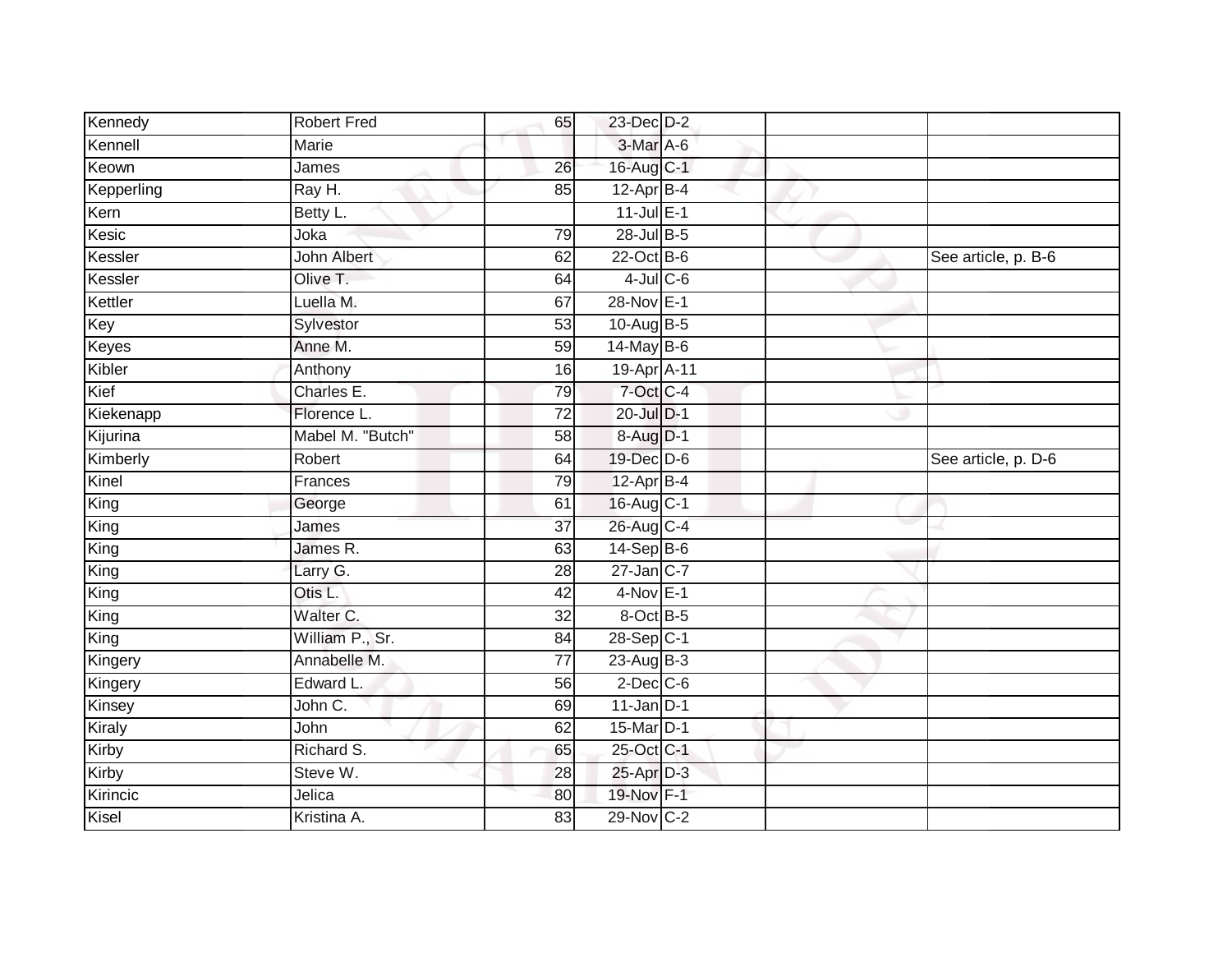| Kish          | Alice               | 69              | 13-Aug C-2            |          |                                                      |
|---------------|---------------------|-----------------|-----------------------|----------|------------------------------------------------------|
| Kistler       | Calvin M.           | 85              | 30-Dec A-7            |          |                                                      |
| Kivler        | Anthony             | 16              | 22-Apr B-10           |          |                                                      |
| Klamm         | Walter              |                 | 5-Mar B-5             |          |                                                      |
| Klasner       | Floyd               | 89              | 24-Nov C-2            |          |                                                      |
| Klein         | Grace M.            | 81              | 13-Apr <sub>C-7</sub> |          |                                                      |
| Klein         | Margaret B.         | 80              | $25$ -Feb $B$ -2      |          |                                                      |
| Kleinman      | Frances             | 66              | $1-Oct$ $C-2$         |          |                                                      |
| Klekot        | Angeline            | 76              | 8-Feb D-3             |          |                                                      |
| Klemensiewicz | Edmund J.           | $\overline{57}$ | $9-AprC-3$            |          |                                                      |
| Klimczak      | Bennie J.           | 64              | $23$ -Jun $D-1$       |          |                                                      |
| Klimowski     | Casimir J. "Casey"  | 69              | 18-Oct C-1            |          |                                                      |
| Klosky        | Joseph J.           | 91              | $21$ -Feb $C-8$       |          | Last name also spelled<br>Klosowski<br>$\rightarrow$ |
| Klosowski     | Joseph J.           | 91              | $21$ -Feb $C-8$       |          | Last name also spelled<br>Klosky                     |
| Klosowski     | Julia               | 81              | $22-Sep D-1$          | Majewski |                                                      |
| Kneeves       | Wilbur H.           | 73              | $5$ -Oct $B$ -5       |          |                                                      |
| Knish         | Paul                | 63              | $6$ -Jul $B$ -6       |          |                                                      |
| Knoche        | William R.          | 62              | 15-Apr <sub>C-4</sub> |          |                                                      |
| Knust         | Charlotte Love      | 76              | $10$ -Feb $C-9$       |          |                                                      |
| Kobeszka      | Bernard "Rusty"     | 53              | 17-May B-5            |          |                                                      |
| Kobiela       | Anna                | 91              | 10-May B-5            |          |                                                      |
| Kobrin        | Meyer Walter, Dr.   | 68              | 22-Aug C-8            |          |                                                      |
| Kobylanski    | Virginia L. (Wayte) | 64              | 3-Oct C-7             |          |                                                      |
| Koch          | Gerald E.           | 36              | 29-Mar C-4            |          |                                                      |
| Koch          | Mabel               | 74              | 12-Aug C-5            |          |                                                      |
| Koci          | John D.             | 63              | $9$ -Feb $B-3$        |          |                                                      |
| Kocoj         | Agatha              | 83              | $1-Mar$ C-5           |          | Last name also spelled<br>Kocon                      |
| Kocon         | Agatha              | 83              | 1-Mar C-5             |          | Last name also spelled<br>Kocoj                      |
| Kocur         | Anne                |                 | $15$ -Jan $C-3$       |          |                                                      |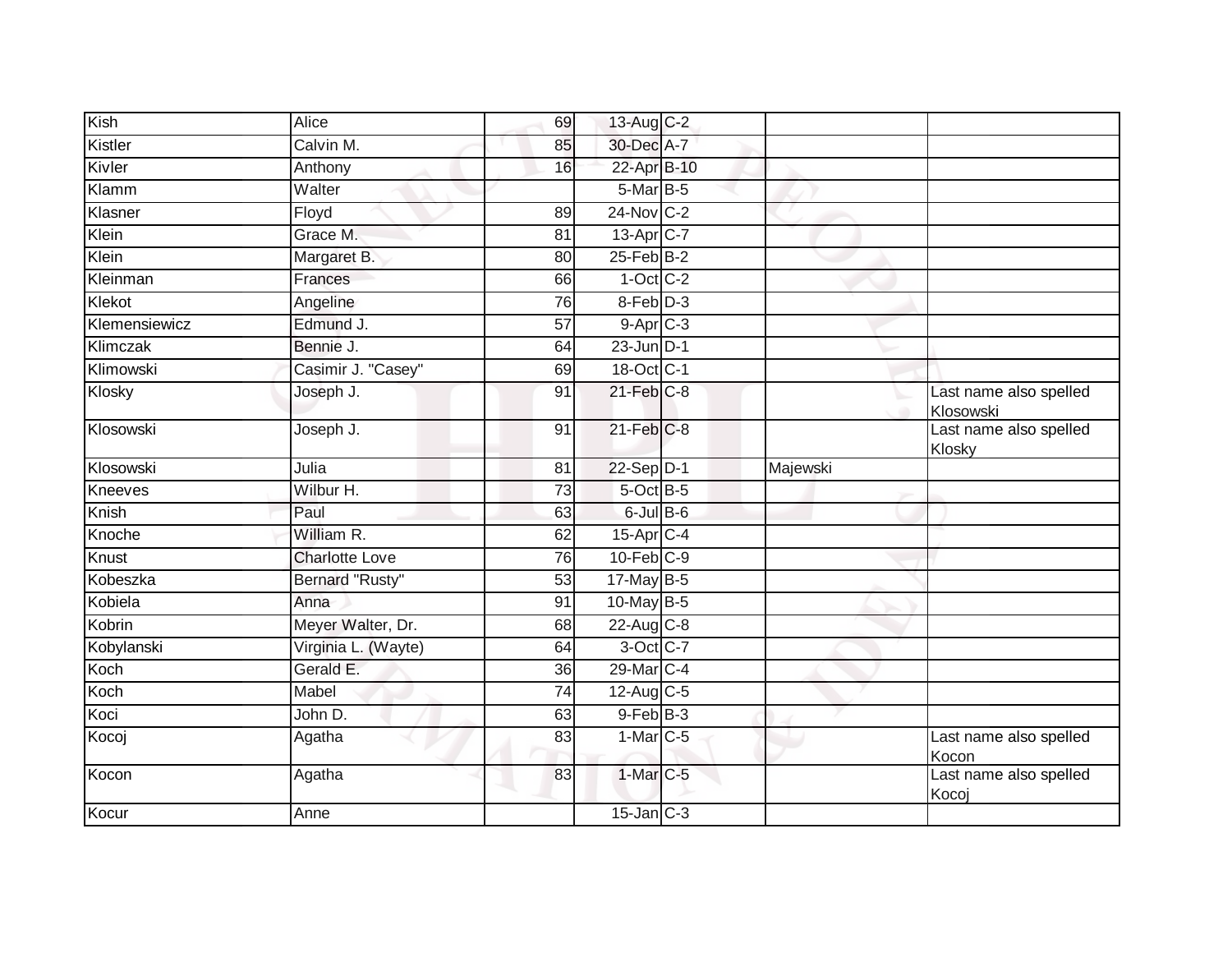| Kocur      | Esther              | 65 | 18-Nov D-4               |             |                           |
|------------|---------------------|----|--------------------------|-------------|---------------------------|
| Kocur      | John                | 62 | 3-May C-1                |             |                           |
| Kocur      | Steven Joe          | 20 | 25-Jul D-1               |             |                           |
| Koenig     | Harold W.           | 63 | 30-Nov C-1               |             |                           |
| Koepp      | James (Jay)         | 40 | 24-Mar C-4               |             |                           |
| Koerner    | Patricia A. (Patty) | 15 | 25-Mar                   | 1           | See also March 26, p. B-6 |
| Kohanyi    | Anna                | 83 | $20$ -Dec $B-6$          |             |                           |
| Kohen      | Ira M.              | 78 | 28-Mar B-10              |             |                           |
| Kohl       | Hazel               | 88 | 17-Nov B-6               |             |                           |
| Kohl       | Theresa             | 81 | $14$ -Jul $D-1$          |             |                           |
| Kohut      | Katarina            | 84 | $11$ -Jan D-1            |             |                           |
| Kokajka    | John, Sr.           | 82 | 15-Aug D-1               |             |                           |
| Kokandy    | Elizabeth "Betty"   | 63 | 22-Oct B-6               | Kellar      |                           |
| Kokes      | Eva                 | 89 | 6-Aug A-7                |             |                           |
| Kolanowski | Harry               | 74 | 26-Nov B-5               |             |                           |
| Kolavo     | Joseph P., Sr.      | 65 | $1$ -Jan $C-3$           |             |                           |
| Kolbus     | John (Cubsy)        | 81 | 22-Mar B-2               |             |                           |
| Kolina     | Thomas George, Sr.  | 68 | 19-Mar B-2               |             |                           |
| Kollar     | Mary                | 73 | $6-Sep$ $B-8$            |             |                           |
| Kolodziej  | Joseph A.           | 60 | 18-Mar B-2               |             |                           |
| Kolopanis  | Harry J.            | 55 | 30-Jul B-5               |             |                           |
| Kometz     | Joseph              | 65 | 17-Aug B-5               |             |                           |
| Koniarski  | John J.             | 67 | $8$ -Jan $B$ -5          |             |                           |
| Koniarski  | Leocadia "Lillian"  | 82 | $21$ -Dec $D-2$          | Lewandowski |                           |
| Konkoly    | Ann                 | 67 | $21-Nov$ E-1             | <b>Bien</b> |                           |
| Konopka    | Bernice R.          | 78 | $7 - \overline{Apr}$ C-8 |             |                           |
| Konrad     | Valeria Gazella     | 95 | $19$ -Jan B-5            |             |                           |
| Konuk      | Lucille             | 65 | 20-Jun D-1               |             |                           |
| Kopchik    | Charles             | 69 | $4$ -Nov $E-1$           |             |                           |
| Korellis   | Anna                | 87 | 26-Feb B-6               |             |                           |
| Korman     | Josephine           | 72 | $6$ -Dec $B$ -5          | Mistarz     |                           |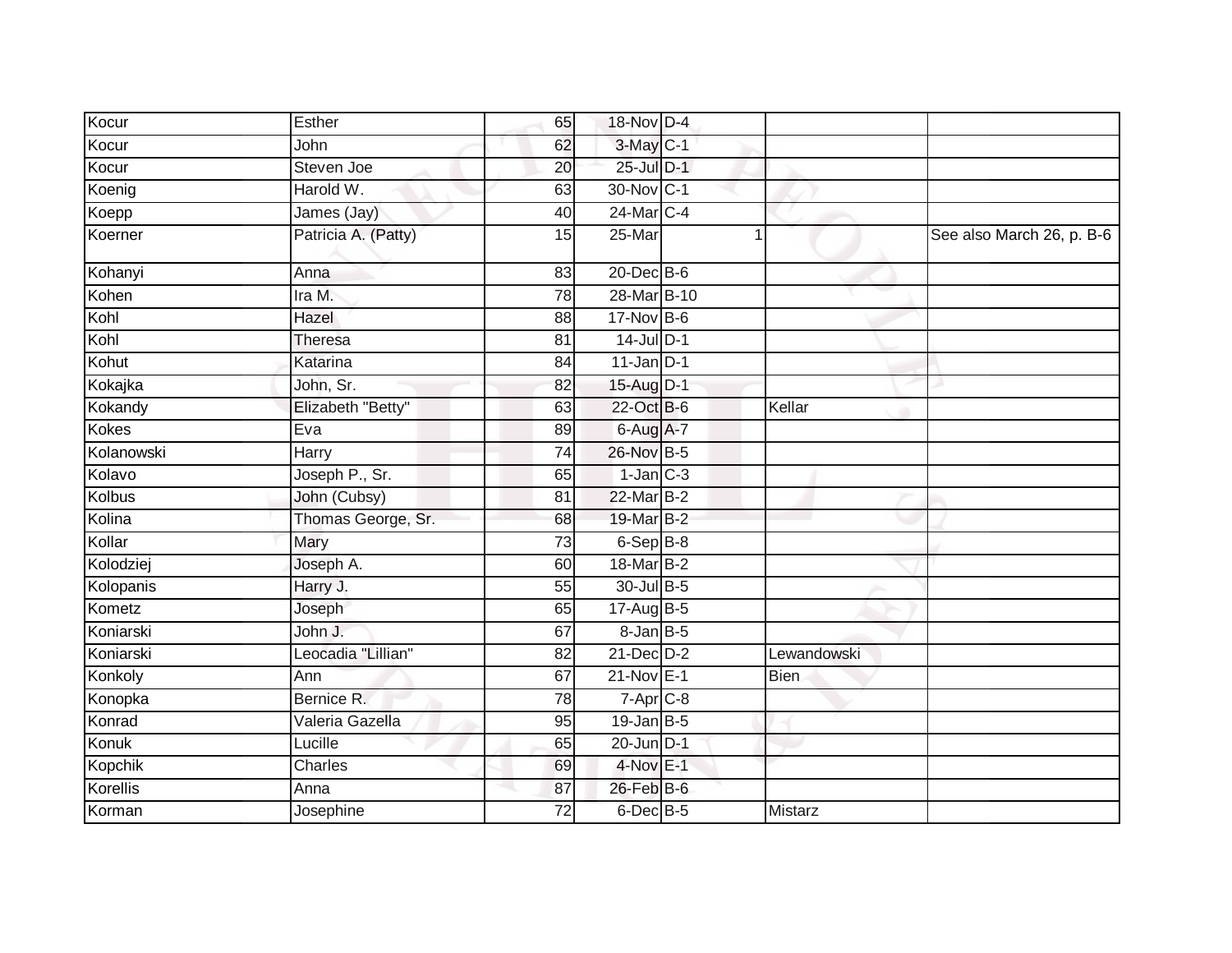| Kornafel    | Metro              | 77              | $27$ -Jan C-7    |  |                                      |
|-------------|--------------------|-----------------|------------------|--|--------------------------------------|
| Kors        | George T.          | 79              | 25-Jul D-1       |  |                                      |
| Kors        | Herman             | 88              | 27-Apr C-2       |  |                                      |
| Kos         | Steve D.           | 73              | 28-Sep C-1       |  |                                      |
| Kosanovich  | <b>Natalie</b>     | 55              | $8$ -Jul $D-1$   |  |                                      |
| Koscielniak | Margaret A.        | 63              | 23-Dec D-2       |  |                                      |
| Koselke     | Alberta C.         | 75              | 17-May B-5       |  |                                      |
| Kosik       | John               | 87              | $13$ -Jan B-2    |  |                                      |
| Kosinski    | Hattie             | 91              | 22-Jul C-4       |  |                                      |
| Kosinski    | Helen V.           | $\overline{72}$ | 5-May C-6        |  |                                      |
| Kost        | Kenneth K.         | 76              | $4-Nov$ E-1      |  |                                      |
| Kostel      | Edward             | 64              | $15$ -Dec $D-4$  |  |                                      |
| Kotsis      | John D.            | 55              | 15-Sep D-1       |  |                                      |
| Kouladouros | <b>Steve</b>       | 21              | $17 - Jan$ $D-6$ |  |                                      |
| Koulianos   | Christine          | 41              | $3-Sep$ $D-1$    |  |                                      |
| Kovach      | Virginia           | 59              | $5-Sep$ D-1      |  |                                      |
| Kovacich    | Mate               | 85              | $23$ -Feb $C-3$  |  |                                      |
| Kovacik     | Joseph A.          | 68              | $4-Apr$ F-1      |  |                                      |
| Kovacik     | Michelle Lyn       | 9 1/2 mos.      | 28-Dec B-8       |  |                                      |
| Kovacik     | Stephen J.         | 86              | 24-Nov C-2       |  |                                      |
| Kovacik     | Steve L.           | 72              | $8$ -Oct B-5     |  |                                      |
| Kovecsi     | Louise             | 86              | 14-Mar E-10      |  |                                      |
| Kowalski    | Eugene F.          | 59              | $7$ -Oct C-4     |  |                                      |
| Kowalski    | John               | 84              | 8-Sep D-1        |  |                                      |
| Kozacik     | <b>Nancy Marie</b> | 28              | 26-May D-1       |  |                                      |
| Kozak       | Paul A.            | 83              | 3-Aug A-11       |  |                                      |
| Kozlowski   | Alex A.            | $\overline{74}$ | 24-Mar C-4       |  | See also article March 26,<br>p. B-6 |
| Krager      | Martha             | 91              | 20-Apr B-7       |  |                                      |
| Krahn       | Joseph A.          | 75              | $1-Sep$ A-9      |  |                                      |
| Krall       | John               |                 | 10-Jun C-6       |  |                                      |
| Kramer      | Andrew "Pepper"    | 60              | 26-Dec C-7       |  |                                      |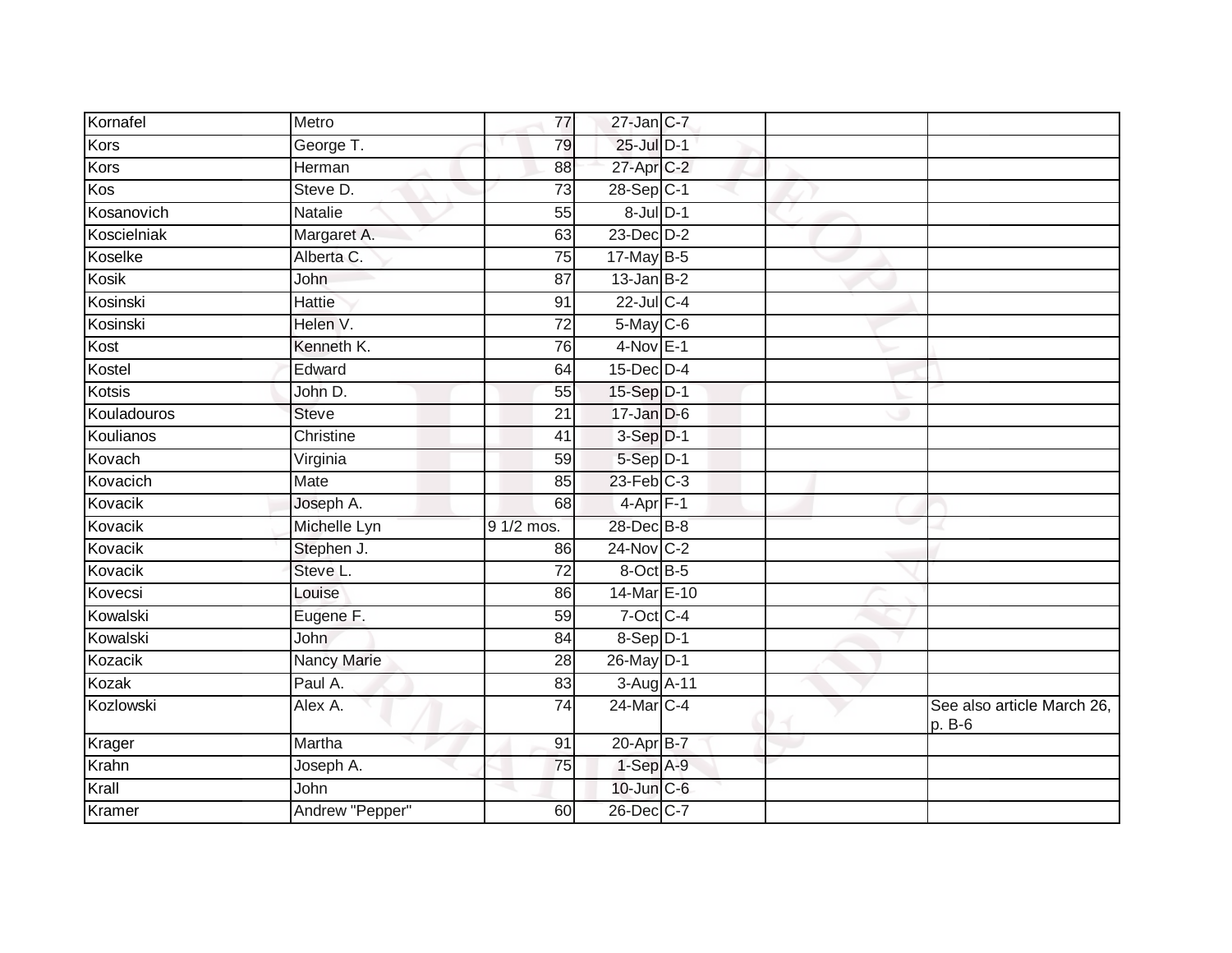| Kramer          | Ella                 | 77 | 11-Jul E-1       |         |         |                                   |
|-----------------|----------------------|----|------------------|---------|---------|-----------------------------------|
| Krapf           | Mary L.              | 91 | $7$ -May $D-1$   |         |         |                                   |
| <b>Kras</b>     | Josehph K.           | 24 | 22-Feb           | $\vert$ |         | See also February 23, p.<br>$C-3$ |
| Kras            | Stephen J.           | 71 | $29$ -Jan B-4    |         |         |                                   |
| <b>Krass</b>    | Maria C.             | 93 | 18-Oct C-1       |         |         |                                   |
| Krawczyk        | Mary J.              |    | 15-Aug D-1       |         | Czuchra |                                   |
| Krieg           | Fred                 |    | 16-Apr           |         |         | Pictures of incident<br>included. |
| Krier           | Josephine            | 86 | 31-Aug B-4       |         |         |                                   |
| Kristoff        | Minnie               | 74 | $4$ -Jan $D-3$   |         |         |                                   |
| Krolak          | Casimer C., Jr.      | 55 | 2-Apr            | 1       |         | See also April 4, p. F-1          |
| Kroll           | Stanley J.           | 71 | 14-Mar E-10      |         |         |                                   |
| <b>Kroslack</b> | Daniel "Skip"        | 34 | 23-Aug B-3       |         |         |                                   |
| <b>Kroslack</b> | Harry F.             | 62 | $29$ -Jan B-4    |         |         |                                   |
| Krowiarz        | Jozef                | 58 | 16-Dec C-11      |         |         |                                   |
| Krueger         | William J.           | 26 | 14-Jul D-1       |         |         |                                   |
| Krupa           | Richard J.           | 36 | 26-Feb B-6       |         |         |                                   |
| Krupke          | Walter G.            | 75 | $21$ -Jul $D-1$  |         |         | See article, p. D-1               |
| Kruskol         | William              | 63 | $5-May$ $C-6$    |         |         |                                   |
| Krygoske        | Theodore             | 72 | 29-Jul B-7       |         |         |                                   |
| Krygsheld       | <b>Henry Raymond</b> | 67 | 8-Oct B-5        |         |         |                                   |
| Kryza           | Thomas B. "T.K."     | 68 | $9-Nov$ B-6      |         |         |                                   |
| Kubacki         | Edward C.            | 60 | 22-Mar B-2       |         |         |                                   |
| <b>Kubeck</b>   | Mary O.              | 64 | 26-Dec C-7       |         |         |                                   |
| Kubic           | Eugene               | 50 | 20-Apr B-7       |         |         |                                   |
| Kubon           | Anthony S.           | 61 | $20$ -Jan $D-3$  |         |         |                                   |
| Kucer           | Michael A.           | 66 | $7$ -Jul $C$ -6  |         |         |                                   |
| Kuczynski       | Carrie I.            | 65 | 28-Nov E-1       |         |         |                                   |
| Kudelka         | Mary Ann             | 71 | 18-Apr E-2       |         |         |                                   |
| Kuenzer         | Leola O.             | 67 | 24-May B-5       |         |         |                                   |
| Kuhlman         | Edward G.            |    | 8-Sep D-1        |         |         |                                   |
| Kuhn            | Margaret             | 92 | $16$ -Jun $B$ -7 |         | Eberle  |                                   |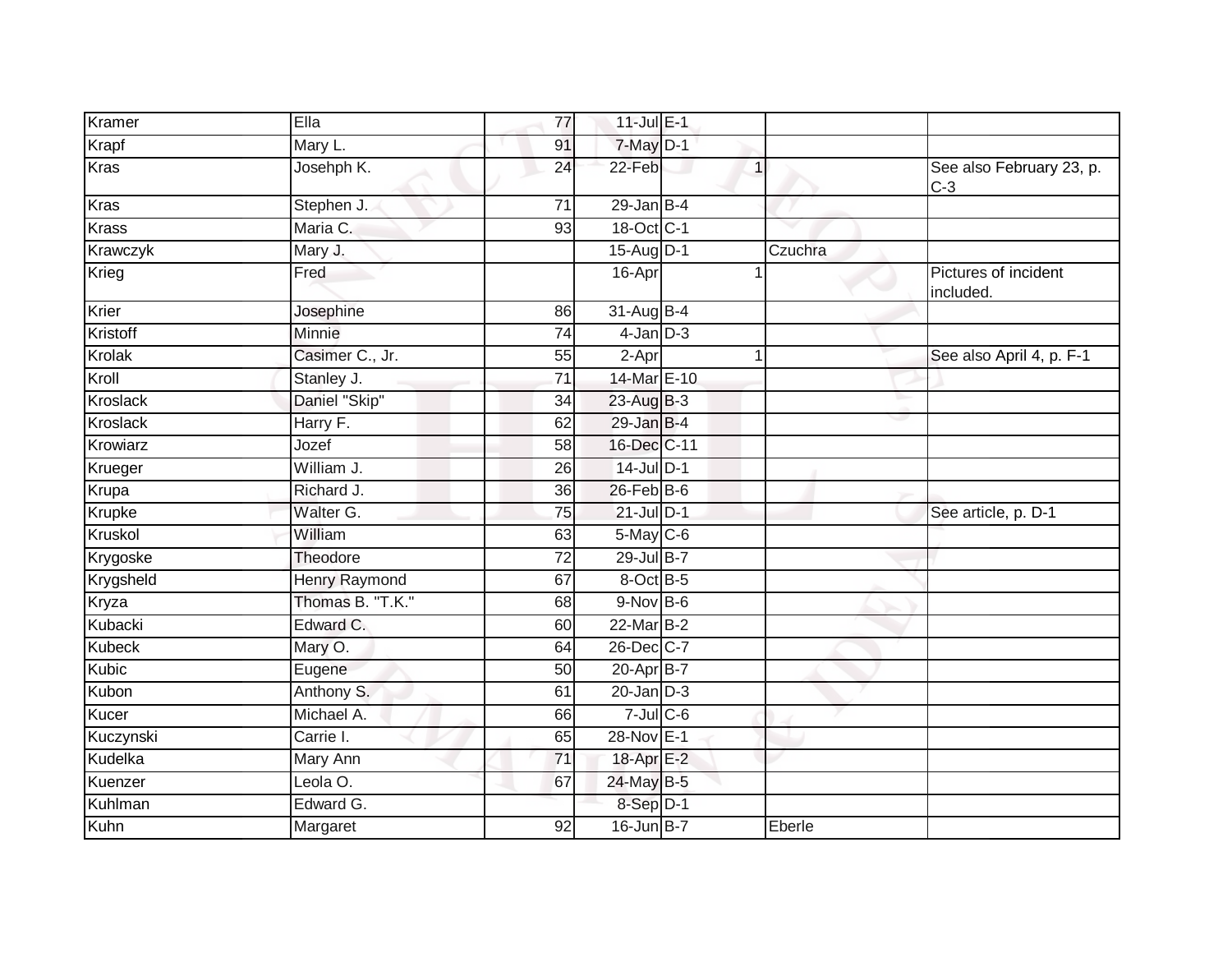| Kuiper       | Arthur             | 77              | 22-Nov C-1            |              | See also article, p. C-1 |
|--------------|--------------------|-----------------|-----------------------|--------------|--------------------------|
| Kulczyk      | Edna               | 56              | 26-Jan C-3            |              |                          |
| Kulinowski   | <b>Mark</b>        | $\overline{31}$ | 17-May                | $\mathbf{1}$ |                          |
| Kulpa        | Donald A. (Dom)    | 87              | 28-Jul B-5            |              |                          |
| Kumiega      | Kara S.            | 10              | $1$ -Jul $C$ -8       |              |                          |
| Kundich      | Martin             | 85              | 27-Oct D-1            |              |                          |
| Kunka        | Theodore R.        | 59              | 30-Apr <sub>C-5</sub> |              |                          |
| Kurhan       | Frank              | $\overline{71}$ | 18-Nov D-4            |              |                          |
| Kurnik       | Barney F.          | 67              | $4$ -May B-6          |              |                          |
| Kurowski     | Florian            | 44              | 13-Oct D-1            |              |                          |
| <b>Kurts</b> | Michael            | 33              | 13-Apr C-7            |              |                          |
| Kurylo       | Stanley            | $\overline{21}$ | 20-Apr B-7            |              |                          |
| Kurzeja      | Sophie B.          | 88              | 13-Jun D-2            |              |                          |
| Kusy         | Max L.             | 79              | 12-May B-7            |              |                          |
| Kuta         | William J.         | 69              | 8-Nov C-2             |              |                          |
| Kuva         | Anna               | $\overline{77}$ | 12-Aug C-5            |              |                          |
| Kuzdrowski   | Vincent A.         | 55              | $9-Aug$ $D-1$         |              |                          |
| Kuziak       | Max                | 72              | 28-Nov E-1            |              |                          |
| Kvasnica     | Anna               | 93              | 31-May B-5            |              |                          |
| Kvasnica     | Joseph             | 73              | 30-Apr <sub>C-5</sub> |              |                          |
| Kvenich      | Mary               | 70              | $29$ -Jan B-4         |              |                          |
| Kwandras     | Ben J.             | 61              | 30-Jul B-5            |              |                          |
| Kwasny       | Pauline            | 66              | $24-SepC-3$           | Woznicki     |                          |
| Kwit         | Angeline Zielinski | 90              | $5-Apr$ B-7           |              |                          |
| Kyprinou     | Grace I.           | 64              | 17-Oct E-10           |              |                          |
| La Mar       | Verlin             | 62              | 6-Dec B-5             |              |                          |
| Lachowicz    | Anton              | $\overline{88}$ | 23-Dec D-2            |              |                          |
| Lackey       | Tecornie           | 64              | 13-Oct D-1            |              |                          |
| Ladd         | Donald H.          | 54              | $6$ -Jun $F-6$        |              |                          |
| LaForet      | Henry              | 23              | 15-Mar                | 1            |                          |
| Lager        | Louis A.           | 38              | 31-Jan D-5            |              |                          |
| Lagerstrom   | Glenn R.           | $\overline{71}$ | 19-Dec D-6            |              |                          |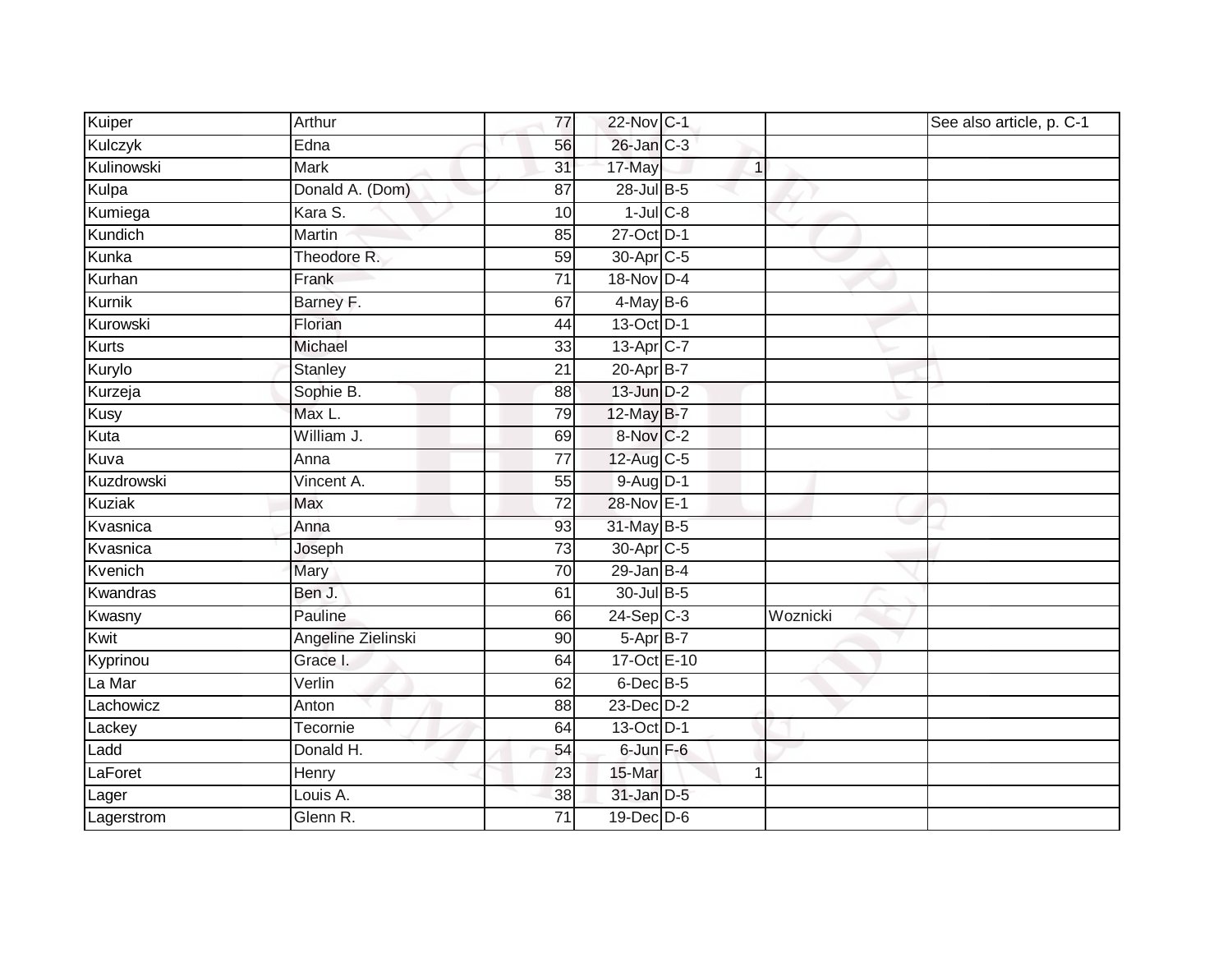| Lakin     | Louis                  | 65              | 31-Aug B-4        |            | See also article, p. B-4 |
|-----------|------------------------|-----------------|-------------------|------------|--------------------------|
| Lander    | Eleanor                | 64              | 11-Apr D-1        |            |                          |
| Lange     | EIIa                   |                 | 7-Dec A-13        | Drieselman |                          |
| Lange     | Rhonda M.              | 4               | 26-May D-1        |            | See also article, p. D-1 |
| Langman   | Lawrence R.            | 48              | 15-Mar            |            |                          |
| Lanham    | Margaret V.            | $\overline{77}$ | $17 - Jan$ $D-6$  | Kundrat    |                          |
| Lanham    | William E.             | 72              | 30-Jul B-5        |            |                          |
| Lansen    | Ruth M.                | 78              | $12$ -Aug C-5     |            |                          |
| Lansing   | Ethel P.               | 75              | 7-Dec A-13        |            |                          |
| Lape      | Mrs. Florence R.       | $\overline{70}$ | 20-Aug C-1        |            |                          |
| Lappin    | Arnold ("Bucky")       | 52              | 6-Oct C-5         |            | See also article, p. C-5 |
| Lara      | Apolonio (Paul)        | 79              | 31-Mar C-6        |            |                          |
| Largura   | Florence A. (Candiano) | 76              | 3-Oct C-7         |            |                          |
| Larkin    | James A.               | 82              | 22-Dec D-6        |            |                          |
| Larrabee  | Tyrell Kenneth, Rev.   | $\overline{74}$ | 24-May B-5        |            |                          |
| Larrance  | Heber                  | 81              | 7-Apr C-8         |            |                          |
| Larson    | Arthur L.              | 68              | 16-Aug C-1        |            |                          |
| Larson    | Margaret C.            | 69              | $22$ -Jan C-6     | Costello   |                          |
| Lascoff   | Michael                | 59              | $20$ -Jan $D-3$   |            |                          |
| Laser     | Erhard E.              | 62              | $15$ -Feb $D-3$   |            |                          |
| Laskowski | Victoria C.            |                 | 12-Oct B-5        |            |                          |
| Laterneau | Joseph L.              | 76              | 20-Apr B-7        |            |                          |
| Latta     | Urban S.               | $\overline{74}$ | $23$ -Feb $C-3$   |            |                          |
| Lauerman  | <b>Betty</b>           | 84              | $24$ -Jan $D-4$   |            |                          |
| Lauerman  | Raymond A.             | 38              | $11$ -Jan $ D-1 $ |            |                          |
| Lavin     | Robert P.              | 67              | 18-Oct C-1        |            |                          |
| Lawson    | Zelma                  | 52              | 26-Apr B-4        |            |                          |
| Leady     | Pearl I.               | 88              | 14-Mar E-10       |            |                          |
| Leaverton | Charles W.             | 75              | $7 - Apr$ $C-8$   |            |                          |
| Leavy     | <b>Phyllis</b>         | 29              | 31-Oct E-1        |            |                          |
| LeDay     | Raymond D.             | 39              | 2-Mar A-9         |            |                          |
| Lee       | Primrose E.            | $\overline{56}$ | $23$ -Jun $D-1$   |            |                          |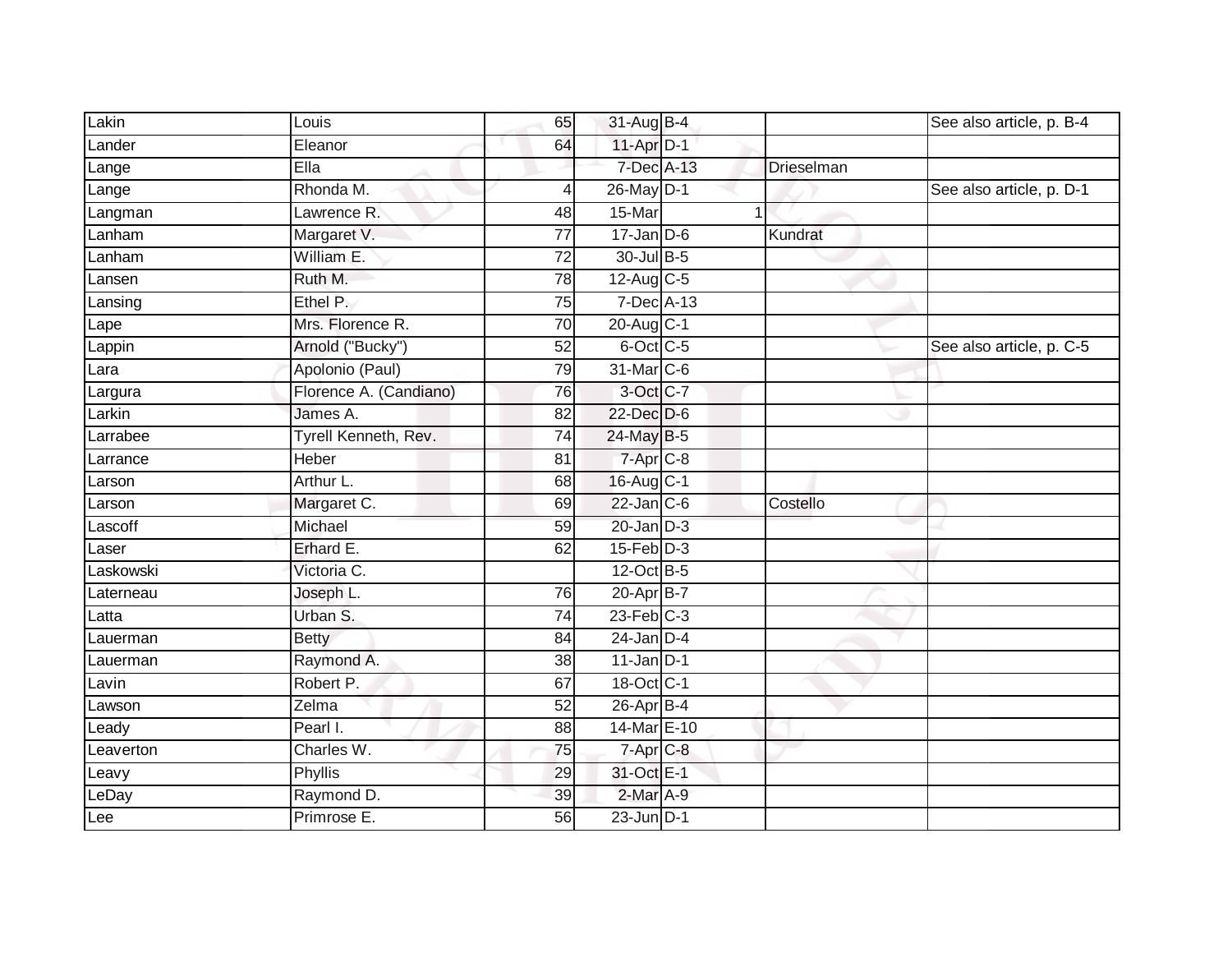| Leech       | Irene           |                 | 2-Mar A-9       |                  |               |                                      |
|-------------|-----------------|-----------------|-----------------|------------------|---------------|--------------------------------------|
|             | Sophie          | 94              | 26-Oct B-5      |                  |               |                                      |
| Legienc     |                 |                 |                 |                  |               |                                      |
| Lehmker     | Anna            | 86              | $6$ -Jul $B$ -6 |                  |               |                                      |
| Lehmker     | Harriet         |                 | 8-Oct B-5       |                  |               |                                      |
| Lemieux     | Peter           | 80              | $26$ -Apr $B-4$ |                  |               |                                      |
| Lemke       | Michael K.      | 11              | 25-May 1; B-5   |                  |               | Picture included.                    |
| Lemley      | Waneta I.       | 80              | 21-Oct C-5      |                  |               |                                      |
| Lenart      | Carl J.         | 68              | 25-Aug D-1      |                  |               |                                      |
| Lenart      | Norman A.       | 29              | $20$ -Jun $D-1$ |                  |               |                                      |
| Lendabarker | Robert J.       | 60              | $3-Mar$ A-6     |                  |               |                                      |
| Lentner     | Louise          | $\overline{77}$ | 16-Sep E-4      |                  |               |                                      |
| LeRose      | Judith          |                 | $17$ -Nov B-6   |                  | Jurgens       |                                      |
| Lesczynski  | Helen A.        | 78              | 1-Apr B-10      |                  |               |                                      |
| Lesh        | Gertrude M.     | 64              | $9-Sep$ C-4     |                  |               |                                      |
| Lesko       | Robert W.       | $\overline{34}$ | 10-Jun C-7      |                  |               |                                      |
| Lesniak     | <b>Stella</b>   | 68              |                 | 24-Jan A-16, D-4 | <b>Siurek</b> |                                      |
| Lesnikowski | Stanley         | 63              | $3$ -Jun $C$ -5 |                  |               |                                      |
| Letcher     | Emma S.         |                 | $7-Feb$ E-1     |                  |               |                                      |
| Leverenz    | Viola E.        | 55              | 26-Oct B-5      |                  | Kage          |                                      |
| Levin       | Ann E.          |                 | $20$ -Jan $D-3$ |                  |               |                                      |
| Levin       | <b>Beatrice</b> | 68              | 12-May $B-7$    |                  |               |                                      |
| Levin       | <b>Morris</b>   | $\overline{75}$ | $24$ -May B-5   |                  |               |                                      |
| Levy        | Herbert E.      | 55              | $16$ -Aug C-1   |                  |               |                                      |
| Lewandowski | Stanley L.      | 63              | $31$ -Jan $D-5$ |                  |               |                                      |
| _ewis       | Anna            | 80              | $5-AprB-7$      |                  |               |                                      |
| Lewis       | William H., Dr. | 82              | $3-Mar$ A-6     |                  |               |                                      |
| Lewman      | Grace E.        | $\overline{82}$ | $12$ -Apr $B-4$ |                  |               |                                      |
| Lichtman    | <b>Blanche</b>  | 78              | 27-Dec B-5      |                  |               |                                      |
| Lichtsinn   | Walter F., Dr.  | 93              | 17-Sep C-1      |                  |               | See also article Sept. 19,<br>p. D-1 |
| Lietzan     | <b>Bernice</b>  | 74              | 12-Jan A-11     |                  |               |                                      |
| Lignar      | Willa Mae       | 55              | 5-Dec C-11      |                  |               |                                      |
|             |                 |                 |                 |                  |               |                                      |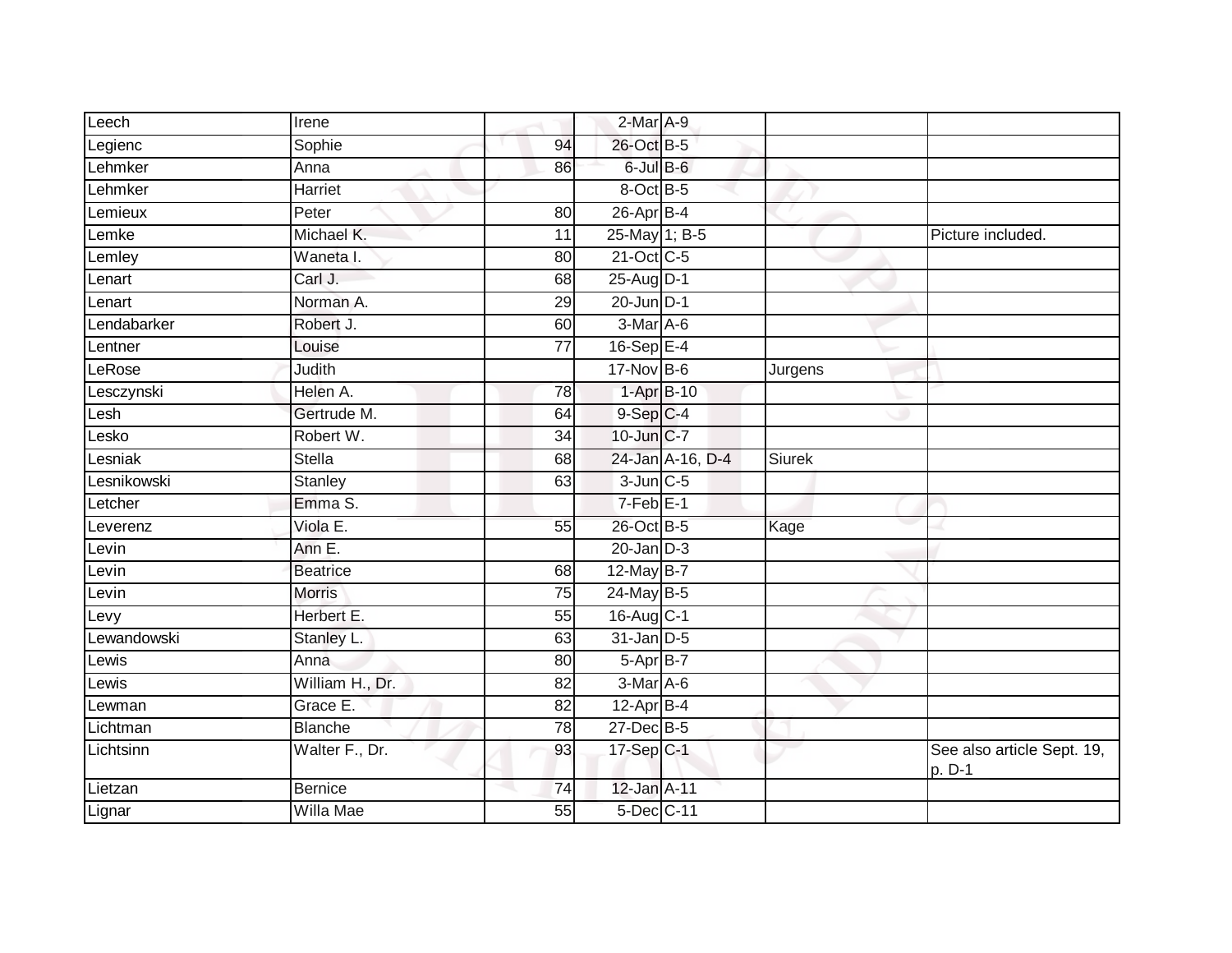| Lind        | Oscar E.               | 89              | $12$ -Apr $B-4$      |                    |                                     |
|-------------|------------------------|-----------------|----------------------|--------------------|-------------------------------------|
| Lindau      | Shirlee                | 64              | 8-Jan B-5            |                    |                                     |
| Lindenmeyer | Mabelle C.             | 83              | 10-Jan C-10          |                    |                                     |
| Linder      | Beverly J.             | 48              | $21$ -May B-6        |                    |                                     |
| Lindfeldt   | <b>Marion</b>          | $\overline{76}$ | 27-Oct D-1           |                    |                                     |
| Lindstrom   | <b>Gustav George</b>   | $\overline{82}$ | 12-Sep A-13          |                    |                                     |
| Link        | Emma M.                | 86              | $11$ -Jun $B - 5$    | <b>Birkenmeier</b> |                                     |
| Linkiewicz  | Stanley T.             |                 | $4$ -Mar $C-3$       |                    | See also article March 5,<br>p. B-5 |
| Linman      | Nancy E.               | 66              | 7-Dec A-13           |                    |                                     |
| Lintz       | William J., Jr.        | 65              | 5-Aug C-10           |                    |                                     |
| Linz        | Raymond R., II         | 42              | 30-Aug C-1           |                    |                                     |
| Lipka       | Dorothy                | 56              | 29-Jun B-5           |                    |                                     |
| Lipka       | John B.                | $\overline{51}$ | $11-Feb$ $D-2$       |                    |                                     |
| Lipkovitch  | Frances T.             | 69              | 10-Jan C-10          |                    |                                     |
| Liskey      | I. Paul                | 81              | 9-Jun D-1            |                    |                                     |
| <b>Liss</b> | Phyllis C.             | 58              | $7$ -Jul $C$ -6      | Voytina            |                                     |
| Liston      | Curtis                 | $\overline{53}$ | $3$ -Dec $F - 5$     |                    |                                     |
| Litera      | John T.                | 53              | 31-Oct E-1           |                    |                                     |
| Lloyd       | Ahlf R.                | 60              | $1$ -Jan $C-3$       |                    |                                     |
| Lloyd       | Annie Laura            | 59              | 21-Oct C-5           |                    |                                     |
| Lloyd       | Herbert                | 86              | 25-Aug D-1           |                    |                                     |
| Lloyd       | Margaret E.            | 84              | $6$ -Dec $B$ -5      |                    |                                     |
| Lobong      | August J.              | 67              | $6$ -May $E-1$       |                    |                                     |
| Lock        | Bella L.               | 75              | 17-Nov B-6           |                    |                                     |
| Locke       | Kathryn L.             | $\overline{31}$ | 3-Feb <sup>D-5</sup> | Grow               |                                     |
| Lockridge   | Marie E.               | 90              | $27$ -Aug B-5        |                    |                                     |
| Loda        | <b>Stanley "Steve"</b> | 81              | 15-Mar D-1           |                    |                                     |
| Logal       | AI                     | 74              | 19-Aug C-5           |                    |                                     |
| Logan       | Arthur                 | 83              | 30-Jun D-1           |                    |                                     |
| Logan       | Yolanda I.             | 53              | 29-Aug B-10          |                    |                                     |
| Lohr        | Scott                  | 21              | $1$ -Jun $C-1$       |                    | See article, p. C-1.                |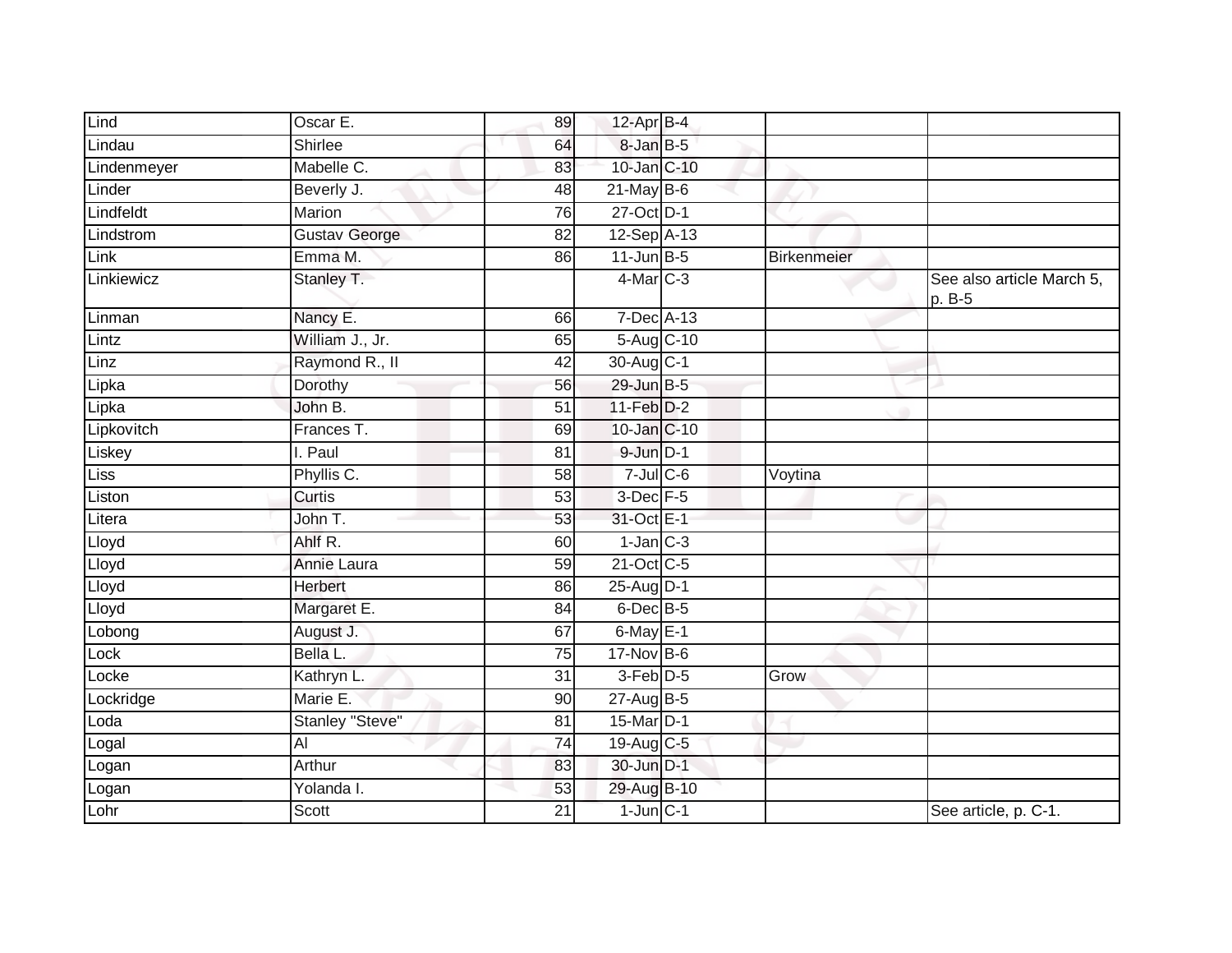| Lohse     | Merle J.               | 76              | 3-Jun C-5         |       | First name also spelled<br>Myrl; see June 4, p. B-6               |
|-----------|------------------------|-----------------|-------------------|-------|-------------------------------------------------------------------|
| Lohse     | Wilbert (Webb)         | 52              | 14-Jan C-5        |       | See also January 15, p. C-<br>3 - picture and article<br>included |
| Lokuta    | Edward                 | 71              | $12$ -Jan $A$ -11 |       |                                                                   |
| Long      | Beatrice               | 71              | $6$ -Oct C-5      |       |                                                                   |
| Long      | Clarence A.            | 66              | 3-Dec F-5         |       |                                                                   |
| Long      | <b>Colette Grimmer</b> | 50              | 28-Jan C-7        |       |                                                                   |
| Long      | Genevieve A.           | 72              | 28-Dec B-8        |       |                                                                   |
| Long      | Ruth                   | 73              | $2-AugB-6$        | Jones |                                                                   |
| Longawa   | Joseph S.              | 68              | 29-Aug B-10       |       |                                                                   |
| Lontz     | E. Edgar               | 89              | $19$ -Dec $D$ -6  |       |                                                                   |
| Lopez     | Carmen                 | 81              | $16$ -Jul C-5     | ⊾     |                                                                   |
| Lopez     | David J.               | 10 <sup>1</sup> | $25-Apr$ D-3      | w     |                                                                   |
| Lopez     | Rodolfo "Ruby"         | 63              | $22$ -Jan $C-6$   |       |                                                                   |
| Lopez     | Victoria               | 65              | 24-Oct E-12       |       |                                                                   |
| Lorentzen | Theodore W.            | 77              | $31-AugB-4$       |       |                                                                   |
| Lovell    | Argus                  | 67              | 11-Apr D-1        |       |                                                                   |
| Lovell    | Ozella                 | 62              | $11-Apr$ D-1      |       |                                                                   |
| Lowe      | <b>Charles Wayne</b>   | 49              | $19$ -Feb $B$ -3  |       |                                                                   |
| ∟owrie    | Lynette                | 25              | 25-Apr D-3        |       |                                                                   |
| Loy       | Lucy Jane              | 85              | $23$ -Jul $D-1$   |       |                                                                   |
| Lucas     | <b>Betty</b>           | 59              | $22$ -Jan $C-6$   |       |                                                                   |
| Lucas     | Elsie C.               | 74              | 18-Jun D-1        |       |                                                                   |
| Luchene   | <b>Mary Belle</b>      | 82              | $10-Nov$ D-2      |       | First name also spelled<br>MaryBell, Nov. 11, p. C-6              |
| Lucious   | Fannie                 |                 | 30-May B-6        |       |                                                                   |
| Luckett   | Leon                   | 34              | $6$ -May $E-1$    |       |                                                                   |
| Ludders   | Joseph Oscar           | 76              | 5-May C-6         |       |                                                                   |
| Ludwicki  | Mildred M.             | 49              | 9-Dec B-10        |       |                                                                   |
| Luebker   | Ida A.                 | 92              | $2$ -Mar $A-9$    |       |                                                                   |
| Lugo      | Freddie                |                 | $27-AugB-5$       |       | See article, p. B-5                                               |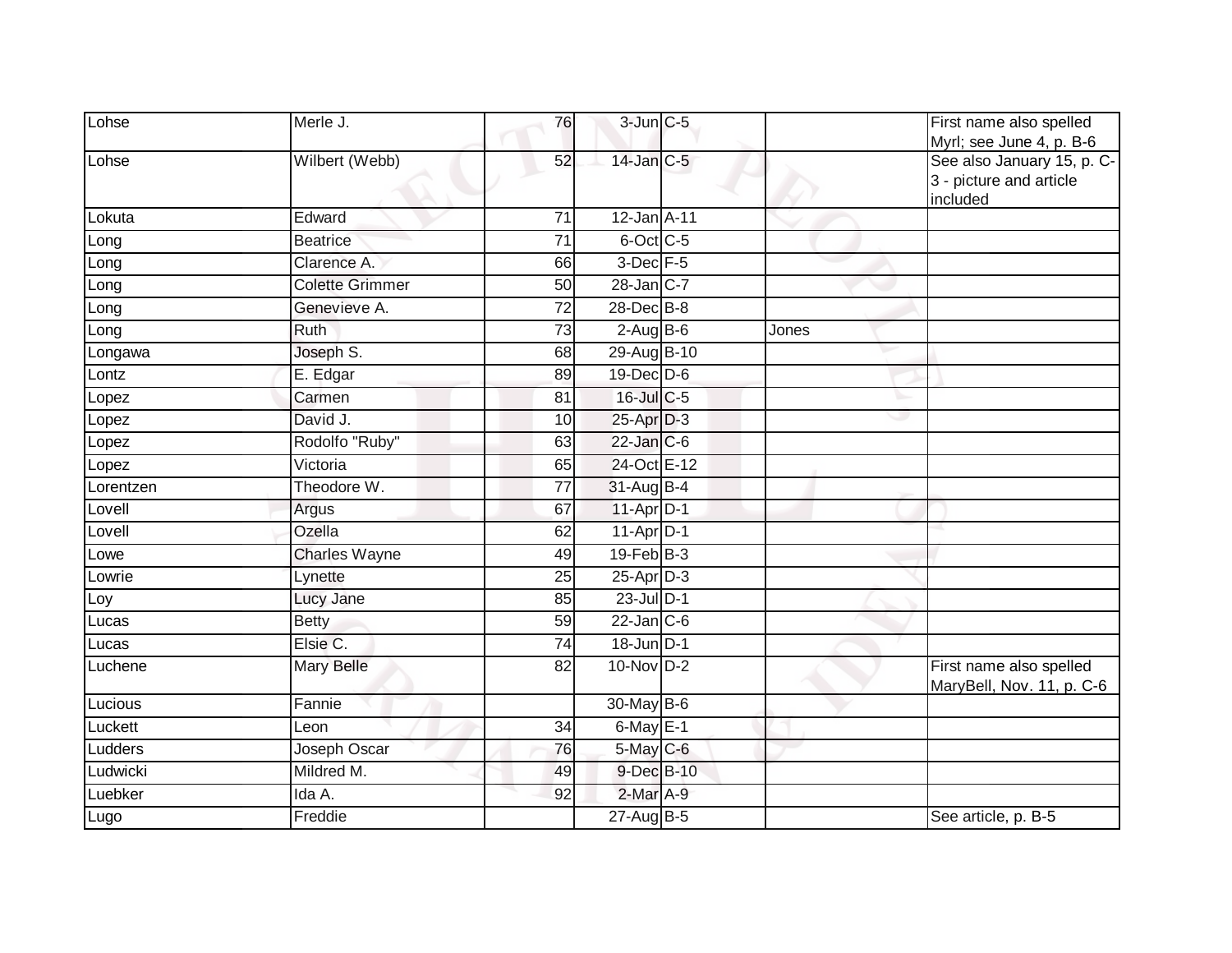| Lukaszyk    | Anna           | 88              | $11$ -Jan D-1     |   |                     |
|-------------|----------------|-----------------|-------------------|---|---------------------|
| Lukesch     | Edward C.      | 62              | 31-Aug B-4        |   |                     |
| Lukijanczyk | <b>Natalia</b> | 73              | 15-Jun B-5        |   |                     |
| Luna        | Cynthia        | 26              | $6$ -May $E-1$    |   |                     |
| Lund        | Theodore V.    | $\overline{77}$ | $20-Sep$ C-2      |   |                     |
| Lush        | Samuel K.      | $\overline{21}$ | 27-Jun C-7        |   |                     |
| Lutgen      | Anthony John   | 49              | 28-May A-6        |   |                     |
| Luther      | Leona C.       | 62              | $2-Aug$ B-6       |   |                     |
| Luther      | Richard        | 41              | 16-May D-1        |   |                     |
| Lutz        | Catherine M.   | $\overline{70}$ | $31$ -Jan $D-5$   |   |                     |
| Lycas       | John           | 62              | $6$ -Jun $F-6$    |   | See articl, p. F-6. |
| Lyda        | Ethel A.       |                 | 23-Sep C-6        |   |                     |
| Lynch       | Alfred D.      |                 | $24-Sep$ C-3      |   |                     |
| Lynch       | Helen B.       | 74              | 10-Jun C-6        |   |                     |
| Lynch       | Magdalen       | $\overline{74}$ | 9-Dec B-10        |   |                     |
| Lynde       | Bertha H.      | 92              | 3-Oct C-7         |   |                     |
| Lynn        | Leo N.         |                 | $5 - Jan$ $B - 6$ |   |                     |
| Lyons       | Henry A.       | $\overline{72}$ | $2$ -Jun $D-1$    |   |                     |
|             |                |                 |                   |   |                     |
|             |                |                 |                   |   |                     |
|             |                |                 |                   |   |                     |
|             |                |                 |                   |   |                     |
|             |                |                 |                   |   |                     |
|             |                |                 |                   |   |                     |
|             |                |                 |                   |   |                     |
|             |                |                 |                   |   |                     |
|             |                |                 |                   |   |                     |
|             |                |                 |                   |   |                     |
|             |                |                 |                   |   |                     |
|             |                |                 |                   |   |                     |
|             |                |                 |                   | ≻ |                     |
|             |                |                 |                   |   |                     |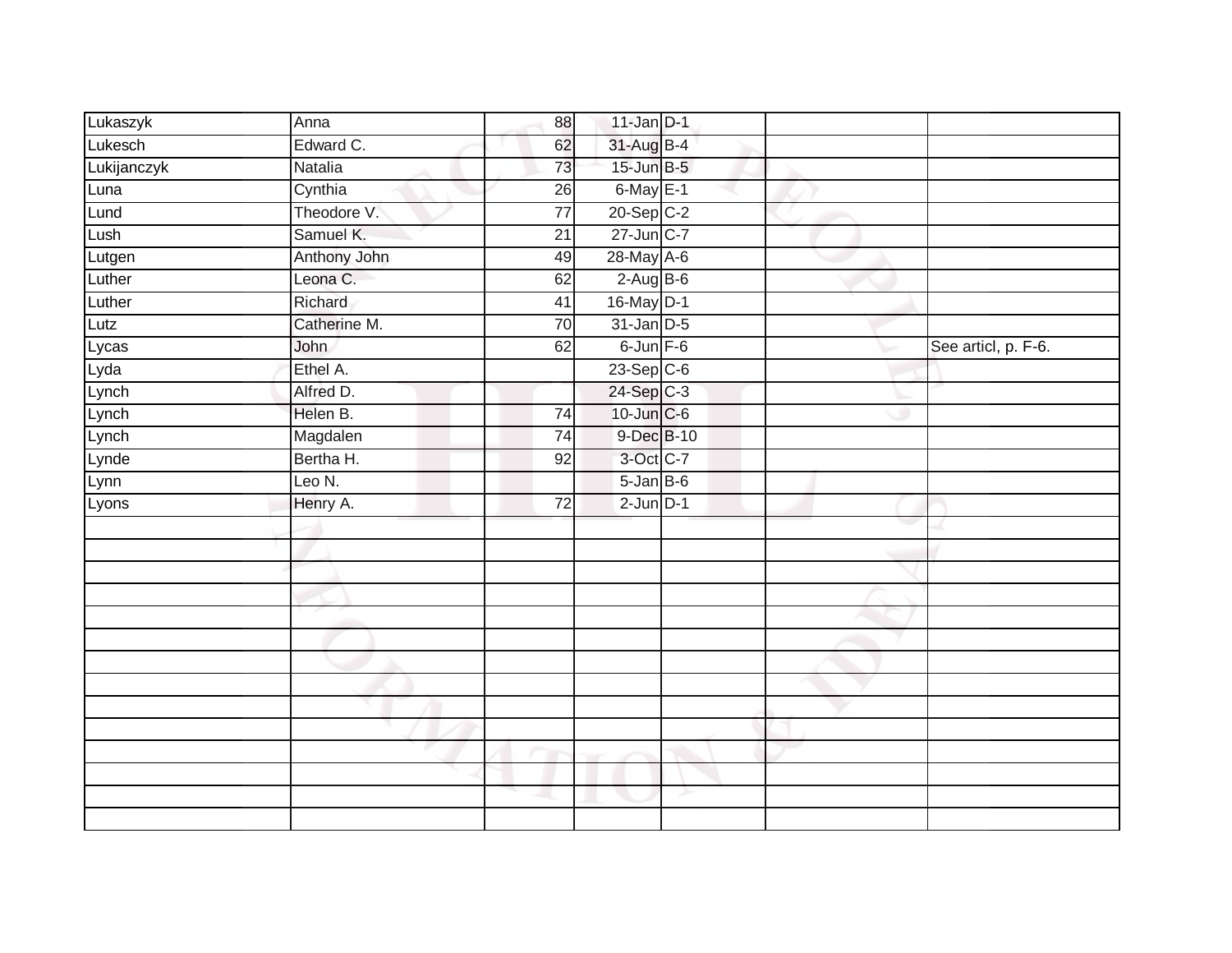| <b>Surname</b> | <b>Given</b>         | Age             | <b>Date</b>       | Page | <b>Maiden</b> | <b>Note</b>                                                  |
|----------------|----------------------|-----------------|-------------------|------|---------------|--------------------------------------------------------------|
| Maas           | Gerald P.            | 48              | 9-Nov A-7         |      |               | See also article Nov. 10,<br>p. A-2                          |
| Maaskant       | Charlotte            | 80              | $26$ -Feb $B$ -6  |      |               |                                                              |
| <b>Macak</b>   | Paul                 | 82              | 17-Nov B-6        |      |               |                                                              |
| MacCartney     | Donald B.            | 81              | 22-Nov C-1        |      | v             |                                                              |
| Mach           | Frank, Sr.           | 87              | 20-Apr B-7        |      |               | Last name also spelled<br>Mack.                              |
| Machaj         | Alex                 | 78              | $11$ -Jun $B - 5$ |      |               |                                                              |
| Maciejczak     | Betty A.             | 50              | $2$ -May $C-8$    |      |               |                                                              |
| <b>Mack</b>    | Frank, Sr.           | 87              | 20-Apr B-7        |      |               | Last name also spelled<br>Mach.                              |
| Mack           | Genie                | 55              | 10-Aug B-5        |      |               |                                                              |
| Mackiewicz     | Catherine            | 69              | $27$ -Jan C-7     |      |               |                                                              |
| Macko          | Louise               | 58              | 21-Dec D-2        |      | Gusic         |                                                              |
| Maclean        | Helen G.             |                 | 15-Apr C-4        |      |               |                                                              |
| Macnak         | Andrew G.            | 70              | $21$ -Jan C-5     |      |               |                                                              |
| Macocha        | Chester A.           | 56              | $3-Nov$ C-5       |      |               |                                                              |
| Macon          | <b>James Woodrow</b> | 66              | 25-Mar C-6        |      |               |                                                              |
| MacPhearson    | May G.               | 87              | 28-Jun C-1        |      |               |                                                              |
| Madden         | Merle L. "Pat"       | 60              | 7-Dec A-13        |      |               |                                                              |
| Madden         | Miriam C.            | 80              | 10-Jan C-10       |      |               | Middle initial M. on Jan. 8,<br>p. B-5                       |
| Madden         | Miriam M.            | 80              | 8-Jan B-5         |      |               | Middle indial C. on Jan.<br>10, p. C-10                      |
| Magda          | Magdalene            | 76              | $5$ -Jul $C$ -1   |      |               |                                                              |
| Magdaz         | Edward G.            | 68              | $18$ -Jan $C$ -5  |      |               | Last name also spelled<br>O'Day, see January 17, p.<br>$D-6$ |
| Magdo          | Mike                 | 83              | $9-Aug1D-1$       |      |               |                                                              |
| Maggio         | Lena                 | 67              | 10-Jan C-10       |      |               |                                                              |
| Maginsky       | Mary R.              | 68              | 30-Nov C-1        |      |               |                                                              |
| Maglish        | Mary                 | 86              | 26-Nov B-5        |      |               |                                                              |
| Maglish        | Thomas L.            | $\overline{58}$ | $26-SepC-9$       |      |               |                                                              |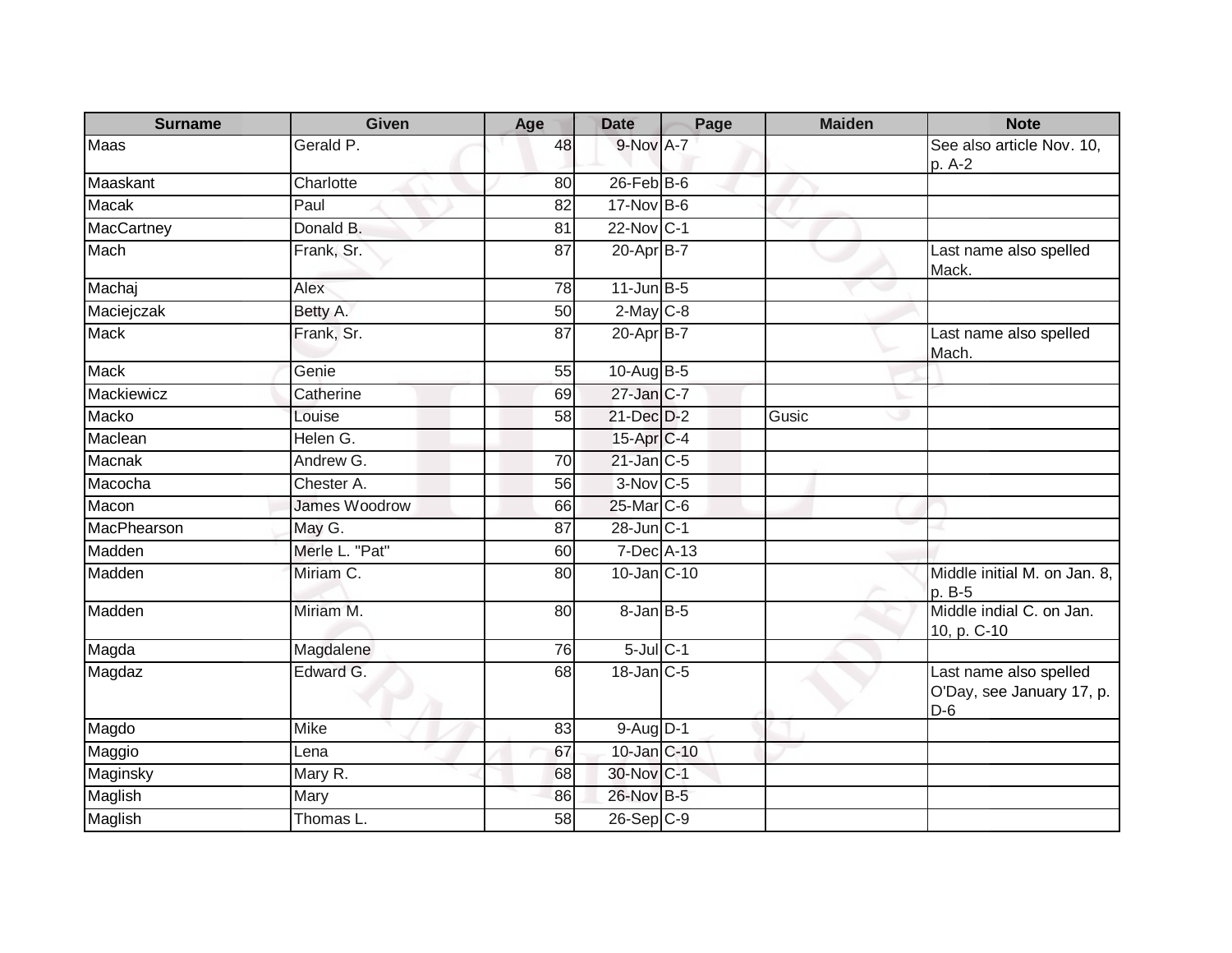| Magnuson      | Alfred B.                | 89              | 30-Dec A-7       |               |                                                  |
|---------------|--------------------------|-----------------|------------------|---------------|--------------------------------------------------|
| Magro         | Frank P.                 | 73              | $21$ -Feb $C-8$  |               |                                                  |
| Maguire       | John P.                  | 65              | 1-Nov C-1        |               |                                                  |
| Mahala        | Joseph J.                | 82              | $19$ -Feb $B-3$  |               |                                                  |
| Mahan         | Garry                    | 26              | $7-Mar$ C-6      |               |                                                  |
| Mahone        | $\overline{\text{Carl}}$ | 36              | 16-Nov B-5       |               | See article, p. B-5                              |
| Main          | Margaret                 | 82              | $2$ -Jul $D-1$   |               |                                                  |
| <b>Maiss</b>  | Otto Jack                | 83              | 18-Jan C-5       |               |                                                  |
| Majda         | Marie                    |                 | $11-Nov$ C-6     |               |                                                  |
| Majewski      | Mary R.                  | 90              | 20-Oct C-10      |               |                                                  |
| Major         | Robert                   | $\overline{25}$ | $22$ -Jan $C$ -6 |               |                                                  |
| Malcolm       | Daniel A.                | 63              | $17-Sep C-1$     |               |                                                  |
| Malde         | Stella A.                | 72              | $1-Feb$ D-3      |               |                                                  |
| Maleski       | Villia A.                | 67              | 6-Dec B-5        | Bondi         |                                                  |
| Maley         | Edwin M.                 | $\overline{77}$ | $11$ -Jul $E-1$  |               |                                                  |
| Malia         | William H.               | 58              | 12-May B-7       |               |                                                  |
| Malkowski     | Mary                     | 89              | 18-Oct C-1       | Pierzchalski  |                                                  |
| Mallory       | Tommy                    | 52              | 28-Jun C-1       |               |                                                  |
| Malone        | Clarence W.              | 72              | 31-Dec C-5       |               |                                                  |
| Malone        | Marilyn                  | 50              | $22$ -Feb $C-6$  |               |                                                  |
| Malone        | Marilyn J.               |                 | $7$ -May $D-1$   |               |                                                  |
| Malone        | Wilma E.                 | 49              | $13$ -Jun $D-2$  |               |                                                  |
| Maly          | Lillian R.               | 70              | $6$ -Oct C-5     | <b>Brusel</b> |                                                  |
| Manaugh       | Robert H. (Skip)         | 68              | $10$ -Feb $C-9$  |               |                                                  |
| <b>Manes</b>  | Karen M.                 | 43              | $1$ -Jan $C-3$   |               |                                                  |
| Mangold       | <b>John Clarence</b>     | 76              | 26-Apr B-4       |               |                                                  |
| <b>Manley</b> | <b>Della</b>             |                 | $15-Nov$ C-2     |               |                                                  |
| Manley        | Dorothy Ann              |                 | 27-Jan C-7       |               |                                                  |
| Mannings      | Earl R.                  | 62              | $25$ -Apr $D-3$  |               |                                                  |
| Mantel        | Andrew "Drew"            | 29              | 19-Jul D-3       |               | See article, p. D-3; see<br>also July 20, p. D-1 |
| Mantel        | Januarius E. "Gene"      | 70              | 26-Dec C-7       |               |                                                  |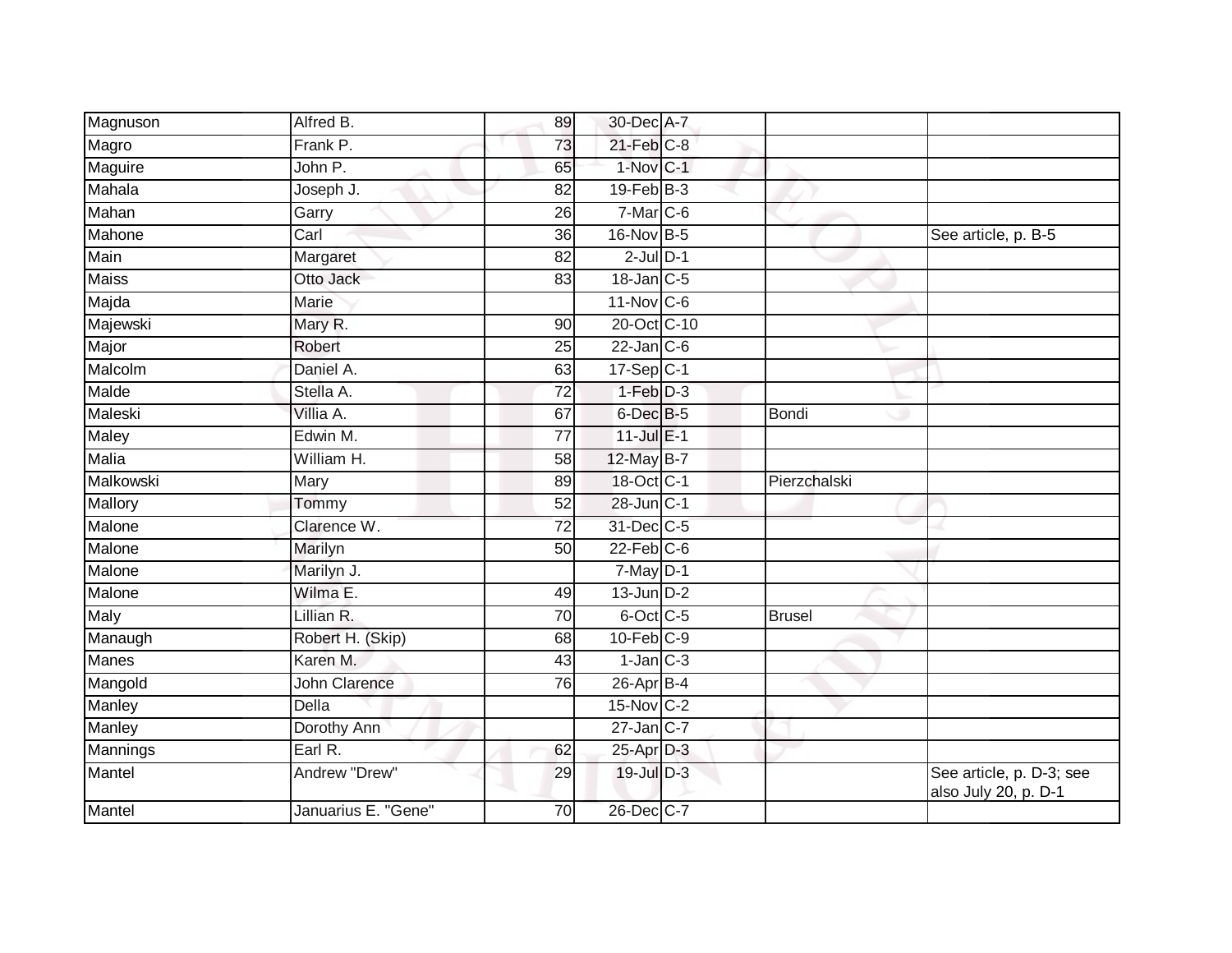| Mantel         | Margaret E.          | 72              | 25-Oct C-1           |          |  |
|----------------|----------------------|-----------------|----------------------|----------|--|
| March          | Paul S.              | 83              | 12-Apr B-4           |          |  |
| Marchant       | William H.           | 76              | 20-Apr B-7           |          |  |
| Marcinek       | Julius               | 74              | $20-SepC-2$          |          |  |
| <b>Mardis</b>  | Richard (Dick)       | 60              | 21-Sep A-11          |          |  |
| Marin          | Maria T. (Teresita)  | 70              | $18$ -Jun $D-1$      |          |  |
| Marince        | John M.              | 69              | 18-Jun D-1           |          |  |
| Marino         | Jasper               | 76              | $23$ -Dec $D-2$      |          |  |
| Marino         | Jimmy Dean           | 16              | $23 - Aug$ $B-3$     |          |  |
| Marino         | Marion               | 92              | 13-Dec A-13          |          |  |
| Marion         | Estel (Max)          | 59              | $19$ -Jan $B$ -5     |          |  |
| Markiewicz     | Charles W.           | 69              | $27-Sep$ C-1         |          |  |
| Markiewicz     | Rose M.              | 84              | 26-Nov B-5           | Kaminski |  |
| <b>Markley</b> | Adrian A.            | 72              | 20-Jul D-1           |          |  |
| <b>Markley</b> | Jerrald R.           | 44              | 24-Mar C-4           |          |  |
| Markowicz      | Paul                 | 70              | 14-Jan C-5           |          |  |
| <b>Marlin</b>  | Roy L.               | 62              | 20-Jun E-11          |          |  |
| <b>Marlowe</b> | Donald J. "Duck"     | 32              | 26-Sep C-9           |          |  |
| Marquardt      | Reinhardt "R.K."     | 66              | 12-Dec E-11          |          |  |
| Marschke       | Richard E.           | 60              | 11-Nov C-6           |          |  |
| Marshall       | Alice G.             | $\overline{75}$ | 3-Feb <sup>D-5</sup> |          |  |
| Marshall       | Arthur H.            | 87              | $1-Mar$ C-5          |          |  |
| Marshall       | Paul Lamont          | 81              | $26$ -Feb $B$ -6     |          |  |
| Martell        | Robert E.            | 62              | $7$ -Jun $C-2$       |          |  |
| <b>Martens</b> | <b>Mary Mercedes</b> | 75              | 20-Jul D-1           | O'Keefe  |  |
| <b>Martens</b> | Paul                 | 74              | 18-Aug D-1           |          |  |
| <b>Martich</b> | Edward               | $\overline{54}$ | 14-Mar E-10          |          |  |
| Martin         | Everett H.           | 50              | 14-Nov F-11          |          |  |
| <b>Martin</b>  | Herbert J.           | 70              | 31-Aug B-4           |          |  |
| Martin         | <b>Homer Arthur</b>  | 76              | $4$ -Jun $B$ -6      |          |  |
| <b>Martin</b>  | Joseph A.            | $\overline{72}$ | <b>7-Nov B-10</b>    |          |  |
| <b>Martin</b>  | <b>Mark</b>          | $\overline{23}$ | 9-Mar C-1            |          |  |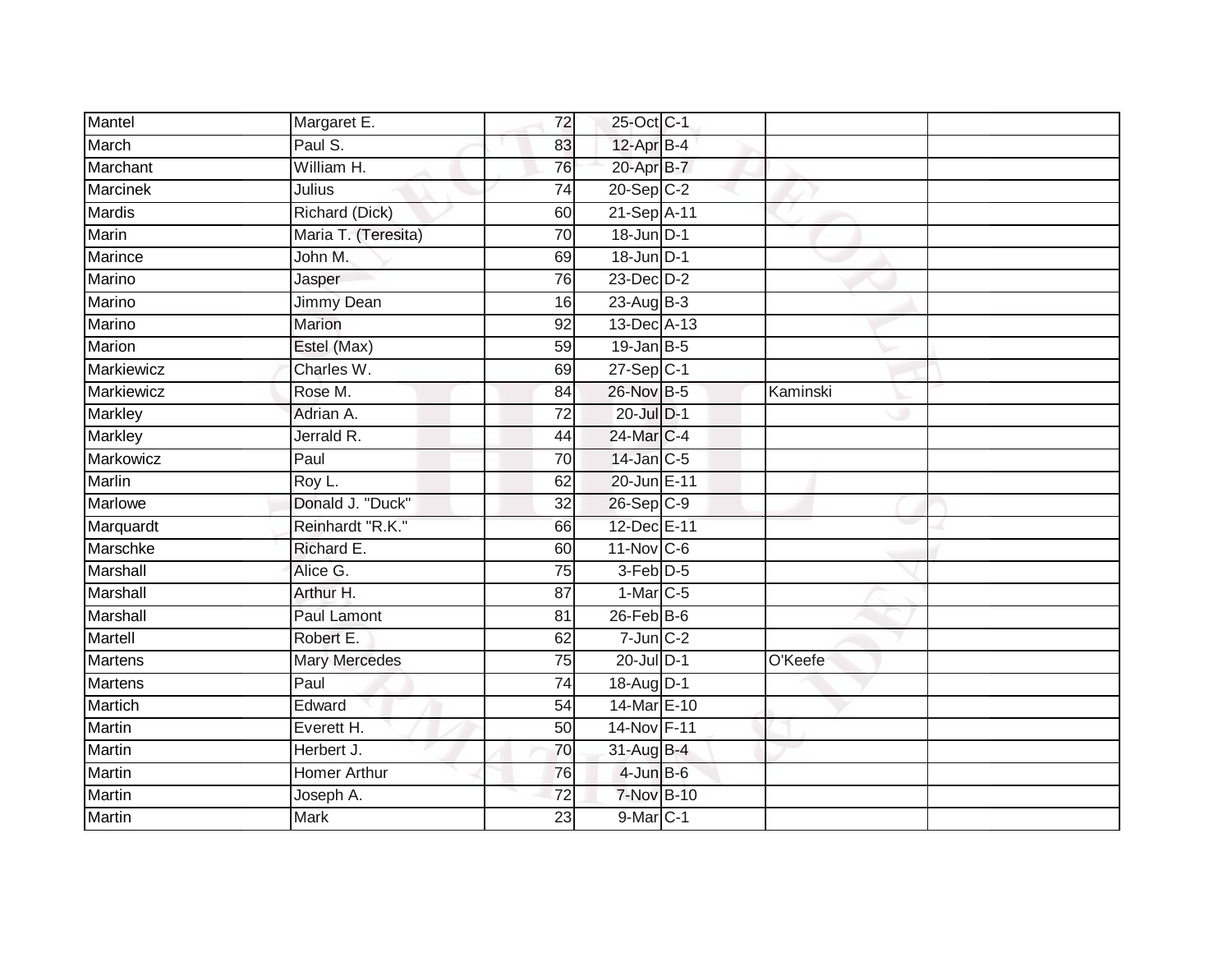| Martin        | Oler                          | 79              | 22-Mar B-2       |             |  |
|---------------|-------------------------------|-----------------|------------------|-------------|--|
| Martin        | Veronica (Ronnie)             | 68              | 24-May B-5       | Dollinar    |  |
| Martson       | Mary J.                       | 79              | 23-Mar B-5       |             |  |
| Martz         | Robert C.                     | 67              | $3$ -Jun $C$ -5  |             |  |
| Maschger      | Martha J.                     | 93              | 22-Nov C-1       |             |  |
| Mascia        | Eugene J.                     | 69              | 5-Nov B-6        |             |  |
| Mase          | Sara                          | 83              | $22$ -Dec $D-6$  | Hunter      |  |
| <b>Masick</b> | Lenka                         | 65              | $21$ -Dec $D-2$  |             |  |
| Maskoliunas   | Emily                         | 85              | 15-Aug D-1       |             |  |
| <b>Mason</b>  | Charles E.                    | 44              | $15$ -Dec $D-4$  |             |  |
| Mason         | Frederick William "Bill," Jr. | 65              | $27$ -Jul B-7    |             |  |
| Mason         | Louis                         | 63              | $4$ -Jul $C$ -6  |             |  |
| Mason         | Richard L., Dr.               | 64              | 6-Dec B-5        |             |  |
| Massengille   | Verna L.                      | 85              | $2-SepB-7$       |             |  |
| Massey        | Ernie V.                      | 52              | 25-Jul D-1       |             |  |
| Massey        | Margaret                      | 70              | $9-Nov$ B-6      | Waller      |  |
| Massey        | Melvin L.                     | 70              | $17 - Jan$ $D-6$ |             |  |
| Mastey        | Frank, Sr.                    | 65              | $21$ -Jul $D-1$  |             |  |
| Mastey        | Victoria                      | 79              | $14$ -Jul $D-1$  |             |  |
| Mata          | Robert P, Jr.                 | $\overline{39}$ | $31$ -May B-5    |             |  |
| Matalin       | Thomas R.                     | 42              | 13-Dec A-13      |             |  |
| Matasofski    | Sylvia                        | 74              | $26$ -Feb $ B-6$ | Koscielniak |  |
| Matasovsky    | Margaret R.                   | 69              | $4$ -Jan $D-3$   |             |  |
| Mateja        | Joseph B.                     | 68              | $27 - Sep$ C-1   |             |  |
| Matejas       | <b>Stanley</b>                | $\overline{77}$ | 12-Oct B-5       |             |  |
| <b>Mathew</b> | Clarence V.                   | 82              | 29-Mar C-4       |             |  |
| Mathew        | Josephine                     | 80              | $14$ -Feb $E-2$  |             |  |
| <b>Matis</b>  | Antoinette                    | $\overline{71}$ | 13-May E-5       |             |  |
| Matloch       | Sophie                        | 65              | 30-Sep F-7       |             |  |
| Matlock       | Helen                         | 71              | $31$ -Jan $D-5$  | Zaboski     |  |
| Matlon        | Joseph "Joe" A.               | 76              | $25$ -Apr $D-3$  |             |  |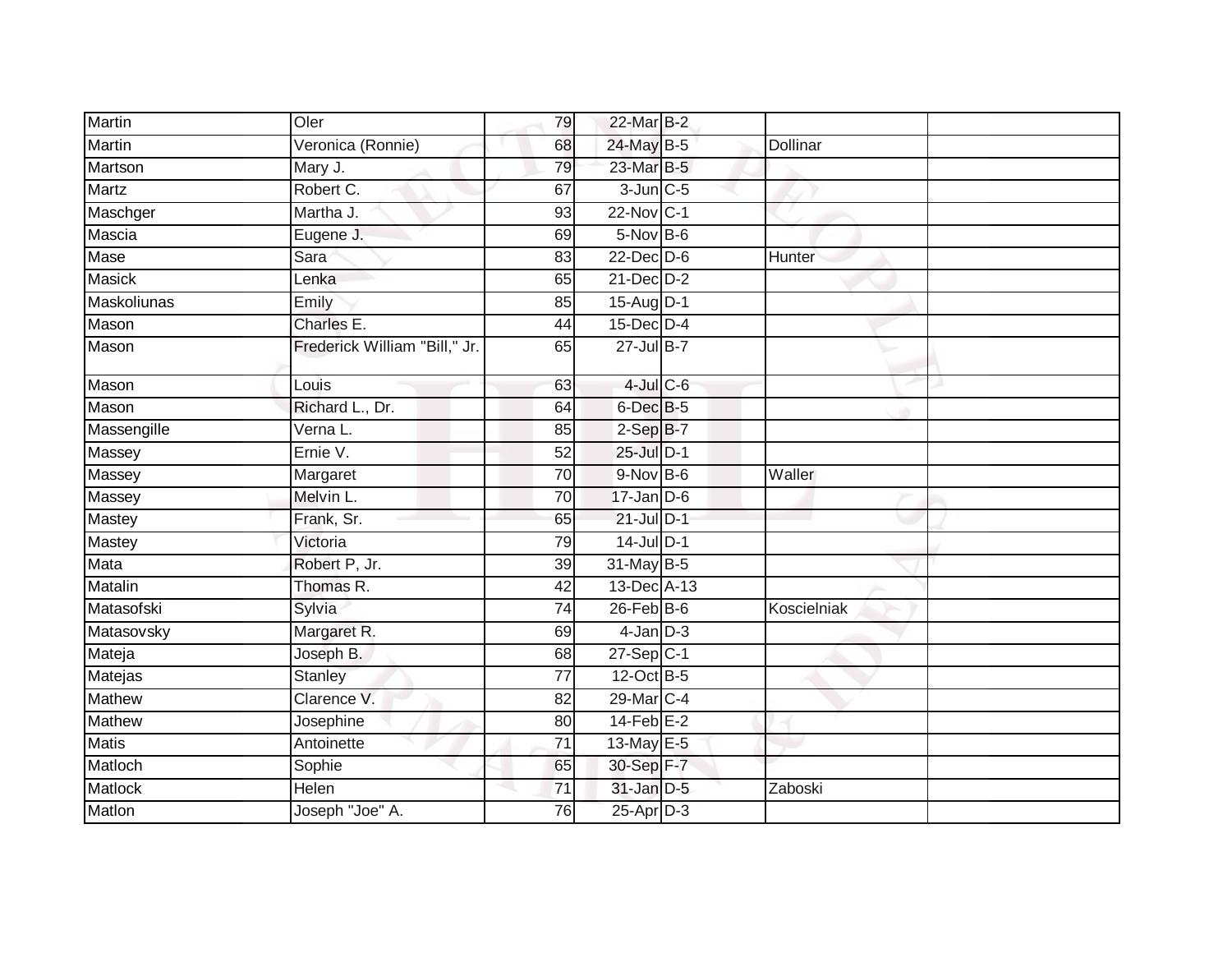| Matovina        | Anton (Tony)           | 94              | 12-Dec E-11      |      |  |
|-----------------|------------------------|-----------------|------------------|------|--|
| Matovina        | John J.                | 62              | 8-Sep D-1        |      |  |
| Matovina        | Michael "Jerry"        | 64              | 16-Sep E-4       |      |  |
| Matson          | Andrew A.              | 69              | $28$ -Jul $B$ -5 |      |  |
| Matson          | <b>Mary Elizabeth</b>  | 78              | 7-Nov B-10       |      |  |
| Matteucci       | Sara (Earl)            | $\overline{74}$ | $22$ -Feb $C$ -6 |      |  |
| <b>Matthews</b> | Philip T.              | 21              | $20$ -Jan $D-3$  |      |  |
| Mattingly       | Marie Antoinette       | 87              | $12$ -Jul $B-8$  |      |  |
| <b>Matunas</b>  | Florence H.            | 67              | 8-Mar B-3        |      |  |
| Matz            | Fred L.                | 83              | $25$ -Apr $D-3$  |      |  |
| Mauger          | Charles D.             | 75              | 19-Apr A-11      |      |  |
| Mayer           | Henry G.               | 69              | $4$ -Jun $B$ -6  |      |  |
| <b>Mayhew</b>   | Thomas                 | 70              | 9-Feb B-3        |      |  |
| Mays            | <b>Audrey Elcalene</b> | 66              | 20-Aug C-1       |      |  |
| <b>Mays</b>     | Clarence               | 10              | 14-Dec A-14      |      |  |
| <b>Mays</b>     | Tyrone                 | 14              | 14-Dec A-14      |      |  |
| <b>Mays</b>     | Willie                 | 9               | 14-Dec A-14      |      |  |
| <b>Mazrimas</b> | Joseph B.              | 78              | 8-Mar B-3        |      |  |
| Mazur           | Mary Ann               | 44              | 25-May B-5       |      |  |
| Mazur           | Valerie                | 85              | $18$ -Feb $C-3$  | Prus |  |
| Mazurek         | Dorothy J.             | 67              | 8-Oct B-5        |      |  |
| McArdle         | Richard A.             | 56              | 14-Jun A-11      |      |  |
| <b>McBride</b>  | Jonny Ray              | 27              | $12$ -Feb $C-5$  |      |  |
| <b>McBride</b>  | <b>William Dean</b>    | $\overline{72}$ | $31-Aug$ B-4     |      |  |
| McCarthy        | Thomas M.              |                 | $1-Nov$ C-1      |      |  |
| <b>McCay</b>    | Esther H.              | $\overline{71}$ | 22-Jul C-4       |      |  |
| McClanahan      | Alonzo L.              | 84              | $26$ -Jan $C-3$  |      |  |
| McClellan       | Katie Georgia          | 72              | 3-May C-1        |      |  |
| McClendon       | <b>Dorothy Marie</b>   | 60              | 13-May E-5       |      |  |
| <b>McClure</b>  | Ruth E.                | 56              | 31-Mar C-6       |      |  |
| McConnell       | Norman R.              | 56              | 17-Oct E-10      |      |  |
| <b>McCooley</b> | Stephen P., Jr.        | 54              | 6-Oct C-5        |      |  |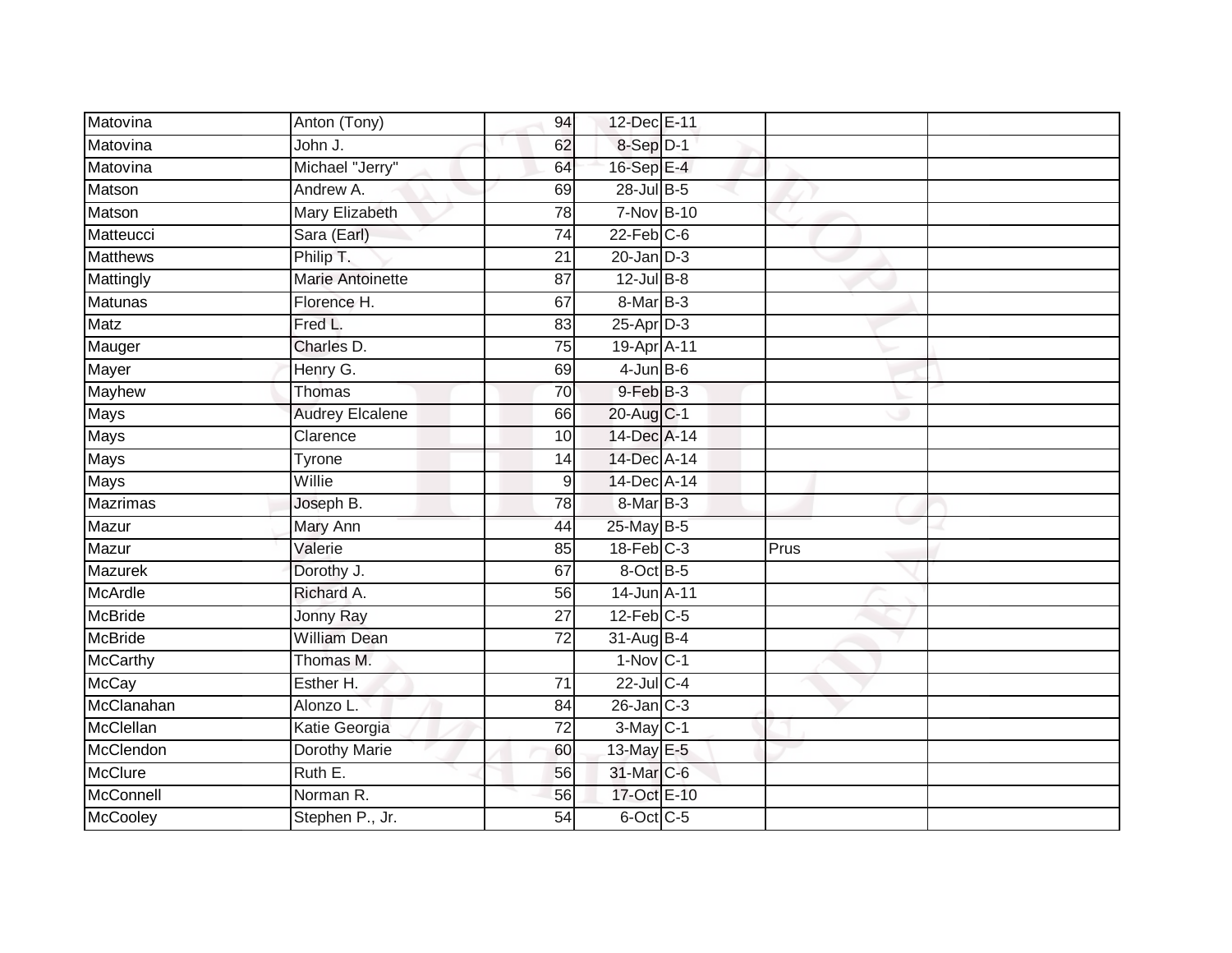| <b>McCoy</b><br>18-Jan C-5<br>Arthur<br>80                   |                                               |
|--------------------------------------------------------------|-----------------------------------------------|
| Helen E.<br>24-Mar C-4<br><b>McCoy</b>                       |                                               |
| 16-Dec C-11<br>McCraven<br>William<br>86                     |                                               |
| McCullough<br>$14$ -May B-6<br>Esther L.                     |                                               |
| McCullough<br>$\overline{70}$<br>$11$ -Jan D-1<br>Martin J.  |                                               |
| <b>McCune</b><br>Charles R.<br>$15$ -AugD-1<br>50            |                                               |
| McCutcheon<br>Thomas A.<br>10-Nov D-2<br>66                  |                                               |
| McDaniel<br>Donna M.<br>7-Apr C-8<br>49                      |                                               |
| <b>McDermott</b><br>Elsie J.<br>$22$ -Dec $D-6$<br>71        |                                               |
| McDonald<br>29-Dec D-2<br><b>Mildred</b>                     |                                               |
| <b>McElfresh</b><br>7-Oct C-4<br>Carl W.<br>60               |                                               |
| <b>McElfresh</b><br>19-Aug C-5<br>Hazel                      | Zacker                                        |
| McFadden<br>Edward T.<br>$\overline{70}$<br>19-Sep D-1       |                                               |
| $2$ -Apr $B-4$<br><b>McFarland</b><br>Kathleen<br>61         |                                               |
| McGaha<br>27-Sep C-1<br>Jerry<br>32                          |                                               |
| <b>McGoldrick</b><br>Catherine<br>14-Dec B-6<br>74           |                                               |
| McGovern<br>James P.<br>26<br>$12$ -Jul B-8                  |                                               |
| <b>McGrath</b><br>38<br>4-Oct A-15<br>Raymond                | See also article October 3,<br>p. C-7         |
| $12-Apr$ B-4<br><b>McGuan</b><br>Francis A. (Micky)          | Picture included; see also<br>article, p. B-4 |
| McGuan<br>21-Oct C-5<br>76<br>Mary                           |                                               |
| $22$ -Dec $D-6$<br>McIlroy<br>Thomas James, Jr.<br>74        |                                               |
| McInturff<br>$1$ -Jul $C$ -8<br>William<br>36                |                                               |
| $6$ -Jul $B$ -6<br>McIntyre<br>Brian L.<br>16                |                                               |
| Mary (Courtney)<br>10-Oct B-12<br><b>McKay</b><br>80         |                                               |
| <b>McKee</b><br>Muriel K.<br>25-Mar C-6<br>76                |                                               |
| McKenszle<br>16-Nov B-5<br>Jennifer<br>24                    | See article, p. B-5                           |
| McKeny<br><b>Harold Edward</b><br>10-Nov D-2<br>59           |                                               |
| <b>McKern</b><br>$8$ -Feb $D-3$<br><b>Bessie Irene</b><br>74 |                                               |
| McKnight<br>Clara<br>16-Aug C-1<br>78                        |                                               |
| $3-May$ C-1<br>McLain<br>62<br>Arthur                        |                                               |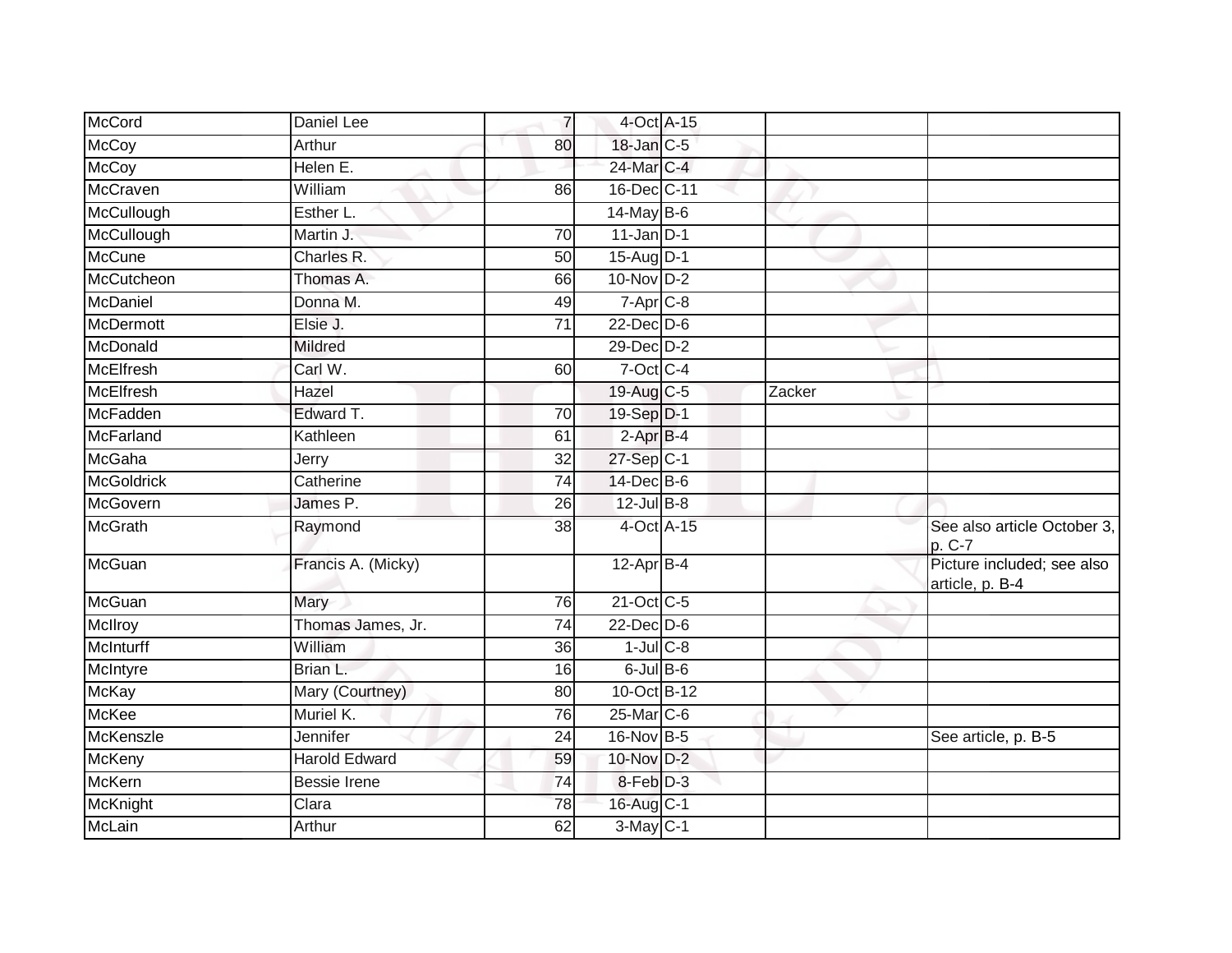| McLean         | Daniel                     |                 | 11-Apr D-1      |                |                          |
|----------------|----------------------------|-----------------|-----------------|----------------|--------------------------|
| McLeod         | Ethelyn G.                 | 62              | 16-Mar B-7      |                |                          |
| McMichael      | Margaret E.                | 91              | 19-Aug C-5      |                |                          |
| <b>McNair</b>  | Heidi L.                   | 17              | 18-Oct C-1      |                |                          |
| <b>McNay</b>   | Hattie E.                  | 96              | 18-Mar B-2      |                |                          |
| <b>McNeil</b>  | Mabel                      | 79              | $4$ -Mar $C-3$  |                |                          |
| <b>McNeil</b>  | Velma M.                   | 69              | $1-Dec$ B-7     |                |                          |
| <b>McNulty</b> | James                      | 81              | 14-Jun A-11     |                |                          |
| McVey          | <b>Florence Marguerite</b> | 85              | $21$ -Dec $D-2$ |                |                          |
| Meade          | Leslie E.                  | $\overline{75}$ | 22-Dec D-6      |                |                          |
| Mecyssne       | Michael                    | 66              | 17-May B-5      |                |                          |
| Medeck         | Rose B.                    | 87              | 17-May B-5      |                |                          |
| Medley         | Edna E.                    | 60              | 8-Sep D-1       |                |                          |
| Megales        | Gust                       | 83              | $8$ -Mar $B$ -3 |                |                          |
| Melcher        | Shirley J.                 | $\overline{50}$ | 9-Dec B-10      |                |                          |
| Melendez       | Fausto                     | 71              | 28-Jul B-5      |                |                          |
| Menconi        | Anne                       | 59              | 22-Aug C-8      | <b>Hawkins</b> |                          |
| Meng           | Bertha A.                  | 83              | $9$ -Jun $D-1$  |                |                          |
| Menzyk         | Leo A.                     | 60              | $29$ -Jan B-4   |                |                          |
| Merchel        | <b>Adam (12)</b>           | 63              | 8-Feb D-3       |                |                          |
| Mericle        | Leon                       | 93              | 29-Aug B-10     |                |                          |
| Merlo          | Dolores E.                 | $\overline{52}$ | 30-May B-6      |                | See also June 2, p. D-1. |
| Meroz          | Alvin F., Sr.              |                 | 30-Sep F-7      |                |                          |
| Merrill        | Kenneth W.                 | $\overline{75}$ | $20$ -Jun $D-1$ |                |                          |
| Merz           | Miriam                     |                 | $21$ -Feb $C-8$ |                |                          |
| Meulemans      | Irene A.                   | 62              | 25-Oct C-1      |                |                          |
| Meyer          | Anna J.                    | 76              | $10-SepB-5$     |                |                          |
| Meyer          | Helen                      | 75              | 16-Apr B-5      |                |                          |
| Meyer          | Jennie                     | 86              | 12-Oct B-5      |                |                          |
| Meyer          | Violet L.                  | 75              | 26-Nov B-5      |                |                          |
| Meyrer         | Louise M.                  | 85              | 15-Dec D-4      |                |                          |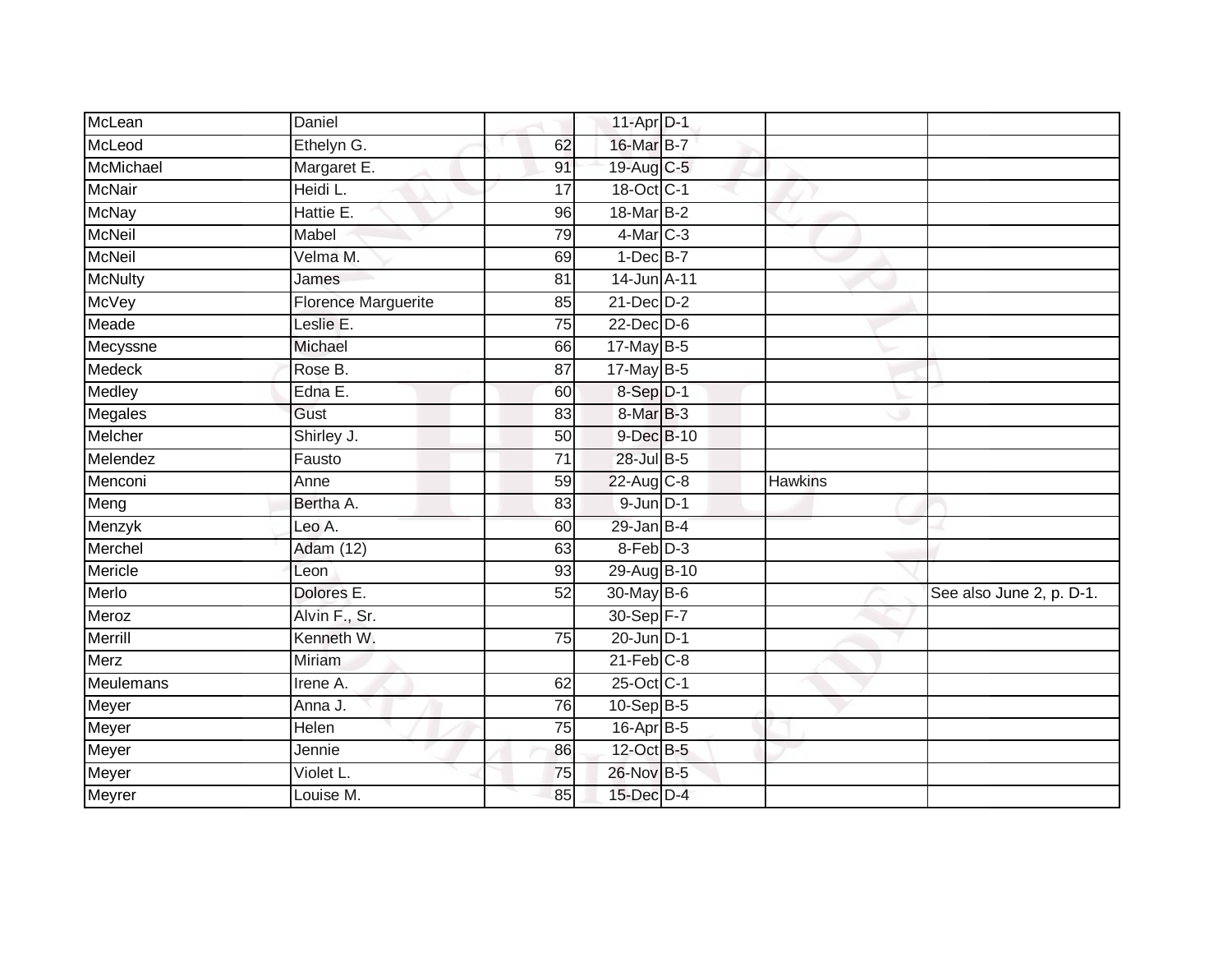| Mezei           | Craig Alan             | $\overline{c}$  | 28-Feb                  |         | Article included; See also<br>March 1, p. C-5 |
|-----------------|------------------------|-----------------|-------------------------|---------|-----------------------------------------------|
| Mezei           | <b>Kimberly Sue</b>    | 18              | 28-Feb                  |         | Article included; See also<br>March 1, p. C-5 |
| Mican           | Margaret M.            | 51              | $11$ -Nov C-6           | O'Neill |                                               |
| Michalak        | Florence               | 66              | 11-Mar C-5              |         |                                               |
| Michel          | Dennis A.              | 30              | $4-Apr$ F-1             |         |                                               |
| Michel          | <b>Elizabeth Betty</b> | 66              | 5-May C-6               |         |                                               |
| Michelazzo      | Timo D.                | 53              | 26-Jul D-2              |         |                                               |
| Michna          | Andrew (Henry)         | 81              | 25-Mar C-6              |         |                                               |
| <b>Michnik</b>  | Mary                   | 83              | 16-May D-1              |         |                                               |
| <b>Midkiff</b>  | <b>Bernard Allen</b>   | 70              | 16-Dec C-11             |         |                                               |
| <b>Midkiff</b>  | Larry R.               | 42              | 26-Dec C-7              |         |                                               |
| Miecznikowski   | <b>Harry Henry</b>     | 73              | 9-Dec B-10              |         |                                               |
| Mielenz         | William J.             | 85              | 11-May B-5              |         |                                               |
| Mihal           | George                 | 61              | 3-Oct C-7               |         |                                               |
| Mihal           | Mary                   | 88              | 23-Dec D-2              |         |                                               |
| <b>Mihalik</b>  | James, Sr.             | 88              | $13$ -Jan B-2           |         |                                               |
| Mihalo          | John, Sr.              | 93              | $12$ -Jul B-8           |         |                                               |
| Mihalsky        | Julia                  | 88              | 27-Jun C-7              |         |                                               |
| Mikalouski      | Dominic F.             | 68              | $9$ -Jul $A$ -4         |         |                                               |
| <b>Mikell</b>   | <b>Carrie Dell</b>     | 88              | $12$ -Jul $B-8$         |         |                                               |
| Mikich          | <b>Steven</b>          | 53              | $8$ -Jul $D-1$          |         |                                               |
| <b>Mikler</b>   | <b>Stella</b>          | 83              | $9$ -Jun $D-1$          |         |                                               |
| <b>Miksich</b>  | Rose M.                | 59              | $31$ -Jan $D-5$         | Rivich  |                                               |
| <b>Mikulski</b> | Ann J.                 | $\overline{71}$ | $14$ -Jul $D-1$         |         |                                               |
| Mikulski        | Gregory "Ski"          | $\overline{32}$ | 15-Oct B-7              |         |                                               |
| <b>Mikus</b>    | Andrew H.              | 74              | 24-Mar C-4              |         |                                               |
| Milanec         | David W.               | 25              | 11-Mar C-5              |         |                                               |
| Milbrandt       | Emilge                 | 90              | $4$ -Mar $C-3$          |         |                                               |
| Milch           | Susan K.               | 20              | $21-Apr$ <sub>C-3</sub> |         |                                               |
| <b>Miletich</b> | Louis A.               | $\overline{74}$ | 30-Dec A-7              |         |                                               |
| <b>Miller</b>   | Alice A.               | 62              | 8-Feb D-3               |         |                                               |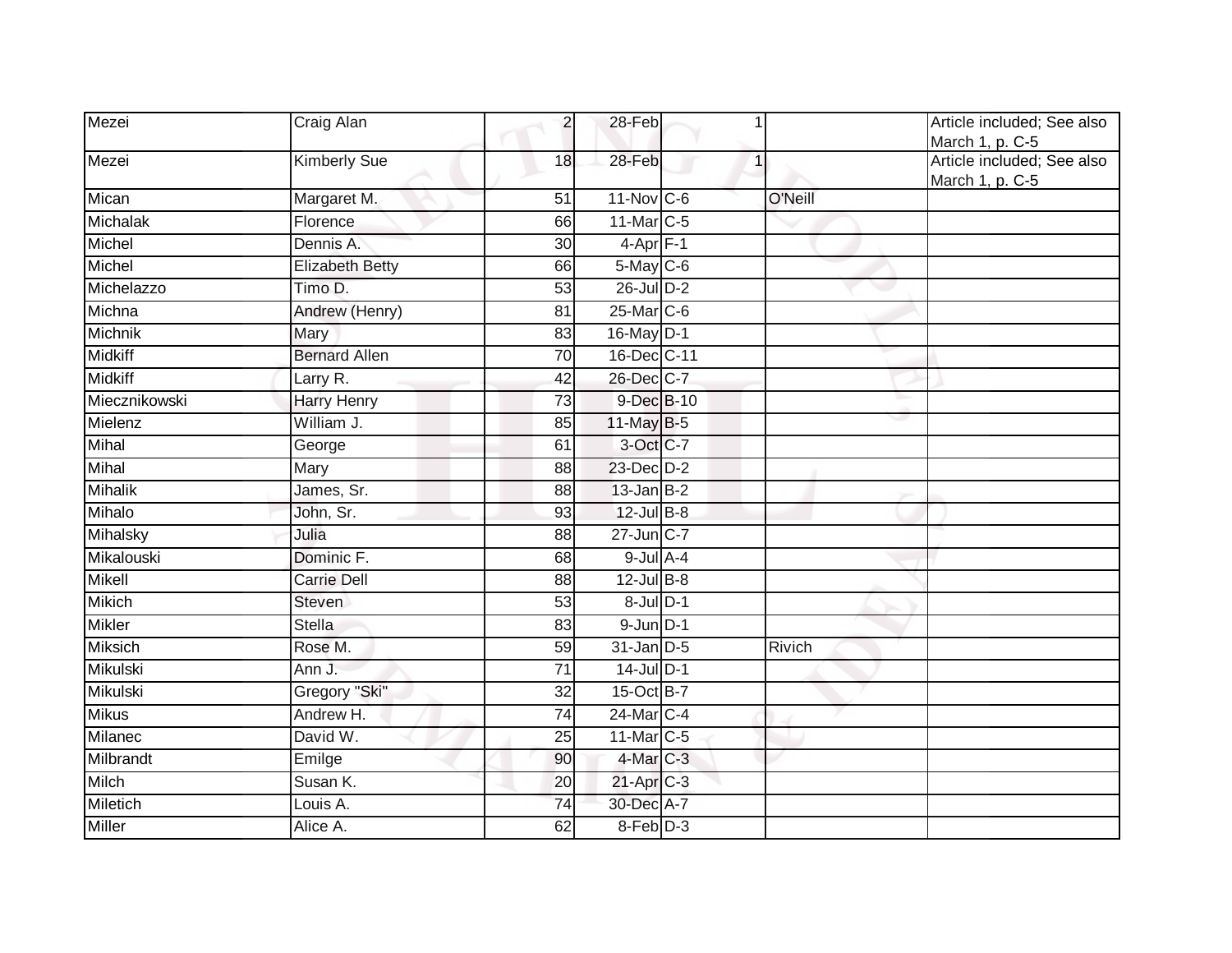| <b>Miller</b> | Arthur W.            | 67              | $24-Sep$ C-3    |               |  |
|---------------|----------------------|-----------------|-----------------|---------------|--|
| <b>Miller</b> | Cellia               | 93              | 2-May C-8       |               |  |
| <b>Miller</b> | Charles L.           | 68              | 8-Jun B-6       |               |  |
| <b>Miller</b> | Delbert              | 78              | $6$ -Jul $B$ -6 |               |  |
| <b>Miller</b> | Della D.             | $\overline{82}$ | $1-Nov$ C-1     |               |  |
| <b>Miller</b> | Ethel (Sloboda)      |                 | 28-Mar B-10     |               |  |
| <b>Miller</b> | Ethel M.             | 54              | 23-Mar B-5      |               |  |
| Miller        | Flora W.             | 86              | 28-Jun C-1      |               |  |
| <b>Miller</b> | Henry                | $\overline{47}$ | 9-Mar C-1       |               |  |
| Miller        | Josephine C.         | 79              | $7$ -Jul $C$ -6 |               |  |
| <b>Miller</b> | Lee M.               |                 | 15-Apr C-4      |               |  |
| Miller        | Lila D.              |                 | 30-Sep F-7      |               |  |
| <b>Miller</b> | Lillian              | 81              | $3$ -Jan $F-1$  | <b>Bochat</b> |  |
| Miller        | Marie A.             | 58              | 6-Jan C-9       |               |  |
| <b>Miller</b> | Marvin H.            | 52              | 19-Oct B-6      |               |  |
| Miller        | Mary                 | 39              | 9-Mar C-1       |               |  |
| <b>Miller</b> | Ruth A.              | 52              | 7-Nov B-10      |               |  |
| <b>Miller</b> | Terry C.             | 39              | $1-Aug$ D-2     |               |  |
| Miller        | <b>William James</b> | 85              | 24-Jun C-4      |               |  |
| <b>Miller</b> | William P. "Butch"   | $\overline{88}$ | $21$ -Dec $D-2$ |               |  |
| Miller        | Wilma I.             | 56              | 30-Aug C-1      |               |  |
| <b>Mills</b>  | Hattie C.            | 75              | $17$ -Feb $C-5$ |               |  |
| <b>Mills</b>  | Janet                | 90              | $17$ -Jan D-6   |               |  |
| Milobar       | <b>John</b>          | 67              | $3$ -Jun $C$ -5 |               |  |
| <b>Milos</b>  | Florence             | 76              | 8-Jan B-5       |               |  |
| Milosevich    | <b>Bozo</b>          | $\overline{72}$ | $23$ -Feb $C-3$ |               |  |
| Milton        | Ruth M.              | 59              | 21-Sep A-11     |               |  |
| <b>Minas</b>  | Madeline (Folk)      | 69              | $21$ -Mar $D-1$ |               |  |
| Minkemyer     | Estelle              | $\overline{77}$ | 29-Nov C-2      | Prusiecki     |  |
| Minnich       | Louise E.            |                 | 29-Aug B-10     |               |  |
| Miranda       | Edna (Reed)          | 60              | 17-Oct E-10     |               |  |
| Misecko       | Julia                | 78              | $27$ -May C-8   |               |  |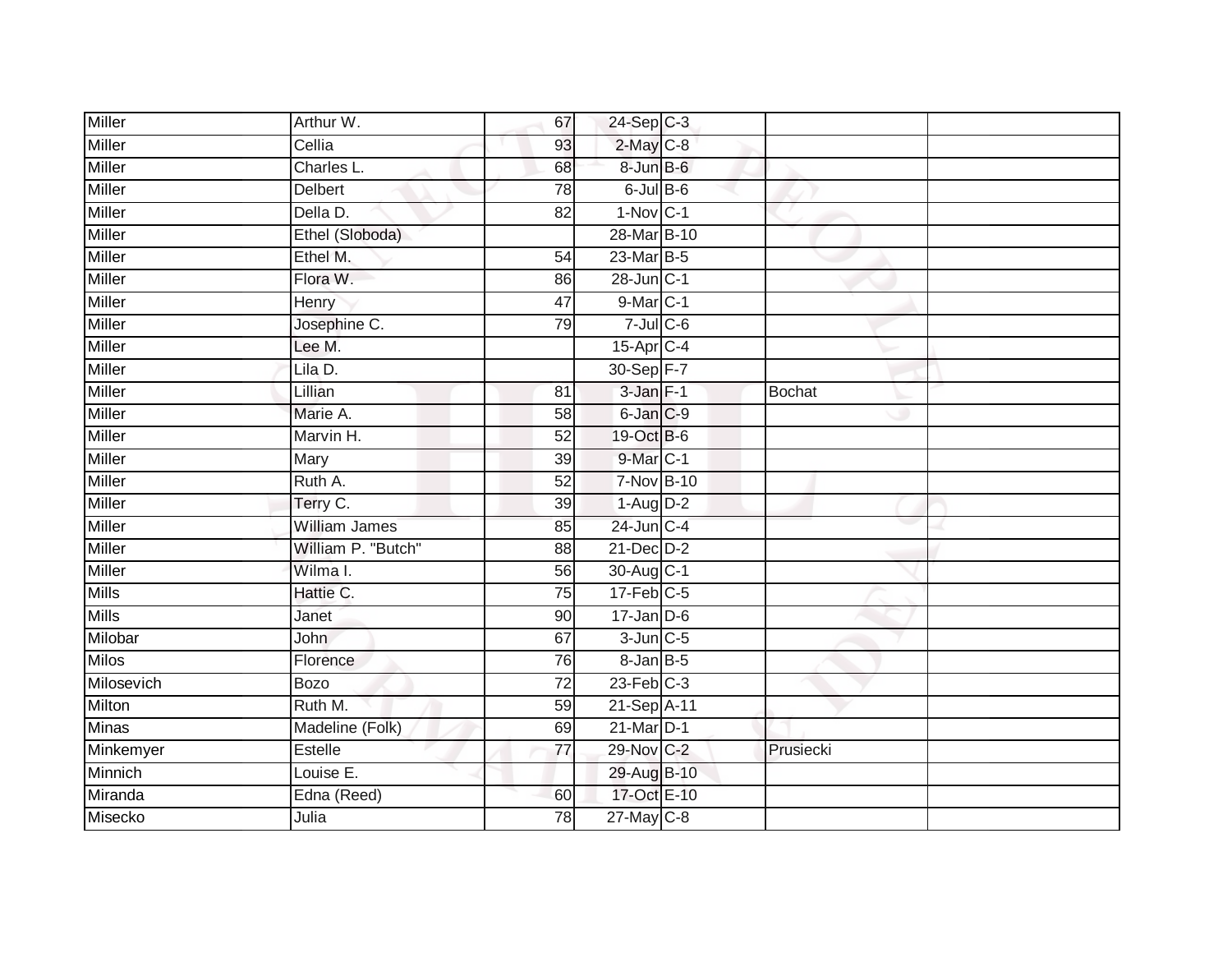| <b>Mistarz</b>  | Joseph B. "Strawberry" | 68              | $25$ -Jan $D-3$  |                      |                          |
|-----------------|------------------------|-----------------|------------------|----------------------|--------------------------|
| Mitch           | Robert L.              | 73              | 19-Sep D-1       |                      |                          |
| Mitchell        | <b>Della</b>           | $\overline{77}$ | 11-May $B-5$     |                      |                          |
| <b>Mitchell</b> | Inez                   | 60              | 28-Mar B-10      |                      |                          |
| Mitchell        | Kenneth L.             | $\overline{58}$ | $1$ -Jun $C-1$   |                      |                          |
| Mitchelltree    | Russell P.             | 69              | $22$ -Jun B-6    |                      |                          |
| Mizerik         | Ignatius "Iggy" G.     | 69              | $22$ -Feb $C$ -6 |                      |                          |
| Moderhack       | Roger B.               | 69              | 17-Oct E-10      |                      |                          |
| Modica          | Genevieve "Gen"        |                 | 17-May B-5       | Szymanski            |                          |
| Moes            | Jacob                  | 73              | 19-May C-7       |                      |                          |
| <b>Moes</b>     | <b>Nellie</b>          | 93              | $21$ -Dec $D-2$  |                      |                          |
| Mogle           | Vincent C.             | 62              | 14-Mar E-10      |                      |                          |
| Moise           | Samuel P.              | 93              | 22-Feb C-6       |                      |                          |
| Molchan         | Mary M.                | 81              | 10-Nov D-2       |                      |                          |
| Moldovan        | Anna                   | 67              | 10-Oct B-12      |                      |                          |
| Molitor         | Cathleen E.            |                 | 13-Dec A-13      |                      |                          |
| Molnar          | Stephen (Steve)        | 70              | 20-Apr B-7       |                      |                          |
| Molnar          | William, Jr.           | 63              | $6$ -Dec $B$ -5  |                      |                          |
| Molodet         | Ethel R.               | 54              | 4-Mar C-3        |                      |                          |
| Molson          | Joseph E.              | 63              | $21$ -Feb $C-8$  |                      |                          |
| Monak           | Anna Margaret          |                 | $24$ -Jun $C-4$  |                      |                          |
| Monea           | <b>Lynn Marie</b>      | 24              | $3-Sep$ D-1      | Chandler             |                          |
| Monocchio       | Betty J.               | 55              | 5-Apr B-7        |                      |                          |
| Montano         | Elisa H.               | 55              | $23 - Jun$       | $\blacktriangleleft$ | See also June 24, p. C-4 |
| Montella        | James F., Sr.          | 72              | 16-Mar B-7       |                      |                          |
| <b>Montes</b>   | Opal M.                | 71              | $7-Feb$ E-1      |                      |                          |
| Montgomery      | <b>Donald</b>          | 20              | $3 - Jun$        | 1                    |                          |
| Montrose        | Scott Allan            | 20              | $12$ -Oct B-5    |                      |                          |
| Mooers          | Edward P., Sr.         | 59              | $14$ -Feb $E-2$  |                      |                          |
| Moore           | Almetta                | 54              | 21-Oct C-5       |                      |                          |
| Moore           | Bernice P.             | 60              | 16-Dec C-11      |                      |                          |
| Moore           | <b>DeWitt</b>          | $\overline{55}$ | 21-Sep A-11      |                      |                          |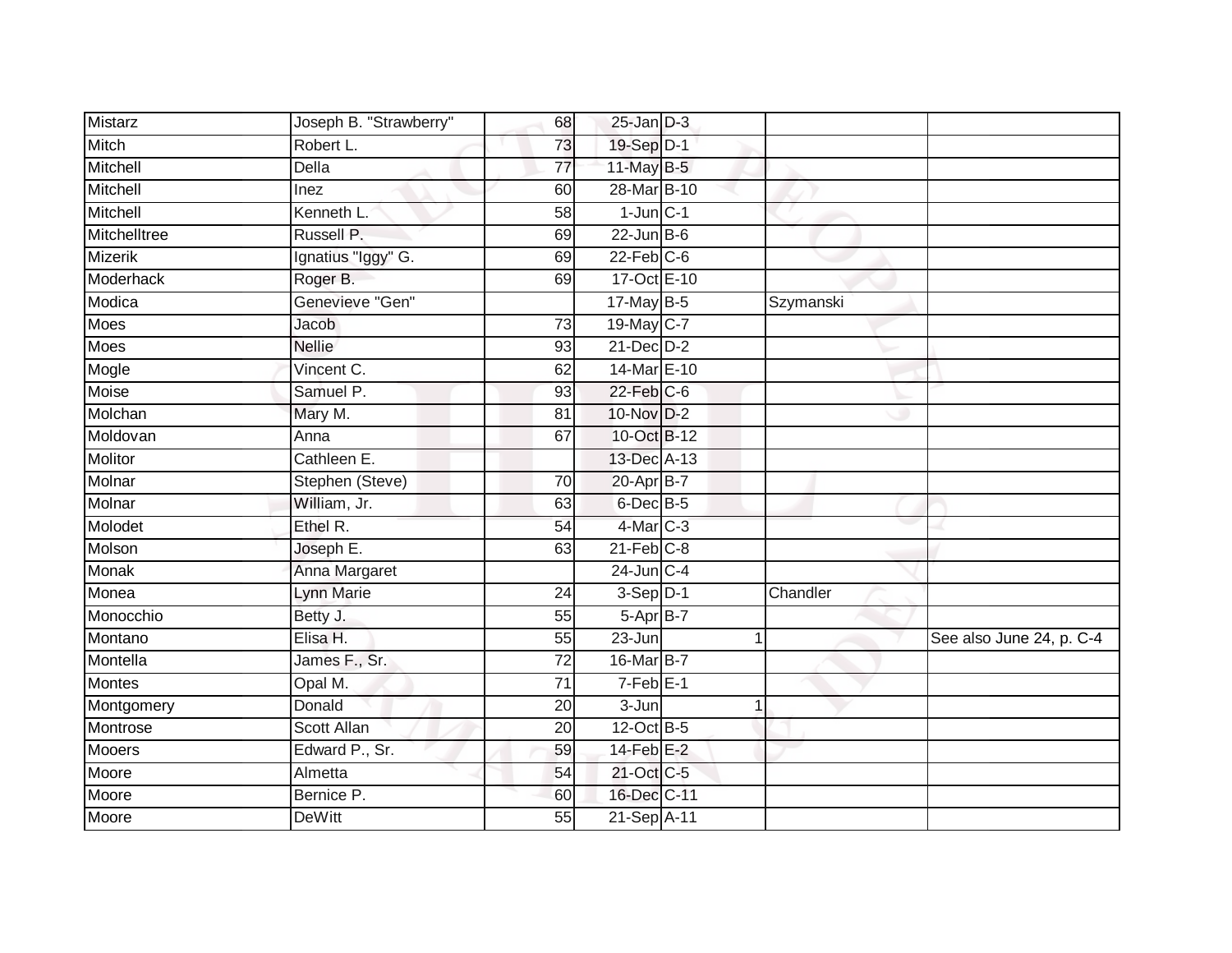| Moore            | Dora Jenkins          |                 | 21-Sep A-11      |  |                                                               |
|------------------|-----------------------|-----------------|------------------|--|---------------------------------------------------------------|
| Moore            | Russell M.            | 76              | 23-Dec D-2       |  |                                                               |
| Moore            | <b>Will Frank</b>     | 77              | 10-Oct B-12      |  |                                                               |
| Mooth            | Catherine Evelyn      | 68              | 24-May B-5       |  |                                                               |
| <b>Morales</b>   | Peter                 | 66              | 24-Aug A-15      |  |                                                               |
| <b>Morales</b>   | Thelma                | $\overline{47}$ | 8-Oct B-5        |  |                                                               |
| Moran            | Jean A.               | 54              | 26-Dec C-7       |  |                                                               |
| <b>Mores</b>     | <b>Matthew</b>        | 79              | 17-Oct E-10      |  |                                                               |
| Morgan           | Allyn E.              | 65              | 19-Oct B-6       |  |                                                               |
| Morgan           | <b>Charlotte Mary</b> | 76              | $12$ -Jul $B-8$  |  |                                                               |
| Morgan           | Lourine "Maw"         |                 | $1-Nov$ C-1      |  |                                                               |
| Morgenthal       | Virginia              | 81              | $7-Feb$ E-1      |  | Last name also spelled<br>Morganthaler, See Feb. 8,<br>p. D-3 |
| Morgenthaler     | Virginia              | 81              | 8-Feb D-3        |  | Last name also spelled<br>Morgenthal, See Feb. 7, p.<br>$E-1$ |
| Morin            | Beulah M.             | $\overline{73}$ | 24-Mar C-4       |  |                                                               |
| Morosin          | Mary R.               | 61              | 29-Jul B-7       |  |                                                               |
| <b>Morris</b>    | Abe                   | 70              | $21$ -Jan $C-5$  |  |                                                               |
| Morris           | <b>Harry Clifford</b> | 72              | $9$ -Jun $D-1$   |  |                                                               |
| <b>Morris</b>    | Herbert E.            | 83              | 29-Apr B-8       |  |                                                               |
| Morrison         | Edward J.             | $\overline{57}$ | $26$ -Feb $B$ -6 |  |                                                               |
| Morrison         | Theodore D.           | 79              | $10$ -Aug B-5    |  |                                                               |
| Morrow           | Wilma D.              | 48              | 31-Oct E-1       |  |                                                               |
| <b>Moscalick</b> | Anne M.               | 62              | $4$ -May B-6     |  |                                                               |
| Mose             | Ross                  | 78              | $12$ -Feb $C-5$  |  |                                                               |
| Moser            | Bertha M.             | 93              | 27-Jul B-7       |  |                                                               |
| Moses            | Ellen                 | 61              | $22$ -Dec $D-6$  |  |                                                               |
| Moskwa           | Walter, Sr. (Swede)   | 84              | $6$ -Jul $B$ -6  |  |                                                               |
| Mosoriak         | Harold E.             | 65              | 16-Sep E-4       |  |                                                               |
| Moss             | Bennie                | 74              | 6-Oct C-5        |  |                                                               |
| Moswin           | Jack A., Dr.          | 65              | $23$ -Apr $B-5$  |  |                                                               |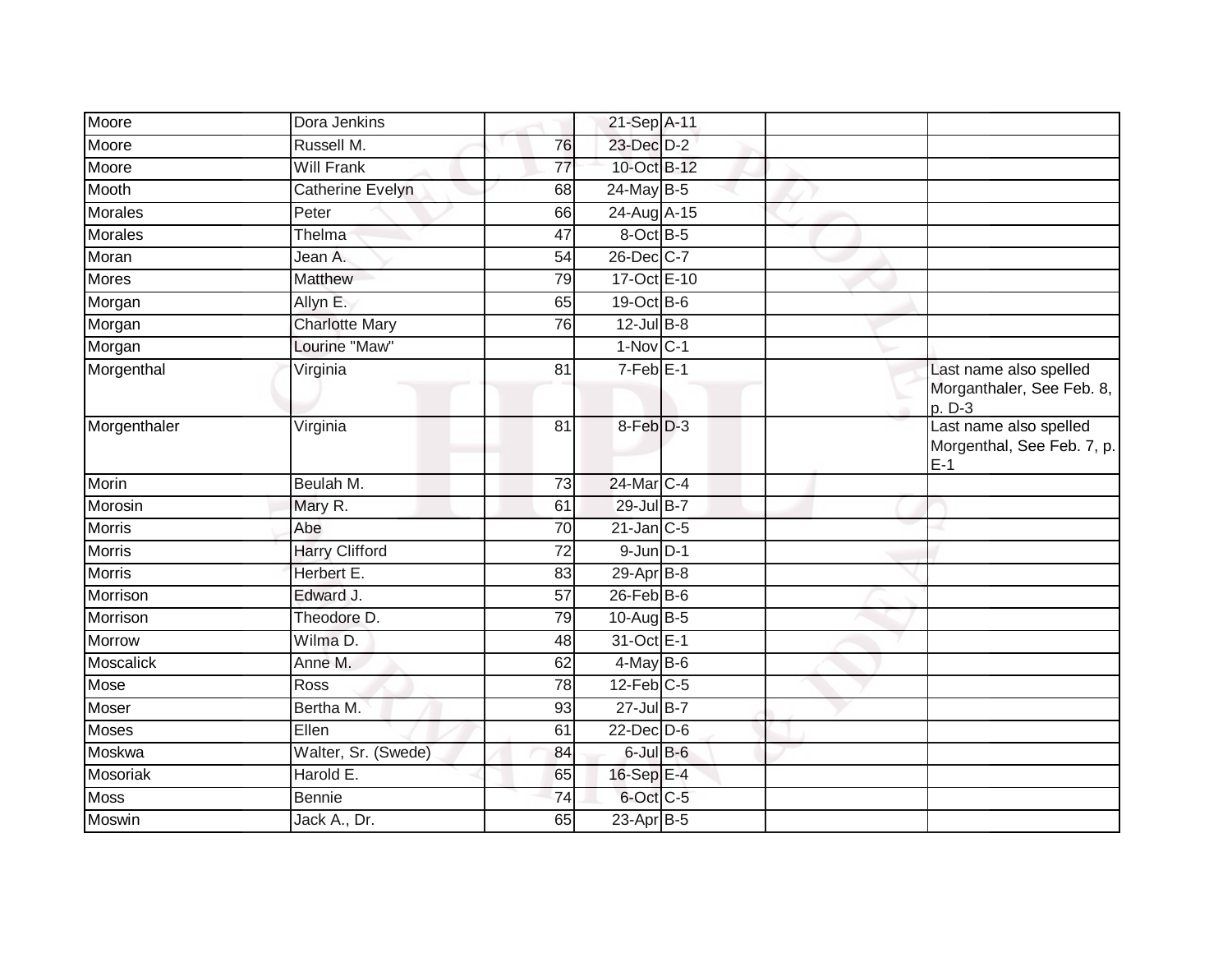| Mote           | Virginia                | 56              | $7-SepB-6$              |          |  |
|----------------|-------------------------|-----------------|-------------------------|----------|--|
| Mottinger      | Carl                    | 78              | $15$ -Jan $C-3$         |          |  |
| Moulesong      | <b>Albert</b>           | 65              | $15$ -Jan $C-3$         |          |  |
| Moysin         | <b>Boris</b>            | 62              | $31$ -Dec $C$ -5        |          |  |
| <b>Mracek</b>  | George F.               | 86              | 24-Nov C-2              |          |  |
| <b>Mrmich</b>  | John                    | 17              | 15-Sep D-1              |          |  |
| <b>Mrzlack</b> | Jeffrey A.              | 23              | $26$ -Jan $C-3$         |          |  |
| Mucha          | Anna                    | 84              | $15$ -Dec $D-4$         | Saliga   |  |
| Mucha          | John, Jr.               | 63              | 30-Apr C-5              |          |  |
| Mudrak         | Andrew                  | 66              | 24-Jun C-4              |          |  |
| Mueller        | <b>Earl Edward</b>      | 65              | $22$ -Feb $C-6$         |          |  |
| Mullaney       | Viola K.                | 71              | 25-May B-5              |          |  |
| Mullendore     | Wayne P.                | 63              | 27-Oct D-1              |          |  |
| <b>Mullins</b> | Jeanette Ann            | 44              | 28-Dec B-8              | Molnar   |  |
| <b>Mullins</b> | Rosa R.                 | 85              | 14-Oct E-7              |          |  |
| Munier         | Marian                  | 63              | 26-Apr B-4              |          |  |
| Munoz          | Eloise                  | $\overline{54}$ | 9-Mar C-1               |          |  |
| Munoz          | Ynes V.                 | 78              | 8-Nov C-2               |          |  |
| Murdock        | Clarence                | 81              | 15-Nov C-2              |          |  |
| <b>Murdock</b> | Robert                  | $\overline{77}$ | 3-Feb <sup>D-5</sup>    |          |  |
| <b>Murdock</b> | Ruby G.                 | 80              | 18-Jan C-5              | Hall     |  |
| Murphy         | Chester R.              | 61              | 14-Oct E-7              |          |  |
| Murray         | Edward W.               | 64              | 7-Oct C-4               |          |  |
| Murray         | <b>Nettie</b>           | 94              | $3-Nov$ C-5             |          |  |
| Murray         | Theron L.               | $\overline{77}$ | 3-Dec F-5               |          |  |
| Murzyn         | Joseph G.               | 62              | $27$ -Apr $C-2$         |          |  |
| Murzyn         | Mary Stanislaus, Sister |                 | $2$ -Jun $D-1$          |          |  |
| Murzyn         | Ruthann                 | 45              | $\overline{3}$ -Mar A-6 |          |  |
| Muzyczki       | John B.                 | 64              | 17-Nov B-6              |          |  |
| <b>Myers</b>   | Edna D.                 | 88              | $1-Aug$ $D-2$           |          |  |
| <b>Mysliwy</b> | Leonard J.              | 59              | 8-Apr <sub>C-7</sub>    |          |  |
| Nagrocki       | Ella S.                 | $\overline{71}$ | $11$ -Jun B-5           | Grelecki |  |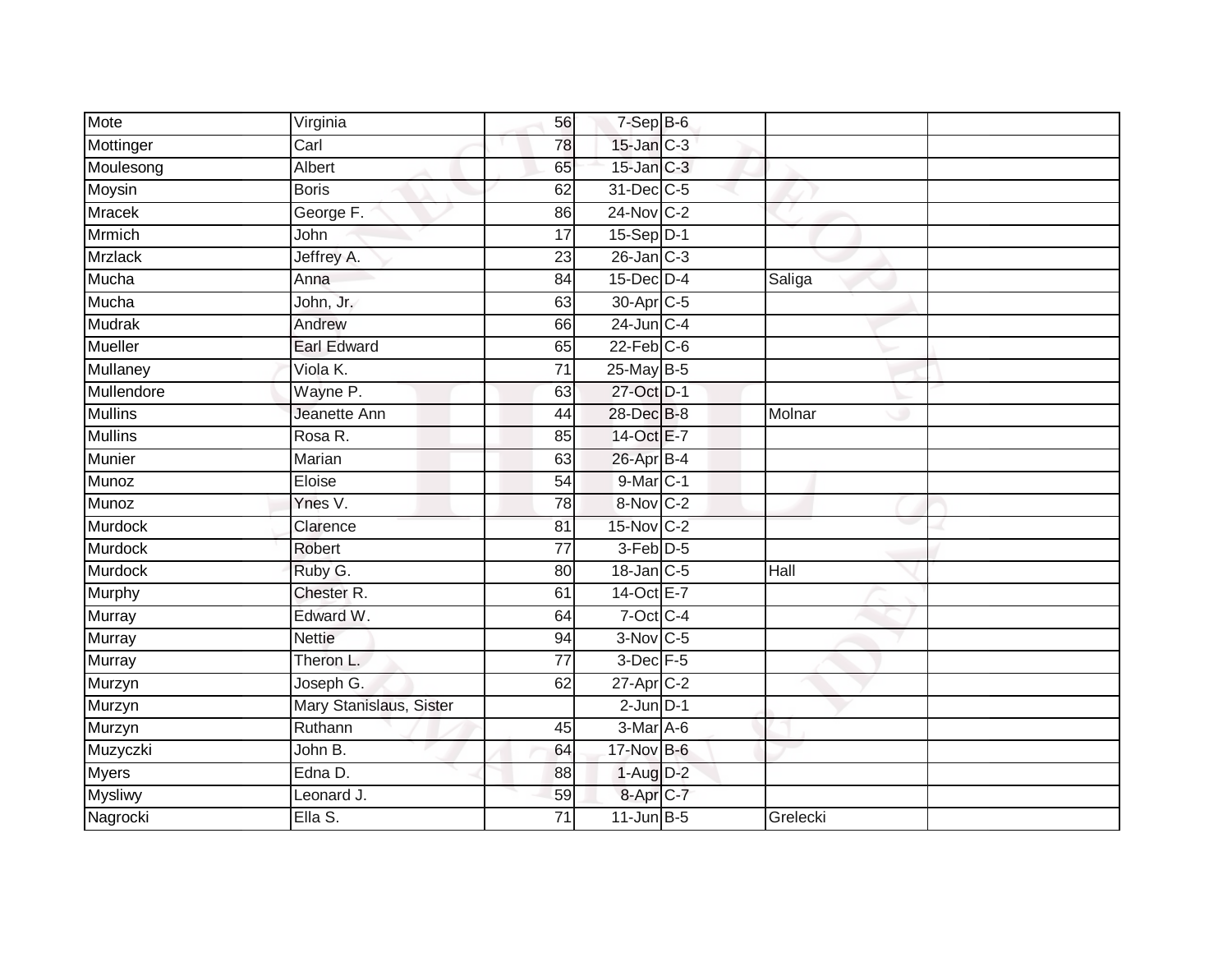| <b>Nagy</b>     | Gizella             | 71              | $21$ -Jun $B-8$ | Weigly |                                       |
|-----------------|---------------------|-----------------|-----------------|--------|---------------------------------------|
| Nailer          | Shephard J.         | 67              | 30-Sep F-7      |        |                                       |
| Nalepa          | Joseph P.           | 68              | 8-Jul D-1       |        |                                       |
| <b>Nalls</b>    | Jessye              |                 | $25$ -Jan $D-3$ |        |                                       |
| Nan             | <b>Maria</b>        | 94              | $18$ -Jul $D-1$ |        |                                       |
| Napiwocki       | Adam                | 76              | 28-Oct B-8      |        |                                       |
| <b>Nash</b>     | David J.            | 74              | $13-Oct$ D-1    |        |                                       |
| Nashkoff        | <b>Evelyn Ritta</b> | 57              | $4$ -Apr $F-1$  |        |                                       |
| Naum            | Edward J.           | $\overline{58}$ | $11$ -Jul $E-1$ |        | See also article July 12, p.<br>$B-8$ |
| Nava            | <b>Belinda</b>      | 7 months        | 21-Mar D-1      |        |                                       |
| Nead            | Martha Ohnstrand    | 91              | 10-Oct B-12     |        |                                       |
| Neal            | Louise B.           |                 | 31-Oct E-1      |        |                                       |
| <b>Neff</b>     | Rose E.             | 89              | 8-Nov C-2       |        |                                       |
| Negovetich      | Catherine           | 60              | 25-Mar C-6      |        |                                       |
| Neiderst        | Neva                | 66              | 10-May B-5      |        |                                       |
| <b>Neises</b>   | George H.           | 81              | 21-Oct C-5      |        |                                       |
| Nelson          | Claire J.           | 73              | $2$ -Nov $B-4$  |        |                                       |
| Nelson          | Delmer O.           | 69              | 30-Mar A-11     |        |                                       |
| Nelson          | Frieda E.           | 89              | 16-Dec C-11     |        |                                       |
| Nelson          | John (Walter)       | $\overline{71}$ | 7-Oct C-4       |        |                                       |
| Nelson          | Lydia M. "LaMae"    | 80              | $7$ -Jul $C$ -6 |        |                                       |
| Nelson          | Nels E.             | 79              | $21$ -Jan C-5   |        |                                       |
| Nelson          | Wilda (Woody)       | 66              | 15-Sep D-1      |        |                                       |
| <b>Ness</b>     | Gertrude            | 92              | $18$ -Feb $C-3$ |        |                                       |
| Nester          | Adolph              | 94              | 30-Sep F-7      |        |                                       |
| Nevelo          | Jacob               | 83              | 25-Apr D-3      |        |                                       |
| <b>Newbolds</b> | Betty L.            | 53              | $21-Nov$ E-1    |        |                                       |
| Newbolds        | Herbert E.          | 61              | 20-Aug C-1      |        |                                       |
| <b>Nichols</b>  | Oliver R., Sr.      | 79              | 5-Jan B-6       |        |                                       |
| <b>Nichols</b>  | Robert              | 75              | 23-Dec D-2      |        |                                       |
| Nicholson       | Martin              | 93              | 12-Oct B-5      |        |                                       |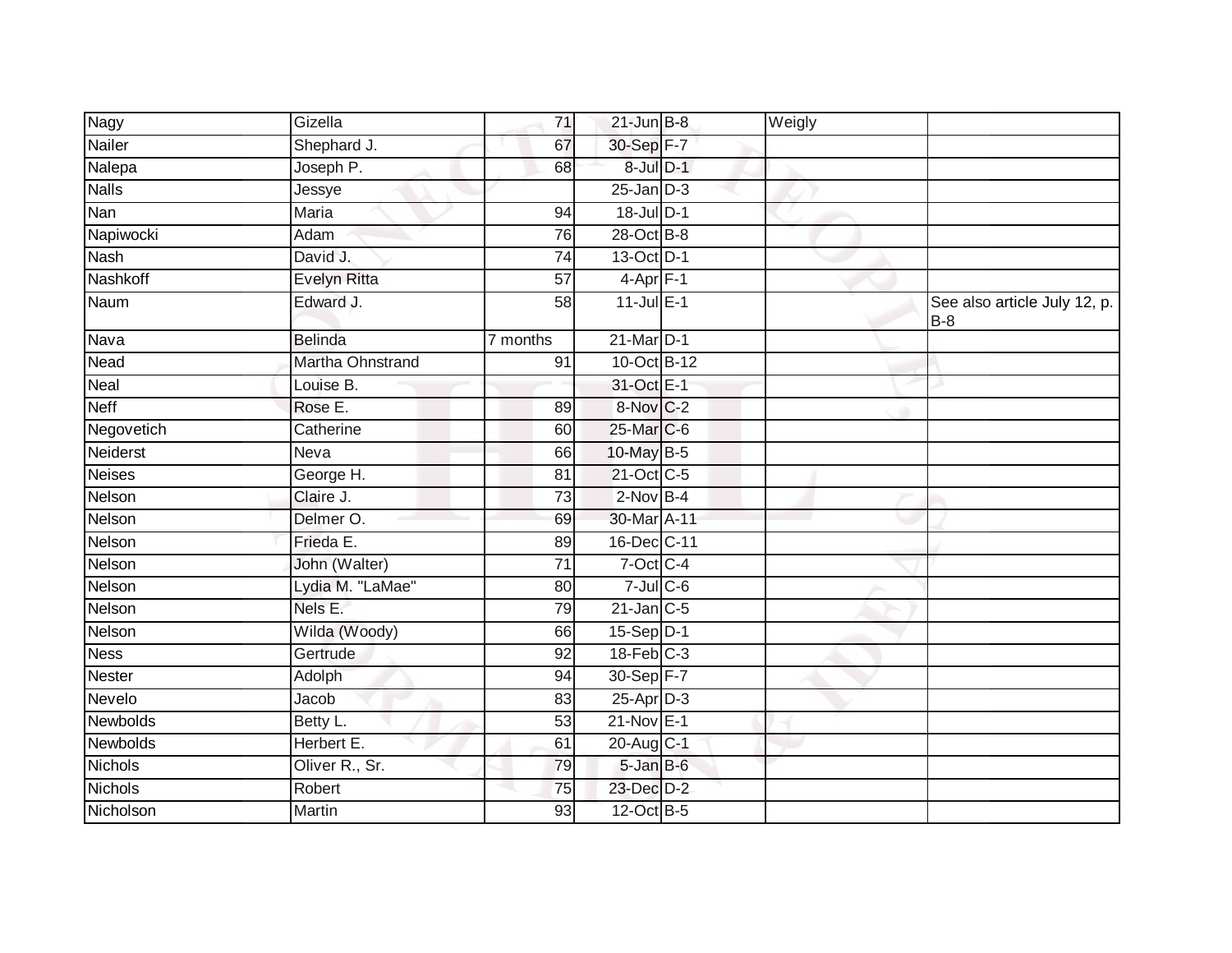| Nidiffer      | Suebird                 | 86              | $23$ -Feb $C-3$ |   |                                    |
|---------------|-------------------------|-----------------|-----------------|---|------------------------------------|
| Nielsen       | John D.                 | 55              | 21-Oct C-5      |   |                                    |
| Niemiec       | Kathryn                 | 72              | 5-Oct B-5       |   | Also called Sister Mary<br>Canisia |
| Nikolic       | Petar                   | 78              | $2-Mar A-9$     |   |                                    |
| Nixon         | James W.                | 56              | 28-Apr D-5      | v |                                    |
| Noe           | <b>Martin</b>           | 64              | 16-Nov B-5      |   |                                    |
| Noland        | James A.                | 62              | $17$ -Feb $C-5$ |   |                                    |
| Norman        | Joseph P.               | 48              | 16-Dec C-11     |   |                                    |
| <b>Norris</b> | Hulda L.                | 89              | $9$ -Feb $B-3$  |   |                                    |
| <b>Norris</b> | <b>Michael Vance</b>    | 12              | 17-Aug B-5      |   |                                    |
| Norton        | Margaret (Maggie)       | 51              | $24$ -Mar $C-4$ |   |                                    |
| Norwood       | Alfred S.               | 62              | 21-Dec D-2      |   |                                    |
| Novak         | Angeline (Nellie)       | 60              | 3-Feb D-5       |   |                                    |
| <b>Novak</b>  | Frances                 | 94              | $21$ -Jan C-5   |   |                                    |
| Novaski       | Lillian                 | 78              | $21$ -Jun $B-8$ |   |                                    |
| Novoa         | Salvador Sr.            | 51              | $14$ -Jan $C-5$ |   |                                    |
| Novotny       | Raymond Joseph, Sr.     | 63              | $3-Mar$ A-6     |   |                                    |
| Nowaczyk      | John C.                 | 78              | 27-Oct D-1      |   |                                    |
| Nowak         | Katherine Huball        | 86              | $2-Mar$ A-9     |   |                                    |
| <b>Nowak</b>  | Paul                    | 60              | 17-Dec C-9      |   |                                    |
| Nowak         | Richard                 | 46              | $9$ -Jun $D-1$  |   |                                    |
| Nowak         | Robert                  | 31              | $9-Aug$ D-1     |   |                                    |
| <b>Nulf</b>   | Beulah E.               | 66              | 27-Oct D-1      |   |                                    |
| Nunnery       | Faye H.                 | 92              | 28-Mar B-10     |   |                                    |
| Nusbaum       | Lena                    | 54              | 8-Mar B-3       |   |                                    |
| <b>Nuss</b>   | Billy (Jr.)             | 55              | 8-Feb D-3       |   |                                    |
| <b>Nuzzo</b>  | Josephine M.            | $\overline{71}$ | $10$ -Nov $D-2$ |   |                                    |
| Oakley        | Charles W.              | 48              | 18-Oct C-1      |   |                                    |
| Oakley        | Odis                    | 72              | 22-Jul C-4      |   |                                    |
| Obradovich    | Sophie Marie            | 68              | 17-Aug B-5      |   |                                    |
| Obremski      | <b>Boleslaw William</b> | 75              | 19-Nov F-1      |   |                                    |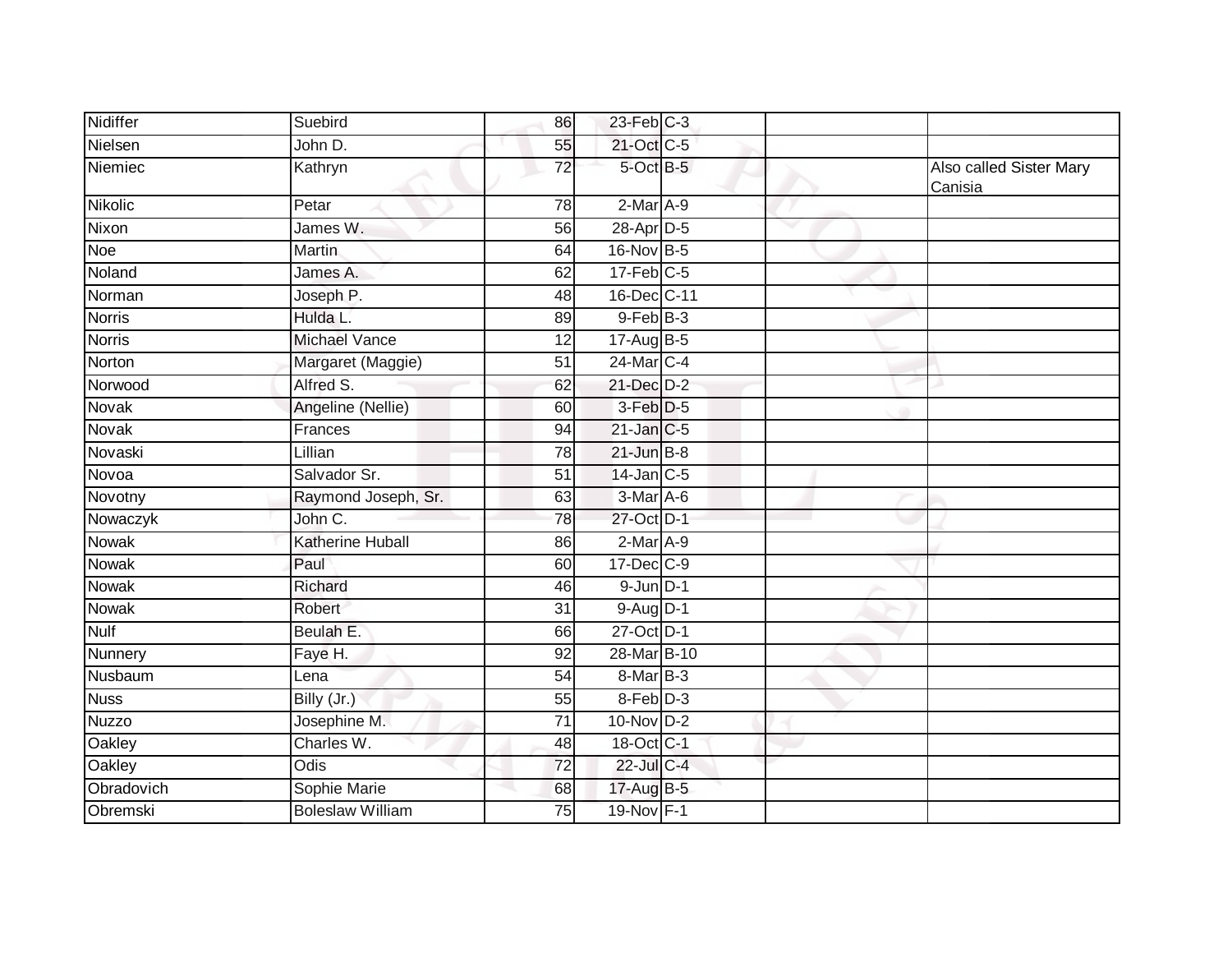| O'Brien     | Frank J.             | 74              | 25-Jul D-1         |               |                                                              |
|-------------|----------------------|-----------------|--------------------|---------------|--------------------------------------------------------------|
| O'Brien     | Grace C.             | 70              | 10-May B-5         |               |                                                              |
| O'Brien     | Mildred              | 67              | 3-Aug A-11         |               |                                                              |
| O'Brien     | William P.           | 63              | 19-Apr A-11        |               |                                                              |
| O'Connor    | Jack Lane, Sr.       | 56              | 10-Oct B-12        |               |                                                              |
| O'Day       | Mary Herbertine      | 64              | $17$ -Jan D-6      |               | Last name also spelled<br>O'Dea, see January 18, p.<br>$C-5$ |
| Odom        | Lillian Wanda        | 53              | $1-Feb$ $D-3$      |               |                                                              |
| O'Donnell   | Charlotte A.         | $\overline{87}$ | $14$ -Jul D-1      |               |                                                              |
| O'Drobinak  | John J.              | 78              | 26-Aug C-4         |               |                                                              |
| O'Drobynak  | Mary E.              | $\overline{72}$ | $9-Sep$ C-4        |               |                                                              |
| Ogareck     | Virginia             | 54              | 13-Dec A-13        | Fedorenko     |                                                              |
| Ogren       | Leonard G.           | 65              | 19-Oct B-6         |               |                                                              |
| O'Keefe     | Joanna D.            | 69              | $8-Feb$ D-3        |               |                                                              |
| Oldendorf   | Mark Edward          | 27              | 11-Jul E-1         |               |                                                              |
| O'Leary     | Bronis T.            | 53              | $6$ -Dec $B$ -5    |               |                                                              |
| Olechnowicz | Jan "John"           | 68              | 17-Nov B-6         |               |                                                              |
| Olejniczek  | Donald A.            | 24              | 3-Sep A-2          |               | See article, p. A-2                                          |
| Olive       | Dave                 | 80              | 21-Sep A-11        |               |                                                              |
| Oliver      | Florence             | 78              | $10$ -Jan $ C-10 $ | Lenz          |                                                              |
| Oliver      | Michael E.           | 27              | $11-Aug$ C-5       |               | See article, p. C-5; See<br>also August 12, p. C-5           |
| O(s)        | Ervin H.             | 70              | 24-Oct E-12        |               |                                                              |
| Olson       | <b>Bette Susan</b>   | 76              | 19-Oct B-6         | Gabor         |                                                              |
| Olson       | Levina J.            | 60              | $16$ -Jul C-5      | <b>Boring</b> |                                                              |
| Olson       | Wilma Donovan        | 74              | 17-Jun C-5         |               |                                                              |
| Olszewski   | Dorothy (Skowronski) | 60              | 3-Aug A-11         |               |                                                              |
| Olszewski   | Jennie (Bodnar)      | 64              | $9$ -Feb $B-3$     |               |                                                              |
| O'Malley    | Helen F.             | 63              | 20-Jun E-11        |               |                                                              |
| O'Neal      | Vern P.              | 60              | $23$ -Apr $B-5$    |               |                                                              |
| Onia        | <b>Nick Edward</b>   | 60              | 21-Sep A-11        |               |                                                              |
| Ooms        | Susan                | 66              | $7-Sep$ B-6        |               |                                                              |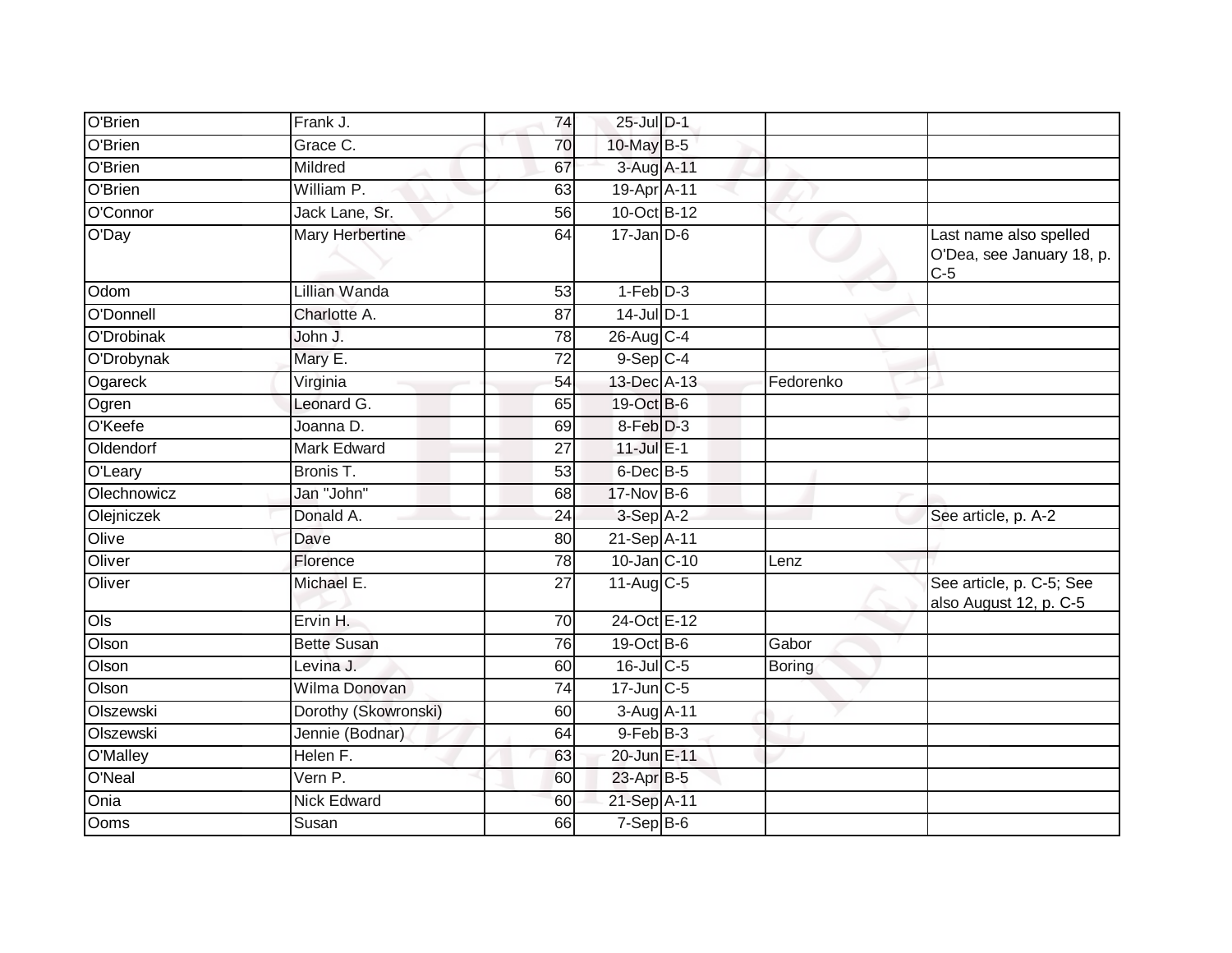| Opdahl    | Arnie M.            | 71              | 27-Dec B-5                |        |                                       |
|-----------|---------------------|-----------------|---------------------------|--------|---------------------------------------|
| Opperman  | Lee M.              | 64              | 14-Oct E-7                |        |                                       |
| Opyt      | Peter J.            | 67              | 29-Jan B-4                |        |                                       |
| Oresko    | Elizabeth Ann       | 86              | 18-Apr A-10               |        |                                       |
| Orlando   | Northa              | 61              | 6-Apr C-2                 |        |                                       |
| Oros      | Arthur P.           | 48              | $4-Nov$ E-1               |        |                                       |
| Orr       | Mizpah B.           | 74              | $8 - Apr$ <sub>C-7</sub>  |        |                                       |
| Orr       | Sophia I.           | 87              | $23$ -Dec $D-2$           |        | See article, p. D-2                   |
| Orsolini  | <b>Emidio Mark</b>  | 30              | 12-Oct B-5                |        |                                       |
| Osburn    | Herbert W.          | $\overline{71}$ | 26-Nov B-5                |        |                                       |
| Osterman  | Floyd               | 70              | 28-Nov E-1                |        |                                       |
| Ostoich   | Martha              | 86              | $11-Aug$ C-5              |        |                                       |
| Ostrowski | Roman L.            | 61              | 4-Oct A-15                |        |                                       |
| Oszuscik  | Mrs. Veronica P.    | 92              | $9$ -Jul $A$ -4           |        |                                       |
| O'Toole   | Francis "Bernie"    | 79              | 26-Nov B-5                |        |                                       |
| Ottarson  | Margaret (Gibbs)    | 73              | 8-Jan B-5                 |        |                                       |
| Oulrey    | Charles E.          | $\overline{51}$ | $9$ -Jun $D-1$            |        |                                       |
| Overman   | Elsie K.            | $\overline{78}$ | 21-Nov E-1                |        |                                       |
| Owczarzak | John (Shepard)      | 86              | $23$ -Feb $C-3$           |        |                                       |
| Owczarzak | Sister M. Fabian    |                 | 8-Apr C-7                 |        | Also known as Fabian,<br>Sister M.    |
| Owens     | James               |                 | $26$ -Apr $B-4$           |        |                                       |
| Owens     | Ollie               | 80              | $8 - Jun$ $B - 6$         |        |                                       |
| Owns      | Rita (Sue Dennison) | 45              | 16-Jul C-5                |        | Name is also Sue<br>Dennison          |
| Pabey     | Primitiva           | 66              | $11 - \overline{Jun}$ B-5 |        |                                       |
| Page      | H. Pauline          | 61              | $5-Sep$ D-1               |        |                                       |
| Pajak     | Anthony             | 80              | $5-Sep$ D-1               |        | See also article Sept. 3, p.<br>$D-1$ |
| Palenchar | Mary F.             | 73              | 13-Oct D-1                | Girman |                                       |
| Palenik   | Mary R.             | 72              | 14-Jun A-11               | Janik  |                                       |
| Palmer    | Lawrence L., Sr.    | $\overline{71}$ | 19-Dec D-6                |        |                                       |
| Paluszak  | Raymond S.          |                 | 17-Oct E-10               |        |                                       |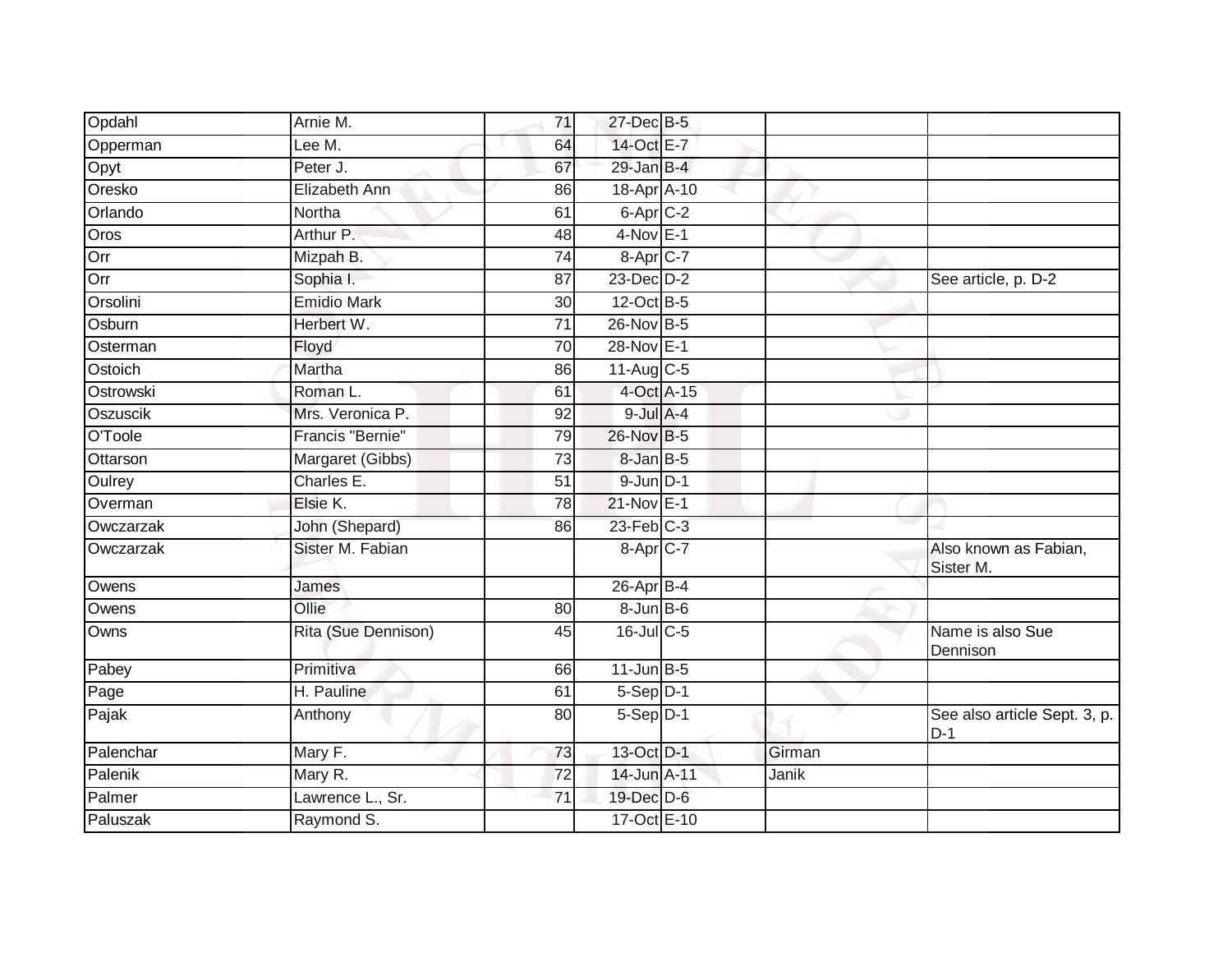| Matthew Christopher   | 10 months       |  |                                                                                                                                                                                                                                                                                                                                                                                                                                                                                              |                                                      |
|-----------------------|-----------------|--|----------------------------------------------------------------------------------------------------------------------------------------------------------------------------------------------------------------------------------------------------------------------------------------------------------------------------------------------------------------------------------------------------------------------------------------------------------------------------------------------|------------------------------------------------------|
| Anna (Ourania)        | 97              |  |                                                                                                                                                                                                                                                                                                                                                                                                                                                                                              |                                                      |
| Mabel L.              | 65              |  |                                                                                                                                                                                                                                                                                                                                                                                                                                                                                              |                                                      |
| Louise E.             | 58              |  |                                                                                                                                                                                                                                                                                                                                                                                                                                                                                              |                                                      |
| Blanche M.            | $\overline{77}$ |  |                                                                                                                                                                                                                                                                                                                                                                                                                                                                                              |                                                      |
| Diana                 | 71              |  |                                                                                                                                                                                                                                                                                                                                                                                                                                                                                              |                                                      |
| <b>Earlton "Earl"</b> |                 |  |                                                                                                                                                                                                                                                                                                                                                                                                                                                                                              |                                                      |
| Erna (Smith)          | 76              |  |                                                                                                                                                                                                                                                                                                                                                                                                                                                                                              |                                                      |
| Gertrude A.           | 90              |  |                                                                                                                                                                                                                                                                                                                                                                                                                                                                                              |                                                      |
| Irene H.              | 56              |  | Marnye                                                                                                                                                                                                                                                                                                                                                                                                                                                                                       |                                                      |
| Jack                  | 91              |  |                                                                                                                                                                                                                                                                                                                                                                                                                                                                                              |                                                      |
| Raymond               | 30              |  |                                                                                                                                                                                                                                                                                                                                                                                                                                                                                              |                                                      |
| Sue Ann               | 34              |  |                                                                                                                                                                                                                                                                                                                                                                                                                                                                                              |                                                      |
| West E.               | 23              |  |                                                                                                                                                                                                                                                                                                                                                                                                                                                                                              | See article, p. D-1, picture<br>of incident included |
| William B.            | $\overline{70}$ |  |                                                                                                                                                                                                                                                                                                                                                                                                                                                                                              |                                                      |
| Ovil                  | $\overline{74}$ |  |                                                                                                                                                                                                                                                                                                                                                                                                                                                                                              |                                                      |
| Florence (Flo)        |                 |  |                                                                                                                                                                                                                                                                                                                                                                                                                                                                                              |                                                      |
| John R.               | 84              |  |                                                                                                                                                                                                                                                                                                                                                                                                                                                                                              |                                                      |
| Thomas                | 75              |  |                                                                                                                                                                                                                                                                                                                                                                                                                                                                                              |                                                      |
| Laura A.              | 85              |  |                                                                                                                                                                                                                                                                                                                                                                                                                                                                                              |                                                      |
| Harold                |                 |  |                                                                                                                                                                                                                                                                                                                                                                                                                                                                                              |                                                      |
| Andrew J.             | 37              |  |                                                                                                                                                                                                                                                                                                                                                                                                                                                                                              |                                                      |
| Raymond A.            | 63              |  |                                                                                                                                                                                                                                                                                                                                                                                                                                                                                              |                                                      |
| Joseph J.             | 67              |  |                                                                                                                                                                                                                                                                                                                                                                                                                                                                                              |                                                      |
| Mary                  | 82              |  |                                                                                                                                                                                                                                                                                                                                                                                                                                                                                              |                                                      |
| Lucille               | 79              |  |                                                                                                                                                                                                                                                                                                                                                                                                                                                                                              |                                                      |
| LaVerne               | 76              |  |                                                                                                                                                                                                                                                                                                                                                                                                                                                                                              | See article, p. E-1                                  |
| Anna                  | 83              |  |                                                                                                                                                                                                                                                                                                                                                                                                                                                                                              |                                                      |
| George F.             | 81              |  |                                                                                                                                                                                                                                                                                                                                                                                                                                                                                              |                                                      |
| Aloysius J. (Ollie)   | 61              |  |                                                                                                                                                                                                                                                                                                                                                                                                                                                                                              |                                                      |
|                       |                 |  | 2-Mar A-9<br>18-Jul D-1<br>18-May A-11<br>28-Dec B-8<br>14-Nov F-11<br>$22$ -Jul $C-4$<br>3-Aug A-11<br>$3$ -Dec $F - 5$<br>$7$ -Dec $A$ -13<br>8-Aug D-1<br>12-May B-7<br>$2$ -Feb $ B-5 $<br>27-May C-8<br>19-Sep D-1<br>$5$ -Jul $C-1$<br>6-Oct C-5<br>10-Jan C-10<br>$26$ -Feb $B$ -6<br>$1-Nov C-1$<br>28-Jan C-7<br>$8 - Jan$ $B - 5$<br>$12$ -Jan $A$ -11<br>24-Oct E-12<br>19-Oct B-6<br>$17 - Jan$ $D-6$<br>$2-AugB-6$<br>$6$ -May $E-1$<br>18-Jan C-5<br>30-Mar A-11<br>11-May B-5 |                                                      |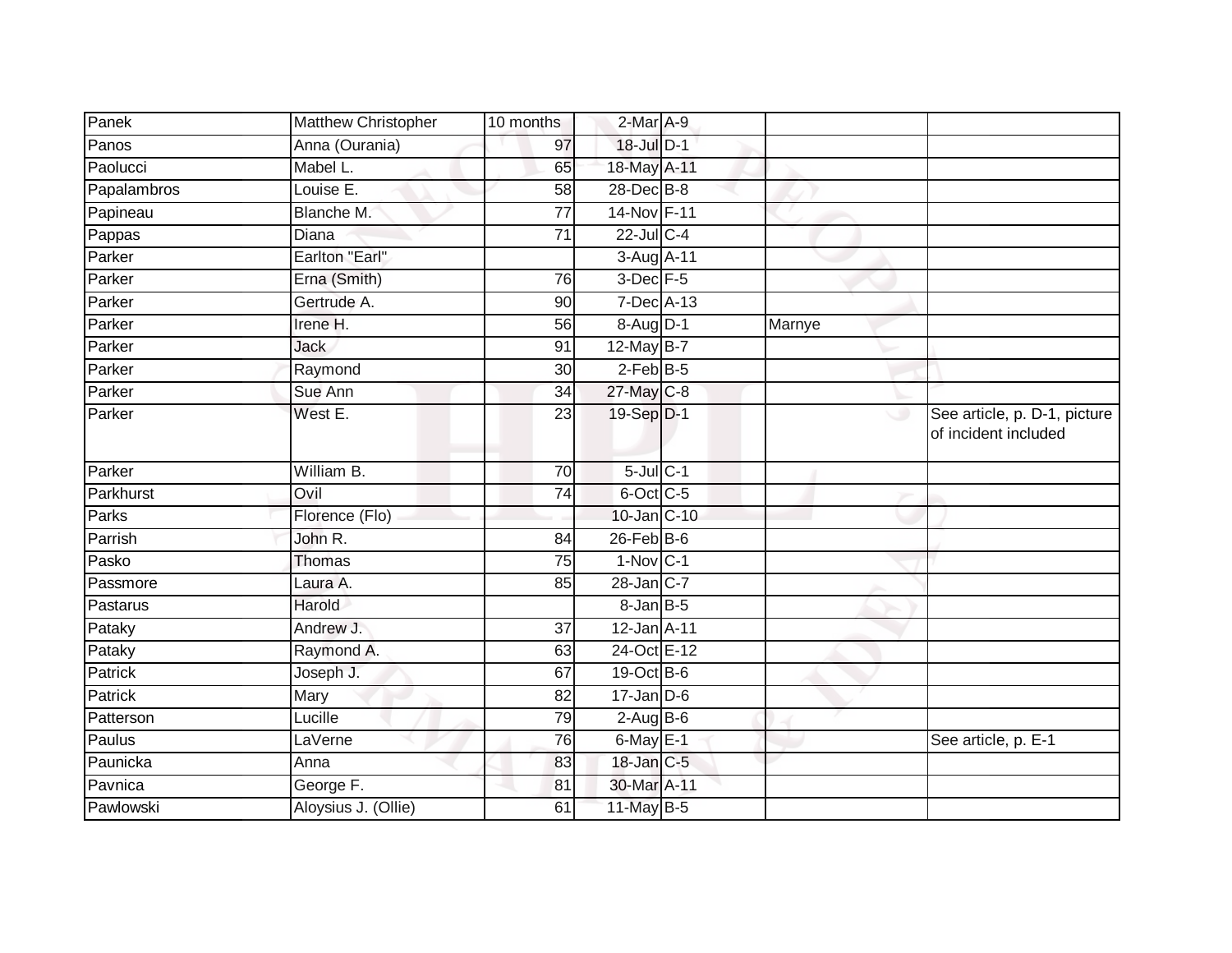| Payne      | Charles W.              | 59              | 4-Oct A-15       |                |  |
|------------|-------------------------|-----------------|------------------|----------------|--|
| Payne      | Jessie B.               | 59              | 7-Dec A-13       |                |  |
| Payne      | Mildred                 | 73              | 22-Oct B-6       |                |  |
| Payne      | William V.              | 78              | $14$ -Jan $C-5$  |                |  |
| Payton     | Jessie                  | $\overline{77}$ | $5-Feb$ $A-9$    |                |  |
| Pazera     | Peter P.                | 74              | $24-Sep$ C-3     |                |  |
| Peach      | Sadie J.                | 106             | $22$ -Feb $C$ -6 |                |  |
| Pearce     | Joseph F.               | 88              | $23$ -Aug B-3    |                |  |
| Pearson    | Robert L.               | 46              | 13-Dec A-13      |                |  |
| Pederson   | Florence M.             | 87              | $1-Feb$ $D-3$    |                |  |
| Pedue      | Glenn "Sketz"           | 76              | $6$ -Jun $F-6$   |                |  |
| Pedziwiatr | Joseph                  | 72              | 12-Jan A-11      |                |  |
| Peek       | Elbert                  | 63              | $10$ -Feb $C-9$  |                |  |
| Pegg       | Robert                  | 25              | 30-Apr           | $\overline{1}$ |  |
| Pelc       | Margaret E.             | 65              | 11-Nov C-6       | Hulitay        |  |
| Pelikant   | John                    | 60              | $24$ -Jan $D-4$  |                |  |
| Pelka      | Anna Koehler            | $\overline{75}$ | 31-Oct E-1       |                |  |
| Penman     | Archie                  | 75              | 16-Dec C-11      |                |  |
| Penman     | Frank                   | $\overline{71}$ | 5-Apr B-7        |                |  |
| Pennington | Anna M.                 |                 | $1-Feb$ $D-3$    |                |  |
| Pepkowski  | Donald                  | 46              | $6$ -Jun $F-6$   |                |  |
| Perdew     | Ernest W.               | 78              | 19-Oct B-6       |                |  |
| Perin      | <b>Mike</b>             | 86              | 7-Dec A-13       |                |  |
| Perkins    | <b>Florence Maude</b>   | 85              | $8-$ Apr $C-7$   |                |  |
| Perkins    | Kim Renee               | 25              | 26-Mar B-6       |                |  |
| Perovich   | John R. "Jake"          | 56              | 18-Jul D-1       |                |  |
| Perry      | Fred T.                 | 65              | 20-Oct C-10      |                |  |
| Perry      | $\overline{W}$ illie L. |                 | $23-SepC-6$      |                |  |
| Person     | Alexander, Sr.          | 57              | 13-May E-5       |                |  |
| Person     | <b>Alvie</b>            | 75              | 14-Jun A-11      |                |  |
| Perz       | Sophie J.               | 63              | $6$ -Jul B- $6$  |                |  |
| Perz       | Stanley J. (McKaye)     | 67              | $4$ -Jun $B$ -6  |                |  |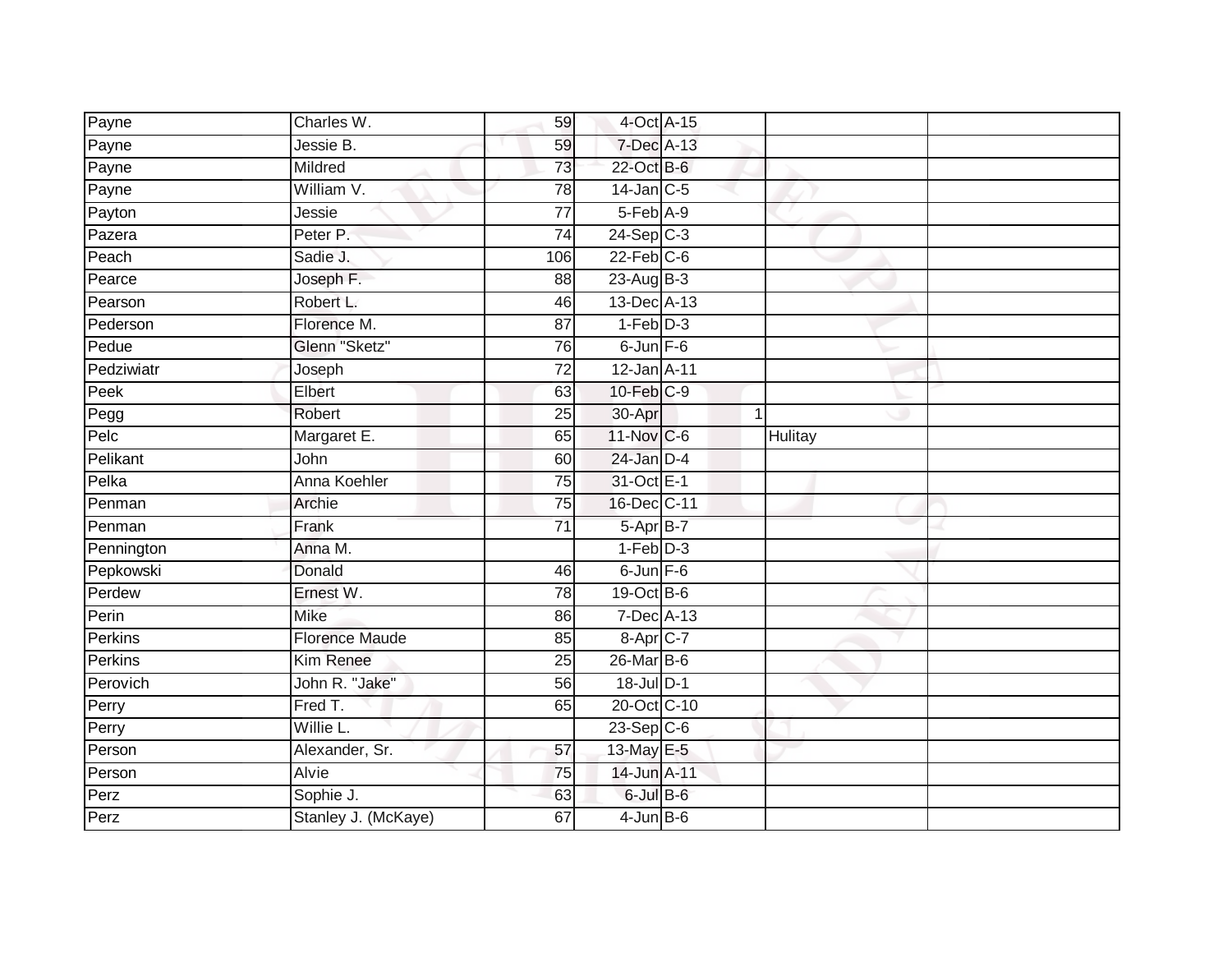| Pesup           | Mary               | 75              | 2-Mar A-9             |          |                      |
|-----------------|--------------------|-----------------|-----------------------|----------|----------------------|
| Pesut           | Eva                |                 | $13$ -Jul B-1         | Zagar    |                      |
| Peters          | Arthur E.          | 79              | $7$ -Jun $C-2$        |          |                      |
| Peters          | Dorothy            | 77              | $5-Sep D-1$           |          |                      |
| Peters          | Earl "Bill"        | 64              | 11-Nov C-6            |          |                      |
| Peters          | Harold             | 63              | 10-Jan C-10           |          |                      |
| Peters          | Joseph G.          | 29              | $26$ -Feb $B$ -6      |          |                      |
| Petersen        | Julius B.          | 75              | $25$ -Feb $B-2$       |          |                      |
| Peterson        | David              | $\overline{77}$ | 31-Oct E-1            |          |                      |
| Peterson        | Hazel (Hayhay)     | 65              | 19-Oct B-6            |          |                      |
| Peterson        | James C.           | 56              | 7-Oct C-4             |          | See article, p. C-4  |
| Peterson        | Mary G.            | 66              | $19$ -Jul $D-3$       |          |                      |
| Petkus          | Frank P., Sr.      | 61              | 22-Aug C-8            |          |                      |
| Petrucci        | Carmela "Minnie"   | 69              | 4-Oct A-15            | lavarone |                      |
| Petsas          | Dena               | 81              | 24-Jun C-4            |          |                      |
| Pettis          | Delbert L.         | 64              | 30-Apr <sub>C-5</sub> |          |                      |
| Pflughoeft      | Herman             | $\overline{91}$ | 29-Aug B-10           |          | See article, p. B-10 |
| Phelps          | Charles W.         | 66              | 18-May A-11           |          |                      |
| <b>Phillips</b> | Edward J.          | 57              | 31-Dec C-5            |          |                      |
| <b>Phillips</b> | George B.          | 39              | 3-Nov C-5             |          |                      |
| <b>Phillips</b> | Gust G.            | $\overline{77}$ | 3-Nov C-5             |          |                      |
| Phillips        | Mary (Filipkowski) | 80              | 5-Oct B-5             |          |                      |
| Phillips        | Nellie A.          | 87              | 30-Aug C-1            |          |                      |
| Phillips        | Robert O.          | 45              | $2$ -Jul $D-1$        |          |                      |
| Piaskowy        | Louis S. (Lefty)   | 79              | $19$ -Dec $ D$ -6     |          |                      |
| Piazza          | Gladys I.          | 86              | 12-Oct B-5            |          |                      |
| Pickett         | Bessie B.          | 70              | 10-Feb C-9            |          |                      |
| Pieniazek       | Margaret M.        | 67              | $23$ -Apr $B$ -5      |          |                      |
| Pieszchala      | Walter, Jr.        | 45              | 17-Jun C-5            |          |                      |
| Pietsch         | Stephanie (Bonnie) | 67              | 14-Apr C-4            | Murzyn   |                      |
| Pilipowski      |                    | 70              | 20-Oct C-10           |          |                      |
| Pinkstaff       | <b>Bernard</b>     |                 | 21-Mar D-1            |          |                      |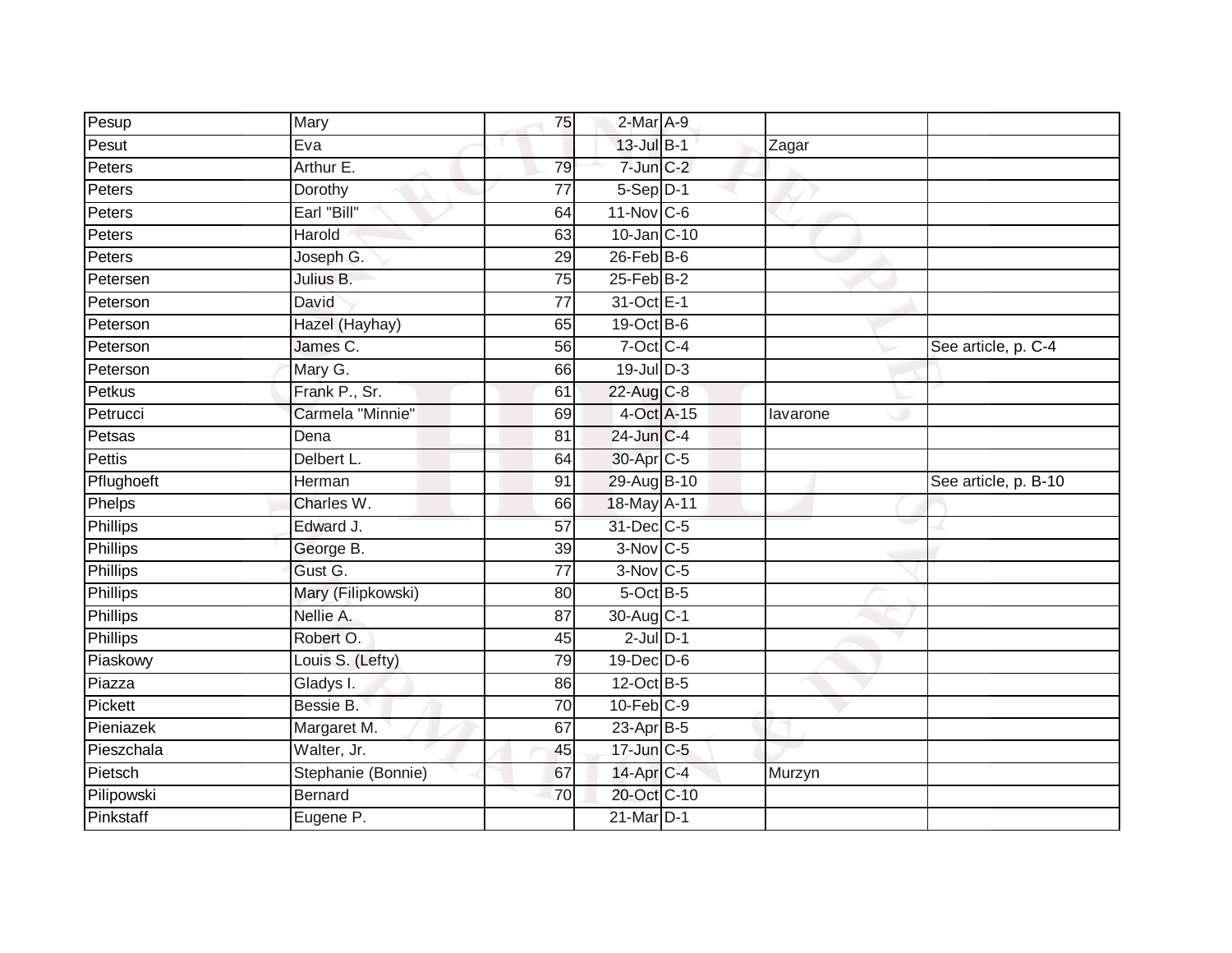| Pinta          | Peter E., Sr.      |                 | 24-Oct E-12           |         |  |
|----------------|--------------------|-----------------|-----------------------|---------|--|
| Piper          | Gladys L.          | 84              | 21-Mar D-1            |         |  |
| Pipilow        | Stanley, Sr.       | 88              | 14-May B-6            |         |  |
| Pirau          | Anna M.            | 88              | $29$ -Jan B-4         |         |  |
| Piskol         | Mary               | $\overline{87}$ | 6-Apr <sub>IC-2</sub> |         |  |
| Pistorius      | Travis O.          | 70              | 14-Oct E-7            |         |  |
| Pistrul        | George             | 96              | 18-Nov D-4            |         |  |
| Piszczek       | Gertrude S.        | 68              | $6$ -Jul $B$ -6       |         |  |
| <b>Pitlik</b>  | Anna M.            | 75              | $23$ -Feb $C-3$       |         |  |
| Pittenger      | Glenn C.           | $\overline{77}$ | 19-Nov F-1            |         |  |
| <b>Pitts</b>   | <b>Annie Belle</b> | 57              | 22-Nov C-1            |         |  |
| Placha         | Marie              | 64              | 21-Nov E-1            |         |  |
| Plebanski      | Helen C.           | 73              | 18-Apr A-10           |         |  |
| Plesac         | Anna               | 89              | 18-Nov D-4            |         |  |
| Plesha         | Nick, Sr.          | 66              | $3-Jan F-1$           |         |  |
| Ploszaj        | Helen D.           | $\overline{77}$ | $13$ -Jun $D-2$       | Blaszak |  |
| Pluard         | George J. (Lefty)  | 76              | $1-Aug$ D-2           |         |  |
| Plumpowski     | Josephine A.       | 80              | $7$ -May $D-1$        |         |  |
| Plunkett       | Roger James        | 2 days          | 27-Jun C-7            |         |  |
| <b>Pluskis</b> | Frances H.         | $\overline{47}$ | $9-AprC-3$            |         |  |
| Poczworowski   | Stephen            | 65              | 18-Mar B-2            |         |  |
| Podgorny       | Michael F.         | 88              | $15$ -Jan $C-3$       |         |  |
| Poe            | Alma Juanetta      | 58              | $15$ -Feb $D-3$       |         |  |
| Pogorzelski    | John P.            | 62              | $2-Sep$ B-7           |         |  |
| Pokladek       | <b>Stanley</b>     | 90              | $25$ -Apr $D-3$       |         |  |
| Polarek        | Harry J.           | 53              | 14-Mar E-10           |         |  |
| Polen          | Robert J.          | 35              | 29-Sep B-12           |         |  |
| Pollard        | Callie             | 62              | 8-Oct B-5             |         |  |
| Polomchak      | Anna               | 70              | 10-Nov D-2            |         |  |
| Polonchak      | Michael J., Sr.    | 82              | $2$ -Aug B-6          |         |  |
| Polovina       | Mable D. (Peggy)   | 57              | 19-Dec D-6            |         |  |
| Polus          | Kevin              | 27              | $15$ -Feb $D-3$       |         |  |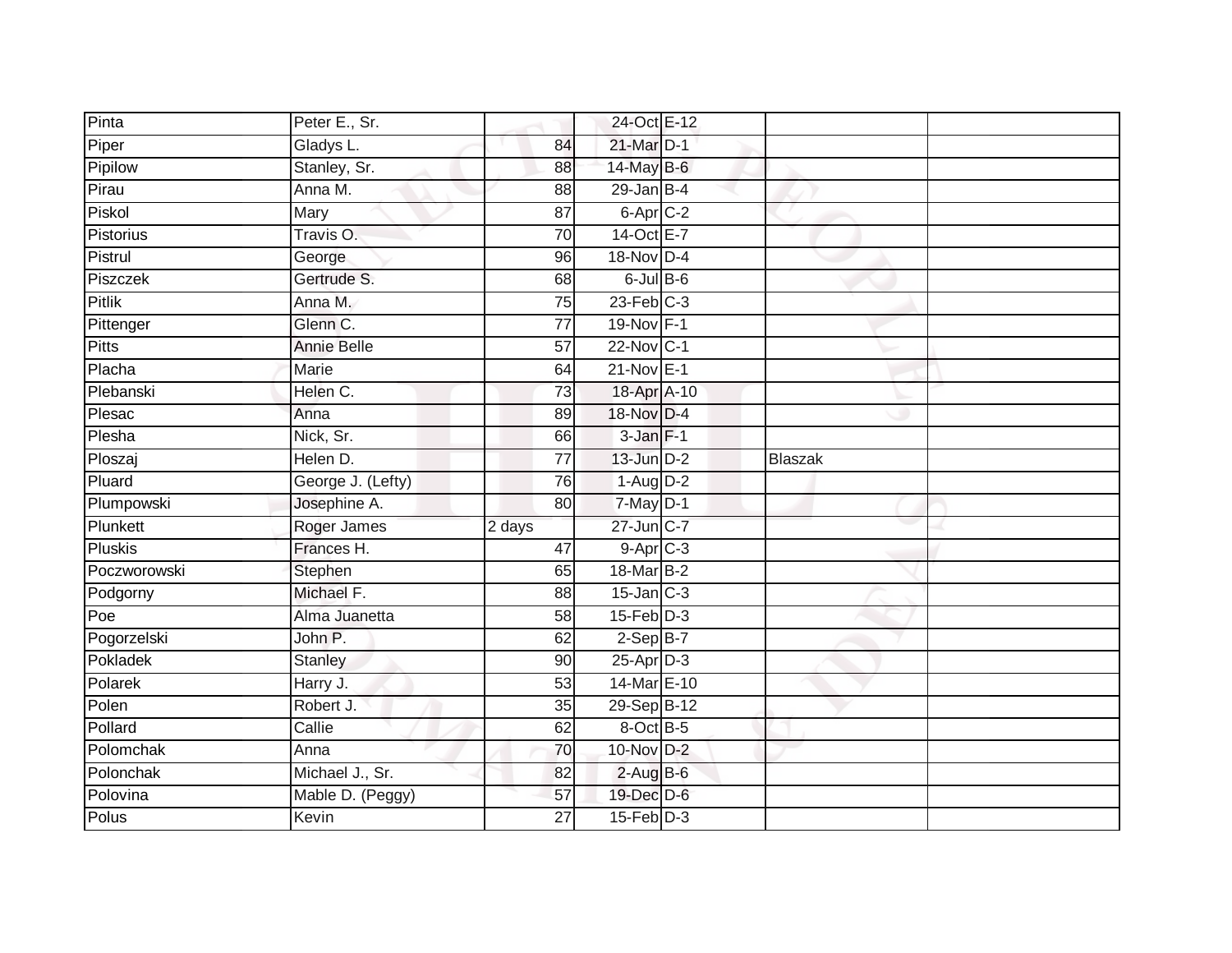| Polus         | Walter P.         | 67              | 7-Nov B-10              |         |                          |
|---------------|-------------------|-----------------|-------------------------|---------|--------------------------|
| Pomplin       | Garnet M.         | 77              | $5$ -Nov $B$ -6         |         |                          |
| Ponce         | Francisco         | 57              | 28-Apr D-5              |         |                          |
| Ponziano      | Mary              | 82              | $19$ -Feb $B-3$         |         |                          |
| Poogach       | Shirley I.        | $\overline{58}$ | $1-Oct$ $C-2$           |         |                          |
| Poore         | Earl L.           | 69              | $3$ -Dec $F - 5$        |         |                          |
| Poortinga     | Peter G.          |                 | $12$ -Nov $B-6$         |         |                          |
| Popa          | Samuel J.         | 74              | 16-May D-1              |         |                          |
| Popovich      | Dora              | 89              | $20-Sep$ <sub>C-2</sub> |         |                          |
| Popp          | Adam A.           | $\overline{72}$ | $1-Apr$ B-10            |         |                          |
| Porras        | Lucia             | 80              | $11-Apr$ D-1            |         |                          |
| Porter        | Alice L.          | 83              | $25 - Jan$ $D-3$        |         |                          |
| Porter        | Ella              | 76              | 13-Sep C-1              |         |                          |
| Porter        | Jacob J.          | 79              | 23-Aug B-3              |         | See also article, p. B-3 |
| Porter        | Ralph E., Sr.     | 85              | $1-NovC-1$              |         |                          |
| Porter        | Theodore C., Sr.  | 64              | 1-Apr B-10              |         |                          |
| Post          | Ida               | $\overline{87}$ | 18-Apr E-2              |         |                          |
| Posthumus     | Anna              | 81              | 12-Nov B-6              |         |                          |
| Potesta       | Genevieve F.      | $\overline{77}$ | 30-Aug C-1              |         |                          |
| <b>Potis</b>  | Mary L.           | 59              | 20-May C-5              | Koroluk |                          |
| Potter        | Helene (Norden)   | 68              | $20-Sep$ <sub>C-2</sub> |         |                          |
| Potter        | Mabel             | 88              | 24-Dec B-6              |         |                          |
| Potts         | Josephine         | 68              | $1-Feb$ $D-3$           |         |                          |
| Powell        | Antoinette (Toni) | 66              | 3-Mar A-6               | Jures   |                          |
| Powell        | George, Sr.       | $\overline{57}$ | $22$ -Aug C-8           |         |                          |
| Powell        | Mary              | 81              | 22-Apr B-10             |         |                          |
| Powers        | Helen             |                 | $12$ -Aug C-5           |         |                          |
| Pragmann      | Hazel F.          | 60              | 27-Dec B-5              |         |                          |
| Prahlow       | Earl R.           | 48              | 9-Mar C-1               |         |                          |
| Predenkiewicz | Louis             | 66              | 28-Nov E-1              |         |                          |
| Premuda       | Helen             | 73              | $5$ -Mar $B-5$          |         |                          |
| Prentiss      | Kenneth E.        | $\overline{58}$ | $3$ -Dec $F - 5$        |         |                          |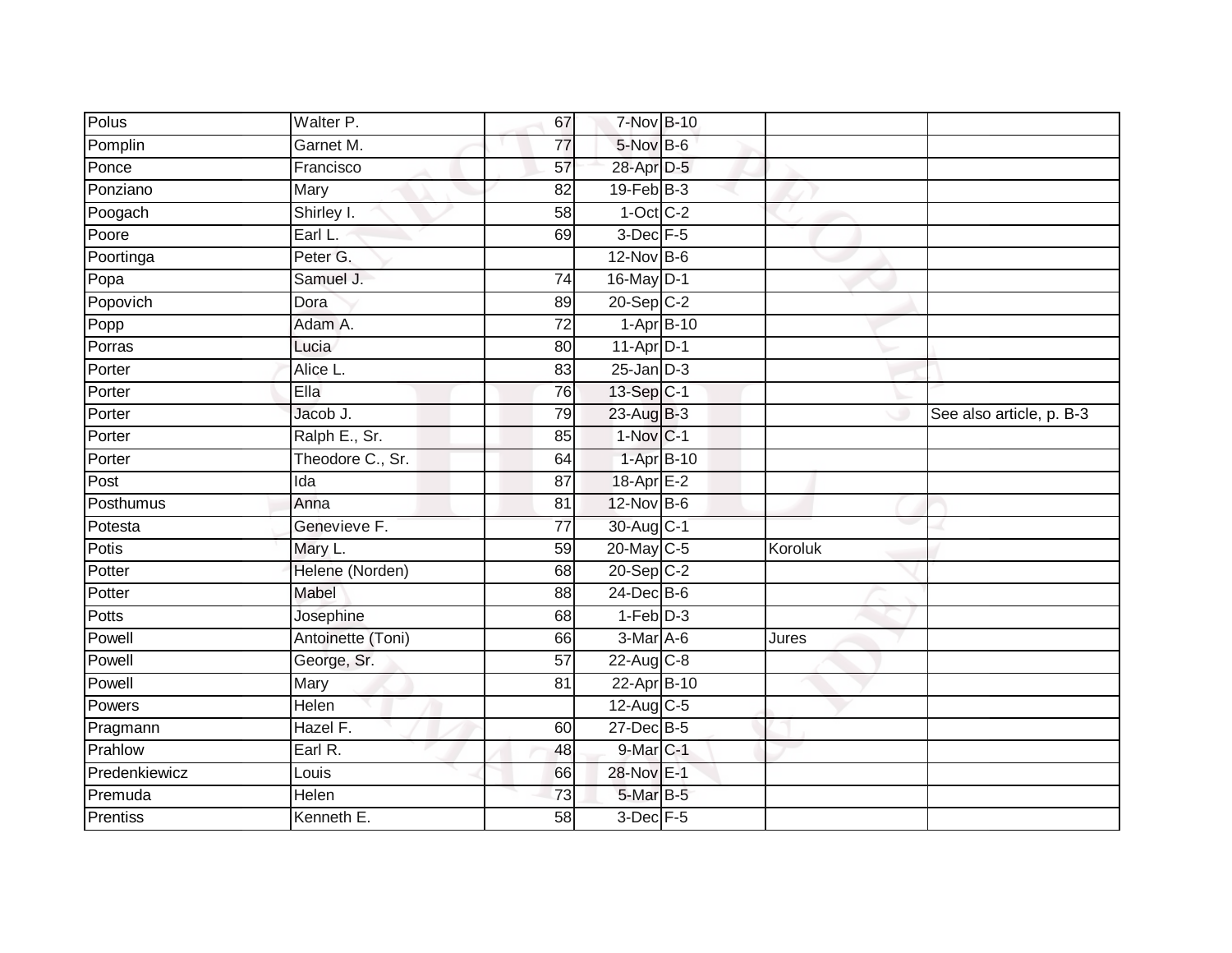| Preslin      | Steve P.              | 69              | 14-Mar E-10      |            |                     |
|--------------|-----------------------|-----------------|------------------|------------|---------------------|
| Price        | James A.              | 54              | 19-Apr A-11      |            |                     |
| Priester     | Mattie P.             |                 | 17-Oct E-10      |            |                     |
| Prihoda      | Andrew                | 70              | $3$ -Dec $F - 5$ |            |                     |
| Prokopeak    | Stephen               | 64              | 15-Aug D-1       |            |                     |
| Provo        | Donald A.             | 59              | $24$ -Feb $C-9$  |            |                     |
| Pruchniewski | Rose H.               | 82              | 24-Mar C-4       |            |                     |
| Pruneski     | Allie                 | 63              | 30-Apr C-5       | Pruniewski |                     |
| Prusiecki    | Anna                  | 80              | $14$ -Feb $E-2$  |            |                     |
| Przybysz     | Felicia V.            | 88              | 13-Dec A-13      |            |                     |
| Puchowski    | Albina                | 88              | $7-Sep$ B-6      |            |                     |
| Puglia       | Rose                  | $\overline{92}$ | 31-Oct E-1       |            |                     |
| Puralewski   | Margaret M.           | 89              | 28-Apr D-5       |            |                     |
| Purdy        | Earl W.               | 80              | 8-Feb D-3        |            |                     |
| Purevich     | Valerie Theresa       | $\overline{38}$ | $1-Jan$ $C-3$    |            |                     |
| Purnell      | Ollie Mae             | $\overline{70}$ | 9-Nov A-7        |            |                     |
| Puryear      | Samuel                | 78              | 15-Aug D-1       |            | See article, p. D-1 |
| Pyle         | Vernon R.             | 72              | 26-Aug C-4       |            |                     |
| Quaife       | Raymond               | 22              | 22-Mar B-2       |            |                     |
| Quick        | Donald J.             | 54              | $9-Nov$ B-6      |            |                     |
| Quick        | Gerald E.             | 80              | 29-Mar C-4       |            |                     |
| Quinlan      | Helen F.              | 80              | $2-Mar A-9$      |            |                     |
| Quinn        | <b>Eugene Gregory</b> | 80              | 5-Dec C-11       |            |                     |
| Quinn        | Margaret C.           | $\overline{74}$ | 3-Oct C-7        |            |                     |
| Quint        | Margaret              | 79              | 28-Jun C-1       |            |                     |
| Quiroga      | <b>Bicardo</b>        | 24              | 16-Apr B-5       |            |                     |
| Quiroga      | Josephine Castello    |                 | 3-Mar A-6        |            |                     |
| Raasch       | William F.            | 78              | 25-Aug D-1       |            |                     |
| Rabb         | Sophia Marie          | 78              | 3-Nov C-5        | Ebert      |                     |
| Radbel       | Harry L.              | 86              | 10-Jan C-10      |            |                     |
| Rader        | Harold K.             | 63              | 7-Mar C-6        |            |                     |
| Radford      | Elsie                 | 90              | $3-Sep$ D-1      |            |                     |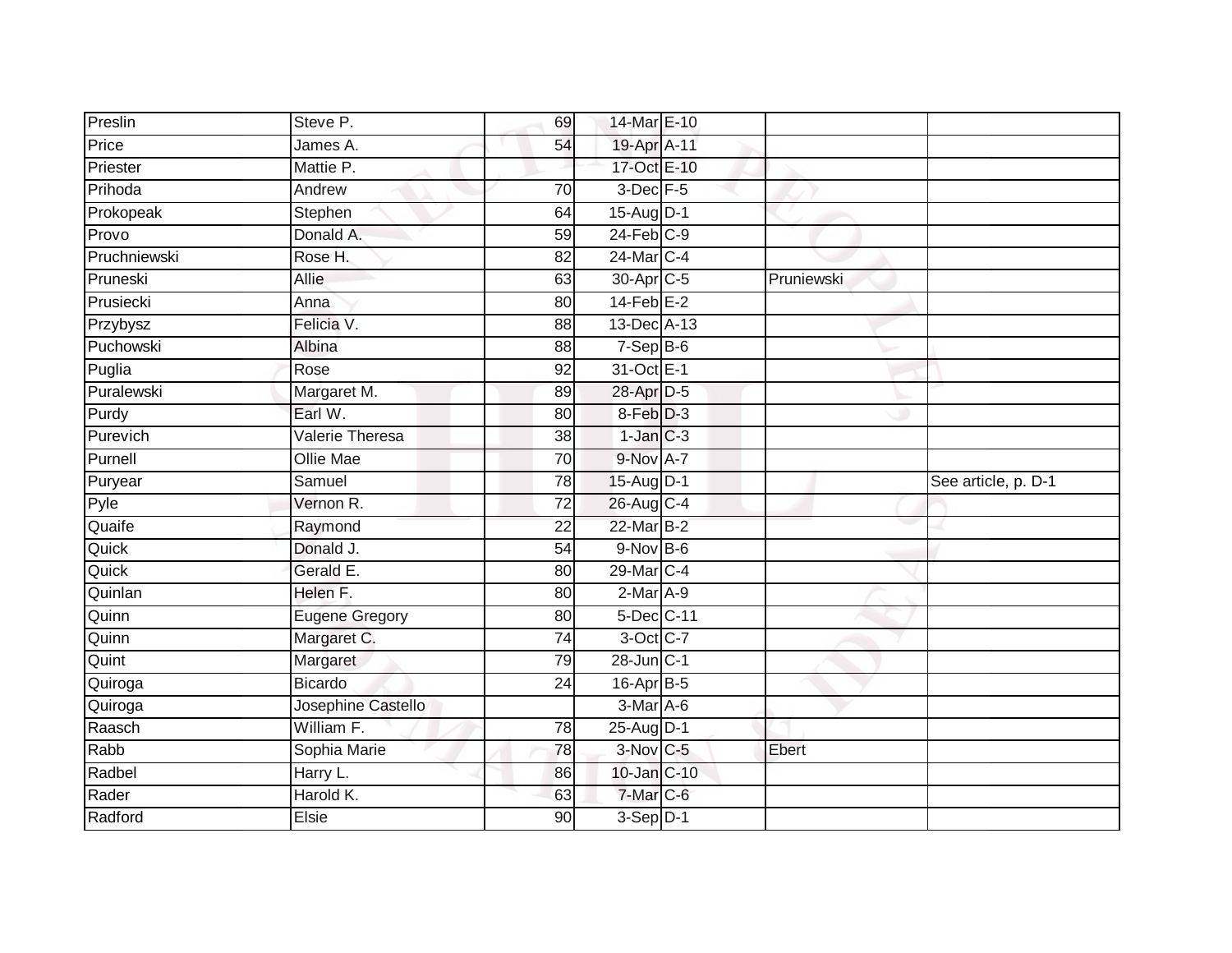| Radosevich | George                | 68              | $7$ -May $D-1$    |        |  |
|------------|-----------------------|-----------------|-------------------|--------|--|
| Radosevich | Maryanne              | 67              | 15-Oct B-7        |        |  |
| Radusky    | <b>Stanley</b>        | 70              | 30-Apr C-5        |        |  |
| Radzinski  | William "Bill"        | 74              | $23$ -Jul $D-1$   |        |  |
| Raila      | Anthony C.            | 67              | 31-Oct E-1        |        |  |
| Rainaud    | Nancy Joan            | 36              | 23-May D-2        |        |  |
| Rainwater  | Bessie A.             | 70              | 16-Feb B-7        |        |  |
| Rajsic     | Susan "Susie"         | 61              | $10$ -Nov $D-2$   |        |  |
| Rakich     | George P.             | 50              | 30-Mar A-11       |        |  |
| Rakonjac   | <b>Dragisa</b>        | 58              | 14-Mar E-10       |        |  |
| Rakowski   | Andrew A.             | 90              | $29$ -Jan B-4     |        |  |
| Ralles     | Christine             | $\overline{87}$ | $14$ -Jan $C-5$   |        |  |
| Ramirez    | <b>Mary Hernandez</b> | 86              | 12-Jan A-11       |        |  |
| Ramirez    | Rafaela S.            |                 | 8-Nov C-2         |        |  |
| Ramos      | Paul, Sgt.            | 25              | 22-Mar B-2        |        |  |
| Ramsey     | Rowland               | $\overline{74}$ | 3-Feb D-5         |        |  |
| Ransier    | Edna                  | 86              | 3-Mar A-6         |        |  |
| Rapacz     | Walter J.             | 66              | 22-Nov C-1        |        |  |
| Rarick     | Paul E.               | 56              | $11$ -Nov $ C-6 $ |        |  |
| Rascher    | Lucille C.            | 82              | 16-Jul C-5        |        |  |
| RathbunGuy | Anna R.               | 83              | $22$ -Jul C-4     | Kostur |  |
| Rathrburn  | Bertha O.             | 76              | $2-Mar A-9$       |        |  |
| Ratkay     | Steve M.              | 64              | 31-Dec C-5        |        |  |
| Rattay     | Gunter J.             | 68              | $12-AprB-4$       |        |  |
| Raycraft   | Kingston F., Dr.      | 75              | 30-Jul B-5        |        |  |
| Raymond    | Arthur L.             | 75              | $1$ -Jun $C-1$    |        |  |
| Recker     | Dina A.               | 49              | $1-Feb$ $D-3$     |        |  |
| Reckich    | Daniel                | 82              | 26-Dec C-7        |        |  |
| Redar      | Raymond E.            | 49              | 29-Sep B-12       |        |  |
| Redenbaugh | Sherman E.            | 72              | $6-Apr$ $C-2$     |        |  |
| Reder      | Nicholas J.           | 68              | 10-Feb C-9        |        |  |
| Reed       | Fletcher              | 85              | 22-Aug C-8        |        |  |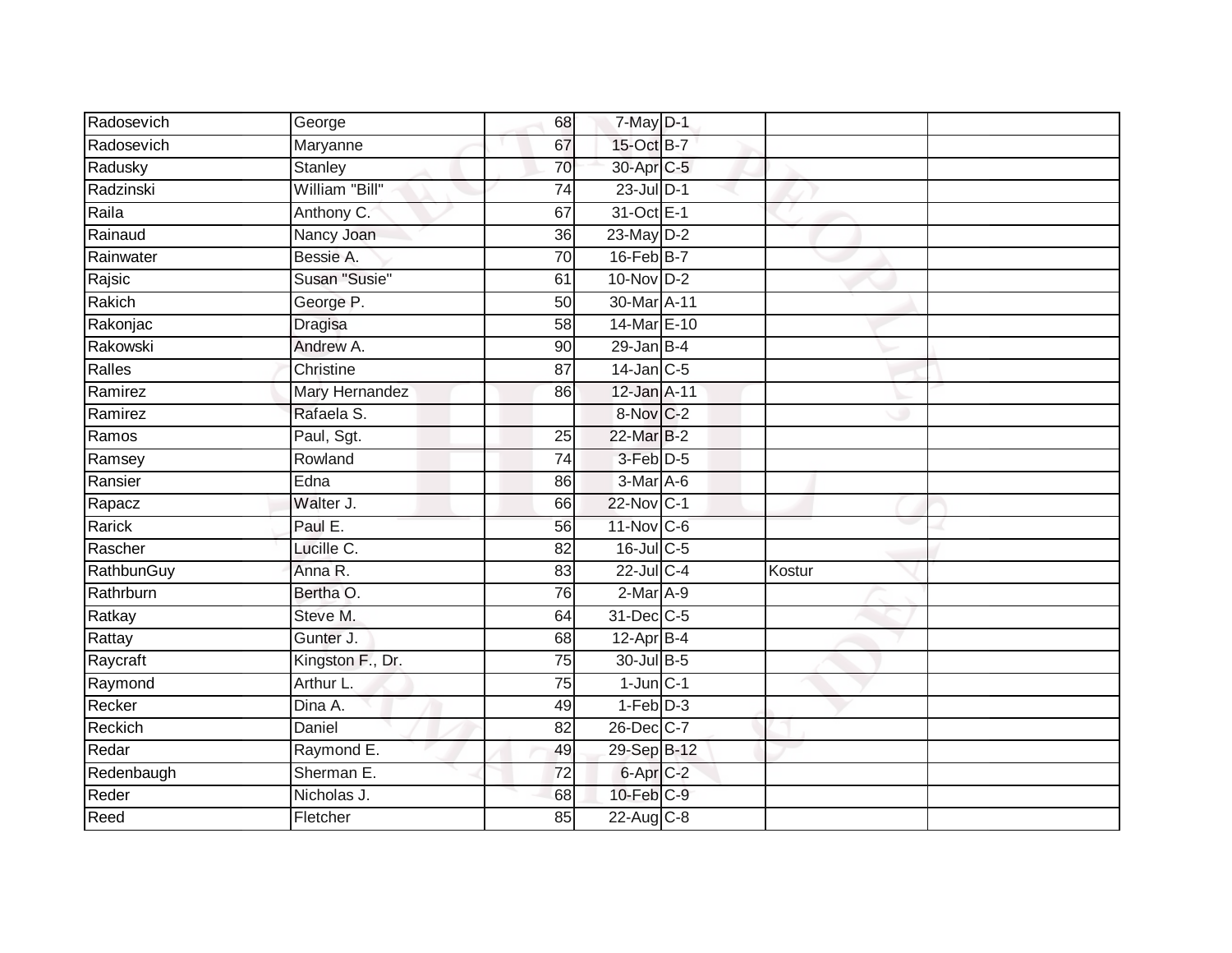| Reed           | Gordon C.         | 77              | 9-Aug D-1        |                 |                          |
|----------------|-------------------|-----------------|------------------|-----------------|--------------------------|
| Reed           | Jacklyn J.        | 41              | $9-AprC-3$       |                 |                          |
| Reed           | John L.           | 84              | 9-Dec B-10       |                 |                          |
| Reed           | Mabel L.          | 79              | $15$ -Jun $B$ -5 |                 |                          |
| Reed           | Oscar Lee         | 50              | $29$ -Dec $D-2$  |                 |                          |
| Reeder         | Wilbur C. "Dutch" | $\overline{71}$ | $4$ -May B-6     |                 |                          |
| Reese          | Vernell           | 33              | $27$ -May C-8    |                 |                          |
| Reeves         | Theresa P.        | 73              | 7-Nov B-10       |                 |                          |
| Reichelt       | Walter G., Sr.    | 65              | $1-Nov$ C-1      |                 |                          |
| Reichert       | Edward H.         | 79              | 24-Oct E-12      |                 |                          |
| Reichett       | John              | 85              | 6-Jan C-9        |                 |                          |
| Reid           | Cathy A.          | 27              |                  | 22-Feb A-4, C-6 |                          |
| Reidelbach     | Louise            |                 | 26-Sep C-9       |                 |                          |
| Reiplinger     | James T.          | 64              | 31-Jan D-5       |                 |                          |
| Reiplinger     | Joseph M.         | 94              | 28-Nov E-1       |                 |                          |
| Reiplinger     | M. Matilda        | 92              | 22-Oct B-6       |                 |                          |
| Reives         | <b>Frank Andy</b> | $\overline{11}$ | $20$ -Jul $D-1$  |                 |                          |
| Remich         | Emma              | 97              | $10$ -Feb $C-9$  |                 |                          |
| Remus          | Dorothy           | 68              | 12-Sep A-13      |                 |                          |
| Renda          | Alfonso F.        | 65              | $2-SepB-7$       |                 |                          |
| Reno           | Jason             | 6               | 28-Oct           | 1               | See also Oct. 29, p. D-1 |
| Reno           | Rochelle          | 3               | 28-Oct           |                 | See also Oct. 29, p. D-1 |
| Renschen       | Ralph B.          | 69              | $23$ -May $D-2$  |                 |                          |
| Renshaw        | Leona P.          | 74              | 14-Jun A-11      |                 |                          |
| Repking        | Adella J.         | 78              | $13$ -Jan $B-2$  |                 |                          |
| Resan          | Walter J., Sr.    | 69              | $22$ -Oct B-6    |                 |                          |
| Reuhl          | Hattie C.         | 82              | 16-Dec C-11      |                 |                          |
| Reusze         | Donald M.         |                 | $9$ -Jul $A - 4$ |                 |                          |
| Reznor         | John              | 64              | 18-Apr A-10      |                 |                          |
| Rhein          | Catherine         | 74              | $15$ -Jan $C-3$  |                 |                          |
| Rhind          | Barbara B.        | 52              | 27-Dec B-5       |                 |                          |
| <b>Rhiness</b> | Karen             | 18              | $27-Sep C-1$     |                 | See article, p. C-1      |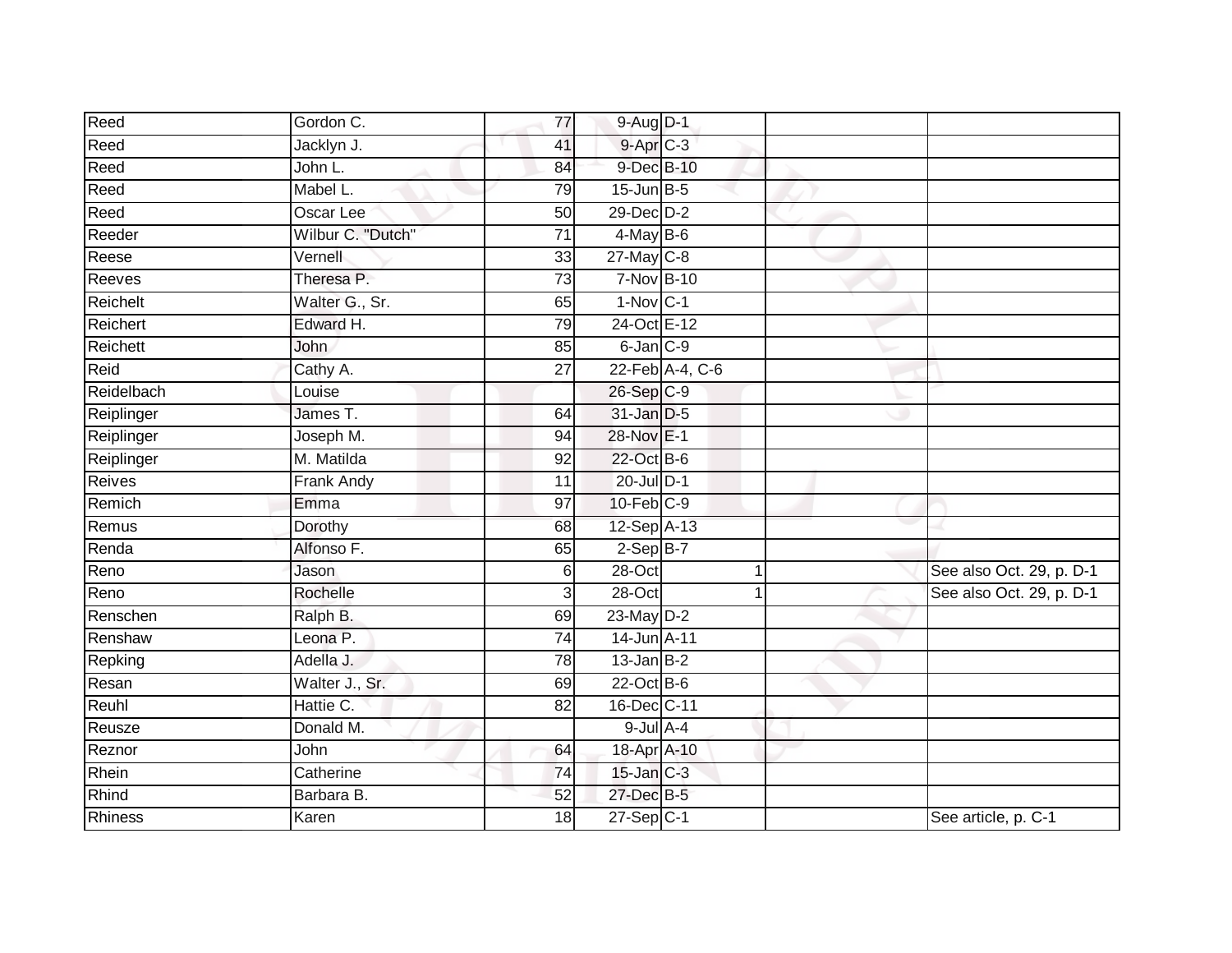| Rhode          | Victor J.                  | 71              | 25-May B-5        |        |  |
|----------------|----------------------------|-----------------|-------------------|--------|--|
| Rhodes         | L. E. Simpson, Sr. (Dusty) | 59              | 30-May B-6        |        |  |
| Rhodes         | Margaret                   | 68              | 25-Oct C-1        |        |  |
| Rhyne          | Marion L.                  | 56              | $6$ -Jul $B$ -6   |        |  |
| Riba           | Jason                      | 9               | 11-Jan            |        |  |
| Rice           | Charles H.                 | 59              | 26-Nov B-5        |        |  |
| Rice           | Irene E.                   | 55              | 30-Nov C-1        | Kalmar |  |
| Rice           | Julian, Dr.                | $\overline{58}$ | $22$ -Oct B-6     |        |  |
| Rice           | Lorraine A.                | 56              | $26-Sep$ $C-9$    |        |  |
| Richards       | Richard T.                 | 48              | 17-Mar B-2        |        |  |
| Richards       | Scott B.                   | 25              | 14-Oct E-7        |        |  |
| Richardson     | Orville G.                 | 88              | 23-May D-2        |        |  |
| Richey         | Clarence M.                | $\overline{75}$ | 31-Mar C-6        |        |  |
| Rickert        | Charles H.                 | 75              | 12-Jan A-11       |        |  |
| Rickey         | Henry M.                   | 68              | $4$ -Apr $F-1$    |        |  |
| Riddle         | Lemuel T.                  | 81              | $27-Sep$ C-1      |        |  |
| Ridinger       | lone B.                    | 74              | 3-Oct C-7         |        |  |
| Riebel         | Mary                       |                 | 28-Apr D-5        | Rochon |  |
| Riedstra       | <b>Harriett</b>            | 64              | $3-Jan$ F-1       |        |  |
| Riehl          | Charles E.                 | 90              | $1$ -Jan $C-3$    |        |  |
| Riley          | Joe Louis                  | 45              | 17-Oct E-10       |        |  |
| Rinkenberger   | Herman H.                  | 84              | $9-Aug$ D-1       |        |  |
| Ritter         | Donna Lee                  | 35              | 26-May D-1        |        |  |
| Ritter         | Dorathy J.                 | 100             | $7 -$ Jul $C - 6$ |        |  |
| Rivera         | <b>Evangelio DeJesus</b>   | 60              | $9-$ Sep $ C-4 $  |        |  |
| <b>Rix</b>     | William                    | 74              | $26$ -Feb $B$ -6  |        |  |
| Robbins        | Kenneth E.                 | 77              | 26-Dec C-7        |        |  |
| <b>Roberts</b> | Mireille                   | 28              | $22$ -Jul C-4     |        |  |
| Roberts        | Warren E. "Bob"            | 71              | 9-Dec B-10        |        |  |
| Robertson      | Betty Joan                 | 49              | 18-Apr E-2        |        |  |
| Robertson      | Dana Marie                 | infant          | 5-May C-6         |        |  |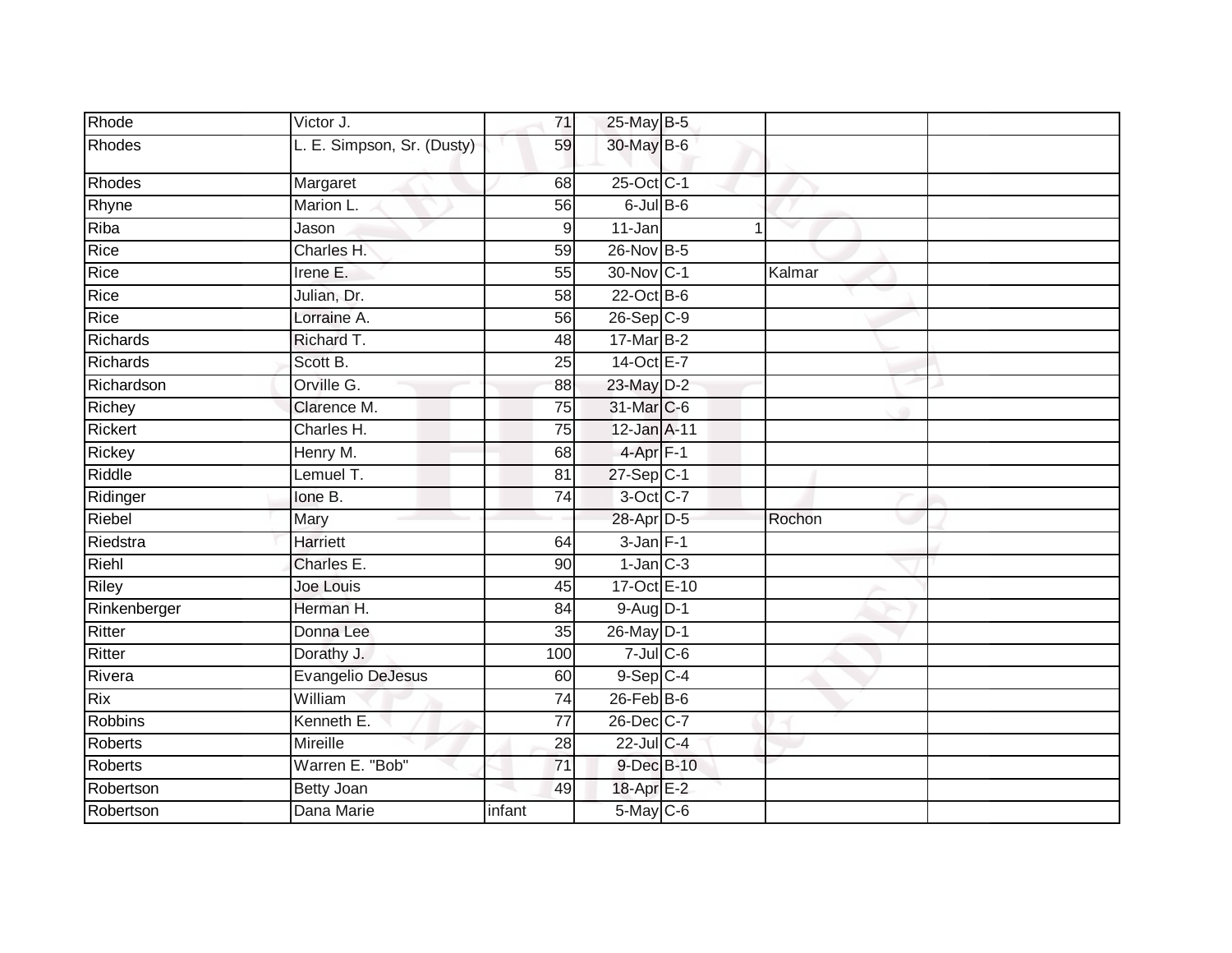| Robertson   | Harvey               | 54              | 26-Apr B-4           |  |                     |
|-------------|----------------------|-----------------|----------------------|--|---------------------|
| Robertson   | James F. (Hillbilly) | 58              | 6-Oct C-5            |  |                     |
| Robinson    | Ada A.               | 75              | 10-Nov D-2           |  |                     |
| Robinson    | Anna P.              | 93              | $22-Sep D-1$         |  |                     |
| Robinson    | Clara U.A.           | 76              | $19$ -Mar $B-2$      |  |                     |
| Robinson    | Clyde W.             | 57              | 24-Oct E-12          |  |                     |
| Robinson    | Elizabeth            | 91              | 3-Aug A-11           |  |                     |
| Robinson    | <b>Jessie Mae</b>    | 91              | 14-Nov F-11          |  |                     |
| Robinson    | Nora                 | 78              | $4-Nov$ E-1          |  |                     |
| Robinson    | Ralph J.             | 73              | 21-Sep A-11          |  |                     |
| Robinson    | Sam                  | 45              | $1-AprB-10$          |  |                     |
| Robinson    | Willie "Lee"         | 27              | 26-Nov B-5           |  |                     |
| Robinson    | Willie L.            | 27              | 23-Nov B-4           |  | See article, p. B-4 |
| <b>Rock</b> | Frieda E. (Glaze)    | 71              | 22-Jan C-6           |  |                     |
| Rodda       | Irene B.             | 64              | 8-Mar <sub>B-3</sub> |  |                     |
| Rodriguez   | Hector, Sr.          | 49              | $7$ -Jul $C$ -6      |  |                     |
| Rodriguez   | <b>Iris</b>          | 45              | 31-Mar C-6           |  |                     |
| Rodriguez   | Manuel               | 50              | $11-Feb$ D-2         |  |                     |
| Rodriquez   | Lorenzo              | 74              | 23-Dec D-2           |  |                     |
| Roduske     | James "Ken"          | 44              | 9-Nov B-6            |  |                     |
| Rogers      | Alfred J., Sr.       | 68              | 29-Aug B-10          |  |                     |
| Rogers      | Earline              | $\overline{57}$ | 10-Oct B-12          |  |                     |
| Rohde       | Gilbert G.           | 78              | 10-Dec A-11          |  |                     |
| Rohrman     | Eunice V.            | 56              | $16$ -Feb $B$ -7     |  |                     |
| Roknich     | Mildred              | 68              | 25-Mar C-6           |  |                     |
| Rolland     | <b>Mike</b>          | 67              | 16-May D-1           |  |                     |
| Roman       | Mary                 |                 | $9-NovB-6$           |  |                     |
| Rompola     | Adam J.              | 68              | $11$ -Nov $ C-6 $    |  |                     |
| Rondhuis    | Henderika            | 70              | 7-Mar C-6            |  |                     |
| Rooy        | William H.           | 80              | 19-Nov F-1           |  |                     |
| Rosa        | Marie                | $\overline{77}$ | 17-Aug B-5           |  |                     |
| Rosandich   | Milka                | $\overline{98}$ | 21-Nov E-1           |  |                     |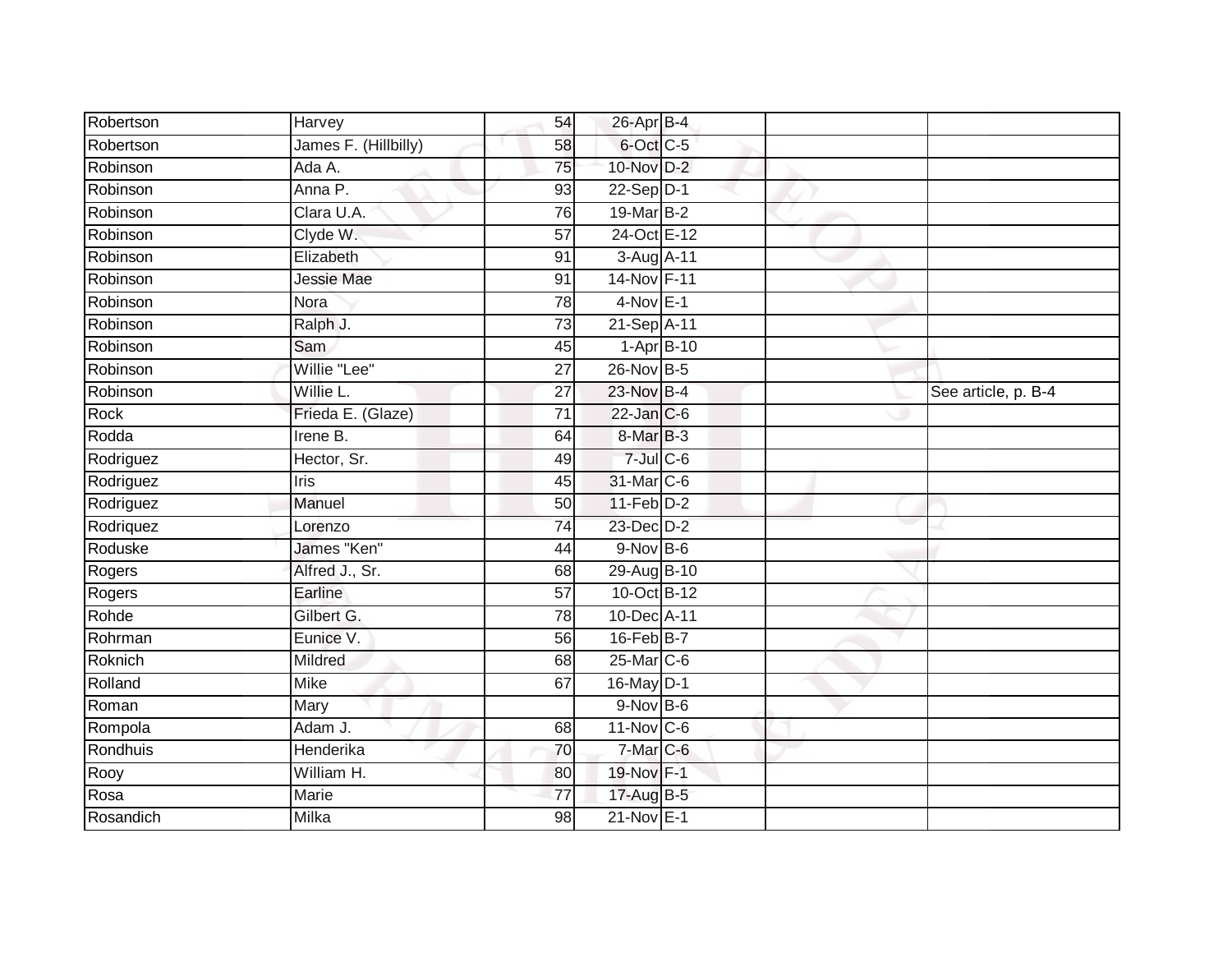| Rosas       | Jose, Sr.              | 74              | 6-Apr C-2        |              |         |                                                                  |
|-------------|------------------------|-----------------|------------------|--------------|---------|------------------------------------------------------------------|
| Rose        | Lillian                | 85              | 24-Sep C-3       |              |         |                                                                  |
| Rose        | Margaret E.            | 72              | 27-Aug B-5       |              |         |                                                                  |
| Rosenberger | Rita E.                | 60              | $29$ -Jan B-4    |              |         |                                                                  |
| Rosenbloom  | Harold A.              | $\overline{31}$ |                  | 2-Nov 1, B-4 |         |                                                                  |
| Rosenthal   | David T.               | 86              | $14-SepB-6$      |              |         |                                                                  |
| Rosiak      | Barbara A.             | 36              | 13-Oct D-1       |              | Martich |                                                                  |
| Rospond     | Louis                  |                 | 31-Aug B-4       |              |         |                                                                  |
| Ross        | Beulah M.              | 59              | $4$ -Jan $D-3$   |              |         |                                                                  |
| <b>Ross</b> | James H. (Tom)         | 57              | $26$ -Feb $B$ -6 |              |         |                                                                  |
| Ross        | Mable B.               | 64              | 14-Mar E-10      |              |         |                                                                  |
| Ross        | Solomon                | 79              | $22-Sep D-1$     |              |         |                                                                  |
| Rossa       | Ray                    | 85              | 5-Aug C-10       |              |         |                                                                  |
| Rossa       | Robert J.              | 62              | 13-Sep C-1       |              |         |                                                                  |
| Rossi       | John James, Jr. (Skip) | $\overline{35}$ | $9$ -Jul $A-4$   |              |         |                                                                  |
| Rothrock    | Dorothy E.             | $\overline{71}$ | 20-Sep C-2       |              |         |                                                                  |
| Rotz        | Emil                   | 66              | 10-Sep B-5       |              |         |                                                                  |
| Rouse       | Harry B., Jr.          | 61              | 26-Sep C-9       |              |         | See also article, p. C-9                                         |
| Rowden      | Lila L.                | 79              | 19-Feb B-3       |              |         |                                                                  |
| Rowe        | Joseph O. (Deacon)     | 59              | $15$ -Jan $C-3$  |              |         |                                                                  |
| Rowe        | Mary E.                | 69              | 27-Dec B-5       |              |         |                                                                  |
| Royer       | Edith L.               | 61              | $24$ -Jan D-4    |              |         |                                                                  |
| Royster     | Ray E.                 | 63              | 7-Apr C-8        |              |         |                                                                  |
| Rozin       | John                   | 66              | 28-Mar B-10      |              |         |                                                                  |
| Rubino      | Onofrio                | 80              | 17-Mar B-2       |              |         |                                                                  |
| Rubio       | Roberto                | 36              | 16-Apr           |              |         | Pictures of incident<br>included. See also April<br>19, p. A-11. |
| Ruble       | Chester C.             | 78              | 29-Apr B-8       |              |         |                                                                  |
| Rudd        | Margaret               | 68              | 1-Nov C-1        |              |         |                                                                  |
| Rudison     | John                   | 67              | 26-Sep C-9       |              |         |                                                                  |
| Rudolph     | Lucille E.             | 83              | $13$ -Jan B-2    |              |         |                                                                  |
|             |                        |                 |                  |              |         |                                                                  |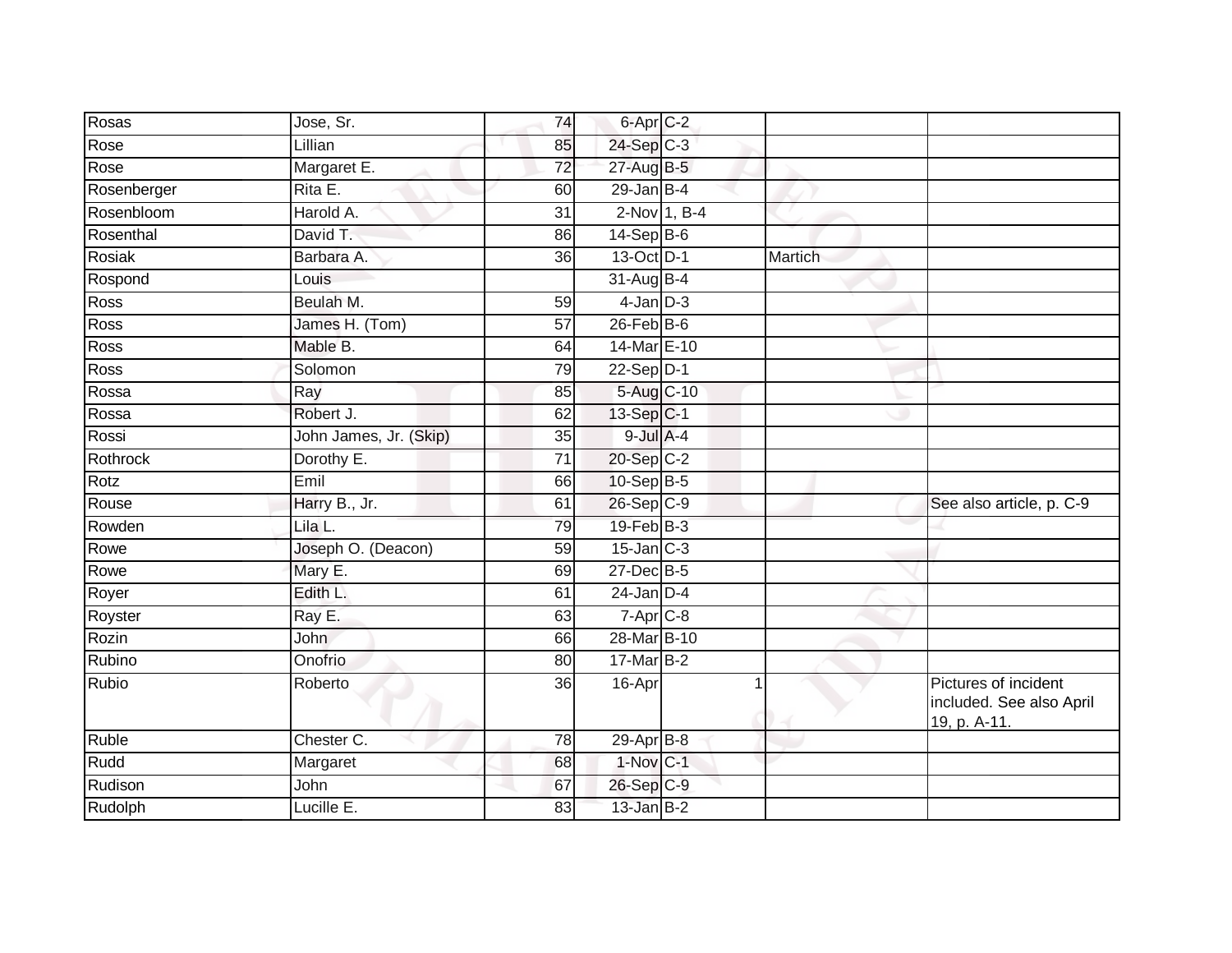| Ruiz         | Margaret L.        | 54              | 30-Jul B-5              |         |                                 |
|--------------|--------------------|-----------------|-------------------------|---------|---------------------------------|
| Runko        | Rudolph "Rudy" J.  | 65              | 7-Nov B-10              |         |                                 |
| Rush         | Melvin R.          | 77              | 27-Apr C-2              |         |                                 |
| Rusin        | Walter "Jack"      | 78              | $7-Sep$ B-6             |         |                                 |
| Russel       | Emma M.            | $\overline{92}$ | $4$ -Jan $D-3$          |         |                                 |
| Russell      | Andrew E.          | 76              | 24-Oct E-12             |         |                                 |
| Russum       | Ernest             | 59              | 3-Oct C-7               |         |                                 |
| Ruther       | James P.           | 41              | 13-May E-5              |         | See also article, p. E-5.       |
| Rutkowski    | Edward P.          | 59              | 16-Feb B-7              |         |                                 |
| Rutkowski    | Elizabeth "Betty"  | 59              | $1-SepA-9$              | Maday   |                                 |
| Rutledge     | William H.         | 64              | 17-Aug B-5              |         |                                 |
| Rutz         | Grace              | 89              | $11-Apr\overline{D-2}$  |         |                                 |
| Ryan         | Amelia O.          | 85              | 12-Mar A-7              |         |                                 |
| Ryan         | Joyce Ann          | 41              | $6$ -Dec $B$ -5         |         |                                 |
| Ryba         | Stanley H.         | $\overline{71}$ | 9-May E-11              |         |                                 |
| Rybicki      | Bernice V.         | 81              | 10-Oct B-12             |         |                                 |
| Ryder        | Thomas H.          | $\overline{77}$ | $21$ -Jun $B-8$         |         |                                 |
| Rys          | Josephine          | 73              | 28-Mar B-10             |         |                                 |
| Rzasa        | Joseph E.          | 76              | 27-Oct D-1              |         |                                 |
| Rzepka       | John J.            | 63              | 16-Nov B-5              |         |                                 |
| Rzonca       | Stanley            | 76              | $10$ -Nov $D-2$         |         |                                 |
| Saban        | Joseph             | 67              | 31-Oct E-1              |         |                                 |
| Sabo         | Lottie C.          | 64              | $27-Sep$ C-1            | Novak   |                                 |
| Sabo         | Michael            | 80              | $26-Sep$ C-9            |         |                                 |
| <b>Sacks</b> | <b>Dale Edward</b> | 66              | 28-Jul B-5              |         |                                 |
| Saddler      | Harry M.           | 75              | $13-Apr$ <sub>C-7</sub> |         |                                 |
| Sadler       | Theresa            | 66              | $15$ -Jan $C-3$         |         | See also January 17, p. D-<br>6 |
| Saffran      | Julia O.           | 103             | 11-Oct C-1              |         |                                 |
| Sage         | Andrew             | 70              | 10-Mar B-8              |         |                                 |
| Sajdyk       | Sophie A.          | 63              | 4-Feb B-3               | Molenda |                                 |
| Sakovich     | Frank A.           | 65              | $25$ -Jun $B-5$         |         |                                 |
|              |                    |                 |                         |         |                                 |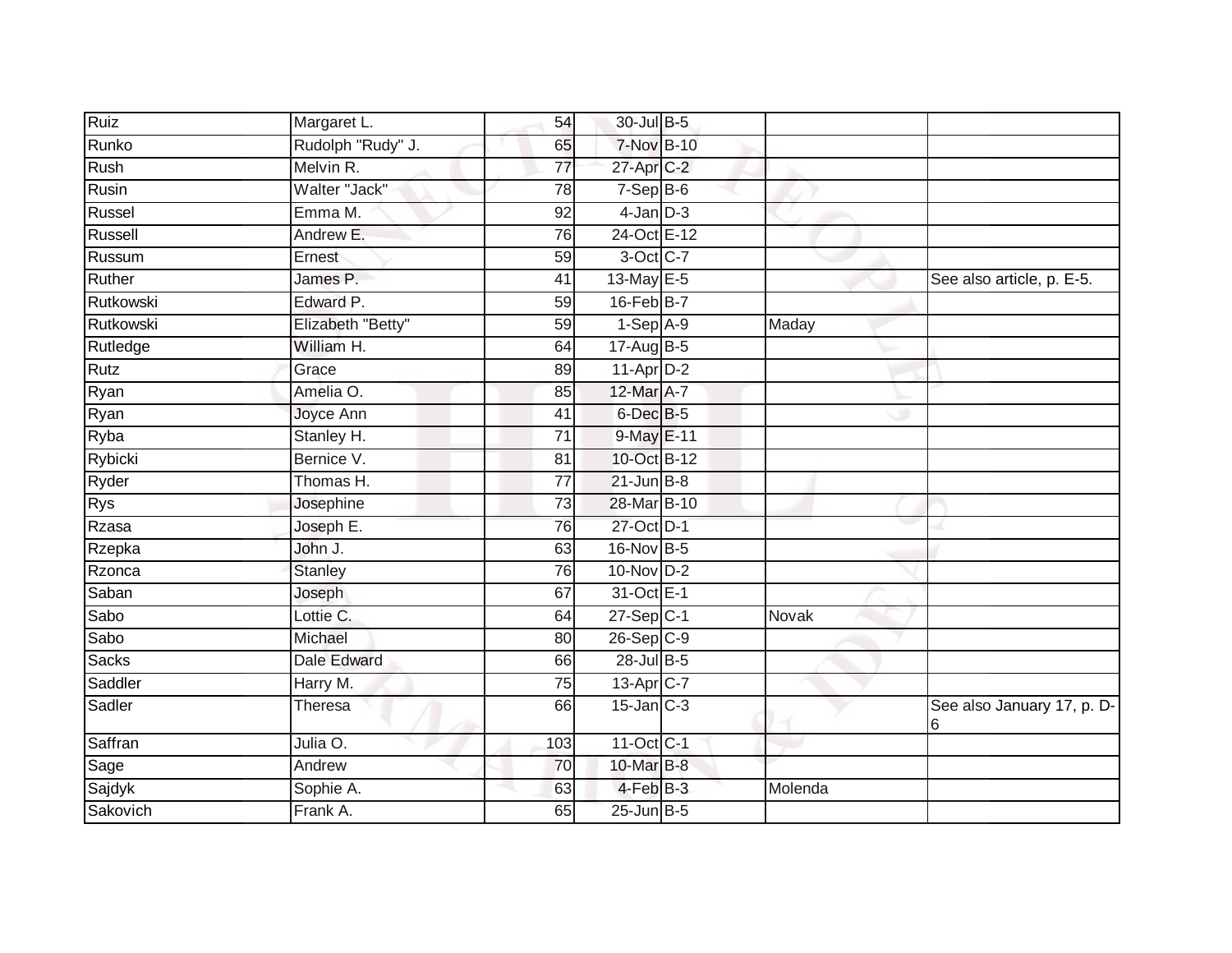| Saksa         | Pauline           | 92              | 3-Mar A-6         |  |                                       |
|---------------|-------------------|-----------------|-------------------|--|---------------------------------------|
| Saley         | Rose (Trimmel)    | 83              | 27-May C-8        |  |                                       |
| Sallade       | William P. (Bill) |                 | 6-Oct C-5         |  |                                       |
| Salon         | Genevieve "Jean"  |                 | $18$ -Jun $ D-1 $ |  |                                       |
| <b>Salus</b>  | John P.           | 68              | 17-Sep C-1        |  |                                       |
| Samargis      | Penelope "Penny"  | 70              | 26-Oct B-5        |  |                                       |
| Samarzija     | Joseph            | $\overline{72}$ | 16-Dec C-11       |  |                                       |
| Sambor        | Walter, Sr.       | 65              | $12$ -Apr $B-4$   |  |                                       |
| Sampson       | Ellen J.          | 69              | $19$ -Jan B-5     |  |                                       |
| Sanchez       | Andrew            | 19              | $14$ -May B-6     |  |                                       |
| Sanchez       | Santiago          | 85              | 19-Oct B-6        |  |                                       |
| Sanchez       | Soledad           | 70              | $12$ -Apr $B-4$   |  |                                       |
| Sanders       | Emmett P.         | 78              | $3$ -Dec $F - 5$  |  |                                       |
| Sanders       | Hazel P.          | $\overline{77}$ | 30-Mar A-11       |  |                                       |
| Sanders       | Willie            | 67              | 13-Oct D-1        |  |                                       |
| Sandoval      | Diodoro           | 98              | 3-Sep D-1         |  |                                       |
| Sankstone     | <b>Ruth</b>       |                 | $13$ -Jun $D-2$   |  |                                       |
| Sarkady       | Floyd "Buck"      | 55              | 6-Sep B-8         |  |                                       |
| Sarti         | A.D.A.N., John M. | 24              | $25$ -Jan $D-3$   |  |                                       |
| Sarvanidis    | Dimitroios "Jim"  | $\overline{37}$ | $22-Sep$ D-1      |  | See also article Sept. 21,<br>p. A-11 |
| <b>Sass</b>   | Louis             | 65              | 16-May D-1        |  |                                       |
| <b>Sass</b>   | Mabel I.          | 82              | 7-Dec A-13        |  |                                       |
| Sasse         | Hazel M.          | 73              | $2$ -Apr $B-4$    |  |                                       |
| Satterfield   | Richard           | 48              | $12-Nov$ A-2      |  | See article, p. A-2                   |
| Satterlee     | Howard E.         | $\overline{37}$ | 26-Nov B-5        |  | See article, p. B-5                   |
| Saunders      | Queen Esther      | 56              | 17-Dec C-9        |  |                                       |
| Savitski      | Peter             | 85              | 29-Jul B-7        |  |                                       |
| <b>Sayers</b> | Max W.            | 55              | $3-May$ C-1       |  |                                       |
| Sayger        | Nadine F.         | 67              | 15-Oct B-7        |  |                                       |
| Saylor        | Robert E. (Ribs)  | 43              | 26-Jul D-2        |  |                                       |
| Scanzoni      | Susan             | 83              | 7-Oct C-4         |  |                                       |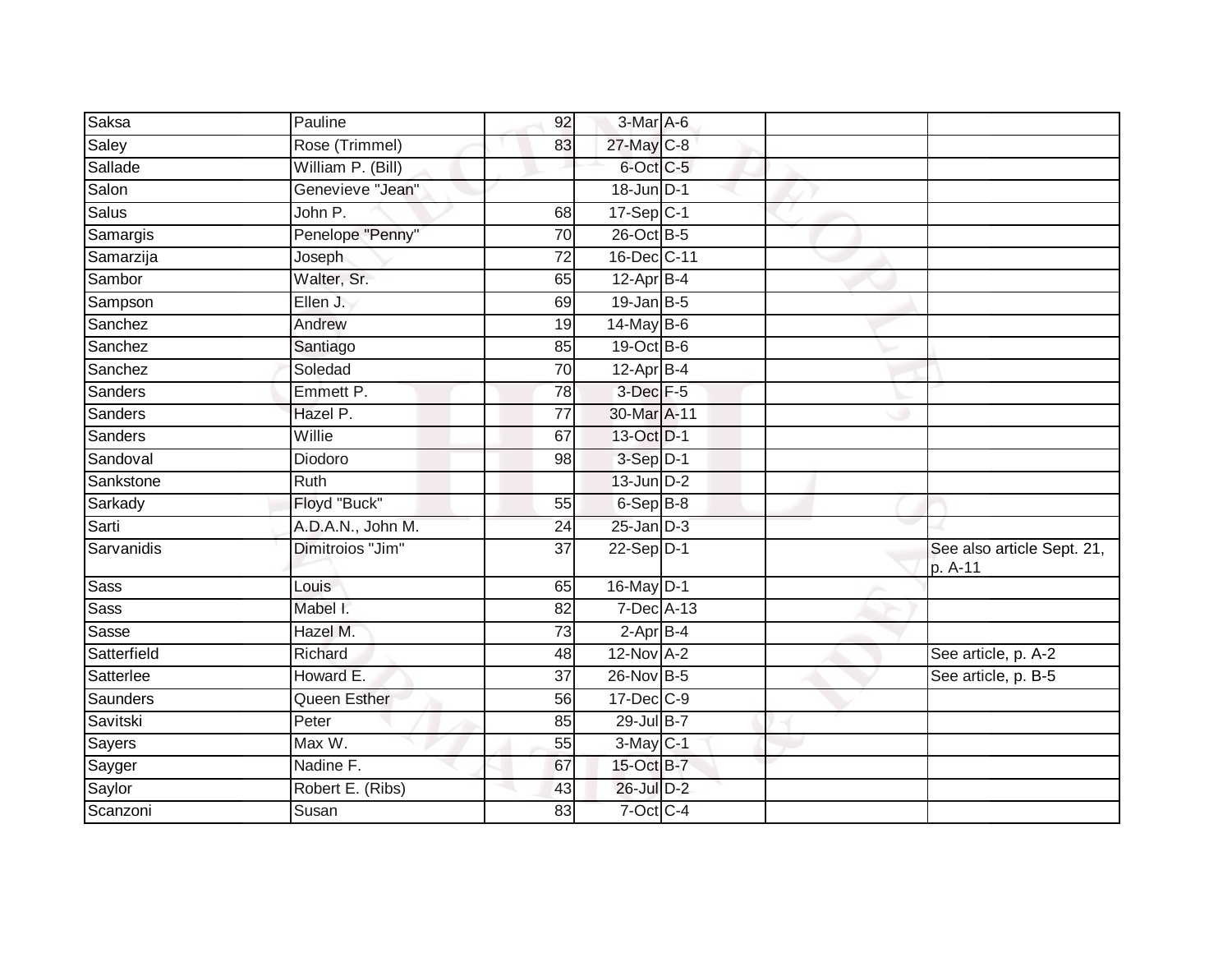| Scebelo        | William             |                 | $14-Sep$ B-6           |                 |        |  |
|----------------|---------------------|-----------------|------------------------|-----------------|--------|--|
| Schaefer       | Marie E.            |                 | 6-Oct C-5              |                 |        |  |
| Schaeffer      | Anna M. (Kirkeiner) | 81              | $6$ -Jul $B$ -6        |                 |        |  |
| Schaeffer      | Joseph B.           | 93              | $7-Sep$ B-6            |                 |        |  |
| Schaetzel      | Harry A., Sr.       | $\overline{87}$ | $7$ -Jun $C-2$         |                 |        |  |
| Schafer        | Marie A.            | 73              | $26$ -Jan $C-3$        |                 |        |  |
| Schauer        | Vincent W.          | 63              | $20$ -Aug $C-1$        |                 |        |  |
| Schauwecker    | Denny B.            | 25              | $5$ -Jul $C-1$         |                 |        |  |
| Scheeringa     | Harm                | 89              | 20-Dec B-6             |                 |        |  |
| Scheffki       | <b>Henry Joseph</b> | $\overline{71}$ | $8$ -Mar $B-3$         |                 |        |  |
| Schepel        | Fred                | 73              | 10-Aug B-5             |                 |        |  |
| Scher          | John E., Jr.        | 45              | 4-Oct A-15             |                 |        |  |
| Schickel       | Mary Jeanne         | 41              | 9-Dec B-10             |                 |        |  |
| Schilling      | <b>Bertha</b>       | 90              | 4-Apr <sub>F-1</sub>   |                 |        |  |
| Schinkel       | Anna K.             | 93              | 27-Aug B-5             |                 |        |  |
| Schleicher     | Robert E.           | 55              | 15-Nov C-2             |                 |        |  |
| Schlesser      | Viola M.            | 91              | 13-Aug C-2             |                 |        |  |
| <b>Schlink</b> | Irwin J.            | 76              | 16-Apr B-5             |                 |        |  |
| Schmidt        | August              | 80              | 4-Oct A-15             |                 |        |  |
| Schmidt        | Ethel (Miller)      | 75              | $21$ -Jan $C-5$        |                 |        |  |
| Schmidt        | Hilda               | 83              | 11-Oct C-1             |                 |        |  |
| Schmidt        | John H.             | $\overline{78}$ | 21-Oct C-5             |                 |        |  |
| Schmidt        | Lilly W.            | 78              | $19$ -Feb $B-3$        |                 |        |  |
| Schmuhl        | Lawrence B.         | 89              | $9-Sep$ <sub>C-4</sub> |                 |        |  |
| Schneider      | George              | 86              | 26-Oct B-5             |                 |        |  |
| Schoon         | Yolanda H.          | 73              | 20-Apr B-7             |                 |        |  |
| Schouten       | Thomas R.           | 82              | 9-May E-11             |                 |        |  |
| Schrage        | Walter              | 69              |                        | 23-Aug A-2, B-3 |        |  |
| Schramlin      | William D., Sr.     | 72              | 11-May B-5             |                 |        |  |
| Schreech       | Gertrude            | 72              | 28-Apr D-5             |                 | Etrich |  |
| Schreiber      | Joanna              | 84              | 23-Sep C-6             |                 |        |  |
| Schreiner      | Anthony R.          | $\overline{73}$ | 28-Jun C-1             |                 |        |  |
|                |                     |                 |                        |                 |        |  |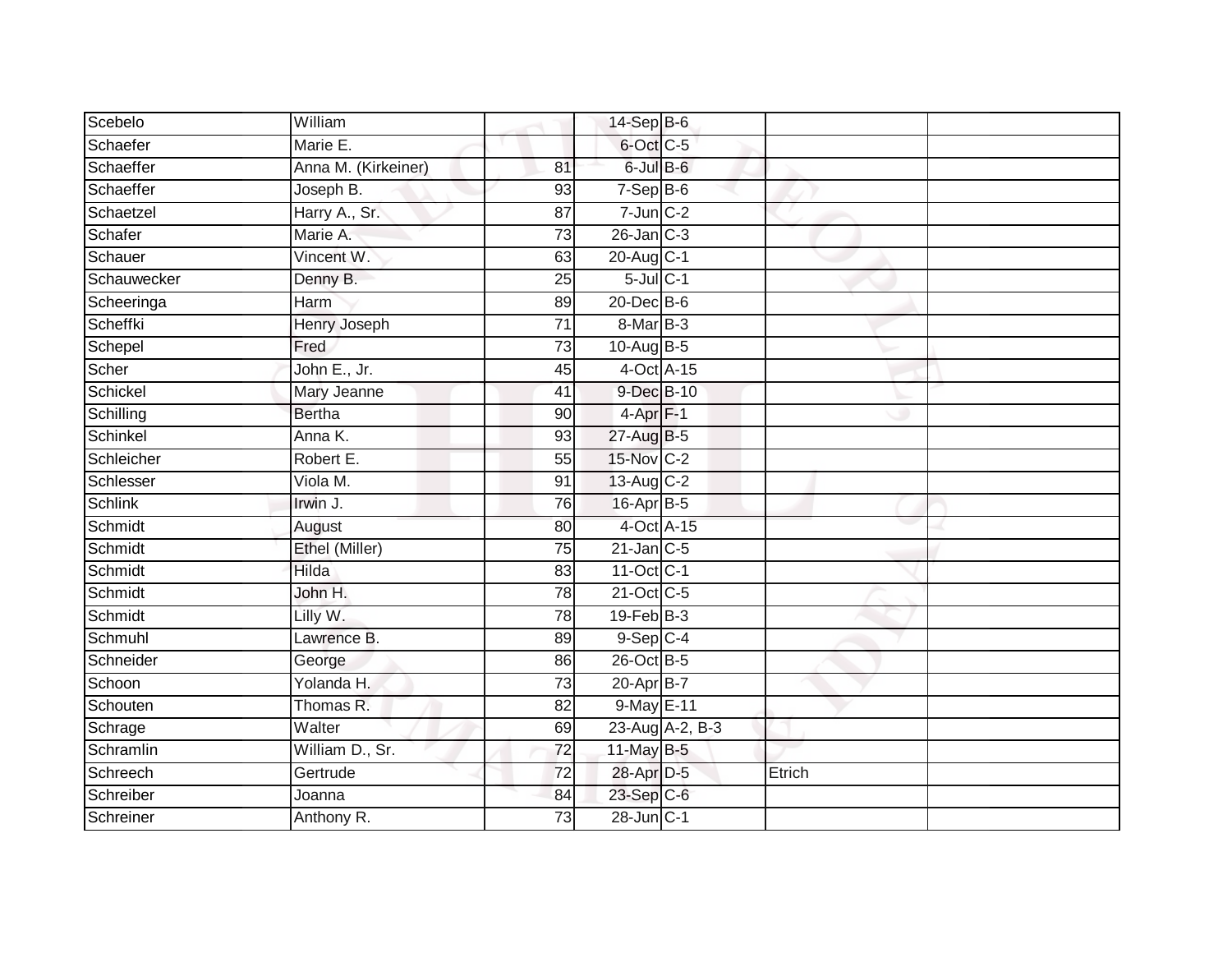| Schroeder     | Cecil, Sr.          | 67              | 15-Apr C-4              |       |        |                                      |
|---------------|---------------------|-----------------|-------------------------|-------|--------|--------------------------------------|
| Schroen       | Dwayne C.           | 72              | $7$ -Jul $C$ -6         |       |        |                                      |
| Schroll       | Wayne C.            | 41              | 23-Aug A-2              |       |        |                                      |
| Schulp        | Philip C.           | 77              | 28-Feb D-5              |       |        |                                      |
| Schulte       | Bernard J.          | $\overline{80}$ | $20$ -Dec $B-6$         |       |        |                                      |
| Schultz       | Carl F.             | 71              | $7$ -Jul C-6            |       |        |                                      |
| Schultz       | <b>Edward "Joe"</b> | 22              | 19-Aug C-5              |       |        |                                      |
| Schultz       | George              | 63              | 11-Oct C-1              |       |        |                                      |
| Schultz       | Martha              | 94              | $26-Sep$ C-9            |       |        |                                      |
| Schumann      | William G.          | 80              | 10-May B-5              |       |        |                                      |
| Schutz        | Agnes B.            | 78              | $18-Oct$ <sub>C-1</sub> |       |        |                                      |
| Schwaller     | Roger               | 57              | $19$ -Jul $D-3$         |       |        |                                      |
| Schwandt      | Pauline L.          | 68              | 16-Jul C-5              |       |        |                                      |
| Schwartz      | Jessie L.           | 73              | $23$ -Jun $D-1$         |       |        |                                      |
| Schweiger     | Wilbert "Bill"      | 67              | 31-Jan D-5              |       |        |                                      |
| Schweighardt  | Albert              | 95              | 30-Nov C-1              |       |        |                                      |
| Schweitzer    | Mary F.             | 75              | 29-Dec D-2              |       |        |                                      |
| Schwingendorf | Evangeline          | 68              | 30-Sep F-7              |       | Horner |                                      |
| Scobbie       | Margaret            | 82              | $19$ -Feb $B-3$         |       |        |                                      |
| Scofield      | Cora L.             | 76              | 5-Aug C-10              |       |        |                                      |
| Scott         | Craig A.            |                 | 29 Februray<br>12       | $C-5$ |        |                                      |
| Scott         | George T.           | 64              | $11-Apr$ D-1            |       |        |                                      |
| Scott         | Glenna              | 79              | $24-Sep$ C-3            |       |        | See article, p. C-3                  |
| Scott         | Samuel, Jr.         | 20              | $5-Sep$ D-1             |       |        |                                      |
| Scott         | Teresa Ann          | $\overline{23}$ | 4-Oct A-15              |       | Avery  | See also article Oct. 5, p.<br>$B-5$ |
| Scurtu        | Pete                | 65              | $21$ -Dec $D-2$         |       |        |                                      |
| Seabloom      | Walter              | $\overline{73}$ | 8-Aug D-1               |       |        |                                      |
| Seagley       | Clio E.             | 73              | 30-Jun D-1              |       |        |                                      |
| Seaman        | Glen F.             | 63              | $22$ -Jan $C-6$         |       |        |                                      |
| Sebek         | Frank               | 60              | 24-Nov C-2              |       |        |                                      |
| Segelstrom    | Christine B.        | 69              | 29-Jul B-7              |       |        |                                      |
|               |                     |                 |                         |       |        |                                      |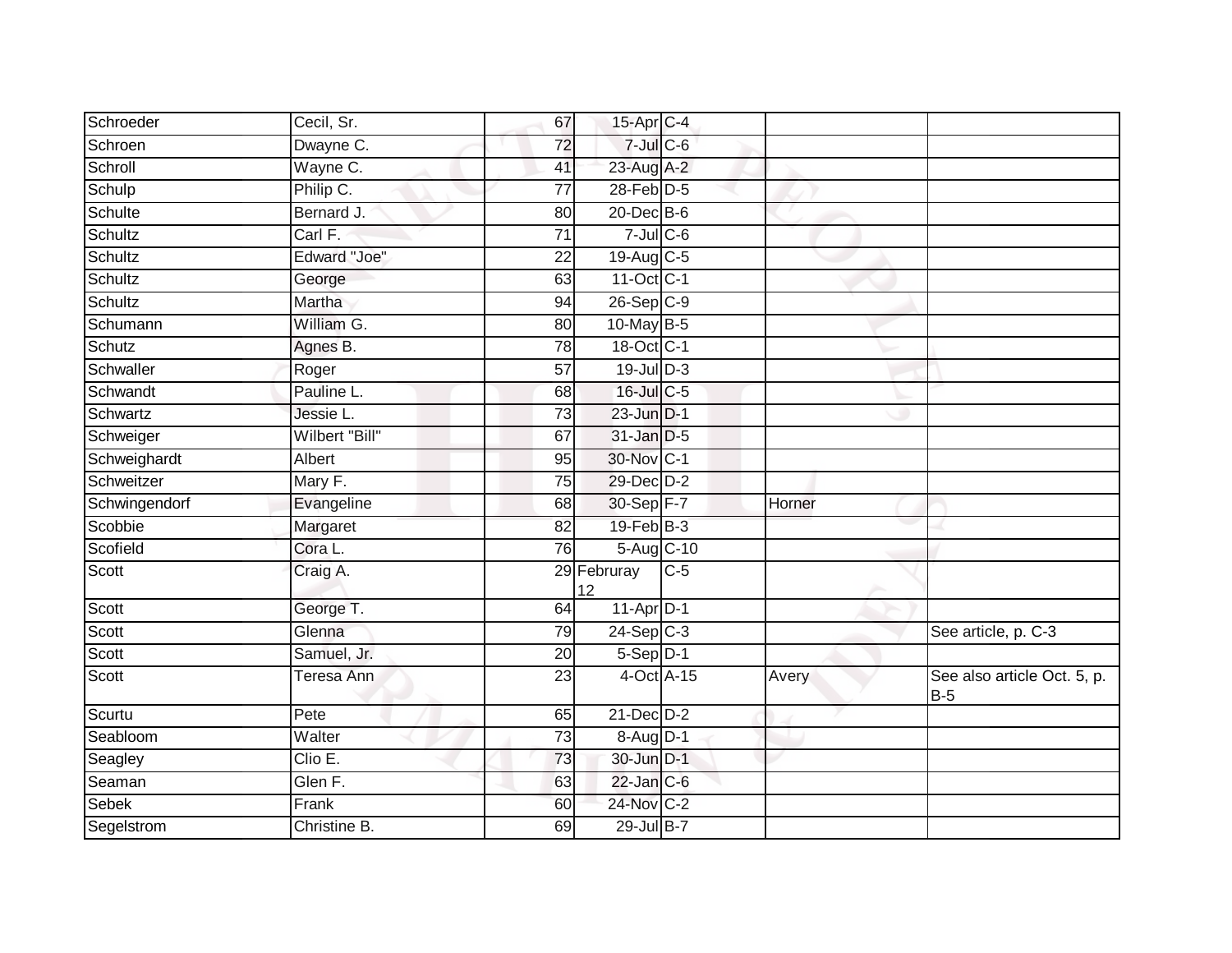| Seitz                       | Bernard M.          | 59              | 18-Oct C-1       |             |                                                              |
|-----------------------------|---------------------|-----------------|------------------|-------------|--------------------------------------------------------------|
| Sejda                       | Stanley S.          | 64              | 10-Mar B-8       |             |                                                              |
| Sekula                      | Victor "Bush"       | 76              | 15-Dec D-4       |             |                                                              |
| Sekulski                    | Casimer (Casey)     | 90              | 12-May B-7       |             |                                                              |
| Selby                       | Anson P.            | 66              | $21$ -Jan $C-5$  |             |                                                              |
| Sellers                     | Darrell (Bud)       | 68              | $1-Mar$ C-5      |             |                                                              |
| <b>Sellis</b>               | Damen <sub>C.</sub> | 9               | 1-Nov 1, C-1     |             |                                                              |
| Selmer                      | Harriet D.          | 77              | $4-FebB-3$       | Konieczny   |                                                              |
| Selva                       | Stanley R., Sr.     | 69              | 8-Oct B-5        |             |                                                              |
| Senchak                     | Emil W.             |                 | 21-Mar D-1       |             | See also article, p. D-1                                     |
| Senchak                     | Helen M.            | 83              | $7-Sep$ B-6      |             |                                                              |
| Sendre                      | Marie E.            | 68              | 7-Dec A-13       | Kochis      |                                                              |
| $\overline{\mathsf{S}}$ eno | Anthony             | 60              | 6-Dec B-5        |             |                                                              |
| Sera                        | Margaret E. (Peggy) |                 | $8$ -Jul $D-1$   | Hagen       |                                                              |
| Serafini                    | Lorenzo             | 91              | 23-Aug B-3       |             |                                                              |
| Seramur                     | Gertrude            | 91              | 25-Aug D-1       |             |                                                              |
| Sertic                      | Josef (Joso)        | 66              | 24-Nov C-2       |             |                                                              |
| Sertich                     | George (Sertis)     | 66              | 13-Oct D-1       |             | Name also spelled Sertis                                     |
| <b>Sertis</b>               | George              | 66              | 13-Oct D-1       |             | Name also spelled Sertich                                    |
| Seybold                     | Harvey R.           | 61              | 25-Apr D-3       |             |                                                              |
| Seydel                      | Elsie C. (Eidam)    | 80              | $26$ -Feb $B$ -6 |             | Last name also spelled<br>Sydel - See February 24,<br>p. C-9 |
| Shaffer                     | Allen (Pappy)       | 76              | $16$ -Jun $B-7$  |             |                                                              |
| Shannon                     | Margaret C.         | 73              | 28-Sep C-1       |             |                                                              |
| Shavey                      | Eunice M.           | 67              | $21$ -Jun B-8    | <b>Hawk</b> |                                                              |
| Shaw                        | Paul H.             | 67              | 22-Nov C-1       |             |                                                              |
| <b>Sheaks</b>               | Floyd E.            | $\overline{71}$ | $7-Sep$ B-6      |             |                                                              |
| Sheehy                      | Frank J., Sr.       | 73              | 28-Feb D-5       |             |                                                              |
| Sheehy                      | John C.             | 49              | 18-May A-11      |             |                                                              |
| <b>Sheets</b>               | Basil M.            | 67              | 5-Mar B-5        |             |                                                              |
| Sheffield                   | James Earl          | 33              | $19$ -Jul $D-3$  |             |                                                              |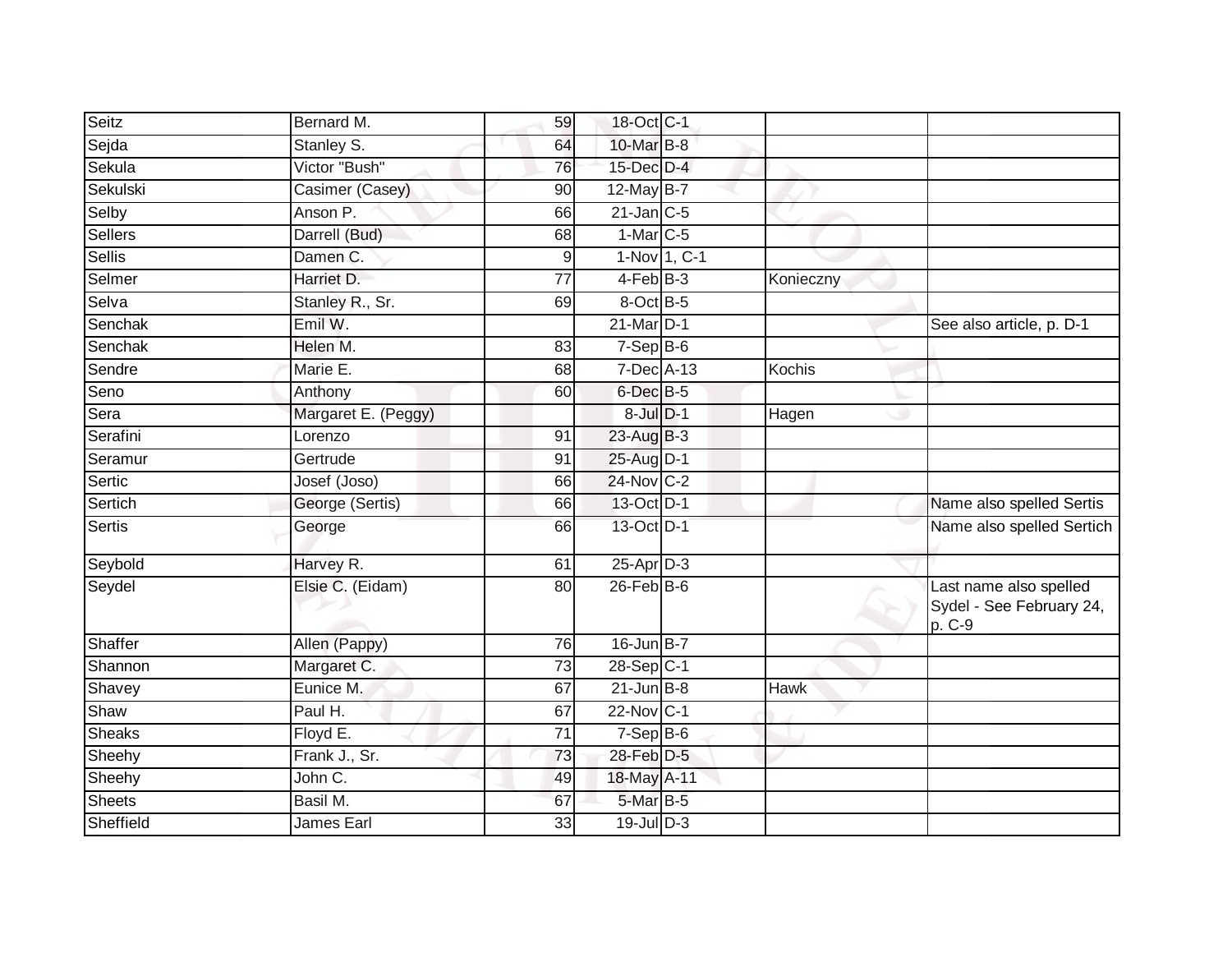| Shelton       | Bertha J.            |                 | 28-Jul B-5      |           |                                               |
|---------------|----------------------|-----------------|-----------------|-----------|-----------------------------------------------|
| Shepard       | James                | 40              | 12-Apr B-4      |           |                                               |
| Sheppard      | Clarence W.          | 81              | 22-Oct B-6      |           |                                               |
| Sheppard      | Lillian K.           | 62              | 28-Oct B-8      |           |                                               |
| Sheptak       | <b>Nick</b>          | $\overline{75}$ | $7-Mar$ $C-6$   |           |                                               |
| Sherby        | Margaret             | 92              | $23-Sep$ C-6    |           |                                               |
| Sherman       | Wilmarth A.          | 80              | $23$ -Feb $C-3$ |           |                                               |
| Sherry        | Bill                 | 58              | 9-May E-11      |           |                                               |
| Shideler      | William R., Dr.      | 75              | $13$ -Jun $D-2$ |           |                                               |
| Shields       | Kasper D.            | 83              | $5-Nov$ B-6     |           |                                               |
| Shinkle       | Otto R.              | 73              | $21$ -May B-6   |           |                                               |
| Shive         | Geraldine M.         | 48              | $20$ -Aug $C-1$ |           |                                               |
| Shott         | May                  | 90              | $1$ -Jun $C-1$  | Hochstein |                                               |
| Shoup         | Clyde B.             | $\overline{71}$ | 16-Dec C-11     |           |                                               |
| Shropshire    | William L.           | $\overline{75}$ | $7$ -Jun $C-2$  |           |                                               |
| Shultman      | Myrtle C.            | 78              | 7-Apr C-8       |           |                                               |
| <b>Shultz</b> | Myrna                | 68              | 13-Dec A-13     |           |                                               |
| Shumpert      | Martha M.            | 59              | $5-Sep D-1$     |           |                                               |
| Sichman       | Frank S.             | 76              | 20-Jul D-1      |           |                                               |
| Siderius      | Jeannine L.          | 49              | 30-Dec A-7      |           |                                               |
| Sidor         | Walter R.            | 59              | 7-Nov B-10      |           |                                               |
| Sienkiewicz   | Clem                 | 60              | $29$ -Jan B-4   |           |                                               |
| Sigmundi      | Roy A.               | 81              | 19-Aug C-5      |           |                                               |
| Sikich        | Albert               | $\overline{72}$ | $2$ -Apr $B-4$  |           |                                               |
| Sikma         | Cora                 | 86              | 29-Mar C-4      |           |                                               |
| Sikora        | John                 | 75              | 26-Jul D-2      |           |                                               |
| Sikorski      | Casimar F. "Charles" | 78              | 16-Dec C-11     |           | See also article, p. C-11,<br>picture icluded |
| Silkett       | <b>Mildred Ruth</b>  | 73              | 10-Dec A-11     |           |                                               |
| Silvas        | Hazel M.             | 63              | 14-Sep B-6      |           |                                               |
| Silverman     | Judy                 | 62              | $9$ -Jul A-4    |           |                                               |
| Silverstone   | Rose                 | 68              | 3-Feb D-5       |           |                                               |
|               |                      |                 |                 |           |                                               |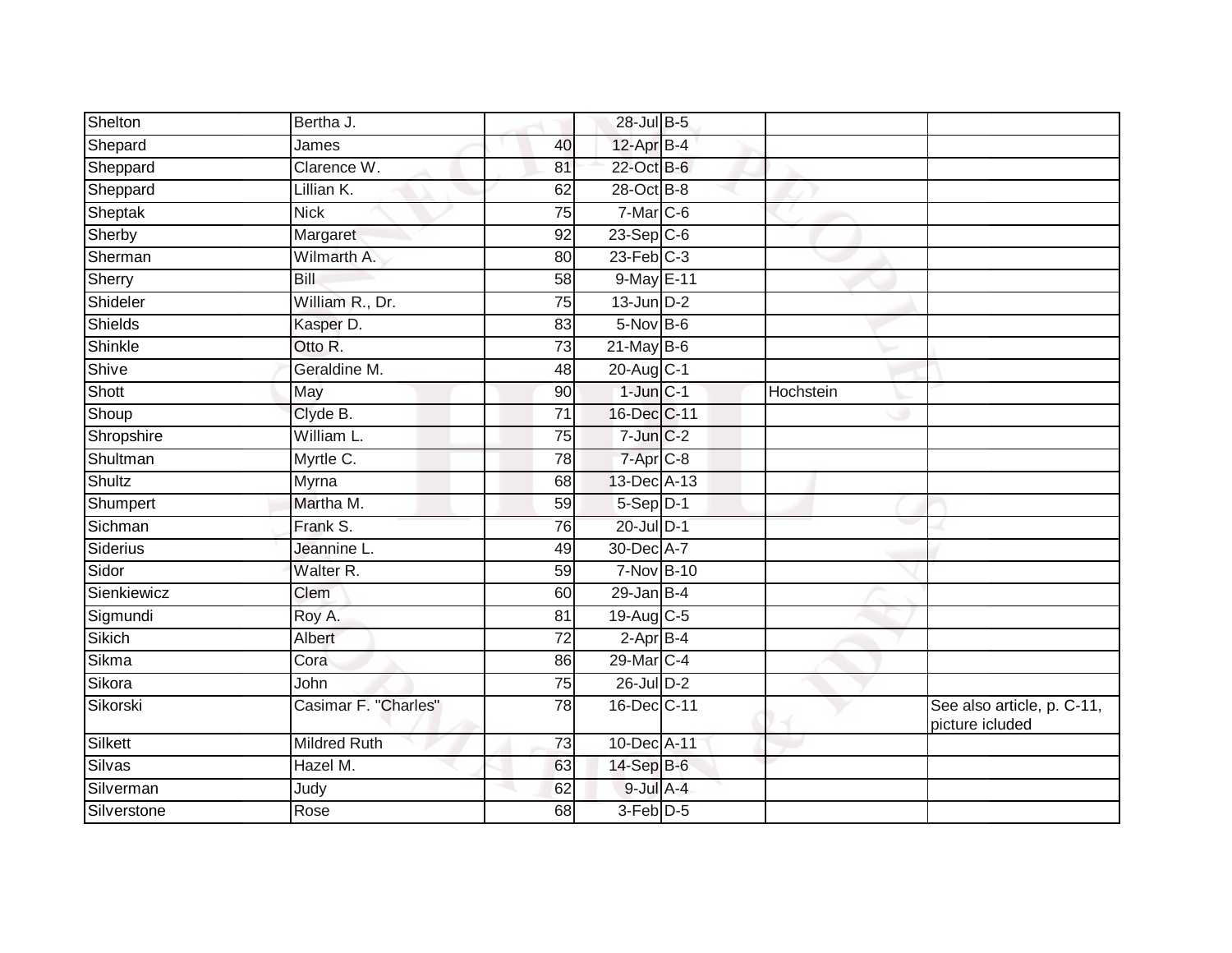| Simich         | Peter P.        | 57              | $20$ -Jan $D-3$         |                |  |
|----------------|-----------------|-----------------|-------------------------|----------------|--|
| Simmons        | Amelia Ellen    | 71              | 15-Sep D-1              |                |  |
| <b>Simmons</b> | Chester T.      | 64              | 28-Feb D-5              |                |  |
| Simmons        | Dennis D.       | 60              | $23$ -Jul $D-1$         |                |  |
| <b>Simmons</b> | Louis G.        | 69              | $27-Sep$ <sub>C-1</sub> |                |  |
| <b>Simons</b>  | Mary            | 57              | 23-Dec D-2              |                |  |
| Simpson        | Howard S.       | 80              | 11-Nov C-6              |                |  |
| Simpson        | Richard W.      | 44              | 13-Sep C-1              |                |  |
| Sims           | Shawn Alan      | 1               | $22$ -Jun B-6           |                |  |
| Sine           | Ray O.          | 68              | 19-May C-7              |                |  |
| Siple          | Edna M.         | 68              | $22$ -Jun B-6           |                |  |
| Sir            | Lillian         | $\overline{87}$ | 6-Apr C-2               |                |  |
| <b>Sitnick</b> | Gertrude        | 68              | 20-Dec B-6              | <b>Stevens</b> |  |
| Siurek         | Raymond J.      | 43              | $7 - Jan$ $B-8$         |                |  |
| <b>Siurek</b>  | Stanley M.      |                 | 5-Mar B-5               |                |  |
| Sivak          | Sarah Ann       | infant          | $11$ -Jul $E-1$         |                |  |
| Skaggs         | <b>Brad</b>     | 20              | 14-Sep B-6              |                |  |
| Skaggs         | Clyde           | $\overline{57}$ | 24-Oct E-12             |                |  |
| <b>Skalka</b>  | Clement         | 76              | 7-Oct C-4               |                |  |
| Skiba          | Nadine O.       | 50              | 6-Dec B-5               |                |  |
| Skibinski      | Catherine       |                 | $1-Feb$ $D-3$           |                |  |
| Skinta         | Michael         | 90              | $7 - Jan$ $B-8$         |                |  |
| <b>Skolak</b>  | JoAnn           | 60              | $10-Nov$ $D-2$          |                |  |
| Skyrud         | Fern            | 80              | 26-Dec C-7              |                |  |
| Slaga          | Francis J.      | 28              | $4$ -May B-6            |                |  |
| Slager         | Jennie          | $\overline{81}$ | $12-Aug$ C-5            |                |  |
| Slaughter      | Guy W., Sr.     | $\overline{92}$ | $5-Sep$ D-1             |                |  |
| Slavo          | James (Big Jim) | 72              | 23-Apr B-5              |                |  |
| Slick          | Glen F.         | 87              | 14-Nov F-11             |                |  |
| Sloan          | Lester L., Sr.  | 47              | 26-Jul D-2              |                |  |
| Sloan          | Mary Kay        |                 | 18-Apr E-2              |                |  |
| Slomkowski     | Chester         | 86              | $13-Sep C-1$            |                |  |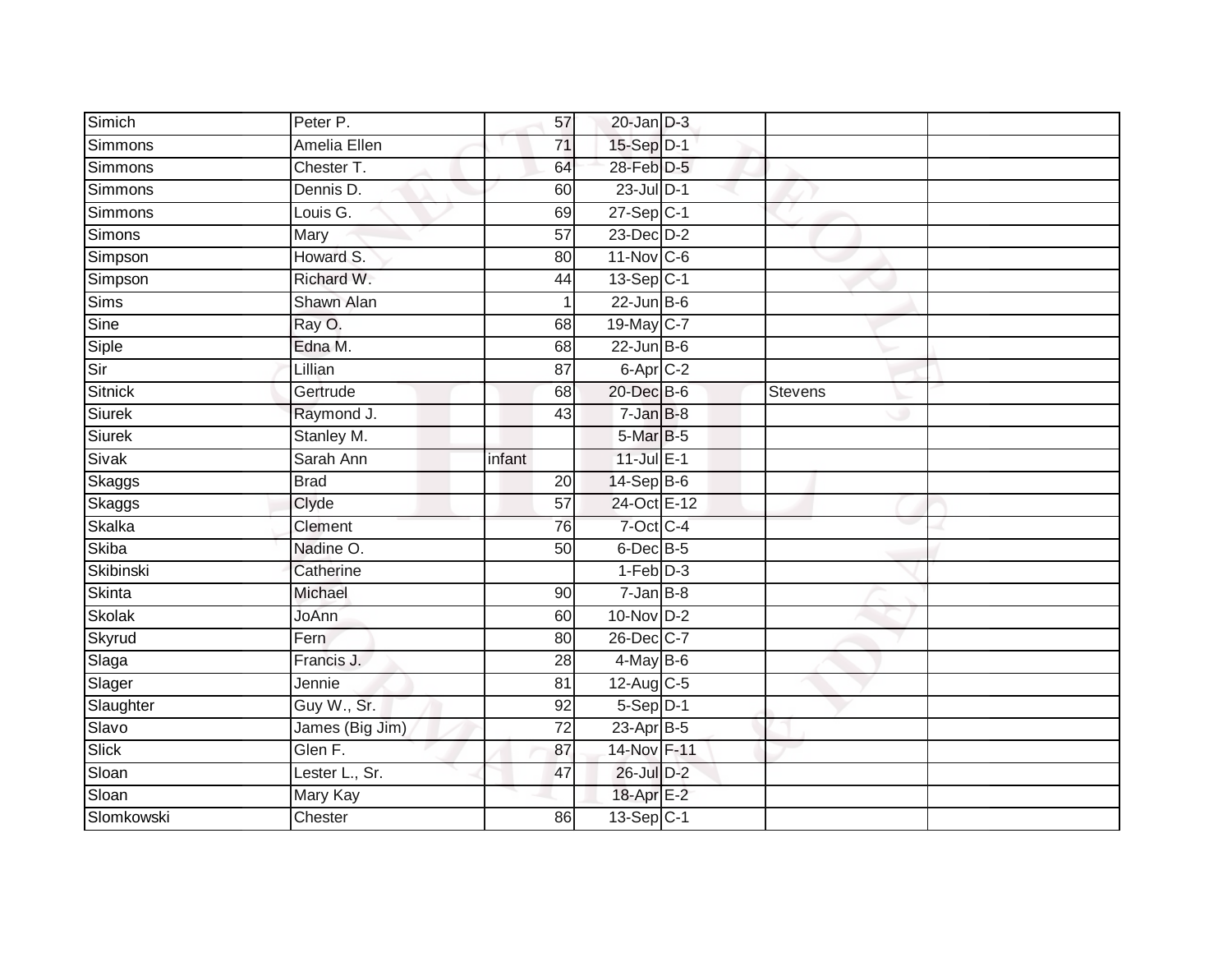| Slugocki | Martha R.        |                 | 8-Nov C-2        | Dominiak |                                       |
|----------|------------------|-----------------|------------------|----------|---------------------------------------|
| Sluiter  | Jennie (Stob)    | 86              | 23-Dec D-2       |          |                                       |
| Slussar  | Walter J.        | 65              | 29-Oct D-1       |          |                                       |
| Sluyter  | Arthur M.        | 81              | $1-Oct$ $C-2$    |          | See also article October 3,<br>p. C-7 |
| Small    | William B.       | 73              | 7-Mar C-6        |          |                                       |
| Smallman | Benjamin R.      | 55              | $7-Feb$ E-1      |          |                                       |
| Smarzik  | Michael          | 75              | $6$ -Dec $B$ -5  |          |                                       |
| Smeberg  | Eva              | 89              | $5-Feb$ A-9      |          |                                       |
| Smidt    | Peter C.         | 77              | $1-Sep$ A-9      |          |                                       |
| Smiejek  | Dave G.          | 70              | 31-Aug B-4       |          |                                       |
| Smigla   | Philip           | 20              | 17-Sep A-1       |          |                                       |
| Smit     | James            | 43              | 4-Feb B-3        |          |                                       |
| Smith    | Alfred L.        | $\overline{35}$ | 30-Sep F-7       |          |                                       |
| Smith    | Archie Barr      | 74              | $25$ -Jan $D-3$  |          |                                       |
| Smith    | Arthur M.        | $\overline{71}$ | 6-Oct C-5        |          |                                       |
| Smith    | Arthur O., Sr.   | $\overline{72}$ | 27-Jul B-7       |          |                                       |
| Smith    | Charles A.       | 78              | $21$ -Jul $D-1$  |          |                                       |
| Smith    | Charles E., Sr.  | 48              | $10$ -Feb $C-9$  |          |                                       |
| Smith    | Clarence J.      | 68              | $13$ -Jan $B-2$  |          |                                       |
| Smith    | Clifford         | $\overline{91}$ | 19-Mar B-2       |          |                                       |
| Smith    | David Allen      | 27              | $19-Sep$ $D-1$   |          |                                       |
| Smith    | Dennis J.        | $\overline{38}$ | $16$ -May D-1    |          |                                       |
| Smith    | Dyhle (McMillen) | 66              | 11-Mar C-5       |          |                                       |
| Smith    | Earl H.          | 66              | 20-Dec B-6       |          |                                       |
| Smith    | Earl H.          | 66              | $19$ -Dec $D$ -6 |          |                                       |
| Smith    | Erma             | 81              | 20-Jun E-11      |          |                                       |
| Smith    | Ernest L.        | 83              | 19-Mar B-2       |          |                                       |
| Smith    | Florence E.      | 91              | 18-Jan C-5       |          |                                       |
| Smith    | Henry J.         | 86              | 30-Apr C-5       |          |                                       |
| Smith    | Herman H.        | 74              | 21-Nov E-1       |          |                                       |
| Smith    | $l$ ris D.       | 75              | 8-Jan B-5        |          |                                       |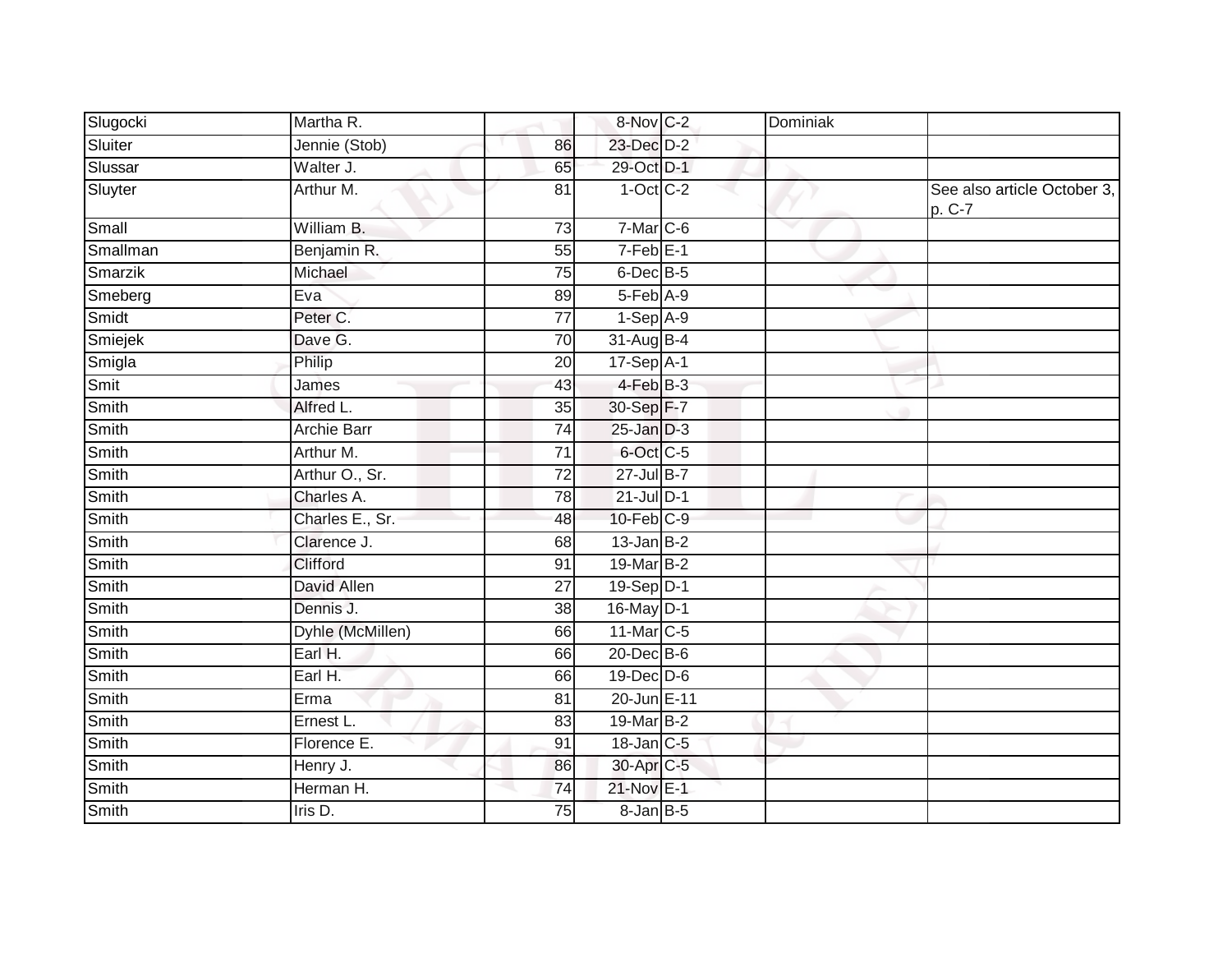| Smith      | Margaret         | 55              | 5-Nov B-6        |               |                     |
|------------|------------------|-----------------|------------------|---------------|---------------------|
| Smith      | Raymond M.       | 29              | 3-Oct C-7        |               |                     |
| Smith      | Richard E.       | 54              | 26-May D-1       |               |                     |
| Smith      | Robert K.        | 66              | 18-Oct C-1       |               |                     |
| Smith      | <b>Ruth Etta</b> | $\overline{77}$ | $25$ -Jun $B$ -5 |               |                     |
| Smith      | Walter H.        | 91              | 28-Apr D-5       |               |                     |
| Smith      | William H.       | 82              | 30-Aug C-1       |               |                     |
| Smoich     | Mildren M.       | 69              | 6-Oct C-5        |               |                     |
| Smolen     | Catherine D.     | 66              | $23-Sep$ C-6     | Golden        |                     |
| Smolen     | John P.          | 78              | 21-Sep A-11      |               |                     |
| Smolen     | Michael J.       | 84              | $22$ -Dec $D-6$  |               |                     |
| Snelling   | Cleveland        | 52              | 13-Oct D-1       |               |                     |
| Snodgrass  | Wayne J.         | 59              | 14-Jan C-5       |               |                     |
| Snow       | Dean W.          | 63              | $6-$ Sep $B-8$   |               | See article, p. B-8 |
| Snow       | William T., Sr.  | $\overline{70}$ | 26-Feb B-6       |               |                     |
| Snyder     | Adam H.          | 75              | 22-Jul C-4       |               |                     |
| Snyder     | Lloyd C.         | $\overline{82}$ | $8-$ Sep $D-1$   |               |                     |
| Sobczyk    | Leo              | 67              | $24$ -Feb $C-9$  |               |                     |
| Sobocinski | Edward F.        | 62              | 26-May D-1       |               |                     |
| Soczyk     | Pearl A.         | 69              | 23-Nov B-4       | Rogalski      |                     |
| Sokolowski | Margaret M.      |                 | $19$ -Jan B-5    |               |                     |
| Solberg    | Irene M.         | 63              | $19$ -Feb $B-3$  | <b>Hahney</b> |                     |
| Solberg    | Richard E.       | 66              | 27-Aug B-5       |               |                     |
| Solsberg   | Marion V.        | 75              | 7-Nov B-10       |               |                     |
| Soltis     | Frank J.         | 67              | 31-Oct E-1       |               |                     |
| Sommer     | Irene            | 67              | $4$ -Jun $B$ -6  |               |                     |
| Sommerfeld | Alden "Jake"     | 54              | $31$ -Jan D-5    |               |                     |
| Sonnecker  | Alexander        | 72              | 7-Oct C-4        |               |                     |
| Sonnenberg | Frances M.       | 84              | $2$ -Dec $C$ -6  |               |                     |
| Sormaz     | Milos (Mike)     | 56              | 30-Sep F-7       |               |                     |
| Sorota     | Agnes M.         | 67              | 11-Mar C-5       |               |                     |
| Sorota     | Joseph J., Sr.   | 76              | $3$ -Dec $F-5$   |               |                     |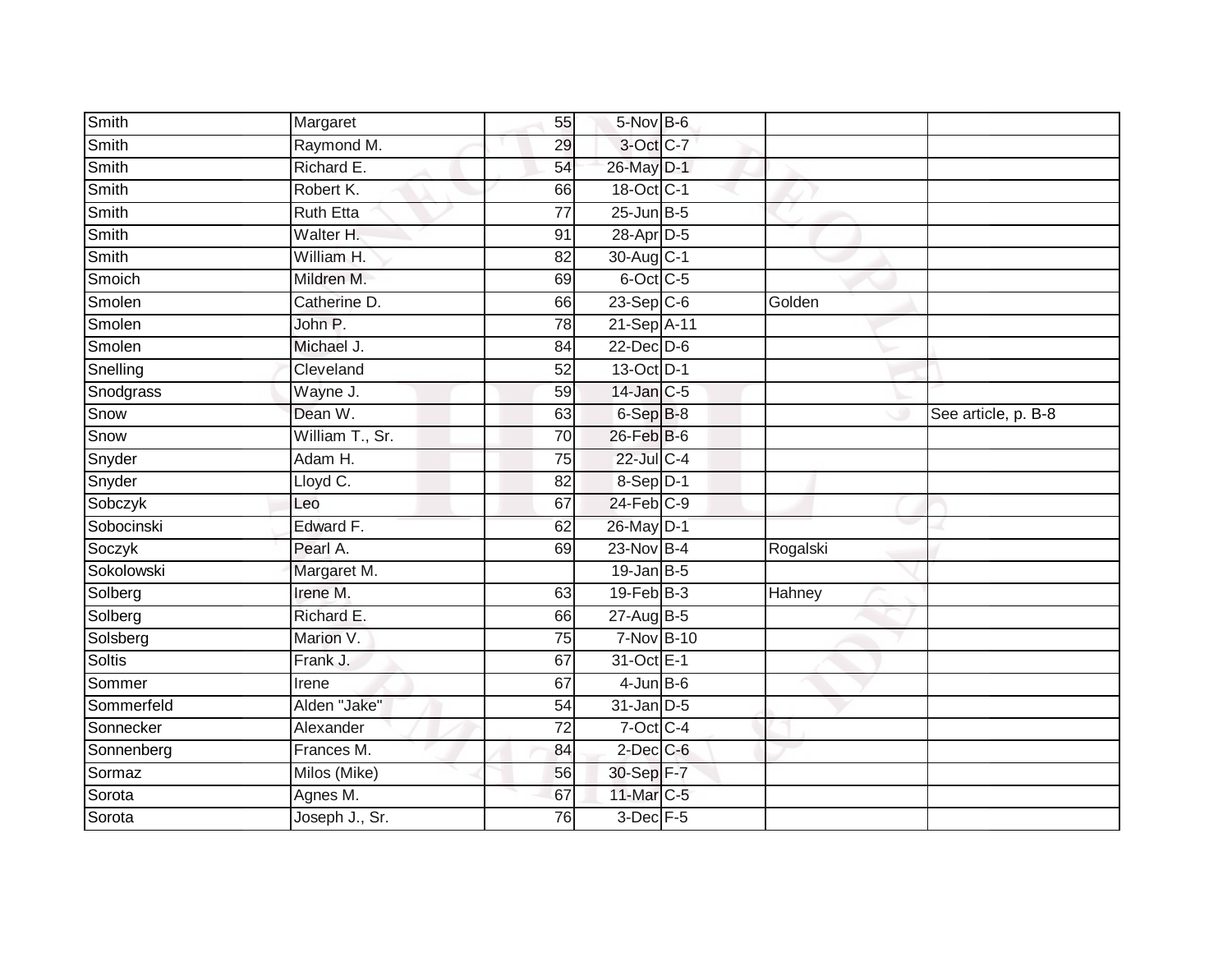| Sotos         | Tom C.               | 47              | $21$ -Jan $C-5$       |          |                           |
|---------------|----------------------|-----------------|-----------------------|----------|---------------------------|
| Southard      | Roberta              | 38              | 18-Jan C-5            |          |                           |
| Sowa          | Frank S.             | 82              | 15-Jul B-2            |          |                           |
| Sowder        | Dallie M.            | 69              | 21-Mar D-1            |          |                           |
| Sowinski      | Wladyslaw (Walter)   | 95              | 16-Jul C-5            |          |                           |
| Spain         | Mae E.               | 62              | 29-Mar C-4            |          |                           |
| Spanjol       | Cecelia A.           | 65              | $14$ -May B-6         |          |                           |
| Spanley       | Helen Irene          | 67              | $14$ -Feb $E-2$       |          |                           |
| Sparber       | Ernest H.            | 53              | $14$ -Apr $C-4$       |          |                           |
| <b>Sparks</b> | <b>Bradley James</b> | $\overline{27}$ | $25$ -Jul $D-1$       |          |                           |
| <b>Sparks</b> | Geraldine            | 62              | $7$ -Oct C-4          |          |                           |
| <b>Sparks</b> | Paul E.              | 25              | 5-Mar B-5             |          |                           |
| Spear         | Bernice I. (DeLor)   | 62              | 22-Mar B-2            |          |                           |
| Specker       | Richard T.           | 67              | 29-Jul B-7            |          |                           |
| Spellers      | William              | 55              | 10-Jun C-6            |          |                           |
| Spencer       | Pearl A. (Urbanski)  | 83              | 18-Jul D-1            |          |                           |
| Spiller       | John                 | $\overline{75}$ | $22$ -Jan $C-6$       |          |                           |
| Spiller       | LaVerne              | 69              | $24-SepC-3$           |          |                           |
| Spindler      | John J., Sr.         | 69              | 13-Jul B-1            |          |                           |
| Spisak        | Margaret P.          | 65              | $18$ -Apr $E-2$       |          |                           |
| Spisak        | Rhoda E.             | 90              | $1-Feb$ $D-3$         |          |                           |
| Spolaric      | George A.            | 62              | 9-Dec B-10            |          |                           |
| Spoljoric     | <b>Stella</b>        | 91              | 24-Mar C-4            |          |                           |
| Spoonhour     | Edward               | 83              | 26-Jul D-2            |          |                           |
| Springer      | Ruth B.              | 62              | 21-Sep A-11           | Erickson |                           |
| Spudic        | Carl J.              | 44              | $9$ -Jun $D-1$        |          | See also article, p. D-1. |
| Spurling      | Gertrude             | 58              | 18-Jul D-1            |          |                           |
| Squire        | Norine V.            | 63              | 14-Apr <sub>C-4</sub> |          |                           |
| Sroufek       | Elizabeth M.         | 87              | 31-Oct E-1            |          |                           |
| St. John      | Mayme                | 92              | 14-Dec B-6            |          |                           |
| Staff         | Herbert L.           | 53              | 28-Mar B-10           |          |                           |
| Stafford      | Leslie A.            | 80              | 9-May E-11            |          |                           |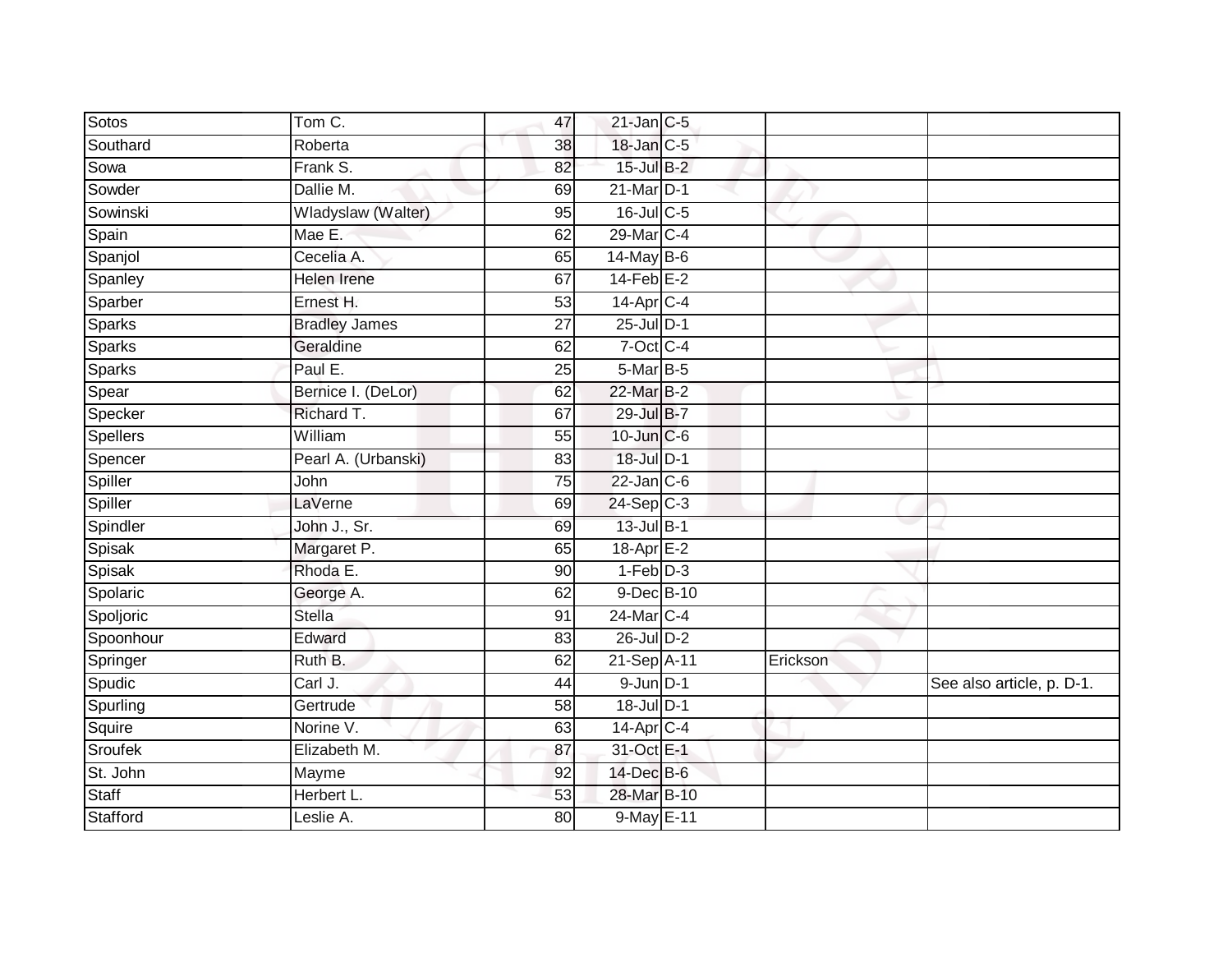| Stahl           | Marylee                 | 68              | $4$ -Jul $C$ -6        |                  |                                                        |
|-----------------|-------------------------|-----------------|------------------------|------------------|--------------------------------------------------------|
| Staicar         | Helene M.               |                 | 14-Jun A-11            |                  |                                                        |
|                 |                         |                 |                        |                  |                                                        |
| Stamm           | Jean Hicks              | 60              | 29-Mar C-4             |                  |                                                        |
| Stamos          | George J.               | 63              | $4$ -Jun $B$ -6        |                  |                                                        |
| Stanclik        | Anna R.                 | 86              | 24-Mar C-4             |                  |                                                        |
| Stankus         | Madeline (Mady)         | 63              | $22$ -Dec $D-6$        |                  |                                                        |
| Stanzione       | Marie (Gertrude)        | 58              | $19-Oct$ B-6           |                  |                                                        |
| <b>Staples</b>  | <b>Toni Renee</b>       | 25              | 4-Oct A-15             |                  |                                                        |
| Starek          | Sylvia V.               | 66              | 8-Mar B-3              |                  |                                                        |
| Starkey         | Dale L.                 | $\overline{58}$ | $11$ -May B-5          |                  |                                                        |
| Starkey         | Garnet                  | 62              | 30-Jun D-1             |                  |                                                        |
| <b>Stazak</b>   | Michael A.              | 22              | $8-Nov$ <sub>C-2</sub> |                  | See also article, p. C-2<br>and article Nov. 9, p. A-2 |
| Steele          | Kenneth                 | $\overline{32}$ | 16-Nov B-5             |                  | See article, p. B-5                                    |
| <b>Steele</b>   | Roy                     | 79              | 22-Oct B-6             |                  |                                                        |
| Stefaniak       | Clara                   | $\overline{72}$ | 29-Aug B-10            |                  |                                                        |
| Stefanovich     | Elizabeth E.            | 61              | $2$ -Dec $C$ -6        |                  |                                                        |
| Stefanovich     | Maria Georgette         | 20              | 28-Dec B-8             | Georgie Hugueley |                                                        |
| <b>Steffey</b>  | Byron E.                | 68              | 10-Jan C-10            |                  |                                                        |
| Stefko          | George                  | 57              | $27-Sep C-1$           |                  | See article, p. C-1                                    |
| Steinbach       | Henry E.                | 62              | 25-Oct C-1             |                  |                                                        |
| Steinheble      | Mary                    | 90              | 13-Sep C-1             |                  |                                                        |
| <b>Stephens</b> | Ethel M.                | 81              | $12-Sep$ A-13          |                  |                                                        |
| Stepich         | George                  | 83              | $15$ -Jan $C-3$        |                  |                                                        |
| <b>Stevens</b>  | Lucille                 | 83              | 30-Jul B-5             |                  |                                                        |
| Stevenson       | <b>Benjamin Charles</b> | 70              | 21-Sep A-11            |                  |                                                        |
| Stevenson       | Joseph E.               | 69              | 18-Jul D-1             |                  |                                                        |
| Stevenson       | Otis A.                 | $\overline{75}$ | 30-Dec A-7             |                  |                                                        |
| <b>Stewart</b>  | Elizabeth               | 19              | $20-Sep$ C-2           |                  | See article, p. C-2                                    |
| <b>Stewart</b>  | Lee L.                  | 83              | $4-Nov$ E-1            |                  |                                                        |
| Stewart         | Lorenzo                 | 74              | 21-Nov E-1             |                  |                                                        |
| Stewart         | Rose Mary               | 60              | 31-Oct E-1             |                  |                                                        |
|                 |                         |                 |                        |                  |                                                        |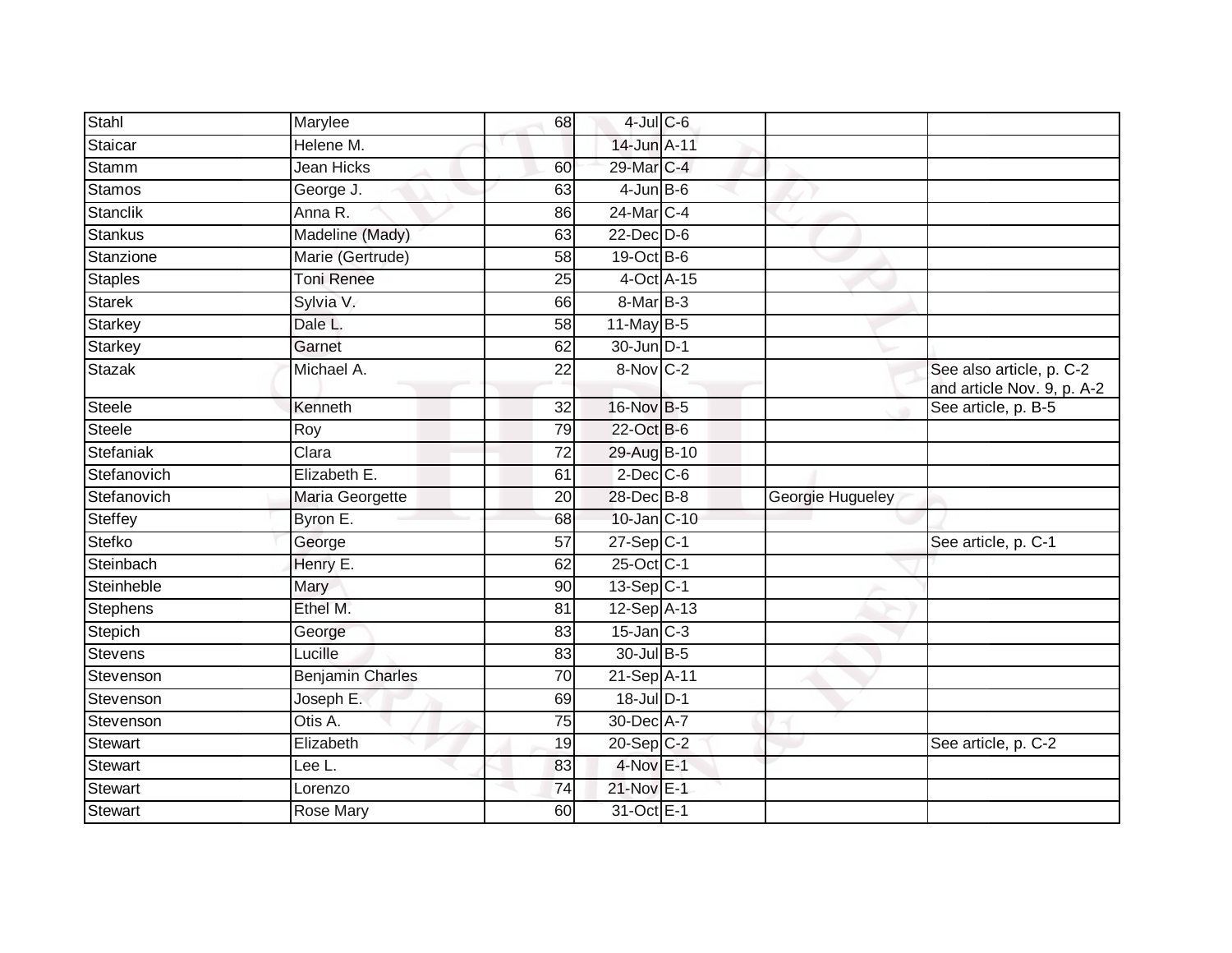| Stiller           | Charles                | 77              | 5-Dec C-11      |                 |                                        |
|-------------------|------------------------|-----------------|-----------------|-----------------|----------------------------------------|
| Stillson          | LaVerne L.             | 61              | 18-Nov D-4      |                 |                                        |
| Stillson          | Naomi Rae              | 89              | 26-Jul D-2      |                 |                                        |
| <b>Stine</b>      | Ethel I.               | 94              | 16-May D-1      |                 |                                        |
| Stirling          | Alexander James        | infant          | 18-May A-11     |                 |                                        |
| Stockle           | David J.               | 23              | $6-Sep$ B-8     |                 | See also article, p. B-8               |
| Stoffregen        | Robert, Jr.            | 29              | 17-Oct E10      |                 | See also article October<br>15, p. B-7 |
| Stoica            | John                   | 73              | $19$ -Jan B-5   |                 |                                        |
| Stoikowitz        | Richard                | 67              | 8-Oct B-5       |                 |                                        |
| Stokes            | Claude M.              | 62              | 8-Dec B-4       |                 |                                        |
| Stolarz           | Stanley, Sr.           | 90              | $6$ -Jan $C-9$  |                 |                                        |
| Stolte            | <b>Damaris</b>         |                 | $13$ -Jun $D-2$ |                 |                                        |
| Stommel           | Aloys H.               | 80              | 18-Jan C-5      |                 |                                        |
| <b>Stone</b>      | Donald                 | 46              | $2-AugB-6$      |                 | See article, p. B-6                    |
| Stone             | Golda V.               | 78              | 23-May D-2      |                 |                                        |
| Storiale          | Rosemarie              | 34              | 20-Dec B-6      | <b>Dillis</b>   |                                        |
| Stotz             | Anthony J.             | 74              | 28-Oct B-8      |                 |                                        |
| Stout             | Dennis J.              | 27              | 3-May C-1       |                 |                                        |
| Stover            | <b>Lillian Haskell</b> | 91              | 18-May A-11     |                 |                                        |
| Stowasser         | Ervin                  | 76              | 28-Apr D-5      |                 |                                        |
| Stoynoff          | Marcia                 | 51              | 5-Dec C-11      |                 |                                        |
| Strain            | Delos "Shorty"         | $\overline{58}$ | $13$ -Jul $B-1$ |                 |                                        |
| Strasburg         | Norma P.               | $\overline{77}$ | $10-Nov$ D-2    |                 |                                        |
| Strauch           | Lillie A.              | 83              | 6-Oct C-5       |                 |                                        |
| Strayer           | Rose M.                | 75              | 15-Oct B-7      |                 |                                        |
| Strcich           | Margaret               | 74              | 27-Jun C-7      |                 |                                        |
| <b>Strick</b>     | Sandra                 | 42              | $23$ -Jul $D-1$ |                 |                                        |
| <b>Strodtbeck</b> | Bernice C.             | 64              | $1-Nov C-1$     | <b>Matthews</b> |                                        |
| Strom             | Robert W.              | 62              | 28-Jun C-1      |                 |                                        |
| Strong            | Cossa "Sam," Sr.       | 84              | 18-Jan C-5      |                 |                                        |
| Strong            | Howard C.              | 74              | 23-Aug B-3      |                 |                                        |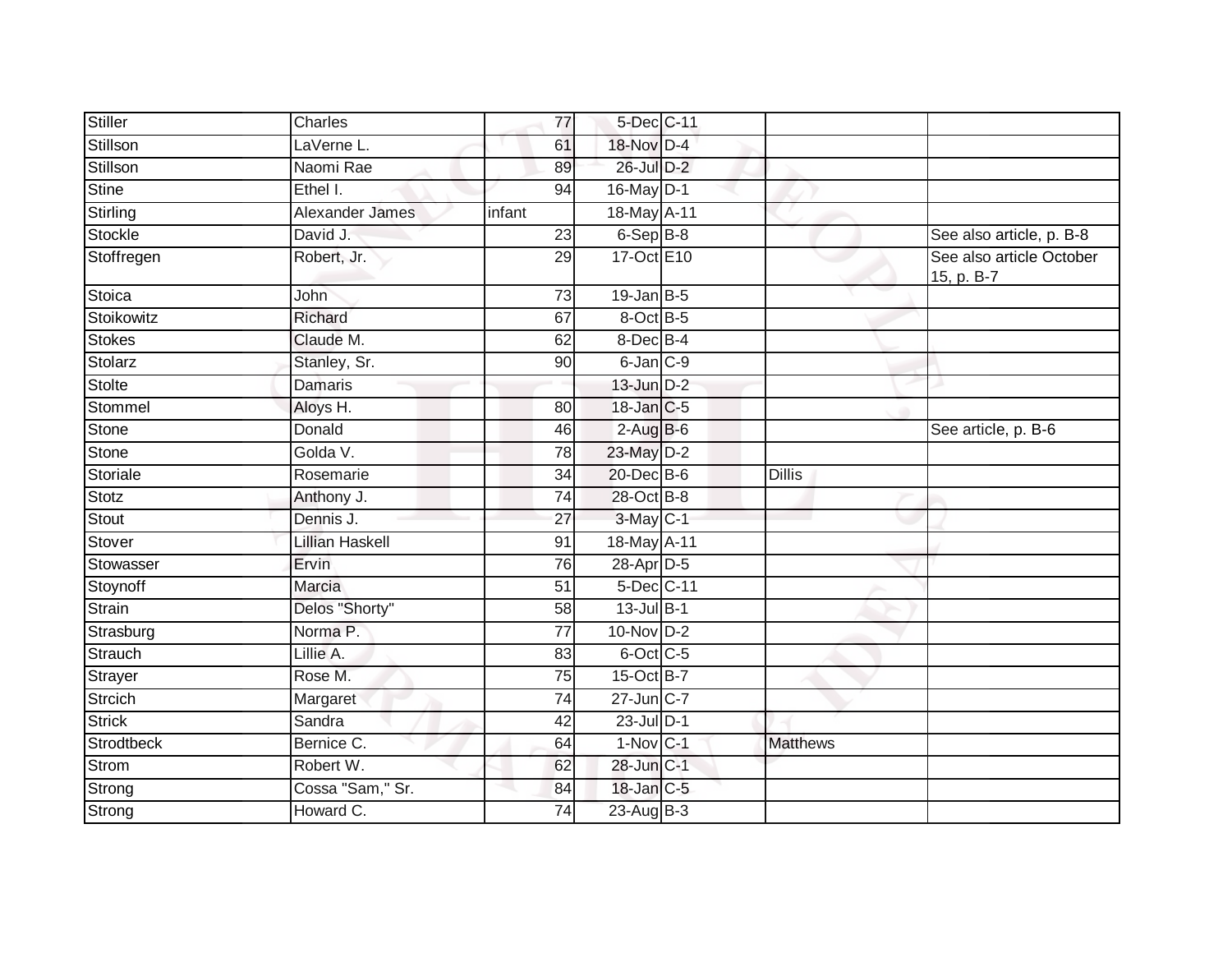| Strong       | Melber D.              | 68              | $1$ -Jul $C$ -8  |         |                                                         |
|--------------|------------------------|-----------------|------------------|---------|---------------------------------------------------------|
| Strong       | Selena Ona M.          | 84              | 17-Sep C-1       | Elliott |                                                         |
| Struble      | Theodore R.            | 67              | 23-Nov B-4       |         |                                                         |
| Strychek     | Sophie H.              | 58              | $25$ -Jan $D-3$  |         |                                                         |
| Stubblefield | Gladys H. (Hires)      | 80              | 9-Mar C-1        |         |                                                         |
| Stull        | <b>Marie Stella</b>    |                 | 27-May C-8       |         |                                                         |
| Sturdivant   | Adjer Lee              | 62              | $15$ -Apr $C$ -4 |         |                                                         |
| Sudbury      | <b>Clayton Dale</b>    | 79              | $3-Feb$ $D-5$    |         |                                                         |
| Suffel       | Roger E.               | 57              | $10$ -Jun $C$ -6 |         |                                                         |
| Sukta        | Milton J.              | 59              | $17$ -Feb $C-5$  |         |                                                         |
| Sulich       | Cecelia                | 61              | $20$ -Jan $D-3$  |         |                                                         |
| Sullivan     | Alice A.               | $\overline{87}$ | 25-Mar C-6       |         |                                                         |
| Sullivan     | John                   | 76              | 18-Jul D-2       |         |                                                         |
| Sullivan     | Mary R. (Mae)          |                 | $2-AugB-6$       |         |                                                         |
| Sullivan     | <b>Patrick Frances</b> | $\overline{30}$ | $4$ -Jul $C$ -6  |         |                                                         |
| Sullivan     | Sylvia (Skip)          | 63              | 20-Aug A-2       |         | Picture included.                                       |
| Sullivan     | William A.             | 78              | $25$ -Apr $D-3$  |         |                                                         |
| Summers      | Elam "Cy"              | 80              | 16-Sep $E-4$     |         |                                                         |
| Sumner       | John P.                | 71              | $11-AprD-2$      |         |                                                         |
| Sumner       | Raymond J.             | 65              | 26-Oct B-5       |         |                                                         |
| Sundell      | Martha                 | 78              | 17-Aug B-5       |         |                                                         |
| Sura         | Michael A.             | 60              | 29-Nov C-2       |         |                                                         |
| Surdel       | Joseph                 | 72              | $18$ -Mar $B-2$  |         |                                                         |
| Surowiec     | Roman J.               | $\overline{72}$ | 26-May D-1       |         |                                                         |
| Suto         | Karen                  | 22              | 24-May B-5       |         |                                                         |
| Sutton       | John B.                | 53              | $26$ -Apr $B$ -4 |         |                                                         |
| Suzich       | Mary H.                | $\overline{77}$ | $17$ -Feb $C-5$  |         |                                                         |
| Swam         | Bruce M.               | 87              | $4-Aug$ C-1      |         | First name listed as Ruth<br>M. - See August 5, p.C-10  |
| Swam         | Ruth M.                | 88              | 5-Aug C-10       |         | First name listed as Bruce<br>M. - See August 4, p. C-1 |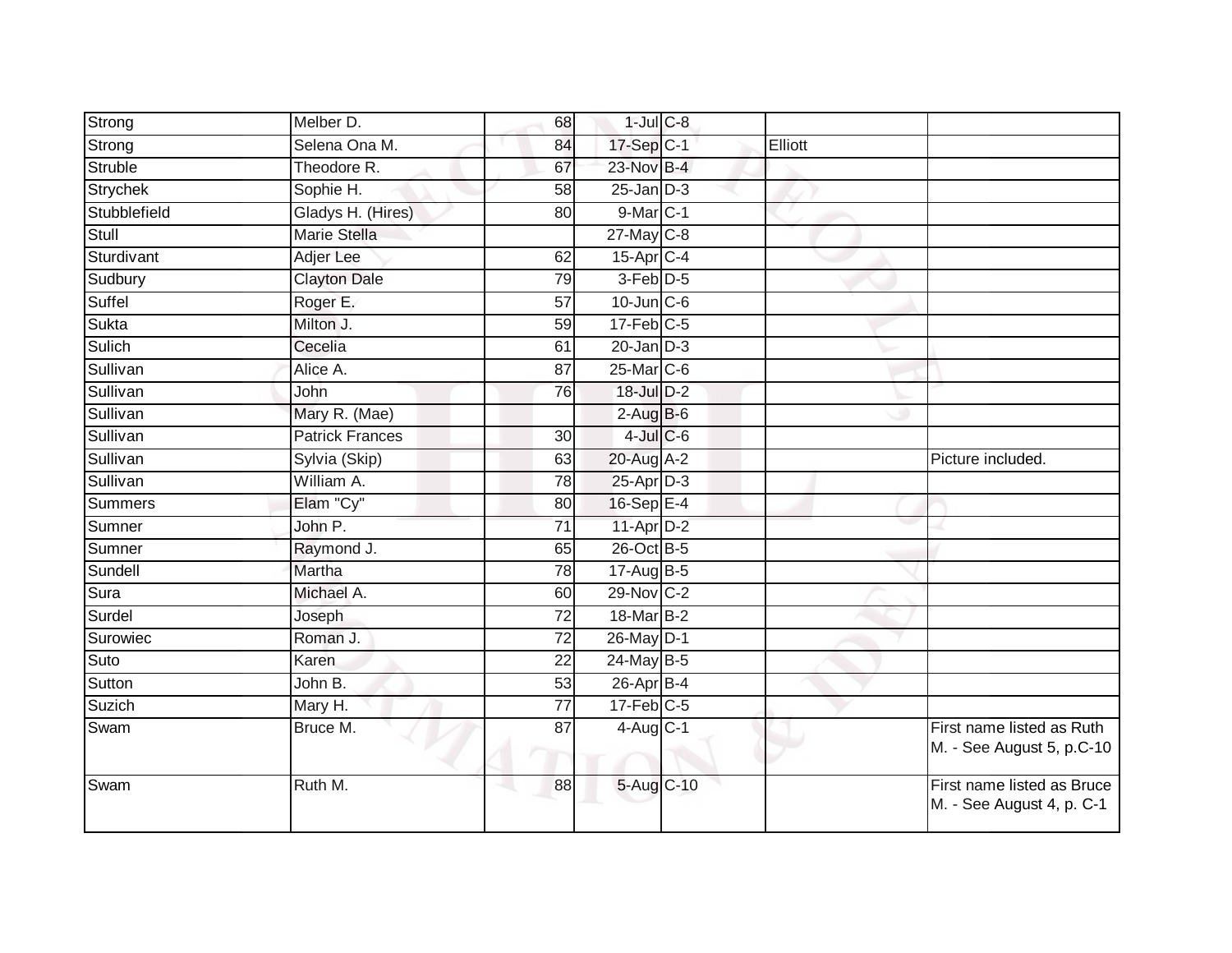| Swanson      | Leota S.               | 94              | 14-Mar E-10       |                  |        |                                                               |
|--------------|------------------------|-----------------|-------------------|------------------|--------|---------------------------------------------------------------|
| Swentzel     | Donald E.              | 56              | 19-Aug C-5        |                  |        |                                                               |
| Swets        | Aggie                  | 88              | 23-Mar B-5        |                  |        |                                                               |
| Swets        | Arthur J.              | 66              | 29-Jul B-7        |                  |        |                                                               |
| Swets        | Vernon W. (Bud)        | 61              | $1$ -Jul $C$ -8   |                  |        |                                                               |
| Swiatkowski  | Joseph H.              | 48              | $21$ -Jul D-1     |                  |        |                                                               |
| Swiatkowski  | Mary                   | 44              | $25-AprD-3$       |                  | Avalos |                                                               |
| Swider       | <b>Randall Dean</b>    | 21              | $4-Apr$ F-1       |                  |        |                                                               |
| Swiderski    | Gabryela               | 85              | 24-May B-5        |                  |        |                                                               |
| Swint        | Wilbert J.             | 75              | $11$ -Jan D-1     |                  |        |                                                               |
| Sydel        | Elsie C. (Ediam)       | 80              | $24$ -Feb $C-9$   |                  |        | Last name also spelled<br>Seydel - See February 26,<br>p. B-6 |
| Sylvian      | Harry, Dr.             | 72              | 25-Feb B-2        |                  |        |                                                               |
| Symmes       | James W., Jr.          | 46              | 13-Oct D-1        |                  |        |                                                               |
| Szafasz      | Robin                  | 20              |                   | 12-Sep A-2, A-13 |        | See article, p. A-2, picture<br>included,                     |
| Szafran      | Stanley F.             | 62              | $13$ -Jun $D-2$   |                  |        |                                                               |
| Szakach      | Alex                   |                 | $14$ -Feb $E-2$   |                  |        |                                                               |
| Szala        | Frank, Sr.             | 66              | $13$ -Jun $D-2$   |                  |        |                                                               |
| Szczepkowski | Caroline H.            | 61              | $2$ -Jul $D-1$    |                  |        |                                                               |
| Szczygielski | <b>Stanley (Stash)</b> | 75              | $25$ -Jan $D-3$   |                  |        |                                                               |
| Szot         | Barbara E.             | 55              | $25$ -Apr $D-3$   |                  |        |                                                               |
| Szot         | Stanley S.             | $\overline{77}$ | 14-Mar E-10       |                  |        |                                                               |
| Szumlas      | Frank J.               |                 | 29-Apr B-8        |                  |        |                                                               |
| Szura        | Katherine (Marcinek)   | 99              | $23$ -Jun $ D-1 $ |                  |        |                                                               |
| Szuster      | Stefan                 | 57              | $22$ -Jan $C-6$   |                  |        |                                                               |
| Szutenbach   | Anthony P.             | 69              | 14-Oct E-7        |                  |        |                                                               |
| Szymanski    | Gerald                 | 18              | $2-Sep$ $A-2$     |                  |        | See article, p. A-2                                           |
| Szymkowski   | Stella (Warne)         | 82              | 28-Sep C-1        |                  |        |                                                               |
| Takacs       | Steven J.              |                 | 29-Apr B-8        |                  |        |                                                               |
| Talley       | Jessie T.              | 32              | 28-Jun C-1        |                  |        |                                                               |
| <b>Tally</b> | Johnny                 | 29              | 15-Mar            |                  |        |                                                               |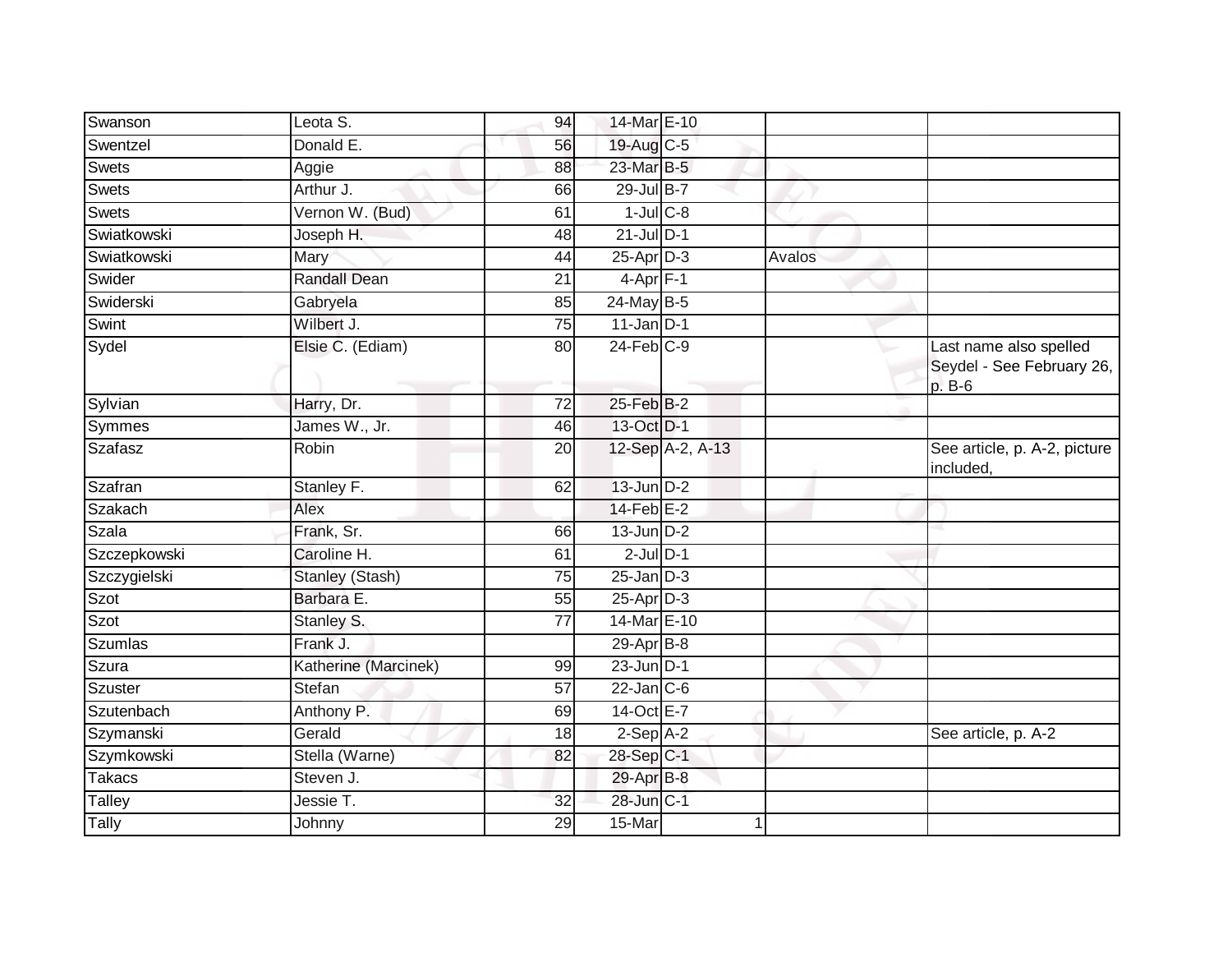| Talmadge      | Eva                     | 67              | 10-Mar B-8              |           |                         |
|---------------|-------------------------|-----------------|-------------------------|-----------|-------------------------|
| Tamburo       | Benjamin A., Staff Sgt. | 63              | $4$ -Jul $C$ -6         |           |                         |
| Tangerman     | Jackson W., Jr.         | 20              | 28-May A-6              |           |                         |
| Tanis         | Marion                  | 62              | $6$ -Jul $B$ -6         | Mayhew    |                         |
| Tapajna       | Gizella                 | 93              | 10-Sep B-5              |           |                         |
| Tapper        | <b>Blanche</b>          | 81              | 28-Dec B-8              |           |                         |
| Tapper        | Leonard M.              | 60              | $1$ -Jan $C-3$          |           |                         |
| Tapper        | Robert L.               | 56              | $2$ -Jun $D-1$          |           |                         |
| Tararen       | Anna M.                 | 70              | 16-Feb B-7              |           |                         |
| Tarlton       | James (Jude)            | 53              | $21$ -Jun $B-8$         |           |                         |
| Tarne         | George F.               | 63              | $5-Nov$ B-6             |           |                         |
| Tarne         | Irene                   | 60              | $8 - Jun$ B-6           |           |                         |
| Tarnowski     | Katherine               | 70              | $9-Sep$ $C-4$           |           |                         |
| Tarr          | Steven G.               | 91              | 5-Feb A-9               |           |                         |
| <b>Taylor</b> | <b>Bruce</b>            | 96              | 6-Oct C-5               |           |                         |
| Taylor        | Ethel M.                | $\overline{77}$ | 3-Mar A-6               |           |                         |
| <b>Taylor</b> | Gloria A.               | 44              | $5$ -May $C$ -6         |           |                         |
| Taylor        | <b>Harold Dee</b>       | 39              | $5-Sep$ D-1             |           |                         |
| Taylor        | M. Kathleen             | 59              | 8-Nov C-2               |           |                         |
| <b>Taylor</b> | <b>Maisie</b>           | 78              | $14$ -Jul D-1           |           |                         |
| <b>Taylor</b> | Otis, Sr.               | 63              | $3$ -Dec $F - 5$        |           |                         |
| Taylor        | Walter                  | 85              | 21-Mar D-1              |           |                         |
| Taylor        | William B. "Duke"       | 21              | $13-Sep$ <sub>C-1</sub> |           |                         |
| Taylor        | William E.              | 58              | 24-May B-5              |           |                         |
| Teamer        | Alma                    | 39              | 16-Sep E-4              |           | See article, p. E-4     |
| Teamer        | Gari                    | 8               | 16-Sep $E-4$            |           | See article, p. E-4     |
| Teitge        | Fred                    | 55              | 27-Dec B-5              |           |                         |
| Templeton     | Maurice                 | 63              | $28$ -Jun $ C-1 $       |           |                         |
| Tengosik      | Mary A.                 | 73              | 18-Nov D-4              | Salvinski |                         |
| Terpstra      | Anthony "Tony"          | 59              | $4$ -Jul $C$ -6         |           | See also July 5, p. C-1 |
| Terpstra      | Ethel L.                | 58              | 30-Sep F-7              |           |                         |
| Terpstra      | Grace                   | $\overline{90}$ | 3-Dec F-5               |           |                         |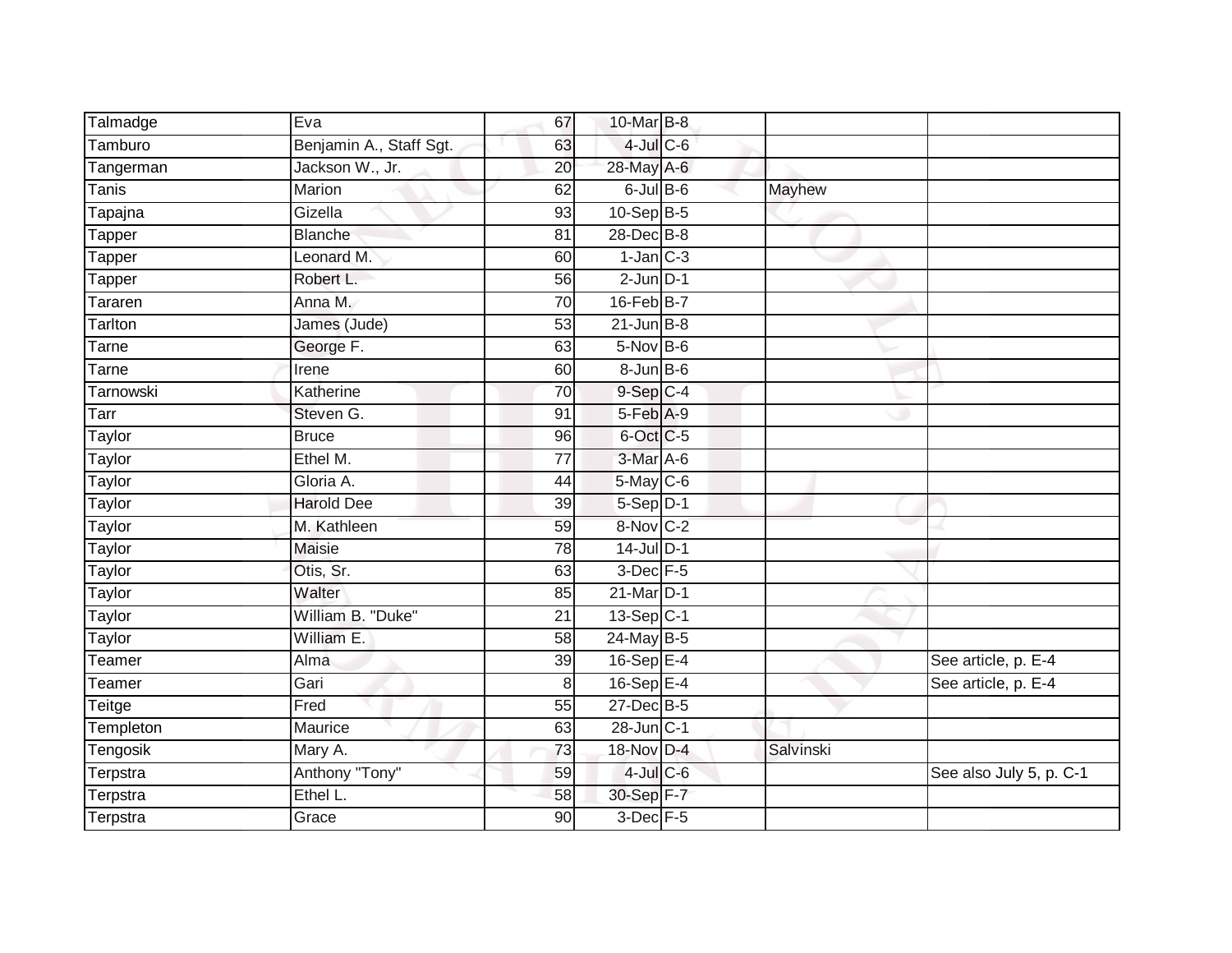| Terzariol     | Mary R.                   | 78              | 17-Nov B-6               |  |                                               |
|---------------|---------------------------|-----------------|--------------------------|--|-----------------------------------------------|
| Tharp         | Mary Elizabeth            | 67              | 22-Apr B-10              |  |                                               |
| Thellman      | Martin                    | 67              | 17-Oct E-10              |  |                                               |
| Thiel         | Andrew P.                 | 75              | $14$ -Apr $C-4$          |  |                                               |
| Thielbar      | George H., Sr.            | 50              | $5$ -Oct $B$ -5          |  |                                               |
| Thomas        | Charles "Speedy"          | 74              | 9-Dec B-10               |  |                                               |
| Thomas        | Eddie                     | 51              | $7-Feb$ E-1              |  |                                               |
| Thomas        | Freeman                   | 77              | 22-Mar B-2               |  |                                               |
| Thomas        | Goodlow                   | 89              | $26-SepC-9$              |  |                                               |
| Thomas        | Gwendolyn                 | 48              | $22$ -Jul C-4            |  |                                               |
| Thomas        | <b>James Howard</b>       | 18              | $7 - \overline{Apr}$ C-8 |  |                                               |
| Thomas        | Joseph                    |                 | 10-Nov D-2               |  |                                               |
| Thompson      | Eddie                     | 57              | 10-Oct B-12              |  |                                               |
| Thompson      | George                    | 73              | 18-Aug D-1               |  |                                               |
| Thompson      | Lugene                    | 49              | 24-Sep C-3               |  |                                               |
| Thompson      | <b>Mildred Poindexter</b> | $\overline{54}$ | $4$ -Jul $C$ -6          |  |                                               |
| Thompston     | Mary E.                   | $\overline{52}$ | $15$ -Jan $C-3$          |  |                                               |
| Thomson       | Jack Richard (Dick)       | 54              | $21$ -Feb $C-8$          |  |                                               |
| Thornton      | Stella J.                 |                 | $13$ -Jun $D-2$          |  |                                               |
| Thorp         | Jessie Anna               | 92              | 23-Aug B-3               |  |                                               |
| Throckmorton  | Anna B.                   | 91              | $7-Sep$ B-6              |  |                                               |
| Tieman        | Edward H.                 | 69              | 15-Apr C-4               |  | See also article, p. C-4;<br>age given as 63. |
| Tierney       | Michael J., Sr.           | $\overline{37}$ | $21$ -Jun $B-8$          |  |                                               |
| Tilka         | Michael A., Sr., Dr.      | 89              | $13$ -Jan B-2            |  |                                               |
| <b>Tiller</b> | Eleanor H.                | $\overline{57}$ | 20-Oct C-10              |  |                                               |
| Tillman       | <b>Charlie Mae</b>        | 43              | 10-Jan C-10              |  |                                               |
| Timar         | Anna                      | 76              | $7$ -Jun $C-2$           |  |                                               |
| Timm          | Stanley J.                | 81              | 14-Jun A-11              |  |                                               |
| Tkach         | John, Sr.                 | 81              | 27-Oct D-1               |  |                                               |
| <b>Tobias</b> | Elizabeth                 | 84              | $22$ -Jun B-6            |  |                                               |
| Tobin         | Debra L.                  | 23              | $12$ -Feb $C-5$          |  |                                               |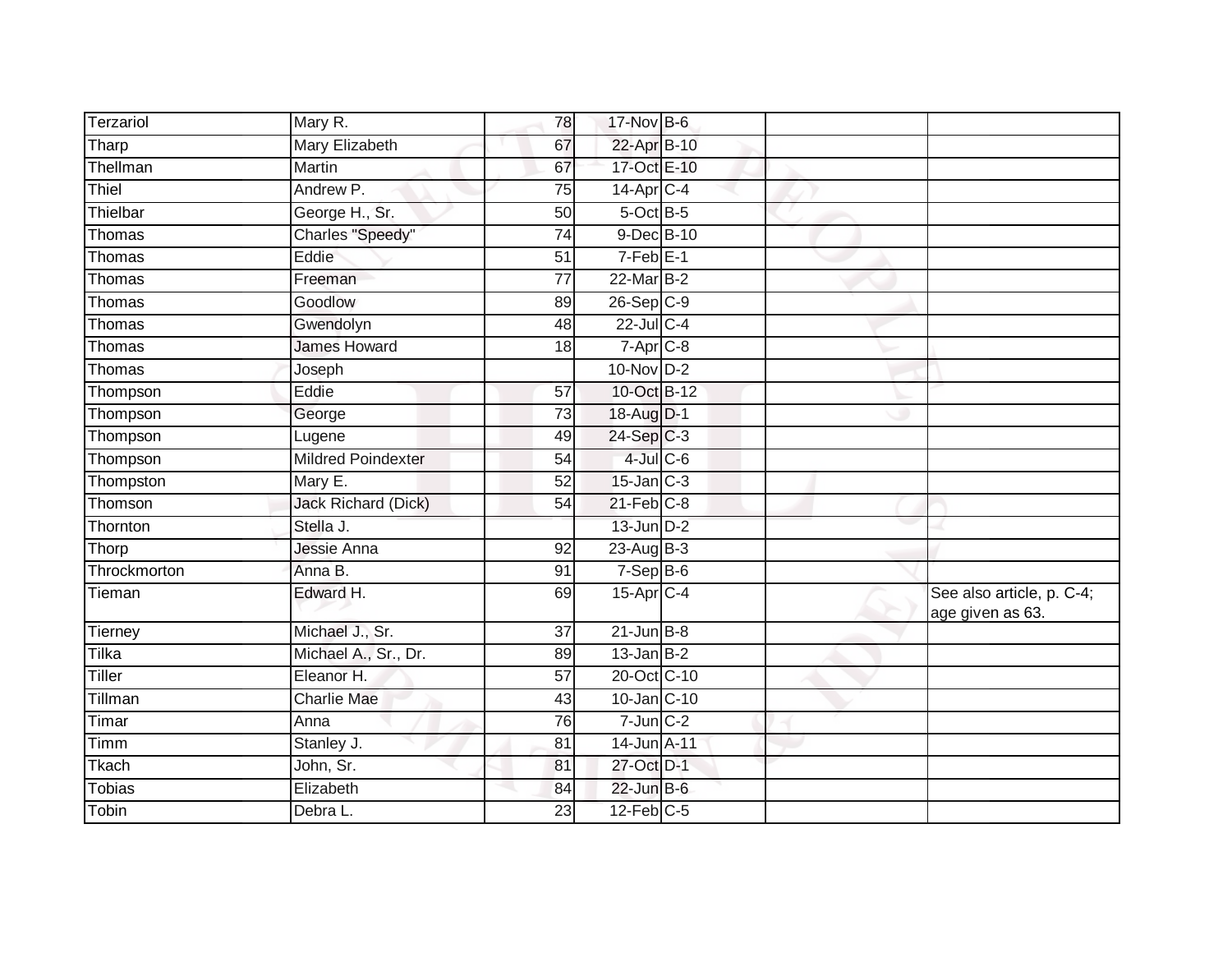| Toczek        | Walter               | 60              | 28-Sep C-1       |                  |                                     |
|---------------|----------------------|-----------------|------------------|------------------|-------------------------------------|
| Tokarz        | John A.              | 65              | 10-Dec A-11      |                  |                                     |
| Tolbert       | Robert, Sr.          | 62              | 27-Jun C-7       |                  |                                     |
| Tomaszek      | Anthony "Tony"       | 58              | 23-Mar B-5       |                  |                                     |
| Tomaszewski   | <b>Marie</b>         | 69              | 28-Apr D-5       | Pajer            |                                     |
| Tomczak       | Leo S.               | 76              | 30-Dec A-7       |                  |                                     |
| Toney         | Martha               | 90              | $3-Sep D-1$      |                  |                                     |
| Toomer        | Benjamin             | 58              | 3-Oct C-7        |                  |                                     |
| Torbit        | Kenneth W.           | 55              | 10-Jan C-10      |                  |                                     |
| Toren         | <b>June Pauline</b>  | 61              | $1$ -Jul $C$ -8  |                  |                                     |
| Torrenga      | Alfred P.            | 63              | 9-May E-11       |                  | Also see article, p. E-11           |
| <b>Torres</b> | Jose G.              | 30              | $26$ -Feb $B$ -6 |                  |                                     |
| Toth          | <b>Steven</b>        | 81              | 22-Sep D-1       |                  |                                     |
| Towne         | Claude M.            | $\overline{71}$ | 24-Jun C-4       |                  |                                     |
| Townsend      | Catherine            | 64              | $7$ -Jun $C-2$   |                  |                                     |
| Trachtenberg  | Meyer                |                 | $23$ -Feb $C-3$  |                  |                                     |
| <b>Trask</b>  | Martin L.            | 65              | 6-Oct C-5        |                  |                                     |
| Traves        | C. Robert            | 61              | $16$ -May $D-1$  |                  |                                     |
| Traylor       | Rachel               | $\overline{71}$ | $24-Sep C-3$     |                  |                                     |
| Treichel      | Kurt W.              | 76              | 28-Mar B-10      |                  |                                     |
| Trelinski     | Theodore             | 29              | 20-Oct C-10      |                  |                                     |
| Trembczynski  | Joseph J.            |                 | $16-Sep$ $E-4$   |                  |                                     |
| Trgovich      | <b>Helen Delores</b> | 68              | $27$ -Jan C-7    |                  |                                     |
| Trimmel       | Stephen              | 66              | 16-Aug C-1       |                  |                                     |
| Trimski       | Edmond S. (Tetsy)    | 79              | $13$ -Jul B-1    |                  |                                     |
| Trinkle       | Edward J.            | 61              | $11$ -Jan D-1    |                  |                                     |
| Trinks        | Sally A.             | 45              | $5-Feb$ A-9      |                  |                                     |
| Trinoskey     | Margaret P.          |                 | 14-Nov F-11      | <b>McDermott</b> |                                     |
| Trinski       | Edmund F. (Tetsy)    | 79              | 14-Jul D-1       |                  | Last name also spelled<br>Trzcinski |
| Tropek        | Christine U.         | 63              | 12-Dec E-11      |                  |                                     |
| Tropp         | Henry Samuel         | 61              | $4-Nov$ E-1      |                  |                                     |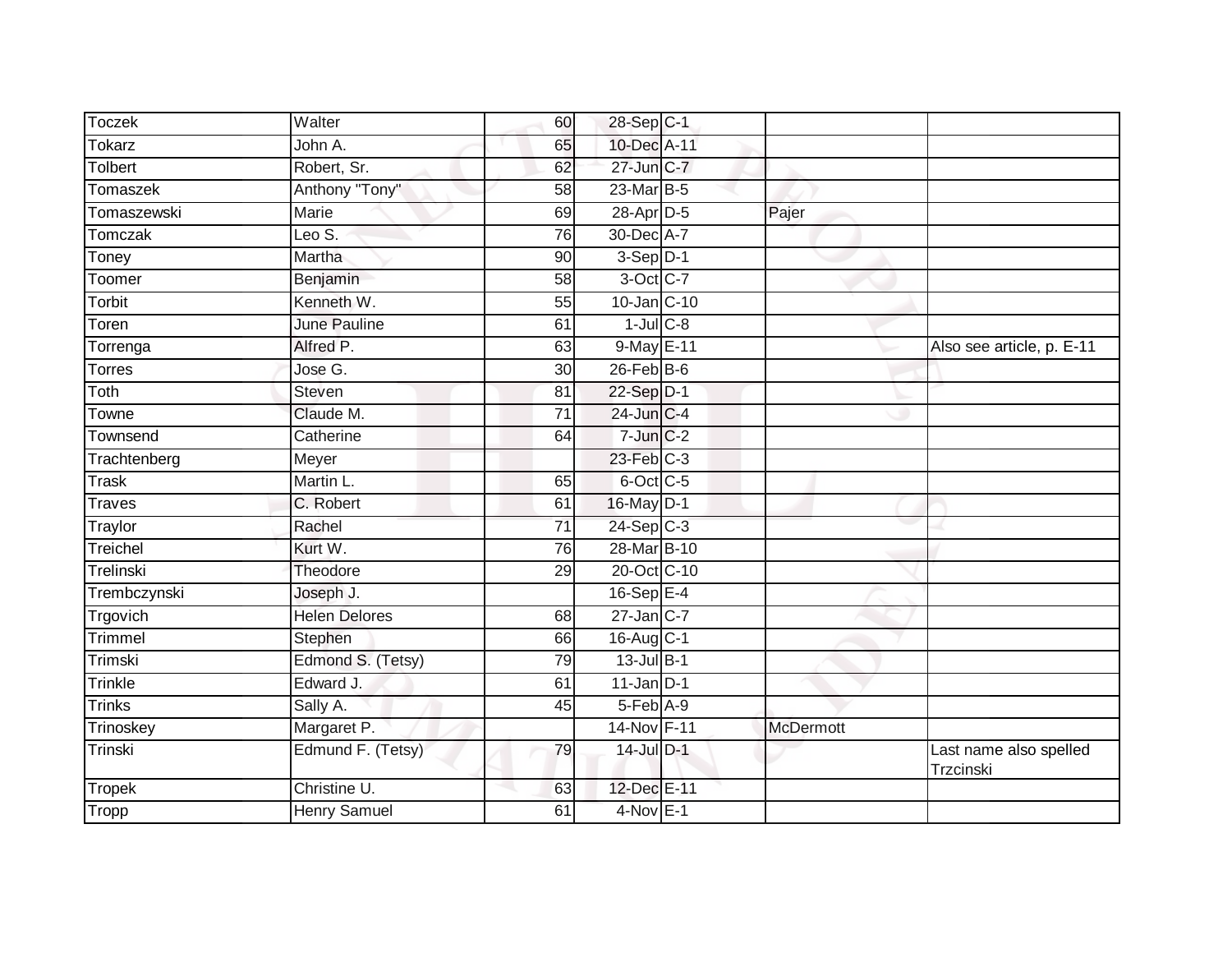| <b>Dolores</b>    | 58              |        |                                                                                                                                                                                                                                                                                                                                                                                                                                                                         |                                         |
|-------------------|-----------------|--------|-------------------------------------------------------------------------------------------------------------------------------------------------------------------------------------------------------------------------------------------------------------------------------------------------------------------------------------------------------------------------------------------------------------------------------------------------------------------------|-----------------------------------------|
| Eugene A.         | 44              |        |                                                                                                                                                                                                                                                                                                                                                                                                                                                                         |                                         |
| William           | 95              |        |                                                                                                                                                                                                                                                                                                                                                                                                                                                                         |                                         |
| Amelia            | 89              |        |                                                                                                                                                                                                                                                                                                                                                                                                                                                                         |                                         |
| Orlando           | $\overline{12}$ | 18-May |                                                                                                                                                                                                                                                                                                                                                                                                                                                                         |                                         |
| Lawrence D., Sr.  | 59              |        |                                                                                                                                                                                                                                                                                                                                                                                                                                                                         |                                         |
| Clara E.          | 94              |        | Porch                                                                                                                                                                                                                                                                                                                                                                                                                                                                   |                                         |
| Earl              | 79              |        |                                                                                                                                                                                                                                                                                                                                                                                                                                                                         |                                         |
| Edmund F. (Tetsy) | 79              |        |                                                                                                                                                                                                                                                                                                                                                                                                                                                                         | Last name also spelled<br>Trinski       |
| Emma Jane         | 60              |        |                                                                                                                                                                                                                                                                                                                                                                                                                                                                         |                                         |
| John A.           | 64              |        |                                                                                                                                                                                                                                                                                                                                                                                                                                                                         |                                         |
| Jane              | 78              |        |                                                                                                                                                                                                                                                                                                                                                                                                                                                                         |                                         |
| Frank L.          | $\overline{50}$ |        |                                                                                                                                                                                                                                                                                                                                                                                                                                                                         |                                         |
| Garnett E.        | 83              |        |                                                                                                                                                                                                                                                                                                                                                                                                                                                                         |                                         |
| H.J. (Jack)       | 83              |        |                                                                                                                                                                                                                                                                                                                                                                                                                                                                         |                                         |
| Pleasant M.       | 59              |        |                                                                                                                                                                                                                                                                                                                                                                                                                                                                         |                                         |
| Katie Ann         | infant          |        |                                                                                                                                                                                                                                                                                                                                                                                                                                                                         |                                         |
| James E.          | 73              |        |                                                                                                                                                                                                                                                                                                                                                                                                                                                                         |                                         |
| Thomas A.         | 79              |        |                                                                                                                                                                                                                                                                                                                                                                                                                                                                         |                                         |
| <b>Nick</b>       | 58              |        |                                                                                                                                                                                                                                                                                                                                                                                                                                                                         |                                         |
| <b>Betty</b>      | 63              |        |                                                                                                                                                                                                                                                                                                                                                                                                                                                                         | See article, p. C-1                     |
| <b>Christine</b>  | 70              |        |                                                                                                                                                                                                                                                                                                                                                                                                                                                                         |                                         |
| James M.          | 69              |        |                                                                                                                                                                                                                                                                                                                                                                                                                                                                         | See article p. D-2; picture<br>included |
| Nancy Joan        | 36              |        | Rainaud                                                                                                                                                                                                                                                                                                                                                                                                                                                                 |                                         |
| Tressa L.         | $\overline{72}$ |        |                                                                                                                                                                                                                                                                                                                                                                                                                                                                         |                                         |
| Marcella E.       | 44              |        |                                                                                                                                                                                                                                                                                                                                                                                                                                                                         |                                         |
| Fern              | 93              |        |                                                                                                                                                                                                                                                                                                                                                                                                                                                                         |                                         |
| Mary Josephine    | 98              |        |                                                                                                                                                                                                                                                                                                                                                                                                                                                                         |                                         |
| Henry M.          | 79              |        |                                                                                                                                                                                                                                                                                                                                                                                                                                                                         |                                         |
| Anna              | 65              |        |                                                                                                                                                                                                                                                                                                                                                                                                                                                                         |                                         |
| Margaret          | 77              |        |                                                                                                                                                                                                                                                                                                                                                                                                                                                                         |                                         |
|                   |                 |        | $20$ -Jan $D-3$<br>$15$ -Feb $D-3$<br>22-Mar B-2<br>7-Mar C-6<br>24-May B-5<br>22-Aug C-8<br>28-Sep C-1<br>$14$ -Jul $D-1$<br>$1-Oct$ $C-2$<br>$12$ -Nov $B-6$<br>19-Mar B-2<br>4-Aug C-1<br>21-Mar D-1<br>8-Jan B-5<br>15-Sep D-1<br>30-Sep F-7<br>22-Apr B-10<br>23-Mar B-5<br>9-May E-11<br>$27-Sep$ C-1<br>30-Jul B-5<br>29-Dec D-2<br>20-Apr B-7<br>22-Nov C-1<br>$6$ -Jul $B$ -6<br>30-Apr <sub>C-5</sub><br>3-Sep D-1<br>3-Feb D-5<br>26-May D-1<br>$21-Nov$ E-1 |                                         |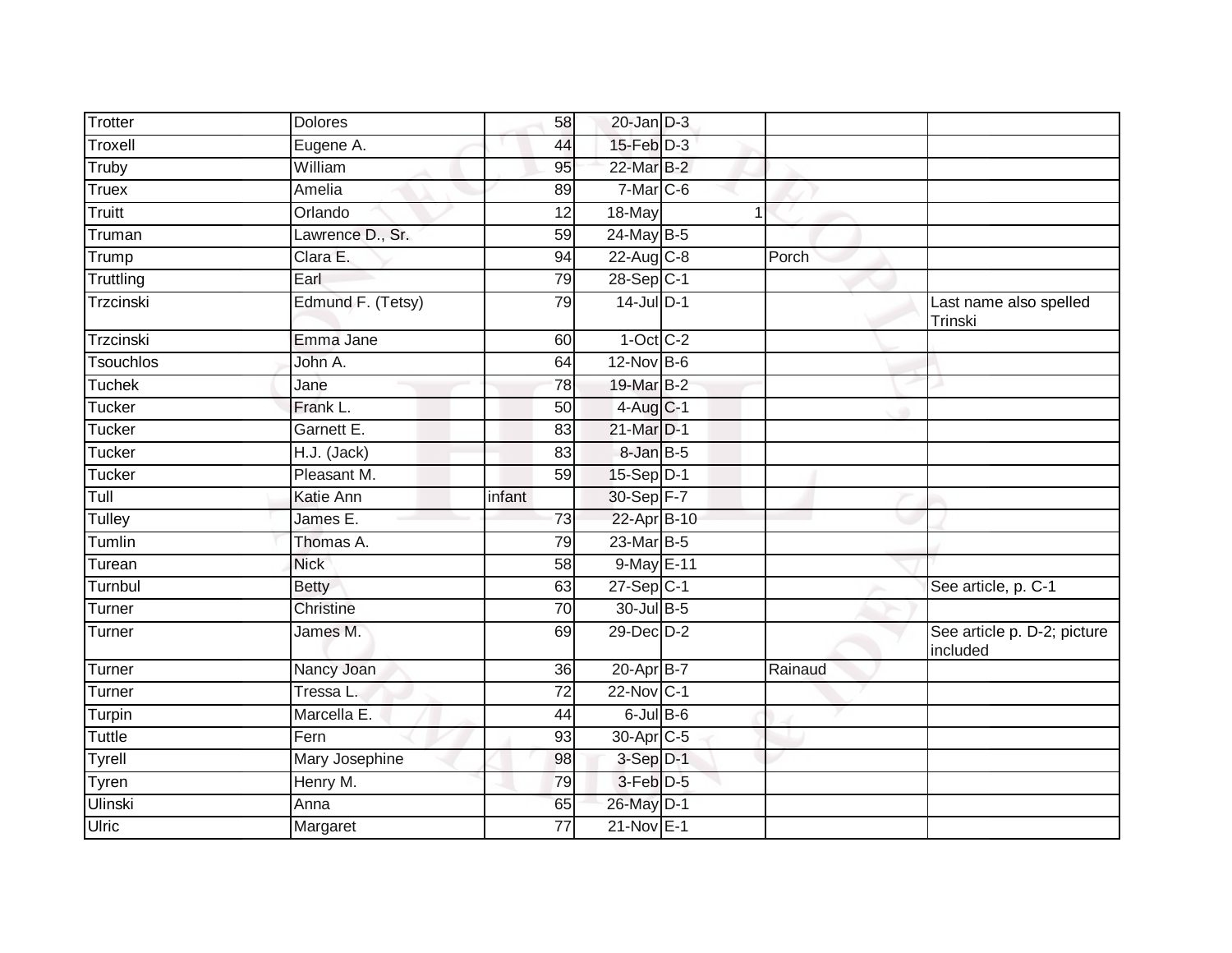| Ulric         | Theodore         | 81              | $3$ -Jan $F-1$  |   |                            |
|---------------|------------------|-----------------|-----------------|---|----------------------------|
| Undi          | Josef            | 59              | 3-Jan F-1       |   |                            |
| Unger         | Louis            | 86              | 25-Jun B-5      |   |                            |
| Upshaw        | Roosevelt        | 72              | 14-Oct E-7      |   |                            |
| Urban         | George F.        | $\overline{57}$ | 13-Dec A-13     |   |                            |
| Urban         | John M:          | 86              | 12-Mar A-7      |   |                            |
| Urbanczyk     | Anthony J.       | 67              | 28-Dec B-8      |   |                            |
| Urbanek       | Lucille          | 87              | $22-Sep$ D-1    |   |                            |
| <b>Urick</b>  | Andrew J.        | 52              | 7-Dec A-13      |   |                            |
| Vacendak      | John             | 74              | 13-Aug C-2      |   |                            |
| Valavanis     | Peter            | 54              | 28-Nov E-1      |   |                            |
| Valencia      | Monico M., Dr.   | 67              | $3$ -Dec $F-5$  |   |                            |
| Valentas      | Donald           | 40              | 5-Feb           | 1 | See also February 7, p. E- |
| Valez         | Marissa          | 6               | 23-Jun          | 1 | See also June 24, p. C-4   |
| Vallery       | Shirley "Hyland" | 67              | 20-Jul D-1      |   |                            |
| Van Asdall    | Byron H.         | 67              | $5 - JanB - 6$  |   |                            |
| Van Baran     | Alice            | 46              | 26-Mar B-6      |   |                            |
| Van Bruggen   | William C.       | 70              | 31-May B-5      |   |                            |
| Van Deursen   | Mable D.         | 87              | $25$ -Feb $B-2$ |   |                            |
| Van Drunen    | Alice            | 85              | 30-May B-6      |   |                            |
| Van Drunen    | Michael          | 93              | $22$ -Jun B-6   |   |                            |
| Van Luik      | Adolph           | 78              | $22$ -Dec $D-6$ |   |                            |
| Van Prooyen   | Garrit           | 60              | $25$ -Nov $F-6$ |   |                            |
| Van Sickle    | Earl E.          | 45              | 28-May A-6      |   | See also article, p. A-6.  |
| Vanco         | John S.          | 53              | $16$ -Jun $B-7$ |   |                            |
| Vandekieft    | Richard          | 87              | $25$ -Feb $B-2$ |   |                            |
| Vander Linden | <b>Russell</b>   | 70              | 20-Dec B-6      |   |                            |
| Vanderheof    | Leona Jean       | 69              | 30-Nov C-1      |   |                            |
| Vandersluis   | Peter            | 53              | 31-Jan D-5      |   |                            |
| VanderVelde   | Cornelius        | 83              | $2$ -Nov $B-4$  |   |                            |
| VanDuyse      | Stanley F.       |                 | 16-Dec C-11     |   |                            |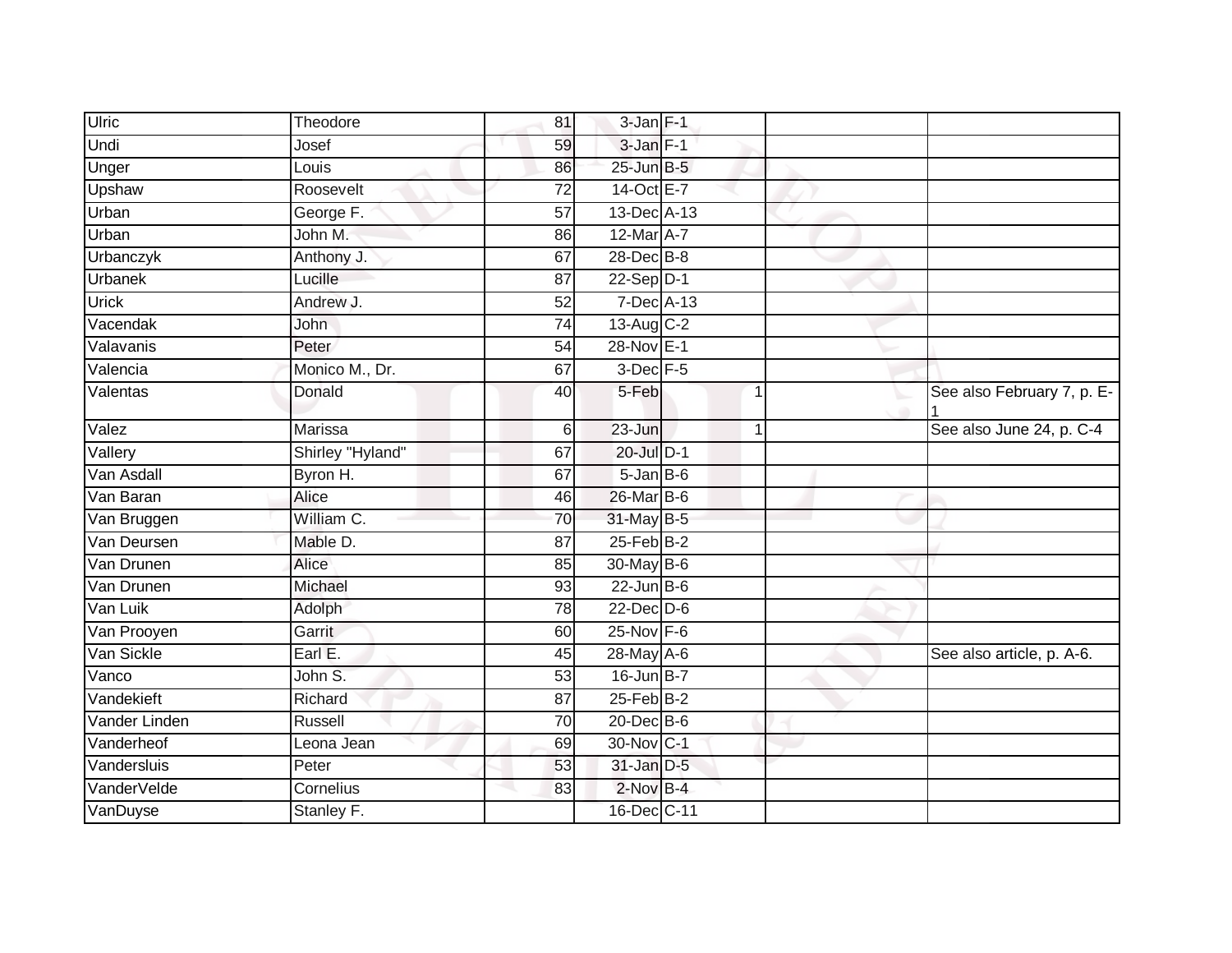| Vanvuren    | Jennie                | 88              | 12-Jul B-8       |          |                                      |
|-------------|-----------------------|-----------------|------------------|----------|--------------------------------------|
| Vargas      | Ramona                | 74              | 27-Dec B-5       |          |                                      |
| Vargo       | Fred N.               | 70              | 3-May C-1        |          |                                      |
| Varisco     | Anthony S. (Tony)     | 30              | $7$ -Jul $C$ -6  |          |                                      |
| Varjabedian | Sissag H.             | $\overline{72}$ | $15-Sep$ D-1     |          |                                      |
| Varnado     | Clarence              | 57              | 16-Dec C-11      |          |                                      |
| Varner      | <b>Helen Lucille</b>  | 69              | $21$ -Dec $D-2$  |          |                                      |
| Vasilko     | Andrew (Bernie)       | 46              | $13$ -Jun $D-2$  |          | See also article June 14,<br>p. A-11 |
| Vaughan     | <b>Elizabeth Biel</b> |                 | $22$ -Jun B-6    |          |                                      |
| Vavreck     | Helen                 | 89              | 10-Dec A-11      | Gavalya  |                                      |
| Veenhuizen  | John Dirk             | $\overline{72}$ | $15$ -Jul B-2    |          |                                      |
| Veglio      | Martha                | 78              | 24-Jun C-4       |          |                                      |
| Veld        | Gordan W.             | 49              | 10-Jan C-10      |          |                                      |
| Veligan     | Raymond               | 48              | 6-Jul B-6        |          |                                      |
| Velligan    | Anton                 | 80              | 14-Apr C-4       |          |                                      |
| Velligan    | <b>Dolores</b>        |                 | 21-Nov E-1       |          |                                      |
| Vellutini   | Paul                  | 79              | $4$ -Jan $D-3$   |          |                                      |
| Veloch      | Joseph J.             | 79              | $21$ -Jan $C-5$  |          |                                      |
| Vera        | Salvador, Sr.         | 27              | $26$ -Mar $B$ -6 |          |                                      |
| Verbeck     | Victor                | 65              | $4$ -Jun $B$ -6  |          |                                      |
| Verduin     | Jamina                | 80              | $7-Feb$ E-1      |          |                                      |
| Verduzco    | Luis                  | 74              | 10-Jan C-10      |          |                                      |
| Vereb       | Mary                  | 92              | 15-Oct B-7       |          |                                      |
| Vicari      | <b>Patricia Sue</b>   | 41              | 21-Nov E-1       |          |                                      |
| Vidakovich  | Harriet M.            | 60              | 8-Apr C-7        |          |                                      |
| Vignone     | Patricia Louise       | 34              | $14$ -Dec B-6    | Ryan     |                                      |
| Villa       | Anthony, Jr.          |                 | 28-Dec B-8       |          |                                      |
| Vincent     | Dean Howard           | 62              | $14$ -May B-6    |          |                                      |
| Vinnedge    | Charlotte M.          | 80              | 26-Jul D-2       |          |                                      |
| Vivian      | lvy H.                | 70              | $11-Apr$ D-1     | Harrison |                                      |
| Volkman     | Walter C.             | 77              | $5$ -Jul $C$ -1  |          |                                      |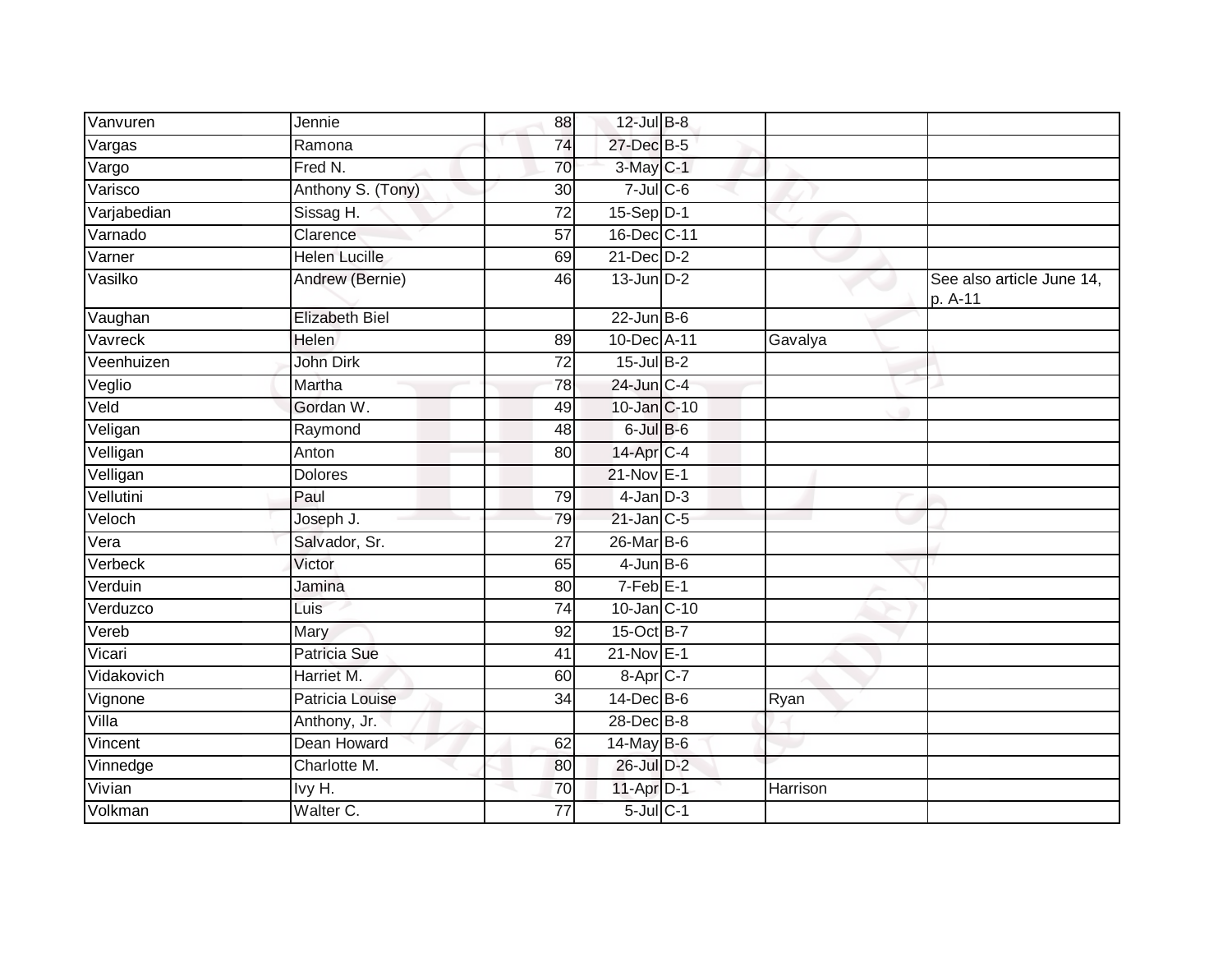| Voskuil   | Maria               | 71              | 22-Mar B-2        |        |                      |
|-----------|---------------------|-----------------|-------------------|--------|----------------------|
| Voss      | Mildred             | 81              | 13-May E-5        |        |                      |
| Vozar     | Joseph G.           | $\overline{77}$ | 12-Nov B-6        |        |                      |
| Vulinovic | Milan               | 61              | $27$ -Jul B-7     |        |                      |
| Wachala   | Henry T.            | 55              | $25$ -Jun $B-5$   |        |                      |
| Wacker    | Stella T.           | 67              | $24$ -Feb $C-9$   |        |                      |
| Waggoner  | Byron E.            | 84              | $15$ -Dec $ D-4 $ |        |                      |
| Waggoner  | <b>Lillie Belle</b> | 79              | $14$ -Feb $E-2$   |        |                      |
| Wagila    | <b>Steve</b>        | 64              | 18-May A-11       |        |                      |
| Wagner    | Edward G.           | 55              | 21-Mar D-1        |        |                      |
| Wagner    | John N.             | 74              | 19-Apr A-11       |        |                      |
| Wagner    | Ralph E.            |                 | 5-Oct B-5         |        |                      |
| Wahl      | Laura E.            | 67              | 11-Apr D-1        |        |                      |
| Waite     | Angela Louise       | infant          | 17-Oct E-10       |        |                      |
| Wajvoda   | Andrew              | 69              | 27-May C-8        |        |                      |
| Wakeman   | Perry               | 85              | 4-Oct A-15        |        |                      |
| Walczak   | Frank               | $\overline{78}$ | 3-Oct C-7         |        |                      |
| Walczak   | Leonard S.          |                 | 21-Oct C-5        |        | See article, p. C-5  |
| Walday    | Mabel L.            | 87              | 5-Apr B-7         |        |                      |
| Walden    | Lawrence S.         | $\overline{31}$ | 24-Mar C-4        |        |                      |
| Walden    | <b>Otis</b>         | 58              | $21-Apr$ C-3      |        |                      |
| Walden    | William H., Sr.     | $\overline{58}$ | 25-Oct C-1        |        |                      |
| Waldron   | Mary M.             | 70              | 13-Dec A-13       |        |                      |
| Walker    | Albert              | 65              | 17-Mar B-2        |        |                      |
| Walker    | Donald E.           | $\overline{37}$ | $7$ -May $D-1$    |        |                      |
| Walker    | George              | 53              | 19-Apr A-11       |        |                      |
| Walker    | Gomer               | 80              | 24-Aug A-15       |        |                      |
| Walker    | Harold S.           | $\overline{54}$ | $5 - Jan$ $B - 6$ |        |                      |
| Walker    | James Alan          | 43              | $7$ -Jun $C-2$    |        |                      |
| Walker    | Mary                | 58              | $12$ -Feb $C-5$   |        |                      |
| Walker    | Olga J.             | 69              | 12-Sep A-13       | Shimko |                      |
| Walker    | Ruth                | 82              | $9$ -Jun $D-1$    |        | See article, p. D-1. |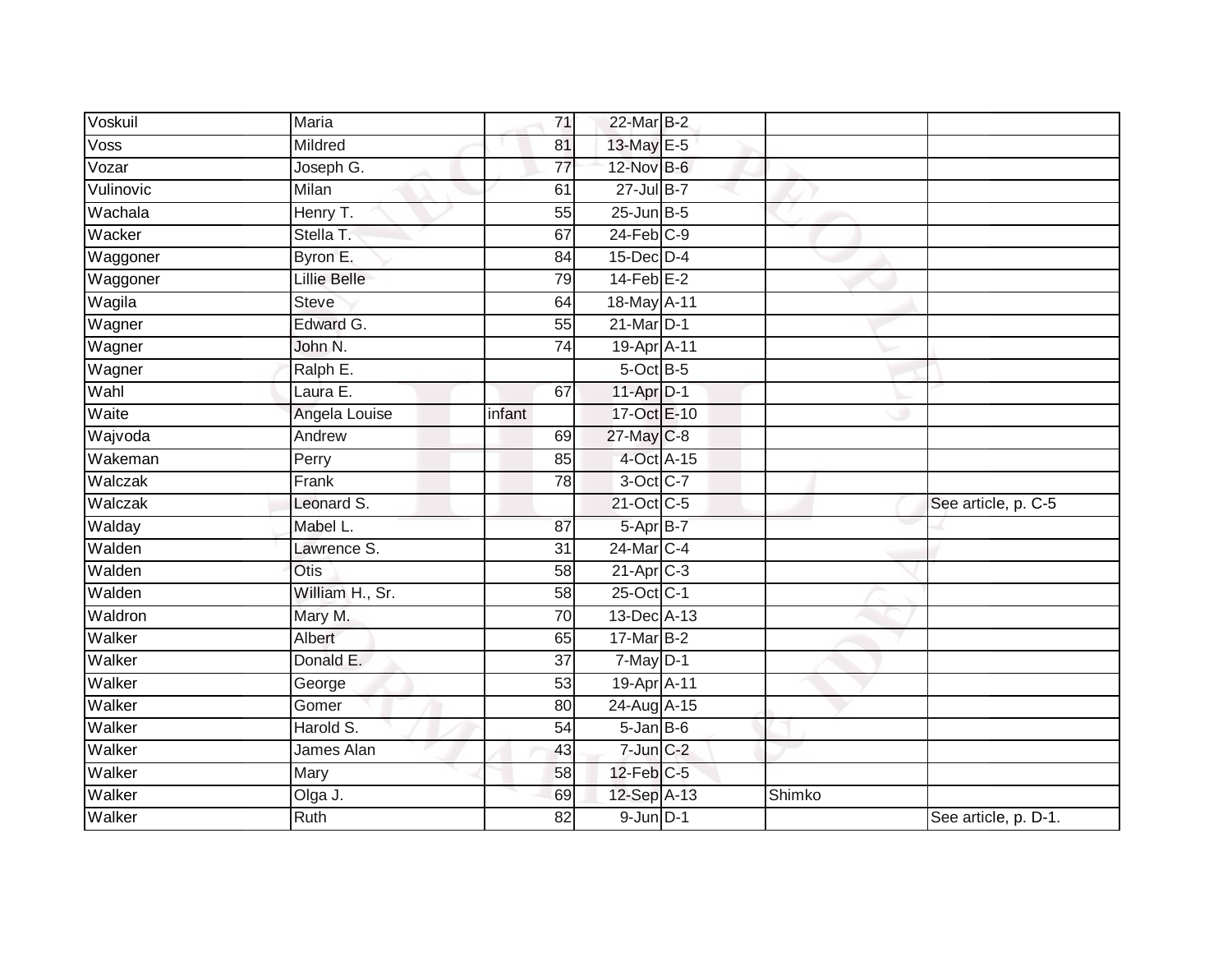| Walker     | <b>Tina Michelle</b> | 15              | 20-Jun E-11          |        |                          |
|------------|----------------------|-----------------|----------------------|--------|--------------------------|
| Wallace    | Eunice               | 56              | 29-Mar C-4           |        |                          |
| Wallace    | Katie                |                 | 6-Oct C-5            |        |                          |
| Wallace    | Nicole               | 66              | 19-Oct B-6           |        |                          |
| Waller     | Houston R. "Bobby"   | 79              | $29$ -Jan B-4        |        |                          |
| Waller     | Selona               | $\overline{75}$ | $4$ -Jul $C$ -6      |        |                          |
| Walsh      | Anna A.              | 80              | 17-May B-5           |        |                          |
| Walsh      | Beatrice W.          | 75              | 8-Aug D-1            |        |                          |
| Walter     | Joseph W., Jr.       | 81              | 15-Apr C-4           |        |                          |
| Walters    | Anna M.              | $\overline{74}$ | 26-Aug C-4           | Fantin |                          |
| Walters    | Mearl E.             | 80              | $1$ -Jan $C-3$       |        |                          |
| Walton     | Harold               | 31              | 21-Sep A-11          |        |                          |
| Walton     | Sebron               | 78              | 26-May D-1           |        |                          |
| Waltz      | Louise               | 89              | 27-Dec B-5           |        |                          |
| Wampler    | Raymond O.           | $\overline{73}$ | $2$ -Jun $D-1$       |        |                          |
| Warchol    | Sylvester J.         | 63              | 4-Apr <sub>F-1</sub> |        |                          |
| Ward       | <b>Alice Odell</b>   | 65              | 19-Nov F-1           |        |                          |
| Ware       | <b>Walter James</b>  | 56              | 12-Dec E-11          |        |                          |
| Warren     | John                 | 49              | $3-Nov$ C-5          |        |                          |
| Wartak     | Carl J.              | 73              | $7-Mar$ C-6          |        |                          |
| Wartman    | Timothy G.           | 27              | 18-Apr E-2           |        |                          |
| Wash       | <b>Mary Louise</b>   | 49              | 28-Oct B-8           |        |                          |
| Washington | Eva (Logan)          | $\overline{72}$ | 10-Dec A-11          |        |                          |
| Wasiak     | Martha               | $\overline{75}$ | 18-Jul D-1           |        |                          |
| Wasik      | Frank A.             | 79              | $29$ -Jun $B-5$      |        |                          |
| Wasko      | Joseph J.            | 77              | 25-Oct C-1           |        | See also article, p. C-1 |
| Wason      | <b>Mary Lucille</b>  | 95              | 5-Dec C-11           |        |                          |
| Wassey     | Margaret J.          | 90              | $12$ -Feb $C-5$      |        |                          |
| Waszak     | Casimir F.           | 79              | 13-Jul B-1           |        |                          |
| Watkins    | Della (Dek)          | 77              | 14-Nov F-11          |        |                          |
| Watkins    | Victor               | 21              | 24-Feb C-9           |        |                          |
| Watskin    | Ann R.               | $\overline{93}$ | $9-NovB-6$           |        |                          |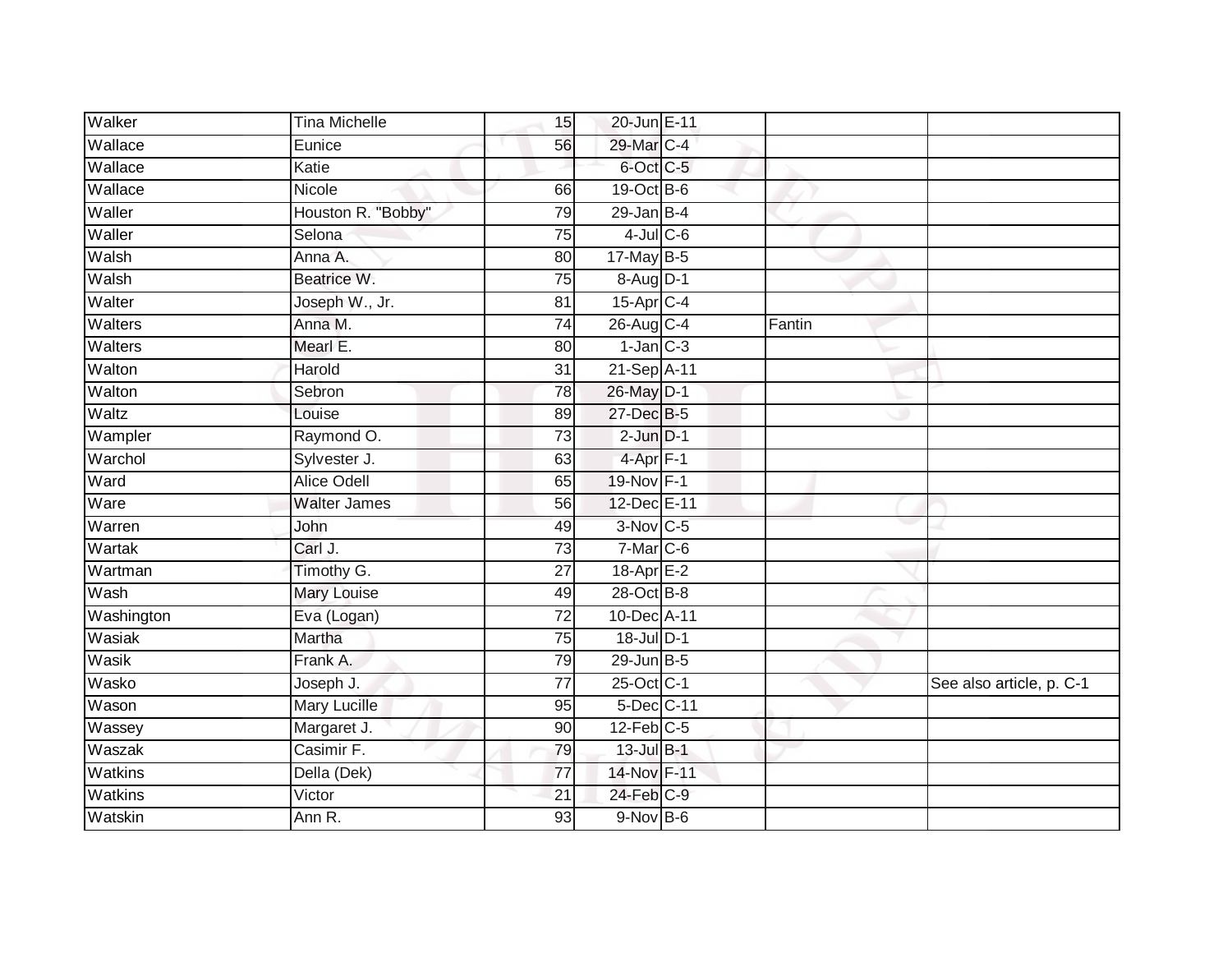| Watson   | Lillie M. "Aunt Lillie" | 73              | 18-Apr A-10      |             |                                                                  |
|----------|-------------------------|-----------------|------------------|-------------|------------------------------------------------------------------|
| Wattam   | Herbert M.              | 63              | $11-Feb$ D-2     |             |                                                                  |
| Watters  | Isabel                  | $\overline{77}$ | 28-Mar B-10      |             |                                                                  |
| Wayne    | Frank M. (Smyrak)       | 68              | $28-Sep$ C-1     |             |                                                                  |
| Wayt     | Elsie                   | 78              | $14$ -Jan $C-5$  |             |                                                                  |
| Waywood  | Charles J.              | 76              | 7-Oct C-4        |             |                                                                  |
| Weathers | George, Jr.             |                 | 18-Nov D-4       |             |                                                                  |
| Weaver   | Joseph G.               | 70              | $7-Mar$ C-6      |             |                                                                  |
| Weaver   | Renna M.                | 79              | 22-Jul C-4       |             |                                                                  |
| Webb     | Traci                   | 1 month         | 8-Sep            | 1           | See article, p. 1                                                |
| Webb     | Wardell                 | 73              | 12-Oct B-5       |             |                                                                  |
| Webster  | Robert E.               | $\overline{53}$ | $1-AugD-2$       |             |                                                                  |
| Wedding  | Gerry                   | 34              | 16-Apr           | 1<br>$\cup$ | Pictures of incident<br>included. See also April<br>18, p. A-10. |
| Weiland  | Anna D.                 | $\overline{75}$ | 13-Dec A-13      |             |                                                                  |
| Weiland  | Bernard J.              | 98              | 23-Dec D-2       |             |                                                                  |
| Weiland  | William R., Jr.         | 62              | 31-Mar C-6       |             |                                                                  |
| Weis     | Anna C.                 | 81              | $6$ -May $E-1$   |             |                                                                  |
| Welch    | <b>John Thomas</b>      | 38              | 22-Oct B-6       |             | See also article, p. B-6                                         |
| Welk     | <b>Theresa</b>          | 86              | $17 - Jan$ $D-6$ |             |                                                                  |
| Welk     | William                 | 84              | $17 - Jan$ $D-6$ |             |                                                                  |
| Wells    | Walter W.               | 66              | $26$ -Jan $C-3$  |             |                                                                  |
| Welsford | Robert                  | 32              | 3-Dec            | 1           |                                                                  |
| Welsh    | Donald J.               | $\overline{51}$ | 27-Dec B-5       |             | See also article, p. B-5;<br>picture included                    |
| Wemple   | Julia M.                | 69              | $4-Nov$ E-1      |             |                                                                  |
| Werner   | Jack L.                 | 32              | $11$ -Jul $E-1$  |             |                                                                  |
| Werner   | Jessie M.               | $\overline{78}$ | 30-Sep F-7       |             |                                                                  |
| Werner   | <b>Marion Conrad</b>    | 68              | 18-Jan C-5       |             |                                                                  |
| Wescott  | Kathleen                | 60              | $2$ -Mar $A-9$   |             |                                                                  |
| West     | Thomas J.               | 69              | 14-Feb E-2       |             |                                                                  |
| Westwood | Elmer L.                |                 | $1-Sep$ A-9      |             |                                                                  |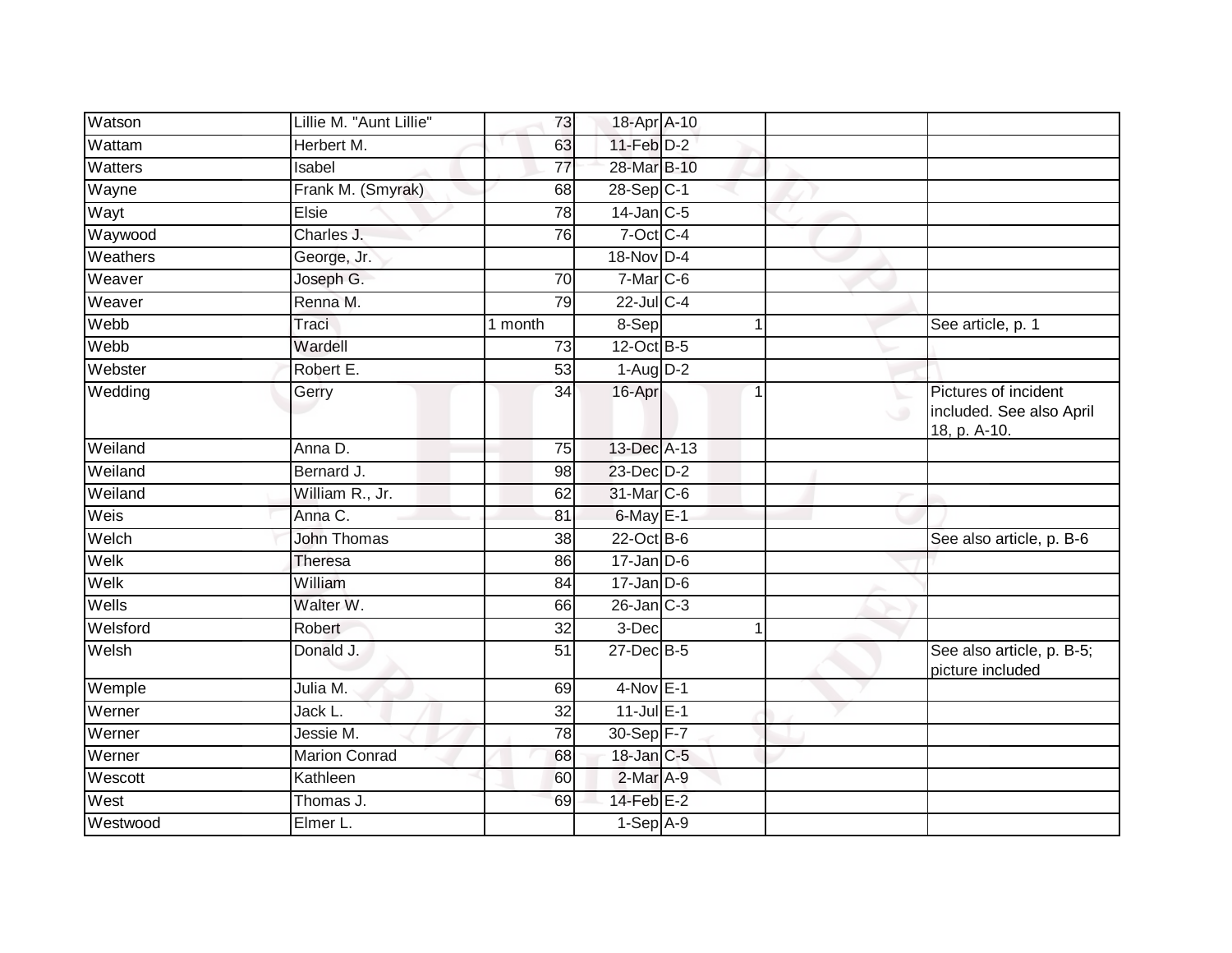| Weyhmueller | <b>Bertha</b>      | 78              | 12-Sep A-13          |        |                                   |
|-------------|--------------------|-----------------|----------------------|--------|-----------------------------------|
| Wheeler     | Fannie B.          | 83              | 22-Apr B-10          |        |                                   |
| Wheeler     | Lori J.            | 18              | $21$ -May B-6        |        |                                   |
| Whitaker    | Willie             | 86              | $25$ -AugD-1         |        |                                   |
| White       | A. Virgil          | 61              | $17 - Jan$ $D-6$     |        |                                   |
| White       | Anna L.            | 76              | 15-Nov C-2           |        |                                   |
| White       | Dolly E. Madison   | 65              | 7-May D-1            | McCrea |                                   |
| White       | Hazel E.           | 87              | $16$ -Jun $B-7$      |        |                                   |
| White       | John               | 52              | 28-Jun C-1           |        |                                   |
| White       | Mary G.            | $\overline{98}$ | 29-Mar C-4           |        | See also article, p. C-4          |
| White       | Ruthie M.          | 56              | $23$ -Jun $D-1$      |        |                                   |
| Whitehead   | Calvin             |                 | 16-Apr               |        | Pictures of incident<br>included. |
| Whitehead   | James H.           | 83              | 10-Nov D-2           |        |                                   |
| Whitesell   | Joy M.             | 56              | 25-May B-5           |        |                                   |
| Whiteside   | Larry              | 34              | 27-Aug B-5           |        | See article, p. B-5               |
| Whiting     | Orpha C.           | 92              | 30-Jul B-5           |        |                                   |
| Whitman     | Nola M.            | 67              | $25$ -Jan $D-3$      |        |                                   |
| Whitt       | Dorothy            | 77              | 1-Sep A-9            |        |                                   |
| Whittacker  | <b>Wanda Rae</b>   | 51              | $1$ -Jul $C$ -8      |        |                                   |
| Wickhorst   | Viola              | 86              | $18$ -Jan $C$ -5     |        |                                   |
| Wickstrom   | Ruby O.            | 90              | $21$ -Jan $C-5$      |        |                                   |
| Wieland     | Eva                | 90              | 6-Apr <sub>C-2</sub> |        |                                   |
| Wieser      | Agnes B.           | 77              | 20-Oct C-10          |        |                                   |
| Wietecha    | Helen              | 78              | 16-Jun B-7           |        |                                   |
| Wiggins     | Carl A.            | 67              | 8-Apr C-7            |        |                                   |
| Wiggins     | Louise             | 63              | 30-Sep F-7           |        |                                   |
| Wikel       | Emmerson "Colonel" | 53              | $17$ -Aug $B$ -5     |        |                                   |
| Wilburn     | Donald L.          | 23              | $21$ -Jul $D-1$      |        |                                   |
| Wilhelm     | Irene              | 75              | $7 - Jan$ $B-8$      |        |                                   |
| Wilinski    | Casimer F.         | 73              | 30-Jun D-1           |        |                                   |
| Willerman   | Martha             | 74              | 20-Dec B-6           |        |                                   |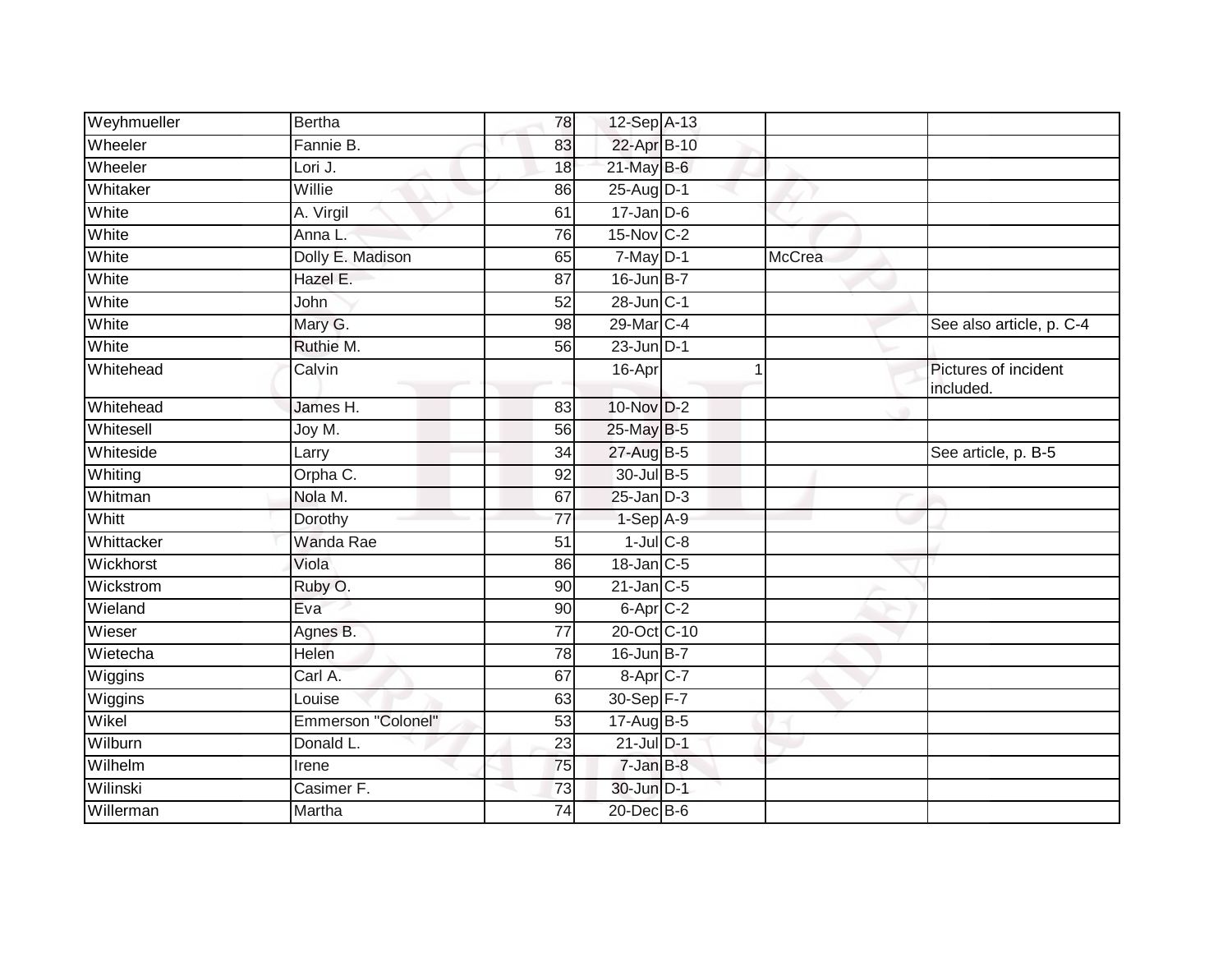| Williams        | Addie B.            | 59              | $3-Nov$ C-5       |  |                      |
|-----------------|---------------------|-----------------|-------------------|--|----------------------|
| Williams        | Ben                 | 76              | 24-Sep C-3        |  |                      |
| Williams        | <b>DawnNel</b>      | 20              | 3-Oct C-7         |  |                      |
| Williams        | Dolton Lee          | 57              | 3-Nov C-5         |  |                      |
| Williams        | Floyd A.            | 67              | 30-Aug C-1        |  |                      |
| Williams        | Johnnie             | 51              | 25-Oct C-1        |  |                      |
| Williams        | Leora               | 76              | 3-Feb D-5         |  |                      |
| Williams        | Mae                 | 84              | $19$ -Jul $D-3$   |  |                      |
| Williams        | Marshall L.         | 64              | $7 - Apr$ $C-8$   |  |                      |
| Williams        | Minnie Lee          | 75              | 28-Apr D-5        |  |                      |
| Williams        | Raymond M.          |                 | 13-May E-5        |  |                      |
| Williams        | Robin               | 23              | $25$ -Jun $B$ -5  |  |                      |
| Williams        | Silva               | 10 months       | 21-Sep A-11       |  | See article, p. A-11 |
| <b>Williams</b> | Stanley J.          | 79              | 12-May B-7        |  |                      |
| Williams        | Thomas L. "Pete"    | 61              | 29-Mar C-4        |  |                      |
| Williams        | Wallace, III        | 5 months        | 18-Nov D-4        |  |                      |
| Williams        | Winona J.           | 53              | 12-Aug C-5        |  |                      |
| Williamson      | Ethel L. (Wheatley) | 60              | 14-Oct E-7        |  |                      |
| Williford       | Joseph A.           | $\overline{74}$ | $1-Oct$ $C-2$     |  |                      |
| Willis          | Anna B.             | $\overline{87}$ | 18-Nov D-4        |  |                      |
| Willis          | John J.             | 43              | $4$ -Apr $F-1$    |  |                      |
| Willis          | Margaret            | 80              | 31-Oct E-1        |  |                      |
| Wills           | Otto                | 85              | $14$ -Jul D-1     |  |                      |
| Willy           | August E.           | 87              | 16-Dec C-11       |  |                      |
| Wilson          | "Poggie" Lawrence   | 78              | $15$ -Nov $ C-2 $ |  |                      |
| Wilson          | David J.            | 75              | $10$ -Jun $C$ -6  |  |                      |
| Wilson          | Jessie Ruth         | 63              | 8-Oct B-5         |  |                      |
| Wing            | Frederick B.        |                 | 5-Dec C-11        |  |                      |
| Winkelman       | Jack A.             | 56              | 7-Apr C-8         |  |                      |
| Winkelman       | Martha E.           | 81              | 12-Dec E-11       |  |                      |
| Winkler         | Elsie (Lammertin)   | 87              | 28-Feb D-4        |  |                      |
| Winters         | Roland, Sr. (Moose) | $\overline{78}$ | 26-Mar B-6        |  |                      |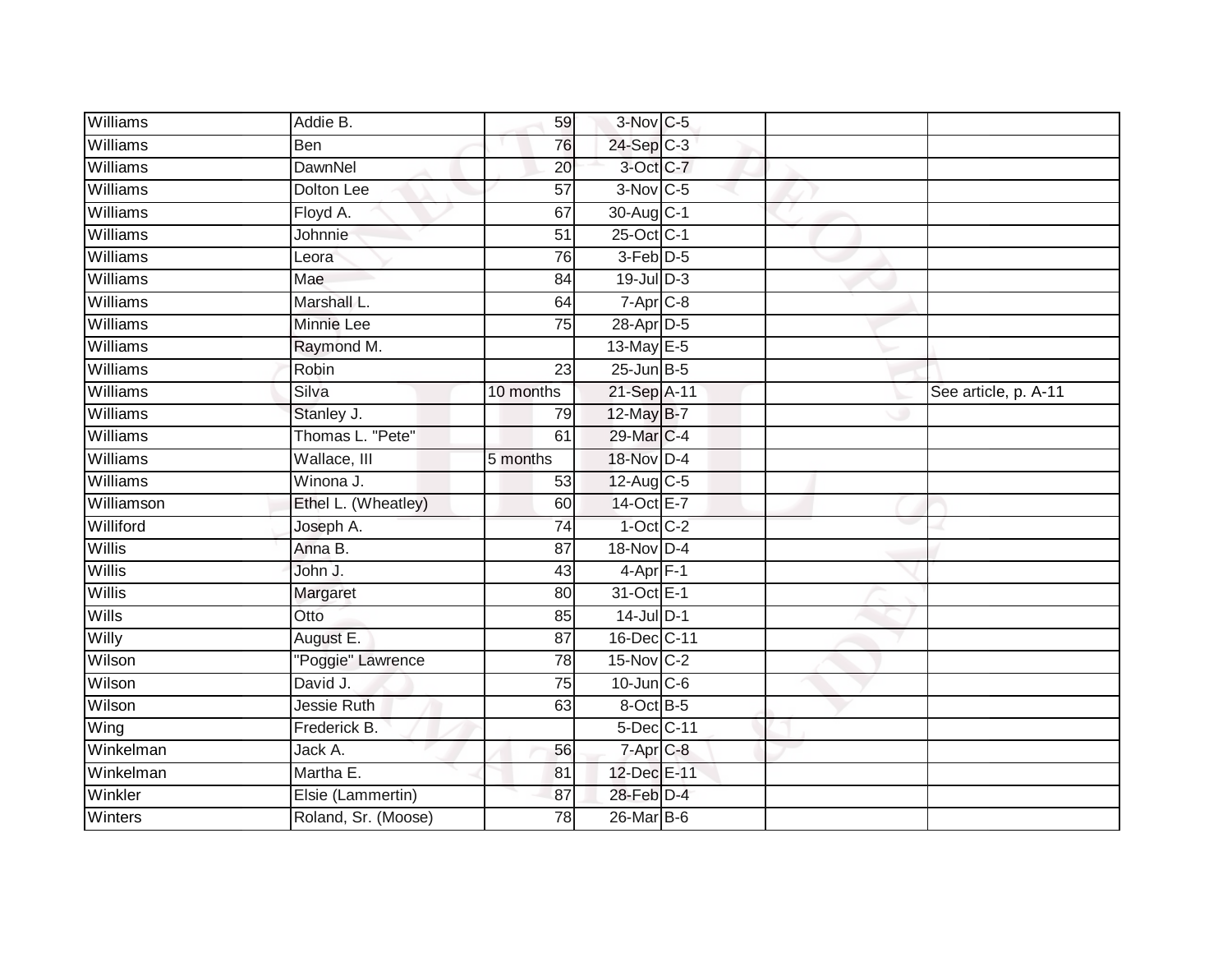| Wirkus        | Mary F.            |                 | $7$ -Jul $C$ -6 |                 |       |                          |
|---------------|--------------------|-----------------|-----------------|-----------------|-------|--------------------------|
| Wirth         | Mary P.            | 101             | $15$ -Feb $D-3$ |                 |       |                          |
| Wirtz         | Adeline            | 69              | 13-Apr C-7      |                 |       |                          |
| Wisniewski    | John R.            | 81              | 3-Oct C-7       |                 |       |                          |
| Witham        | Katrena Ann        | $\overline{7}$  | $4-Aug$ C-1     |                 |       |                          |
| Wockner       | Robert E.          | 56              | $7-Sep$ B-6     |                 |       |                          |
| Woermbke      | Mildred D.         | 76              | 26-Dec C-7      |                 |       |                          |
| Woerner       | Jacob K., Rev.     | 93              | $25$ -Jan $D-3$ |                 |       | See also article, p. D-3 |
| Wojciechowski | Henry "Hank Wolfe" | 69              | $3-May$ C-1     |                 |       |                          |
| Wojciechowski | Walter             | 69              | $14$ -Feb $E-2$ |                 |       |                          |
| Wojcieszak    | Peter              | 82              | $22-Sep$ D-1    |                 |       |                          |
| Wolf          | Charles            | 54              |                 | 19-Sep A-2, D-1 |       | See article, p. A-2      |
| Wolfe         | Carl J.            | 49              | $21$ -Jun $B-8$ |                 |       |                          |
| Wolfe         | Mary H.            | 81              | 31-Dec C-5      |                 |       |                          |
| Wolsko        | Stephen "Murphy"   | 79              | 20-Apr B-7      |                 |       |                          |
| Woltman       | David M.           | 27              | 27-Jan          |                 |       |                          |
| Woods         | Amanda             | 88              | 14-Oct E-7      |                 |       |                          |
| Woods         | Emma A.            | 81              | 30-Sep F-7      |                 |       |                          |
| Woods         | Joseph             | 68              | 19-Nov F-1      |                 |       |                          |
| Worland       | Wilfred G.         | $\overline{77}$ | 22-Nov C-1      |                 |       |                          |
| Worman        | Donald E.          | 78              | 9-May E-11      |                 |       |                          |
| Woycik        | Fred J.            | 70              | 29-Jun B-5      |                 |       |                          |
| Wozhrechko    | Helen (Rubies)     | 75              | 17-Mar B-2      |                 |       |                          |
| Wozniak       | Joseph             | 70              | $11$ -Jan D-1   |                 |       |                          |
| Wright        | Dennis             | 56              | 23-Mar B-5      |                 |       |                          |
| Wright        | Hurley             | 76              | 18-Nov D-4      |                 |       |                          |
| Wright        | Merna L.           | 53              | $4-FebB-3$      |                 | Lange |                          |
| Wright        | Robert P.          | 62              | 19-Oct B-6      |                 |       |                          |
| Wurtzbacher   | William "Catfish"  | $\overline{75}$ | 10-Jun C-7      |                 |       |                          |
| Wuschnig      | Rosalia "Rose"     | 82              | 9-Feb B-3       |                 |       |                          |
| Wyatt         | Wilie              | 68              | 6-Oct C-5       |                 |       |                          |
| <b>Xidias</b> | Pantelis A.        | 67              | $3$ -Jan $F-1$  |                 |       |                          |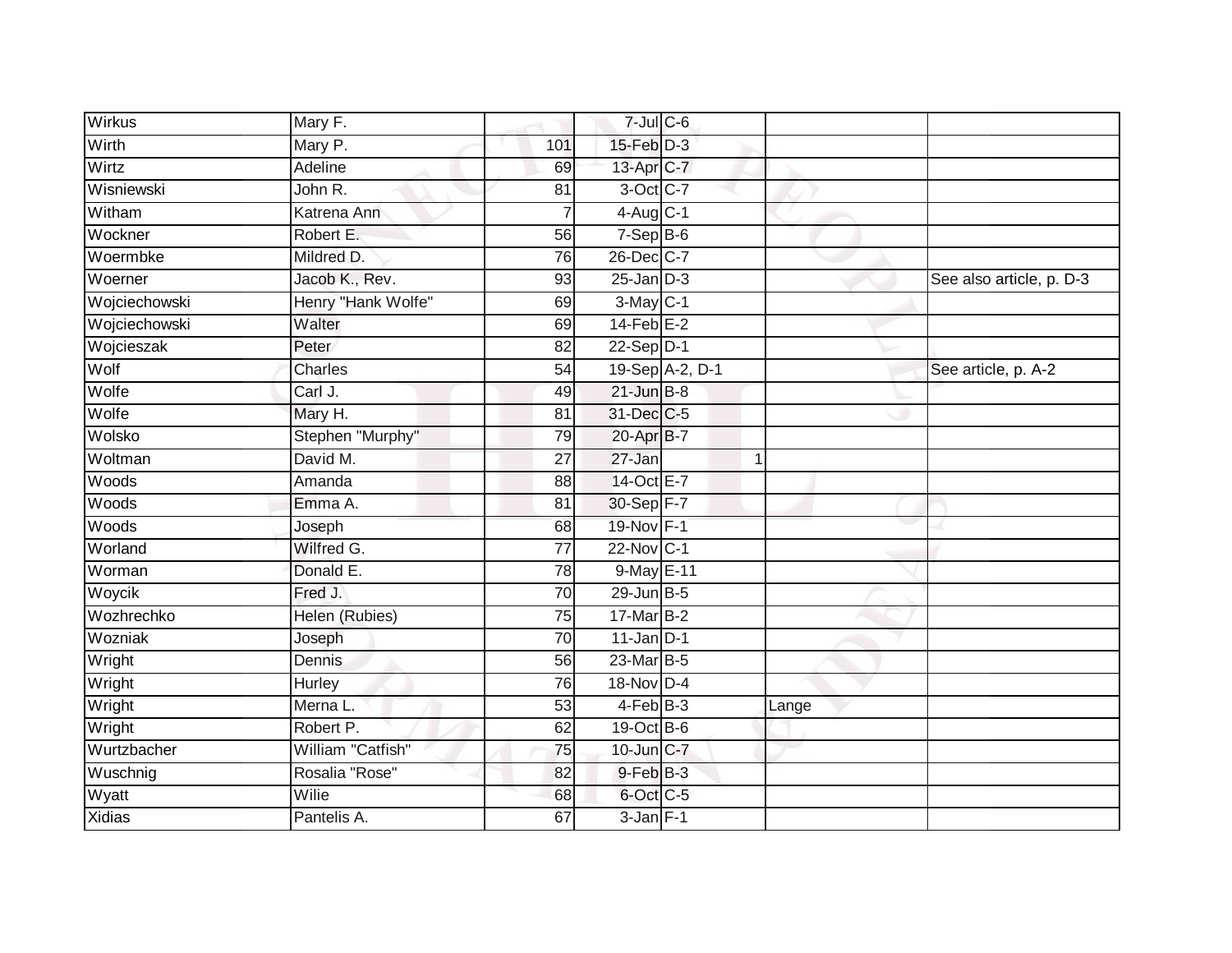| Yablonowski | <b>Walter Mark</b>    | 66              | 5-Apr B-7       |   |                     |
|-------------|-----------------------|-----------------|-----------------|---|---------------------|
| Yacko       | Anna A.               | 70              | 21-Dec D-2      |   |                     |
| Yadron      | Henry C.              | 66              | 27-Jun C-7      |   |                     |
| Yager       | Stephen J. "Duz"      | 63              | $14$ -Jul $D-1$ |   |                     |
| Yalowitz    | <b>Henry</b>          | 93              | 26-Aug C-4      |   |                     |
| Yancy       | Clarence L.           | $\overline{72}$ | 22-Oct B-6      |   |                     |
| Yaros       | Michael               | 68              | $1-Oct$ $C-2$   |   |                     |
| Yaw         | Kathleen              |                 | $14$ -Jan C-5   |   |                     |
| Yellina     | Charles J.            | 59              | $13-Sep$ C-1    |   |                     |
| Yescitz     | Ted F.                | 90              | 6-Dec B-5       |   |                     |
| Yockey      | Earl I.               | 67              | $21$ -Jan $C-5$ |   |                     |
| Yoder       | Martha Jane           | 76              | 22-Dec D-6      |   |                     |
| York        | Jerome G.             | 51              | $2$ -May $C$ -8 |   |                     |
| Young       | Aitken F.             | 73              | 22-Oct B-6      |   |                     |
| Young       | <b>Barbara Tay</b>    | $\overline{22}$ | 26-Dec C-7      |   |                     |
| Young       | Dinson L.             | 18              | 15-Mar          | 1 |                     |
| Young       | Edna A.               | 73              | $7$ -Jul $C$ -6 |   |                     |
| Young       | Herman A.             | 69              | 26-Nov B-5      |   |                     |
| Young       | <b>Ida Louise</b>     | 66              | 27-Jun C-7      |   |                     |
| Young       | James                 | 90              | 8-Feb D-3       |   |                     |
| Young       | Phillip M.            | 25              | $21$ -Jul $D-1$ |   |                     |
| Young       | <b>Tobie</b>          | $\overline{70}$ | 14-Oct E-7      |   |                     |
| Young       | <b>Vincent Lee</b>    | 18              | 16-Mar B-7      |   |                     |
| Young       | William D.            | $\overline{78}$ | 12-May B-7      |   |                     |
| Young       | William E.            | 37              | $18$ -Jul $D-2$ |   | See article, p. D-2 |
| Youngs      | Darrow M.             | 79              | $23$ -Jun $D-1$ |   |                     |
| Youngs      | David P.              | 24              | 11-May B-5      |   |                     |
| Younkes     | Arthur William (Bill) | 57              | $23$ -Jul $D-1$ |   |                     |
| Yuraitis    | Brian J.              | 22              | 18-Nov D-4      |   |                     |
| Ywanow      | George T.             | 64              | $3$ -Jan $F-1$  |   |                     |
| Zaboroski   | Walter                | 96              | 20-Jun D-1      |   |                     |
| Zadro       | Josephine             | 83              | $21$ -Feb $C-8$ |   |                     |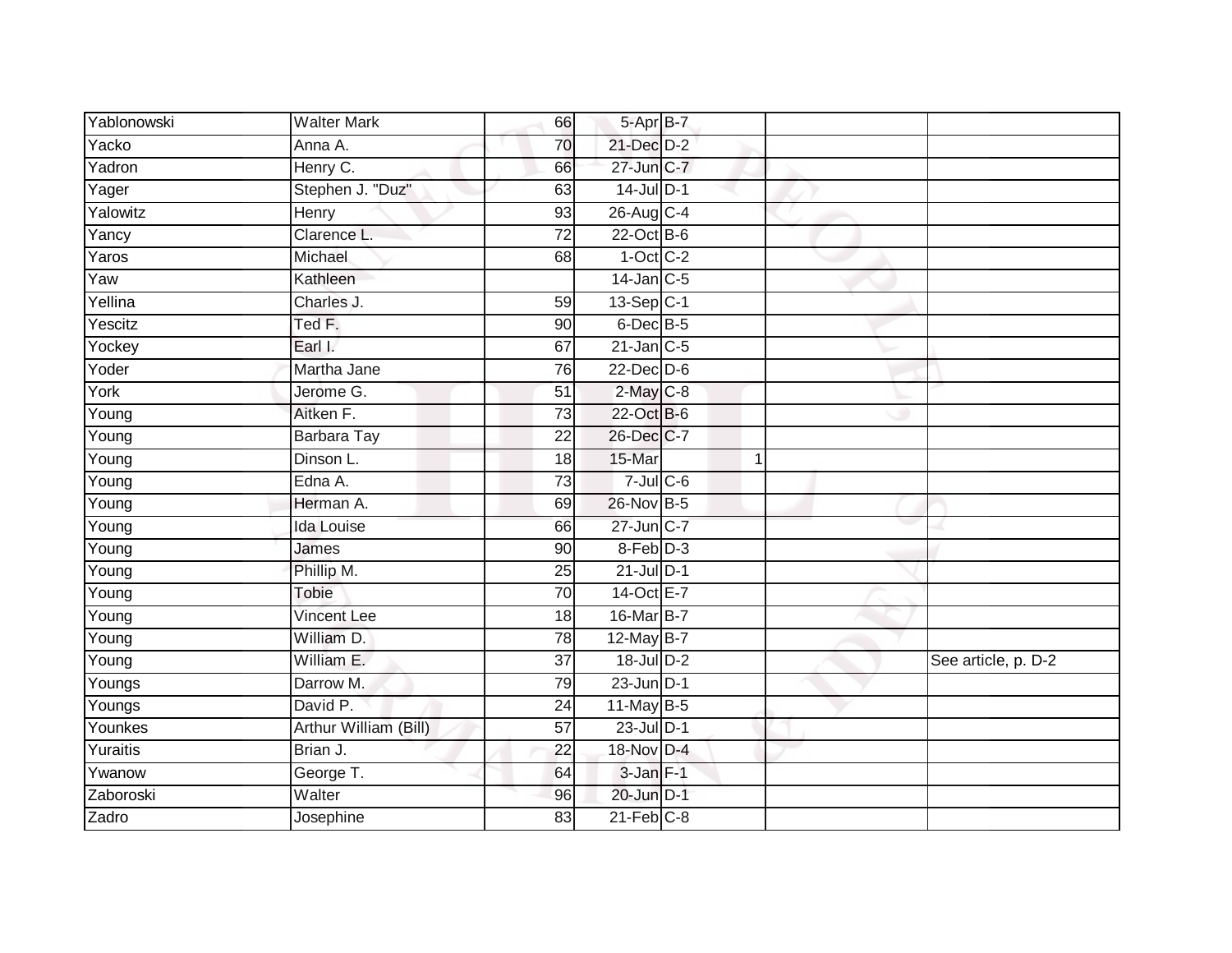| Zager              | Robert A., Dr.      | 41              | $9$ -Jul $A - 4$  |               |                          |
|--------------------|---------------------|-----------------|-------------------|---------------|--------------------------|
| Zager              | Scott               | 10              | $9$ -Jul $A$ -4   |               |                          |
| Zagrovic           | <b>Marko</b>        | 91              | 18-Oct C-1        |               |                          |
| Zajicek            | Robert              | 69              | 27-May C-8        |               |                          |
| Zalewski           | Martha              | $\overline{77}$ | $26$ -Apr $B-4$   |               |                          |
| Zander             | Maizie              |                 | 12-Sep A-13       |               |                          |
| Zandstra           | Jennie              | 88              | $11$ -Jan D-1     |               |                          |
| Zapata             | Elias S.            | 64              | $14$ -Jul D-1     |               |                          |
| Zarndt             | Alma E.             | 91              | 8-Feb D-3         |               |                          |
| Zarr               | Edward P. (Apples)  | 77              | $13$ -Jun $D-2$   |               |                          |
| Zarza              | John F. "Ditto"     | 82              | 28-Oct B-8        |               |                          |
| Zasada             | Joseph A.           | 84              | 10-Dec A-11       |               |                          |
| Zato               | Andrew F.           | 58              | 12-May B-7        |               |                          |
| $\overline{z}$ ato | Joseph Anthony      | 64              | 26-Sep C-9        |               |                          |
| Zawitowski         | Olga                | 69              | 12-Oct B-5        |               |                          |
| Zeider             | George              |                 | 8-Jul D-1         |               |                          |
| Zeilenga           | Peter               | $\overline{78}$ | 14-Dec B-6        |               |                          |
| Zeldenrust         | Jeffrey L.          | 18              | 14-Oct E-7        |               | See also article, p. E-7 |
| Zentmyre           | Daisy               | 94              | $3$ -Jan $F-1$    | Albertson     |                          |
| Ziemak             | Alexander J. "JoJo" | 68              | $22$ -Oct B-6     |               |                          |
| Ziemba             | Frank P.            | $\overline{73}$ | 22-Mar B-2        |               |                          |
| Ziemkowski         | Joseph H.           | 84              | 19-Dec D-6        |               |                          |
| Zimmerman          | Ella                | 81              | 8-Mar B-3         |               |                          |
| Zinkham            | Elizabeth "Betty"   | 65              | 20-May C-5        |               |                          |
| Ziobrowski         | Ted P.              | 67              | $21$ -Jan $ C-5 $ |               |                          |
| Ziolkowski         | Antoinette A. (Jan) | 64              | 31-Mar C-6        | Zajac         |                          |
| Ziolkowski         | Stella              | 66              | $15$ -Feb $D-3$   | Jania         |                          |
| Zmija              | Joseph E.           | 62              | $27$ -Aug $B$ -5  |               |                          |
| Zmija              | Lottie P.           | 69              | 13-Oct D-1        |               |                          |
| Zmudzinski         | Julia G.            | 70              | 28-Apr D-5        | Dudkiewicz    |                          |
| Zobenica           | Jandre              | $\overline{76}$ | 6-Jul B-6         |               |                          |
| Zorka              | Alice Leonara       | 65              | 23-Mar B-5        | <b>Ozanus</b> |                          |